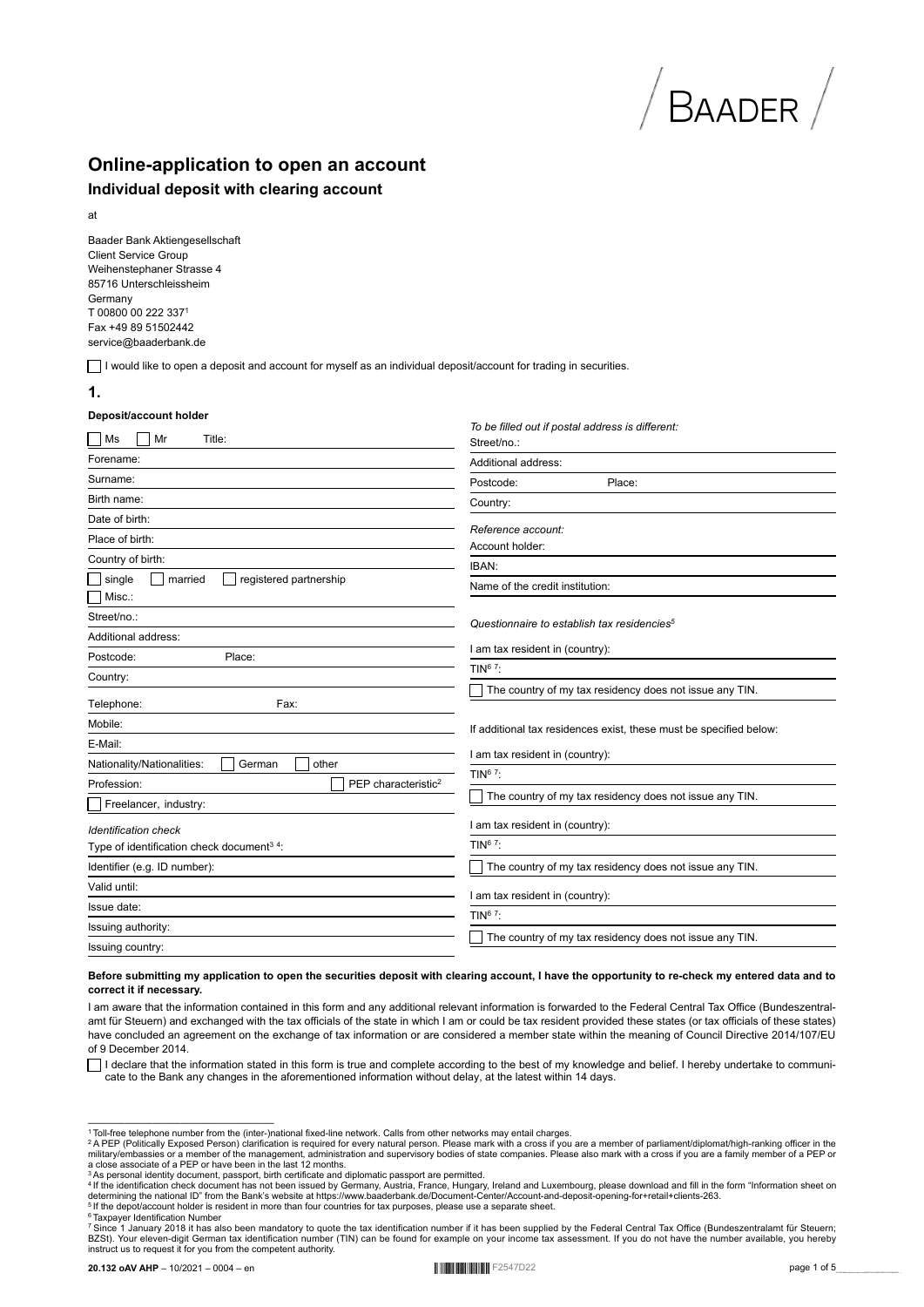□ I declare that I am not subject to the US tax obligation. Changes must be communicated to the Bank immediately. Explanations on the US tax obligation can be found in the "Additional information required for accounts held by U.S. persons" at https://www.baaderbank.de/Document-center/Accountand-depostit-management-265. The Bank does not maintain accounts for US taxpayers!

#### $\mathbf{z}$ Relationship with the financial services provider

The agreement on the securities deposit with clearing account (hereinafter referred to as "deposit contract") serves the purpose of rendering services in connection with securities transactions of the deposit/account holder which are the object of a separate agreement between the deposit/account holder and their financial services provider (hereinafter referred to as "financial services provider agreement").

The Bank shall provide information which the Bank has in connection with the execution of securities transactions and management of the deposits and accounts of the deposit/account holder(s), to the financial services provider for the purpose of fulfilling the financial services provider agreement by the financial services provider and for the purpose of inspection by the deposit/account holder in his mailbox in the web portal of the financial services provider.

The bank shall be released from the obligations of banking secrecy towards the financial provider insofar as this is indispensable for the handling of the or $der$ 

The information to the financial services provider as well as to the deposit/account holder (by mail, e-mail or in the client's web portal at the bank) has a legally binding effect. The financial services provider is thus granted a power of attorney to take delivery. The power of attorney to take delivery expires automatically on cancellation of the power of attorney or termination of the financial services provider agreement.

The termination of the financial services provider agreement has no effect on the contractual relationship between the deposit/account holder and the Bank. If and to the extent that this agreement on the subject of the contract contradicts the other general or special terms and conditions governing the contractual relationship, this agreement has priority.

#### Comission/Authorisation to forward client orders and power of attorney  $\mathbf{3}$

By means of the following forwarding order, the following financial services providers are authorized to take the following actions in the context of the investment brokerage agreement between the account and deposit and AHP Capital Management GmbH (hereinafter "AHP"). In addition, they will be granted a limited authorization to receive and recognize communications from the Bank with effect for the account and deposit holder.

The Bank combines client's accounts and deposits into one portfolio (each a "portfolio"). One or more portfolios are in turn assigned to a client reference number

The power of attorney is granted for my/our existing and future deposits/accounts under the client reference number to be opened.

#### 3.1 Releasing the Bank from the obligation of banking secrecy towards the financial services providers

I release the Bank from the obligation of banking secrecy towards the financial services providers named in this regard.

This information is forwarded to the financial services providers named below and data used by the financial services providers are collected and processed for the purpose of enabling the financial services providers to fulfil the financial services providers agreement concluded between him and me and for contractual obligations concluded between me and the Bank which might be outsourced from the Bank to the financial services providers.

#### 3.2 Forwarding order for the financial services providers

The following financial services providers is granted a forwarding order:

- a) Cooler Future 1.5 GmbH An der Schillingbrücke 4 10243 Berlin (also referred to as .Cooler Future", simultaneously contractual bound intermediary of AHP in the sense of § 2 (10) KWG.
- b) AHP Capital Management GmbH Weißfrauenstraße  $12 - 16$ 60311 Frankfurt am Main as liability umbrella of Cooler Future

(all together named "financial services providers").

The forwarding order includes the forwarding of orders (purchase and sale of financial instruments as well as the disposal of subscription rights) and other declarations of intent of the deposit and account holder to the bank as a messenger. The financial services providers act on behalf of and on prior instructions from the deposit and account holder

The forwarding order applies to orders and other declarations of intent with regard to the account and deposit to be opened.

#### Empowerment of the financial services providers  $3.3$

The power of attorney of the financial services providers is limited to receiving and acknowledging messages from the Bank with effect on the account and deposit holder himself, including the following acts:

- Receipt of information relating to securities on behalf of the deposit/account holder:
- The verification and recognition of account statements via the purchase, sale or exchange/regrouping of financial instruments, the verification and recoonition of deposit/account excerpts:
- The verification and recognition of earnings statements and other statements, deposit overdrafts, yield distributions, portfolio summaries with overall and individual assessment of the positions, lists of transactions, overview of interim profits and ordinary income;

#### The power of attorney does not entitle to grant further sub-authorizations

#### 3.4 Other rules on the duration of the forwarding order and the power of attorney

This forwarding order with authorization shall enter into force with the Bank and the financial services providers upon conclusion of the account and deposit agreement with the bank and applies until the Bank receives revocation.

The deposit/account holder may issue a cancellation of the forwarding order with authorization at any time to the Bank. If the deposit/account holder issue a cancellation of forwarding order with authorization to the financial services providers, the deposit/account holder must notify the bank thereof without delay. A revocation of the forwarding order shall at the same time be deemed to be the revocation of the limited power of attorney, and conversely, a revocation of

the limited power of attorney shall at the same time be deemed to be a revocation of the forwarding order.

Revocation must be made in text form or by email to service@baaderbank.de and ideally the financial services provider as well.

The forwarding order with power of attorney does not expire with the death of the deposit/account holder; it remains in force for the heirs of the deceased deposit/account holder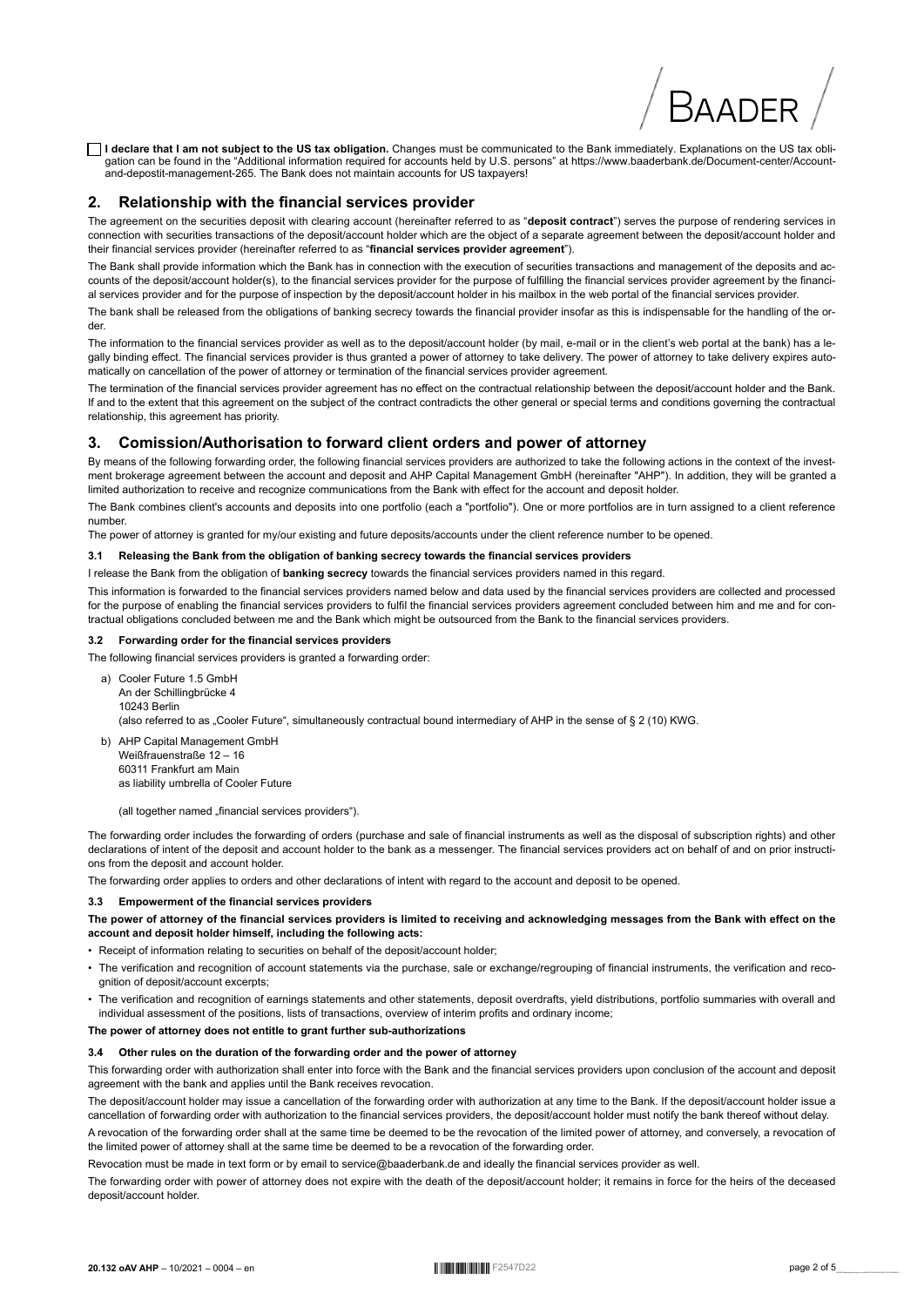

Should one of several co-heirs revoke the forwarding order with authorization, the financial services provider can only continue to represent the co-heirs who did not revoke his/her/their forwarding order with authorization. In this case, the financial services provider can only still make use of the forwarding order with authorization together with the revoking party. The same applies to the Bank empowerment. The Bank can demand that the revoking party identifies himself/herself/themselves as an heir.

#### 3.5 Further regulations and notices

- · The deposit/account holder checks bank statements, contract settlement notes, statements of securities and income statements, other statements, advices on the execution of orders and other information to ensure they are accurate and complete and must immediately raise any objections.
- The deposit/account holder is advised that none of the financial service providers is a representative of the bank or has the power of attorney to make any statements on behalf of the bank with effect for or against the bank
- The Bank is not responsible for nor verifies if, for the purposes of transfers or transfers of securities, the bank details indicated by the deposit/account holder (reference deposit/account) at third-party financial institutions are the same as the deposit/account holder; this risk is borne by the deposit/account holder. The Bank will exclusively carry out transfers to deposits/accounts of the deposit/account holder at third-party financial institutions to the reference deposit/account filed by the deposit/account holder at the Bank.
- . The Bank does not check whether the financial service providers have the right to carry out their respective activities in the field of financial services (in this case investment brokerage)
- The deposit/account holder is advised that the Bank only carries out the transactions submitted by the financial service providers and does not provide advisory services (for orders in securities "execution only", in the case of orders in forward transactions, non-consulting business). The Bank shall not be liable for the breach of any existing information obligations of the financial service providers in the context of the information on the intended transactions, e.g. about the risk of significant losses.
- · The Bank does not carry out any control activities, in particular with regard to compliance with obligation to provide information. When placing orders through the financial service providers, these orders are only checked for compliance with this power of attorney/forwarding order.
- The financial services provider was commissioned by the deposit/account holder. The deposit/account holder was not placed with the financial services provider by the bank.
- The financial services provider is not a representative of the bank and does not have the power to make or receive statements with effect for or against the bank.

#### $36$ Prohibition of obtaining property or possession

The financial services provider is not authorized to obtain ownership or possession of funds or financial instruments from clients, to receive or pass on funds and to make dispositions in favour of third parties.

#### Information on money laundering prevention according to Section 10 (1) no. 2 of the German Mo- $4.$ ney Laundering Act (Geldwäschegesetz; GwG) and duty of cooperation

□ **I confirm that I am acting on my own account**. Any changes to the mandatory information provided to the bank (address, beneficial owner, type and purpose of the business relationship) in the course of the business rela counts on behalf of a third party!

#### Information on withholding church tax 5.

Church tax on capital gains incurred that is taxed will be automatically withheld as of 1 January 2015 and paid to the tax-collecting religious communities. "Automatically" means that the members of these religious communities no longer need to arrange for their church-tax obligations to be met in connection with withholding tax. In order to prepare the automatic deduction of church tax from withholding tax, the Bank is legally obliged to retrieve the church tax deduction token (Kirchensteuerabzugsmerkmal; KISTAM) once per year from the Federal Central Tax Office (Bundeszentralamt für Steuern; BZSt) that give information on a person's religious affiliation and the applicable church tax rate. The retrieval takes place in the period of 1 September to 31 October of each year. If you wish, we will make a retrieval upon founding the commercial relationship when the account is opened (initial retrieval). If you would like church tax for capital gains incurred that are taxed to be collected not by us, but by your relevant financial office, you can dissent to the transfer of your KI-STAM (non-disclosure notice). You must submit the non-disclosure notice declaration on an officially provided form to the BZSt that can be found at https://www.formulare-bfinv.de/. For regular retrieval, the non-disclosure notice declaration must be received by the BZSt by 30 June at the latest. In this case, the BZST shall block the transfer of your KISTAM until your cancellation for the current and all subsequent retrieval periods (1 September to 31 October of each year). The BZSt is legally obliged to inform your relevant financial office of the state of our request and our address in the event of a block. The financial office is legally obliged to request you to submit a church tax declaration due to your block.

I wish that the Bank retrieve my church tax token when opening a deposit at my instigation from the Federal Central Tax Office (Bundeszentralamt für Steuern: BZSt).

Deposit/account holder:

 $\Box$  Yes  $\Box$  No

## 6. Information on the assignment of capital gains to private assets

Capital gains from the assets managed in this account are assigned to my private assets.

#### Individual bank commercial relationships and commercial principles  $7.$

#### $71$  Foos

#### 7.2 Account agreement, billing period, account/deposit communication, annual tax certificate, exercising of voting rights

According to par. 7.1 of the "General Terms of Business", the Bank shall regularly provide each client with an account balancing statement. The Bank does not create any individual tax certificates, merely an annual tax certificate. The Bank does not exercise any voting rights for clients.

#### 7.3 Approval for the use of electronic media for exchanging information

I declare I understand that all information required of me and bank post, i.e. account and deposit excerpts, account balancing statements, account statements, receipts and other communications are transferred to permanent data carriers other than as paper. Should the law strictly require paper or text form, such a requirement remains unaffected. In particular, I declare I understand that the information and documents in the Bank web portal (https://konto.baaderbank.de) are available free of charge in a separate client P.O. box. I am aware that there is no additional notification by the Bank regarding newly received communications (e.g. by email). I will therefore regularly check the P.O. box, at intervals of at least one month, for newly received communications. In addition, the "Conditions governing the use of the Bank's web portal" apply.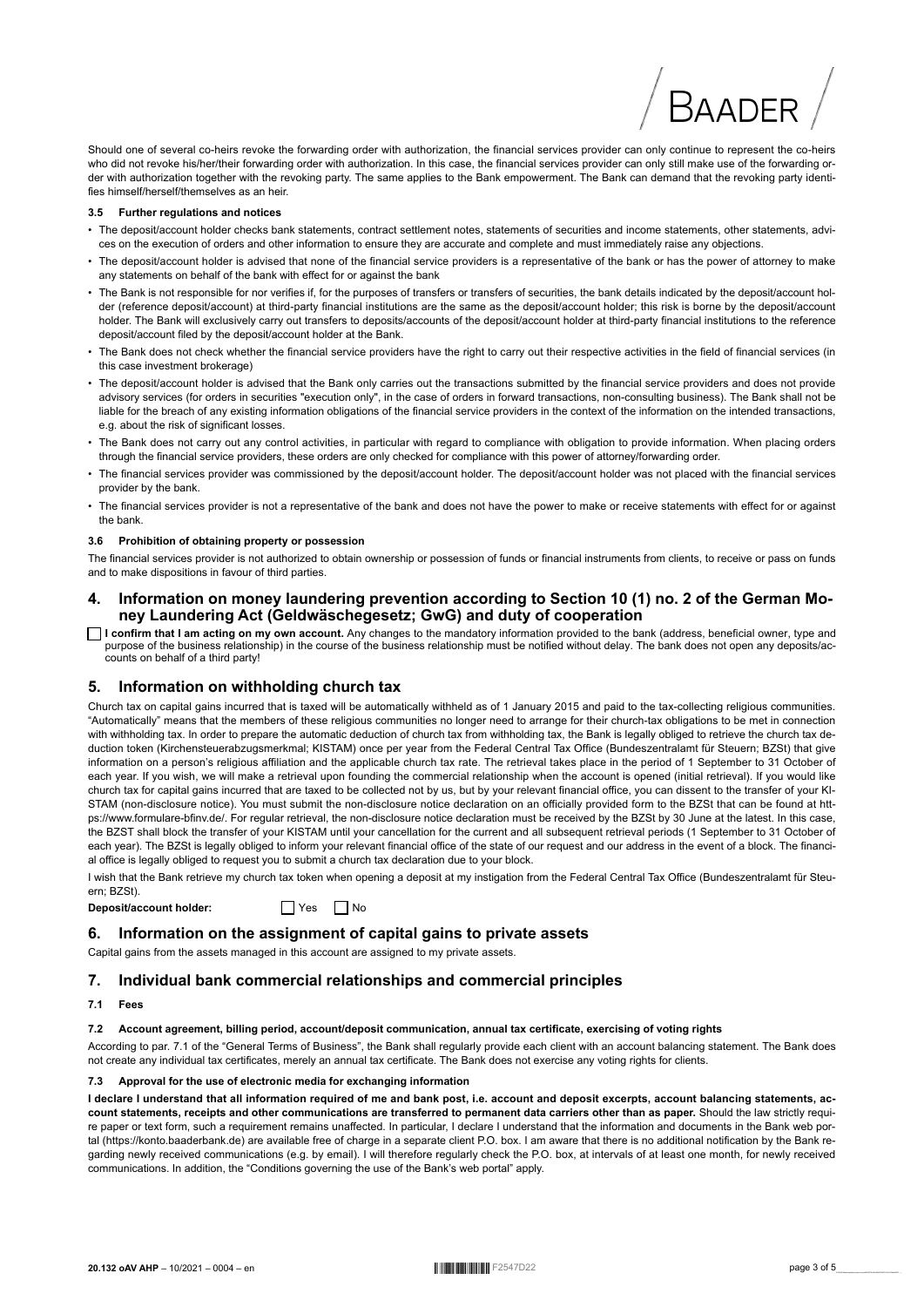#### 7.4 Exclusion of investment advice, receipt of orders

The Bank fundamentally only executes orders in this deposit/account and does not provide any advice regarding investing in securities. Please note that the Bank shall only receive and accordingly execute orders from the financial services provider on the basis of your consent (see "Account/deposit power of attorney for a financial services provider and for the Bank"). In view of § 71 WpHG, the Bank shall not collect information from you as the client in accordance with § 63 (10), § 64 (3) WpHG or check recommendations/orders that come from the financial services provider in order to verify whether these are appropriate or suitable. There shall be no other warning notice within the meaning of § 63 (10) WpHG on the part of Baader Bank.

The Bank's legal obligations to provide clarification remain unaffected. If the Bank provides the client with sufficient information on the obligations to provide clarification of the German Securities Trading Act (e.g. market commentaries, analyses, etc.), this is not investment advice. If the Bank receives orders to execute securities transactions by the client or its financial services provider within the framework of a power of attorney, this is also not investment advice, and the financial services provider is working in this case as an intermediary for the client or representative.

#### 7.5 Exclusion of physical delivery in securities trading

The Bank shall not physically deliver precious metals or other commodities to the securities deposit/account holder in connection with securities transactions.

#### 7.6 Collection, processing and use of data

It has been pointed out that the Bank and other Baader group affiliates also automatically collect, process and use my/our data as part of commencing, managing and maintaining the business relationship.

#### 7.7 Recording of telephone conversations and electronic communication

I therefore agree to my telephone conversations and electronic communication with the Bank being recorded and saved for the purposes of documentation and the constant optimisation of the quality of service the Bank offers. Subject to legal regulations, I can at any time refuse the recording of my telephone conversations with the Bank. The Bank will save the recorded conversations and electronic communication for five years. In individual cases, on the instructions of the supervisory authorities, the retention requirement can be extended to seven years. I can/we can request the release of a record of my/our conversation from the Bank.

#### $7.8$ Conditions governing the execution of orders

The client wishes to transfer orders (e.g. transfers, account transfers, other orders) to the Bank electronically (by fax or as a scanned order per email).

I hereby declare that I am aware of the possibility of abuse when transferring orders/instructions placed electronically, e.g. forgery and falsification through shadeless copying, forging signatures and or changes on the original receipt and delays due to possible technical problems. I must ensure that no transfer errors, misunderstandings, abuse or other errors arise in my area of responsibility in the case of an electronically transferred order. The Bank is unable to verify electronically transferred orders for their accuracy and compliance with the original.

Notwithstanding this, I request the Bank to accept orders/instructions placed electronically in application of the "Conditions governing the execution of orders", the "Conditions governing the use of the Bank's web portal" and the "Conditions governing the use of an electronic trading platform of the Bank".

#### Client waiver to publication of the contributions of third parties to the Bank (retention agreement) 7.9

Before the conclusion of the contract, as a component of the "Information for Clients concerning Business with the Bank (incl. trading in futures transactions)", information on the contributions received and granted has been provided to me ("General information for clients concerning received payments" and information on "Dealing with conflicts of interest at the Bank"). In particular, this includes information about the type and amount of the third-party contributions granted to the Bank. By signing this order, I agree, in deviation of Sections 675 and 667 of the German Civil Code (Bürgerliches Gesetzbuch; BGB), that the Bank may retain any contributions it receives from third parties. The Bank retains commissions only to the extent as permissible under supervisory law, i.e. in particular not for financial portfolio management.

#### 7.10 Classification

Within the framework of this business relationship, the Bank classifies you in general as a retail client pursuant to § 67 (3) German Securities Trading Act (WoHG). If a different classification is desired, the form "Declaration of consent for reclassification of Professional Clients" must be attached. This is available at https://www.baaderbank.de/Customer-Service/Legal-Documents-Baader-Bank-256.

#### 7.11 Order execution outside of a regulated market or multi-lateral trading system, limited client orders

I hereby confirm that the Bank orders may also be executed offmarket outside of a regulated market or a multi-lateral trading system. In those cases in which limited client orders in shares, admitted for trading on an organized market or traded on a trading venue, cannot be executed immediately due to market conditions, the bank is not obliged to publish these orders with the associated limit. Unless otherwise instructed by the client, the bank will always forward client orders immediately after receipt and verification to a MiFID II trading venue, which complies with the requirements of Article 70 (1) of Delegated Regulation (EU) 2017/565. In this respect, the disclosure requirement is fulfilled.

#### 7.12 Foreign tax reporting

For non-resident tax payers, the bank prepares country-specific tax reporting within the scope of what is legally and technically possible. The underlying prices for the possible countries can be found in the "Schedule of prices and services".

#### .13 Inclusion of additional terms and conditions and business principles

The terms and conditions contained in the "Information for Clients concerning Business with the Bank (without trading in futures transactions)" are essential for the business relationship between the Bank and the client. In addition, the "Information relating to distance or off premises sales (Here: Contracts in electronic business transactions with contractual conclusion via electronically connected financial service providers) incl. revocation instruction", the "Special conditions for fractions of securities", the "Schedule of prices and services", the "Special conditions to the Schedule of prices and services" and the "Information sheet on deposit protection" apply.

□ I have taken note of the bank's terms and conditions and principles of business.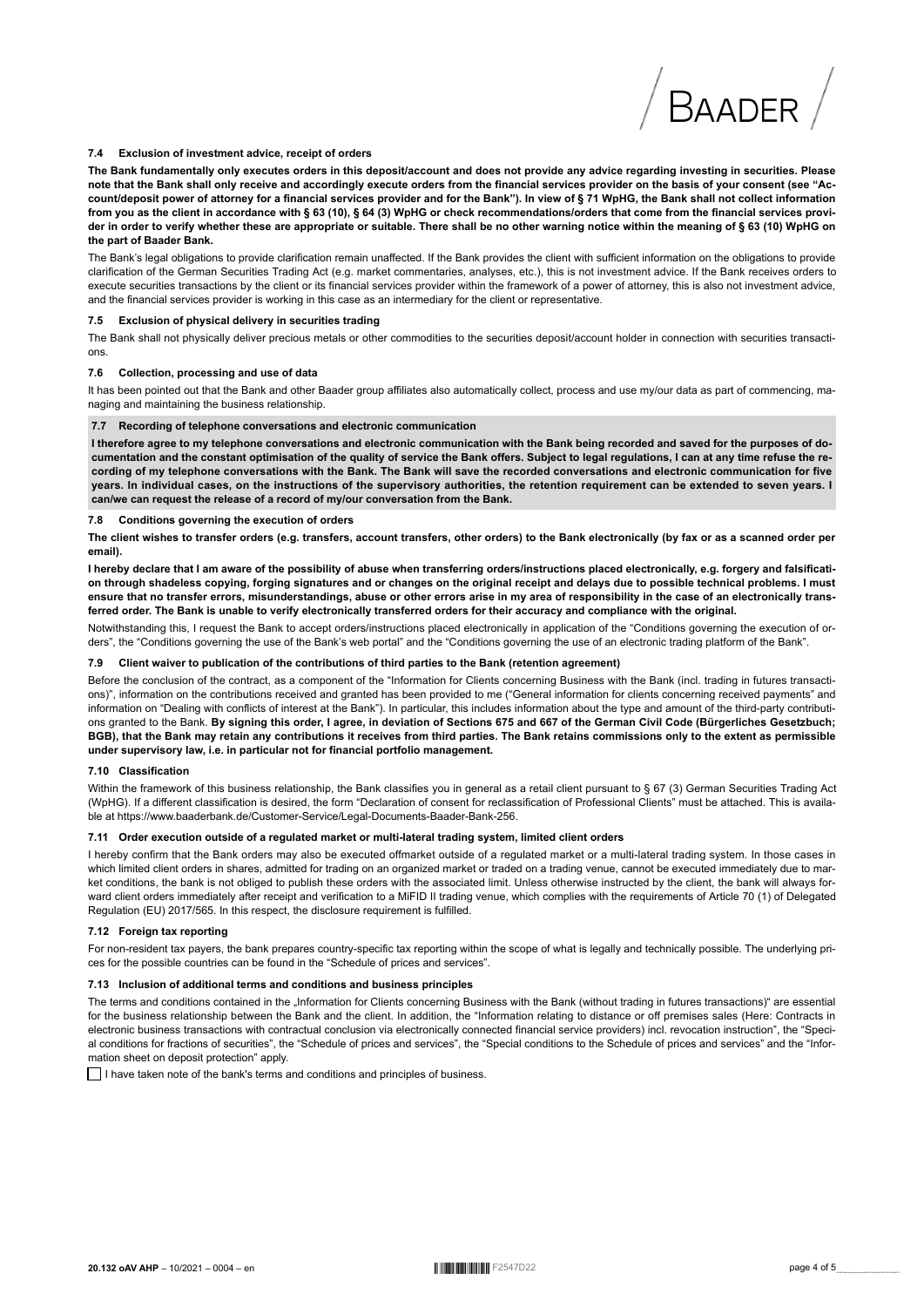# $/$  Baader  $/$

#### **Receipt** 8.

- I confirm that I have received the following documents on a durable data carrier for my records:
- 1. Information for Clients concerning Business with the Bank (without trading in futures transactions);
- 2. Special conditions for fractions of securities:
- 3. Information relating to distance or off premises sales (Here: Contracts in electronic business transactions with contractual conclusion via electronically connected financial service providers) incl. revocation instruction;
- 4. Schedule of prices and services:
- 5. Special conditions to the Schedule of prices and services:
- 6. Information sheet on deposit protection;
- 7. Additional agreement on fees and payments.

The aforementioned terms and conditions and business principles of the Bank (with the exception of the "Special conditions to the Schedule of prices and services") can also be viewed online at https://www.baaderbank.de/Customer-Service/Document-center-start-378 which can also be sent at a later date by email upon request of the client.

The summary of the contractual conditions is provided to me/us in addition in the web portal of the Bank (https://konto.baaderbank.de) and additionally in the web portal of th financial services provider in my/our mailbox.

#### $\mathbf{a}$ **Conclusion of contract**

I hereby request the opening of a securities deposit with a clearing account with the bank. After I have submitted my request, I will receive a confirmation that my request has been received. The Bank then checks the opening of the securities deposit or clearing account. The contract for the securities deposit or clearing account is legally concluded when I receive the bank's account opening letter.

#### **Instead of the signature linel**

This document has been generated on the basis of the data entered by you at the time of issuing the request on [Date] at [Time] on the page [https://xvz.de] and is valid without a signature.

Conclude deposit contract with payment obligation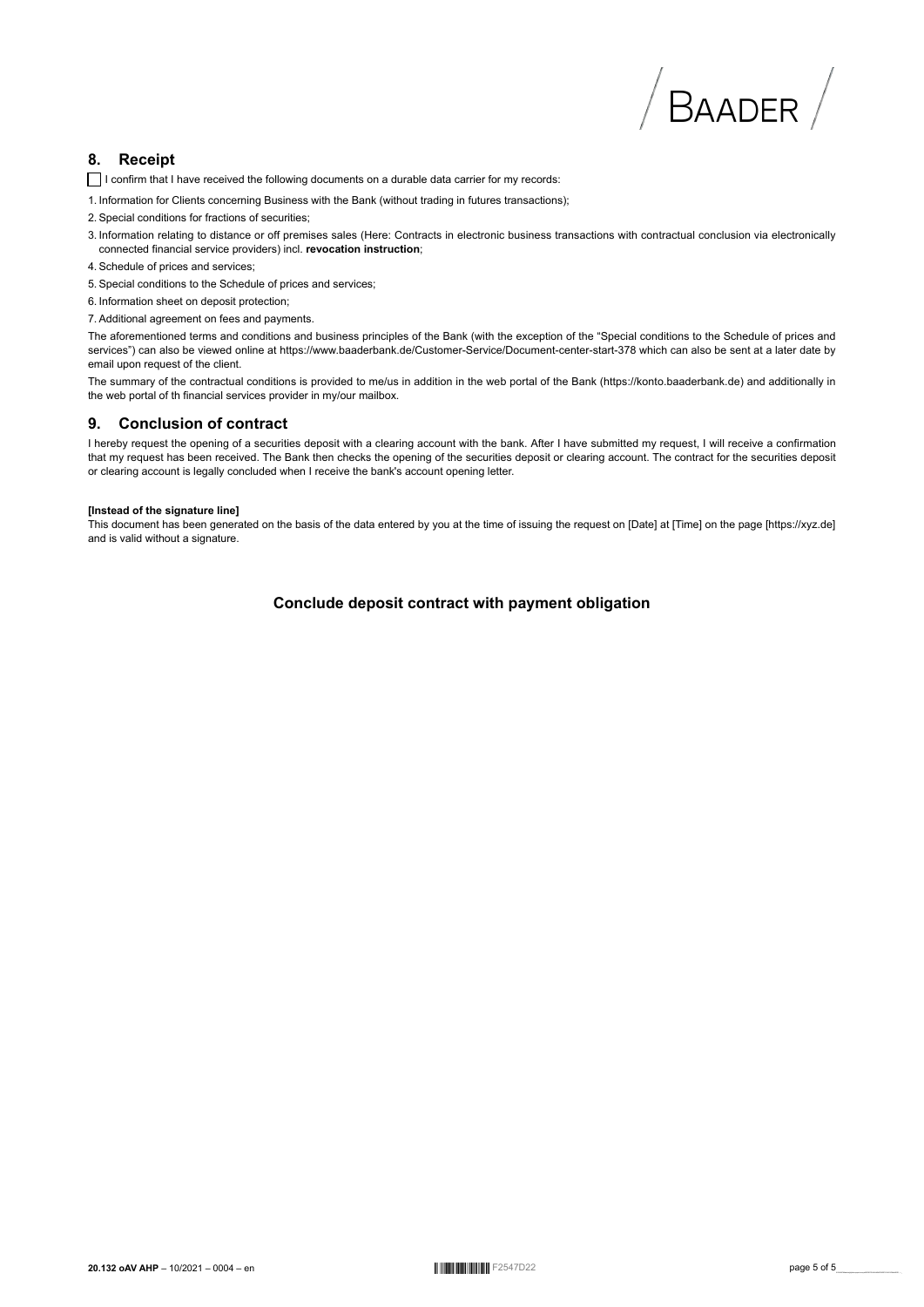# **General client information according to Section 63 (7) of the German Securities Trading Act (Wertpapierhandelsgesetz; WpHG)**



**Baader Bank Aktiengesellschaft** Weihenstephaner Strasse 4 85716 Unterschleissheim **Germany** T 00800 00 222 337\* F +4989 5150 2442 service@baaderbank.de https://www.baaderbank.de

\* Free telephone number from international and national landlines. Costs may be incurred for calls from other networks.

Baader Bank Aktiengesellschaft (referred to as the "Bank") is the leading universal bank in its segment of the German market. At present, the specialists of the Bank look after about 930,000 order books at the stock exchanges of Berlin, Frankfurt, Munich and Stuttgart.

The Bank currently employs about 400 staff throughout the Group.

The main focus of its business was formerly classic stock exchange trading. The Bank now offers diverse services which are all concerned with the capital market and is currently expanding its business segments further. Since 1 August 1994, the Bank's shares have been listed and are traded on the open market at stock exchanges in Berlin, Frankfurt, Munich, Hamburg, Dusseldorf and Stuttgart.

The Bank has many years of expertise in trading securities and futures transactions. We offer our clients various powerful online trading platforms. As a universal bank, we are licensed to operate all corresponding banking transactions, allowing us to offer banks, financial services providers, fund companies, issuers and professional traders product solutions for the implementation of alternative investment strategies.

#### **1. Order processes**

The client may submit the order to the Bank using the followingmethods: In writing by email, letter, fax or IM; Electronically via various connections, e.g. Fix; By telephone.

The Bank does not allow clients to submit algorithmically generated orders.

The Bank can currently provide the following services:

- Financial brokerage (purchase and sale of financial instruments in its own name for third-party account)
- b) Own-account trading for others (purchase and sale of financial instruments for own account as services to clients)
- c) Contract brokerage (purchase and sale of financial instruments under third-party name for third-party account)
- d) Investment brokerage (brokerage of transactions for the purchase and sale of financial instruments)
- e) Financial portfolio management (management of single or severalassets invested in financial instruments for others with scope for taking decisions)
- f) Custody business (safekeeping and administration of securities for others and provision of associated services)
- g) Lending business (granting of loans and advances for investmentservices)
- h) Foreign currency transactions in connection with investment services
- i) Issuing business (taking financial instruments at own risk for placement or assuming equivalent guarantees)
- j) Placement business (placing financial instruments without a fixedunderwriting commitment)
- k) Services in connection with issuing business
- l) Preparation, dissemination or forwarding financial analyses whichdirectly or indirectly include recommendations (research)

The relevant trading expertise, appropriate reporting services and necessary risk control enable us to offer our clients an attractive package of services in the field of Alternative Investments. We are clearly set apart from our competitors by virtue of our inexpensive and technically efficient offers.

In this context we identify suitable products for our clients such as certificates, funds, single hedge funds or managed accounts. This is where we benefit from our excellent, long-term relationships with major banks, capital investment companies and portfolio managers in Germany as well as abroad. Tasks we take on within these solutions:

investment manager; execution broker; monitoring of strategies (investment monitoring, pre-trade compliance); management of portfolios and accounts; central collection point and paying and depositary agent; buyside trading desk; direct routing to the following stock exchange trading platforms: Xetra® Frankfurt; Xetra® Vienna; ALL the regional stock exchanges in Germany; Frankfurt; Munich; Stuttgart; Berlin; Dus- •

seldorf; Hamburg; Hannover; BATS Chi-X Europe® (at present for German, Belgian, French, Dutch, Portuguese and Austrian securities); Euronext Paris; Euronext Amsterdam; Euronext Lisbon; Euronext Brussels; Eurex; Swiss Exchange (SIX); Tradegate; gettex.

The Bank has access to other international markets via external trading systems and other trading partners. You will find a detailed overview of our products (including execution venues) in the relevant information under the heading "Produkt- und Märktekatalog" (list of products and markets).

The electronic trading platforms we offer lead the sector in terms of functionality, reliability and scalability. They give you direct real-time access to the principal stock exchanges worldwide. The trading platforms as well as our portfolio and account management services are designed to handle multiple asset classes and currencies.

The IT infrastructure provided by the Bank for order routing enables there to be a free choice of the means of access to the Baader systems. The following are linked: Bloomberg EMSX; Direct link via a FIX interface (VPN or Point-to-Point); Reuters AUTEX; SWIFT; EZE Software RealTick; Fidessa; ULLink; Fix Hub; Trading Screen; Privé (For asset managers only); Elinvar C (For asset managers only).

As well as standardising the order routing process, routing via the Bank can also result in cost synergies through the bundling of statement generation: all contract notes are produced electronically and at end of day; inexpensive statements can be generated via contract note; a daily summary of trades on an order basis with average rates or based on category per page and day is possible; individual appraisal and analysis of the possibilities for inexpensive clearing and settlement.

The order routing services of the Bank can also be chosen as the basis for a MiFID-conforming structuring of the order handling process at financial services providers.

The following services with MiFID relevance are offered by the Bank to its clients:

#### **1.1 Best execution**

- providing advice to the client and joint development of MiFIDconforming client support and client order execution processes
- preparation of best-execution policies for selecting the best order execution venue for the client based on price and execution costs or other individually assessed features of the venue
- research, generation and updating of the database as well asimplementation of the procedures for direct comparison with appropriate consideration of prices and fees and evaluation of stock exchange features for best execution (script processing)
- regular verification and, where appropriate, adaptation of bestexecution policies
- creation of policy accounts by the Bank specially designed for the client
- order routing: processing of client orders according to the relevant client policies
- documenting obligation: archiving all relevant parameters as the basis for a record of the path to the best-execution decision made for the order
- client transparency: ability to reproduce best execution through a webbased research function on an order basis

#### **1.2 Gettex**

In addition, within this framework, the bank offers best executor services for your mandates on the Gettex trading platform on the Munich stock exchange. This is based on a private law agreement with relevant order flow providers regarding the structuring of a better execution or at least the same execution of client orders with respect to certain reference markets that can be determined by the client.

With its package of best-execution services, the Bank offers a complete service covering entry of the order, order routing and order selection and execution policies. For clients of the Bank this means an efficient and inexpensive design of their MiFID-relevant order handling processes under a holistic approach.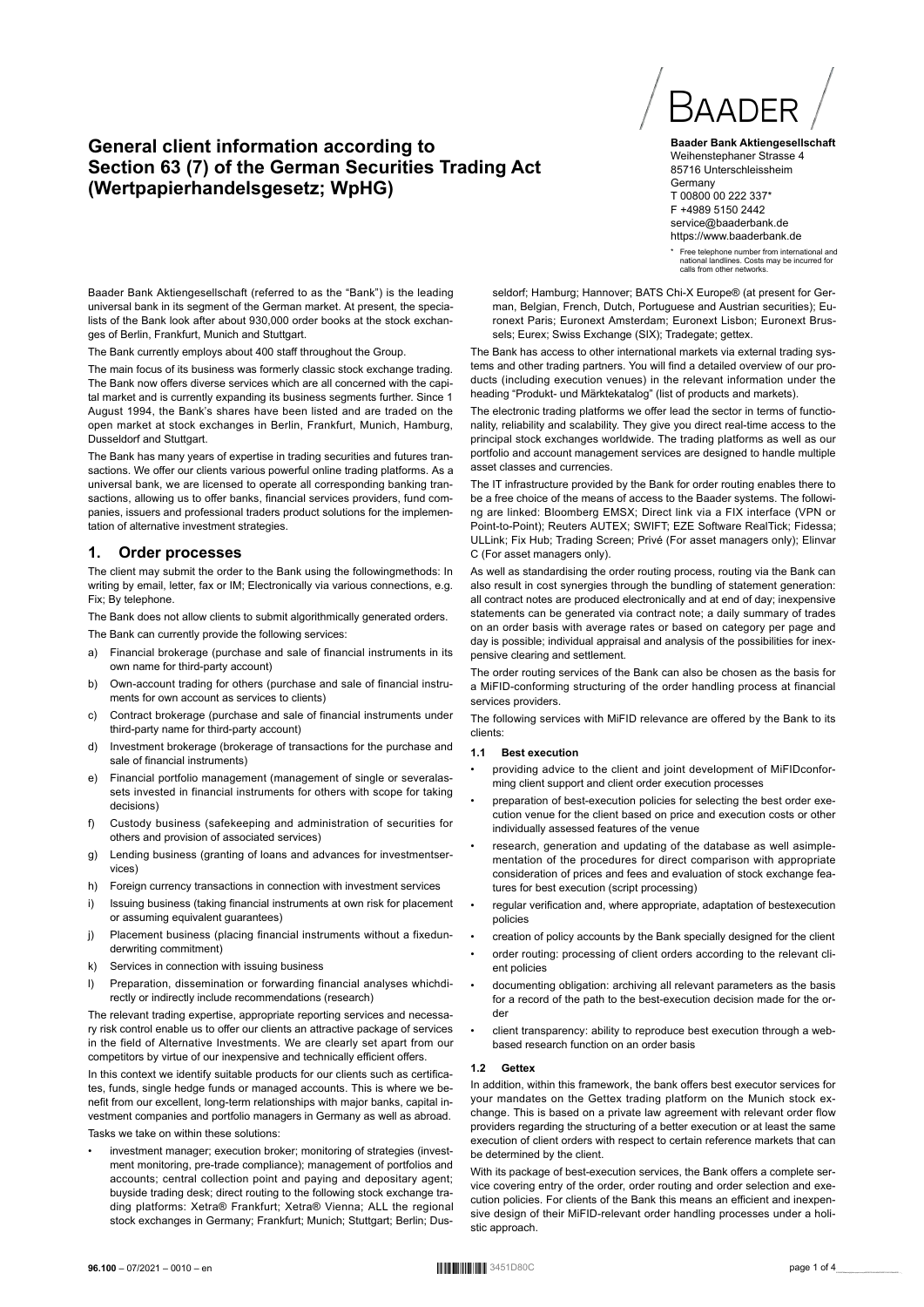# **On trading days our order desk can generally be reached between7.45**

**a.m. and 10.00 p.m.** The Bank's clientele includes investment managers and institutional clients such as banks, insurance companies, financial services providers, commodity trading advisers, fund managers and futures traders. The Bank is a uni-

## **2. Address**

Baader Bank Aktiengesellschaft Weihenstephaner Strasse 4 85716 Unterschleissheim Tel. 00800 00 222 337<sup>1</sup> Fax +49 89 5150 2442 Email service@baaderbank.de

versal bank licensed to operate in Germany.

## **3. Members of the Board of Directors**

- Nico Baader, CEO
- Dietmar von Blücher
- **Oliver Riedel**

## **4. Banking licence and competent supervisory authority**

The Bank has a banking licence issued by the competent supervisory authority in compliance with Section 32 German Banking Act (KWG). Federal Financial Supervisory Authority (BaFin) Institutsaufsicht/Institutional supervision Graurheindorfer Strasse 108 53117 Bonn **Germany** and Federal Financial Supervisory Authority (BaFin)

Securities supervision Marie-Curie-Strasse 24-28 60439 Frankfurt am Main **Germany** 

## **5. Notes concerning client complaints**

Kindly address client complaints in text form to the Bank's compliance officer.

Out-of-court dispute resolution: It is possible to involve the private banking ombudsman in order to resolve disputes with the Bank. Complaints must be addressed in text form to the client complaints department (Kundenbeschwerdestelle) of Bundesverband deutscher Banken e. V., P. O. Box 04 03 07, 10062 Berlin, Fax: +49 30 1663-3169, E-Mail: ombudsmann@bdb.de.

## **6. Legal notice**

The Bank is entered on the commercial register of the local court of Munich (Handelsregister des Amtsgerichts München) under numberHRB 121537. The value added tax registration number of the Bank is DE114123893. All contractual relationships between the Bank and its clients are governed by German law,the bank's general place of jurisdiction is Munich.Deviations from the jurisdiction of the court may arise in the case of exclusive in rem places of jurisdiction or depending on the type of procedure, such as judicial dunning proceedings.

**For payments into your account from Germany and from the European Union (in):**

| Credit institution:       | Baader Bank Aktiengesellschaft |
|---------------------------|--------------------------------|
| BICBIC <sup>2</sup> code: | <b>BDWBDEMMXXX</b>             |
| Account holder:           | Your name                      |
| $IBAN3$ :                 | Your IBAN <sup>3</sup>         |

For all other deposits please note the information in the document "Information concerning payments" (94.000).

For clients of banks and financial services providers, the German Securities Trading Act (WpHG) provides duties of protection and information which are graduated according to the category of client. Retail clients are allocated the highest level of protection.

## **7. Information on risk**

We should make it clear that the Bank does not offer its clients investment advice. We only execute orders on a "no- counselling" basis (futures transactions) or as "execution only" (shares, bonds, funds and ETFs).

In the case of professional clients and eligible counterparties, the Bank does not carry out an appropriateness test pursuant to § 63 (10) WpHG and in accordance with Art. 56 of the Delegated Regulation (EU) 2017/565 may assume in its application that these groups of clients are able to understand, assess and evaluate the risks of the selected forms of investment. In this context, we would like to point out that we do not collect any information in accordance with § 63 (10), § 64 (3) WpHG and, except in cases required by law, do not provide any warning notice in accordance with § 63 (10) WpHG.

Baader

We specifically point out that various protective rules specified in WpHG are not applied on behalf of the professional client. The law offers the professional client the option to make a separate agreement to be classified as a retail client.

The Bank in its role as broker passes on the collateral (margin) deposited by its clients via its clearing partner to the relevant futures and options exchange. In the event of the clearing partner becoming insolvent as per the German Insolvency Statute or insolvency proceedings as specified by the laws of the state in which the clearing partner has its registered seat, the client must reimburse the Bank for the necessary expensesincurred in respect of the clearing partner. This claim for reimbursement of expenses is in principle limited to the amount of the collateral with which the client has to furnish the Bank at the start of the trading day following the date of opening of the insolvency proceedings. The level of the expenses to be reimbursed shall be charged in the event of insolvency as soon as it has been established. To increase transparency we have broken down the margins per clearing partner and entered them with the depository in client reporting. The current partner list of clearing members/depositories (Partnerliste der Clearing-Mitglieder/Lagerstellen) and abbreviations can be found in the overview in the login area of the website www.baaderbank.de.

## **8. Third-party support/advice from third parties**

Clients can take advice from third parties (e.g. financial services providers). The basis for such collaboration is an authorisation in text form to be provided by the client. In these cases it is the third party which has been authorised by the client and not the Bank which provides investment advice or financial portfolio management for the client and therefore is itself obliged pursuant to the relevant statutory provisions to verify the appropriateness and suitability of the investment decision for the client. By contrast, in such cases the Bank does not examine the appropriateness or suitability of individual investment decisions made for the client by the financial services provider or investment adviser authorised by the client.

**The client's account and associated deposit with the bank is automatically closed as soon as the financial services provider informs the bank about the termination of its asset management activity or the financial services provider or the client inform the bank of the termination of the power of attorney for the financial services provider. The Bank shall transfer the remaining equivalent value and any securities/rights still held in the deposit to the client's reference account or deposit at the third party bank.**

## **9. Note concerning deposit guarantee**

The system of the statutory deposit protection fund was moved from the EAEG [German Deposit Guarantee and Investor Compensation Act] to a separate Deposit Protection Fund Act (EinSiG) on 3 July 2015. The legal basis is the Act on the Implementation of Directive 2014/49/EU of the European Parliament and the Council of 16 April 2014 regarding deposit protection fund systems (DGSD Implementation Act) dated 28 May 2015 (Federal Law Gazette I. p. 786). The aim of the DGSD Implementation Act is to implement Directive 2014/49/EU of the European Parliament and the Council of 16 April 2014 regarding deposit protection fund systems (Official Journal of the European Union no. L 173/149 dated 12 June 2014). The objective of the new Deposit Protection Fund Directive is an even higher level of protection and maximum harmonisation of the deposit protection fund systems within the EEA. The EAEG that has since then been restricted to investor compensation concerns remains as the German Investor Compensation Act (AnlEntG).

Deposits at Baader Bank AG are The Compensation Scheme of Gerprotected by: man Private Banks(Entschädigungseinrichtung deutscher Banken GmbH).

Maximum protection: 100,000.00 Euro per depositor per bank

<sup>————————————————————</sup> <sup>1</sup>Toll-free telephone number from the (inter-)national fixed-line network. Calls from other networks may entail charges.

<sup>&</sup>lt;sup>!</sup> Bank Identifier Code <sup>3</sup> International Bank Account Number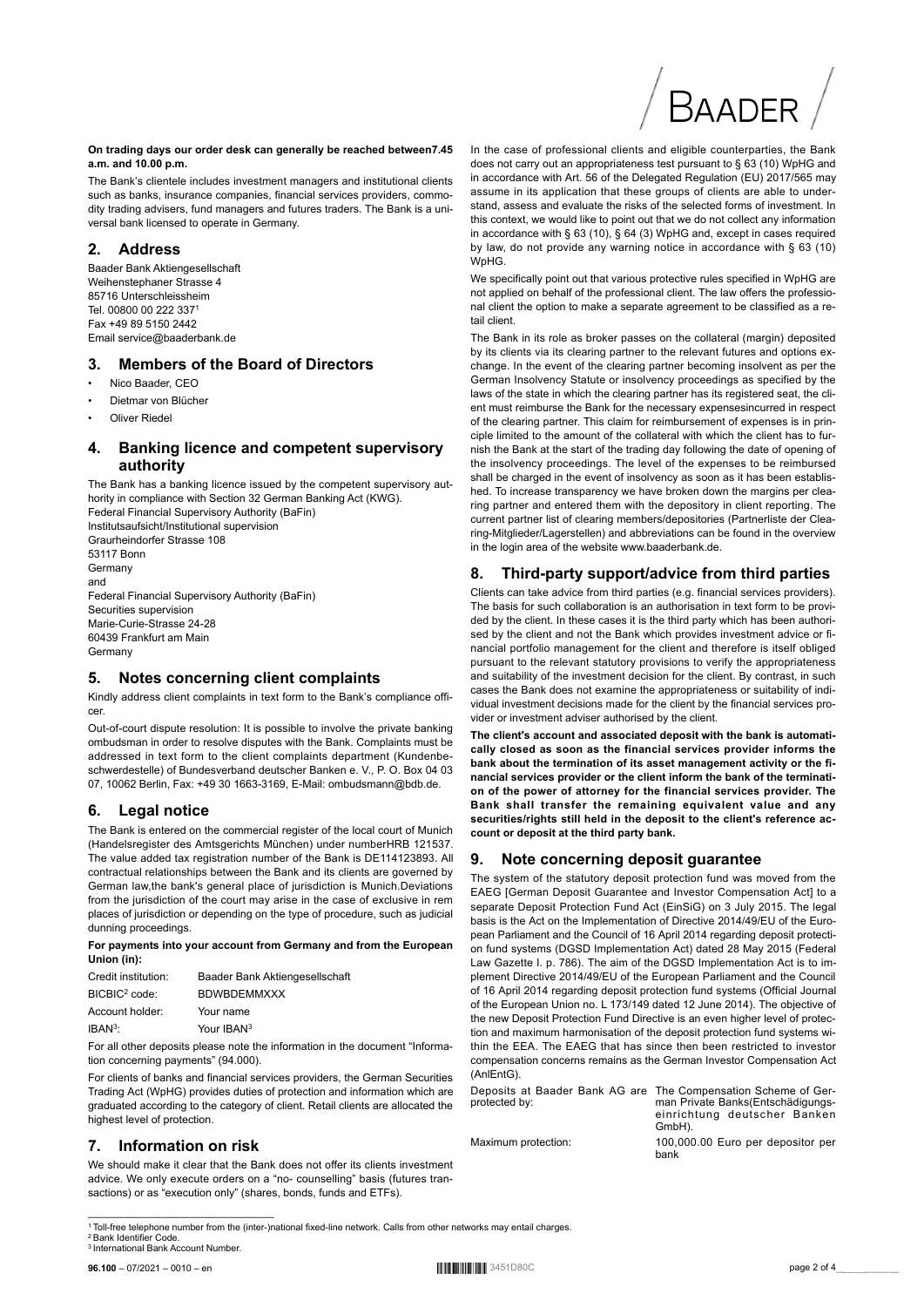| the same bank:                                                                               | If you have multiple deposits with All of your deposits with the same<br>bank are added and the total amount<br>is subject to the limit of 100,000.00<br>Euro. |
|----------------------------------------------------------------------------------------------|----------------------------------------------------------------------------------------------------------------------------------------------------------------|
| or more other people:                                                                        | If you have a joint account with one the maximum limit of 100,000.00 Eu-<br>ro applies to each individual deposi-<br>tor.                                      |
| Reimbursement deadline in the 7 working days from 1 June 2016.<br>event of a bank's failure: |                                                                                                                                                                |
| Currency of reimbursement:                                                                   | Euro (EUR)                                                                                                                                                     |
| Contact details:                                                                             | Entschädigungseinrichtung deut-<br>scher Banken GmbH<br>Burgstraße 28<br>10178 Berlin<br>Deutschland                                                           |
| Postal adress:                                                                               | Entschädigungseinrichtung deut-<br>scher Banken GmbH<br>Postfach 11 04 48<br>10834 Berlin                                                                      |

The Bank is further affiliated to the deposit protection fund ofBundesverband deutscher Banken e. V. and Entschädigungseinrichtung deutscher Banken GmbH. This secures all liabilities that are recognised on the balance sheet as "Liabilities to clients". These include sight, term and savings deposits including registered savings bonds. The collateral limit per creditor presently is 20% of the Bank's Allowable equity capital determining the deposit protection. The Bank shall notify the client of the respective collateral limit if so requested. It can also be enquired on the Internet at www.bankenverband.de.

Telefon: +49 30 590011960 E-Mail: info@edb-banken.de

Liabilities for which the Bank has issued bearer papers, e.g. bearer note and bearer certificates of deposit, and liabilities to credit institutions are not protected. Further exclusion criteria (e.g. for depositors, products, terms) may apply. These can be found in the statutes of the banking association. This information can be found on the Internet under http://www.bankenverband.de.

#### **9.1 Compensation for deposits**

Should compensation be required, depositors will be notified without delay by the institution responsible for compensation, the Compensation Scheme of German Private Banks (Entschädigungseinrichtung deutscher Banken, EdB).

The EdB is responsible for reviewing depositors' compensation claims independently and to fulfil them within seven working days after BaFin [Federal Financial Supervisory Authority] has determined that there has been a payout event. Depositors are notrequired to make an application for compensation. However, should the EdB require additional information from depositors in order to implement the depositor compensation, the EdB will contact the relevant depositors in writing. Amounts that are subject to a temporarily higher coverage amount must be substantiated by depositors separately proving the facts underlying the claim. These amounts must be compensated for by the EdB within seven working days after receipt of the application for these amounts and their substantiation.

#### **9.2 Compensation for liabilities from securities transactions**

If BaFin has determined that a payout event has occurred as a bank is not in the position of meeting the liabilities from securities transactions, creditors must be informed thereof without delay. The client must register the compensation claim with the EdB in writing within one year after having been informed of the payout event. Once this period has expired, compensation claims may no longer be asserted. The EdB is obliged to review without delay registered claims based on compensation for liabilities from securities transactions and settle the claims at the latest three months after having determined the entitlement and the claim amount.

Depositors' claims against the bank are transferred to the EdB onsettlement of the compensation claim. Compensation claims become time-barred five years after the depositor has been notified of the payout event. Compensation shall be provided in Euro. Should a depositor's accounts be held in a currency other than the Euro, the European Central Bank's reference rate applying on the day that BaFin determines that a payout event has occurred shall be used as the exchange rate.

#### **10. Means of communication**

You may transmit orders to us electronically, by phone or in text form, by fax, email or letter. Our clients may communicate with us in German or English.

An order sent by telefax is only permissible following explicit agreement of this method of communication. If the Bank cannot be reached using one of

the mentioned means of communication in order to issue an order, the client is obliged to switch to another of the methods of communication mentioned.

Baader

Communication via email, e.g. as part of getting into contact, is not suitable for the encrypted transmission of confidential information. However, should we receive an email from the client/counterparty or an interested party, the Bank will conclude that we are also entitled to respond by unencrypted email, unless a different form of communication is specifically requested.

## **11. Recording of telephone conversations and electronic communication**

I/we agree to my/our telephone conversations and electronic communication with the Bank being recorded and saved for the purposes of documentation and the constant optimisation of the quality of service the Bank offers. Subject to legal regulations, I/we can at any time refuse the recording of my/our telephone conversations with the Bank. The Bank will save the recorded conversations and electronic communication for five years. In individual cases, on the instructions of the supervisory authorities, the retention requirement can be extended to seven years. I can/we can request the release of a record of my/our conversation from the Bank.

#### **12. Tied agents**

Baader Bank AG currently does not offer a liability umbrella for tied agents but does work with tied agents covered by other liability umbrellas.

## **13. Information about costs and incidental expenses**

We charge our clients a combination of fees, commission andexternal costs whose level depends on the type and extent of the investment services provided. At your request we will provide you with individually detailed information about costs and incidental expenses.

You will find our comprehensive List of Prices and Services on our homepage www.baaderbank.de under Service.

The current brokerage fees, transaction fees and order fees of the respective stock exchanges as well as clearing and settlement fees incurred may be found on the relevant websites of the stock exchanges or requested from Baader Bank Aktiengesellschaft.

#### **14. Information concerning investment transactions and their settlement**

Unless agreed otherwise, the Bank sends its clients after each trade in financial instruments, but at the latest on the first business day after executing an order, a contract note with which the Bank informs the client of the main data of the trade (contract note via the stock exchange systems, trade confirmation or bought/sold note and bank statement [all in principle via the web portall).

## **15. Nature and frequency of reporting securities financing transactions**

We offer our clients the option to take up Lombard loans to finance their securities trades. The purchase of securities and futures transactions on credit represents an increased risk. The loan has to be repaid regardless of the success of the investment. The loan costs also reduce the income achieved.

We shall inform you regularly on your bank statements and accountbalancing statements about the development of the loan and the associated costs.

## **16. Safekeeping of securities**

Safekeeping of securities is conducted in accordance with the special conditions governing securities transactions. Domestic securities are held in safekeeping at the German central securities depository Clearstream Banking, Frankfurt, provided they are admitted for collective custody. As a rule, foreign securities are held in safekeeping in the home country of the security and where applicable in the country in which the purchase was effected. We are happy to notify our securities account holders of the country in which their securities are held in safekeeping using the bought/sold note or if so requested. You retain ownership of the securities which we hold for you in safekeeping − as described briefly above − or enjoy the normal legal status of the country of deposit which if possible is equivalent to that in Germany (safekeeping of securitiesabroad). More details can be found in the "Special conditions governing securities transactions". We should like to point out that in the case of securities on public sale the prospectus can be found on the issuer's website or that of the Federal Financial Supervisory Authority www.bafin.de (heading for consumers – admitted/deposited prospectuses) and a printed version can be requested from the issuer.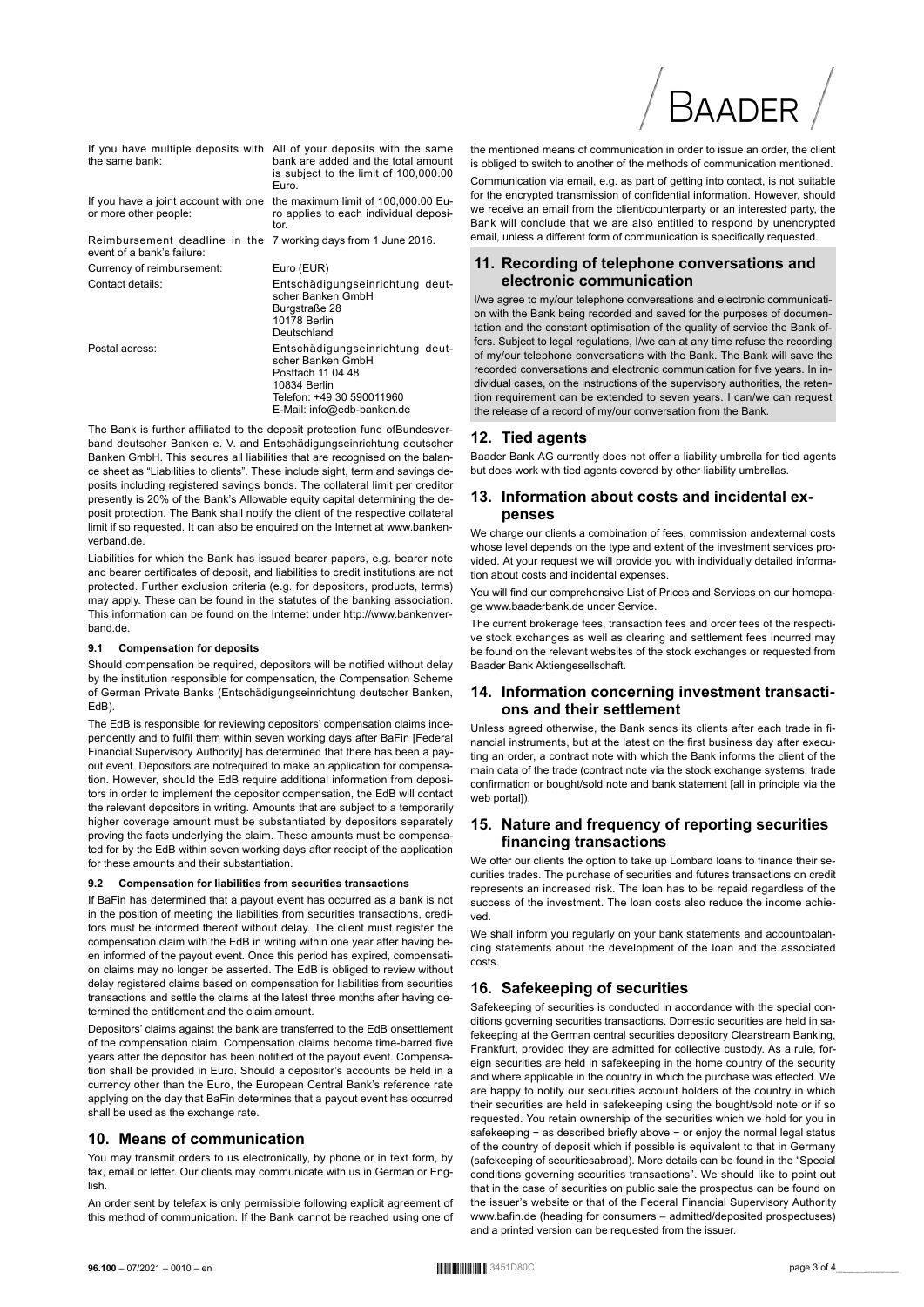## 17. The Bank is a member of the following stockexchanges and trading systems:

Frankfurt; Stuttgart; Munich; Berlin; Dusseldorf; Hamburg; Hannover; Xetra®; Xetra® Vienna; Euronext Amsterdam; Euronext Brussels; Euronext

## 18. List of products and markets

The following financial instruments may be traded through the Bank:

Paris; Swiss Exchange (SIX); London Stock Exchange (LSE); Eurex®; BATS Chi-X Europe®.

The Bank has access to other international markets via external trading systems.

| Instruments group                          | Product                                                       | Execution methods        |                  |                  |                           |                                  |                          |             |
|--------------------------------------------|---------------------------------------------------------------|--------------------------|------------------|------------------|---------------------------|----------------------------------|--------------------------|-------------|
|                                            |                                                               | <b>Regulated markets</b> |                  |                  | Non-EU<br><b>MTF</b>      |                                  | <b>OTC</b>               |             |
|                                            |                                                               | Xetra                    | Trading<br>floor | EU-<br>exchanges | exchanges                 | Over-<br>thecounter<br>exchanges | Other(e.g.<br>Turquoise) |             |
| <b>Shares</b>                              | German shares                                                 |                          |                  |                  |                           |                                  |                          |             |
|                                            | - DAX                                                         | X                        | X                | X                | X                         |                                  | X                        | X           |
|                                            | - MDAX                                                        | X                        | X                | $\times$         |                           |                                  | X                        | X           |
|                                            | - SDAX                                                        | X                        | X                | X                |                           | X                                | X                        | X           |
|                                            | - Other                                                       | X                        | X                |                  |                           | X                                | X                        | X           |
|                                            | Foreign shares                                                | X                        | X                | X                | X                         | X                                | X                        | X           |
| <b>Bonds</b>                               | Government bonds/Supras, etc.                                 | X                        | X                | X                | X                         | X                                |                          | X           |
|                                            | Mortgage bonds                                                | X                        | X                |                  |                           | X                                |                          | X           |
|                                            | Corporates                                                    | X                        | X                | X                | X                         | X                                |                          | X           |
|                                            | Other e.g. participation<br>certificates, zero bonds          | X                        | X                | X                | X                         | X                                |                          | X           |
|                                            | Bank's own debt securities                                    | X                        | X                |                  |                           |                                  |                          | X           |
| <b>Futures transactions</b>                | OTC-forwards                                                  |                          |                  |                  |                           |                                  |                          | X           |
| (Futures and options)                      | OTC-options                                                   |                          |                  |                  |                           |                                  |                          | X           |
|                                            | <b>Futures</b>                                                |                          |                  | X                | $\boldsymbol{\mathsf{X}}$ |                                  |                          | X           |
|                                            | Options                                                       |                          |                  | X                | $\boldsymbol{\mathsf{X}}$ |                                  |                          | X           |
|                                            | Exchange traded options                                       |                          |                  | X                | X                         |                                  |                          | X           |
|                                            | Exchange traded futures                                       |                          |                  | X                | X                         |                                  |                          | X           |
| <b>Securitised futures</b><br>transactions | Structured securities and deposit-<br>taking                  | X                        | X                |                  |                           | $\boldsymbol{\mathsf{X}}$        |                          | X           |
|                                            | Stripped securities                                           | X                        | X                |                  |                           | X                                |                          | X           |
|                                            | Securities with warrant<br>characteristics                    |                          |                  |                  |                           |                                  |                          |             |
|                                            | - Callable Bonds                                              | X                        | X                |                  |                           | $\boldsymbol{\mathsf{X}}$        |                          | X           |
|                                            | - Putable Bonds                                               | X                        | X                |                  |                           | $\boldsymbol{\mathsf{X}}$        |                          | X           |
|                                            | - Convertible bonds                                           | X                        | X                |                  |                           | $\boldsymbol{\mathsf{X}}$        |                          | X           |
|                                            | Warrants/certificates                                         |                          |                  |                  |                           |                                  |                          |             |
|                                            | - Leverage products certificates                              | X                        | X                |                  |                           | X                                |                          | X           |
|                                            | - Warrants                                                    | X                        | X                |                  |                           | X                                |                          | X           |
|                                            | - Investment products                                         | X                        | X                |                  |                           | X                                |                          | X           |
|                                            | - Commodity derivatives                                       | X                        | X                |                  |                           |                                  |                          |             |
| Forex                                      | Spot                                                          |                          |                  |                  |                           |                                  |                          | X           |
|                                            | Swaps                                                         |                          |                  |                  |                           |                                  |                          |             |
|                                            | Forwards                                                      |                          |                  |                  |                           |                                  |                          |             |
|                                            | Options                                                       |                          |                  |                  |                           |                                  |                          |             |
| Investment funds                           | Exchange traded funds                                         | $\mathsf X$              | $\mathsf X$      | $\mathsf X$      | $\mathsf X$               | $\mathsf X$                      | $\mathsf X$              | $\mathsf X$ |
|                                            | Publicly offered funds (EU-<br>authorised)<br>(EU-zugelassen) | $\mathsf X$              | $\mathsf X$      | $\mathsf X$      |                           | $\mathsf X$                      |                          | X           |
| Money market<br>instruments                | CDs, CPs                                                      |                          |                  |                  |                           |                                  |                          | $\mathsf X$ |

We should point out to clients that the Bank does not offer itsclients investment advice. We only execute orders on a "nocounselling" basis (futures transactions) or as "execution only" (shares, bonds, funds and ETFs).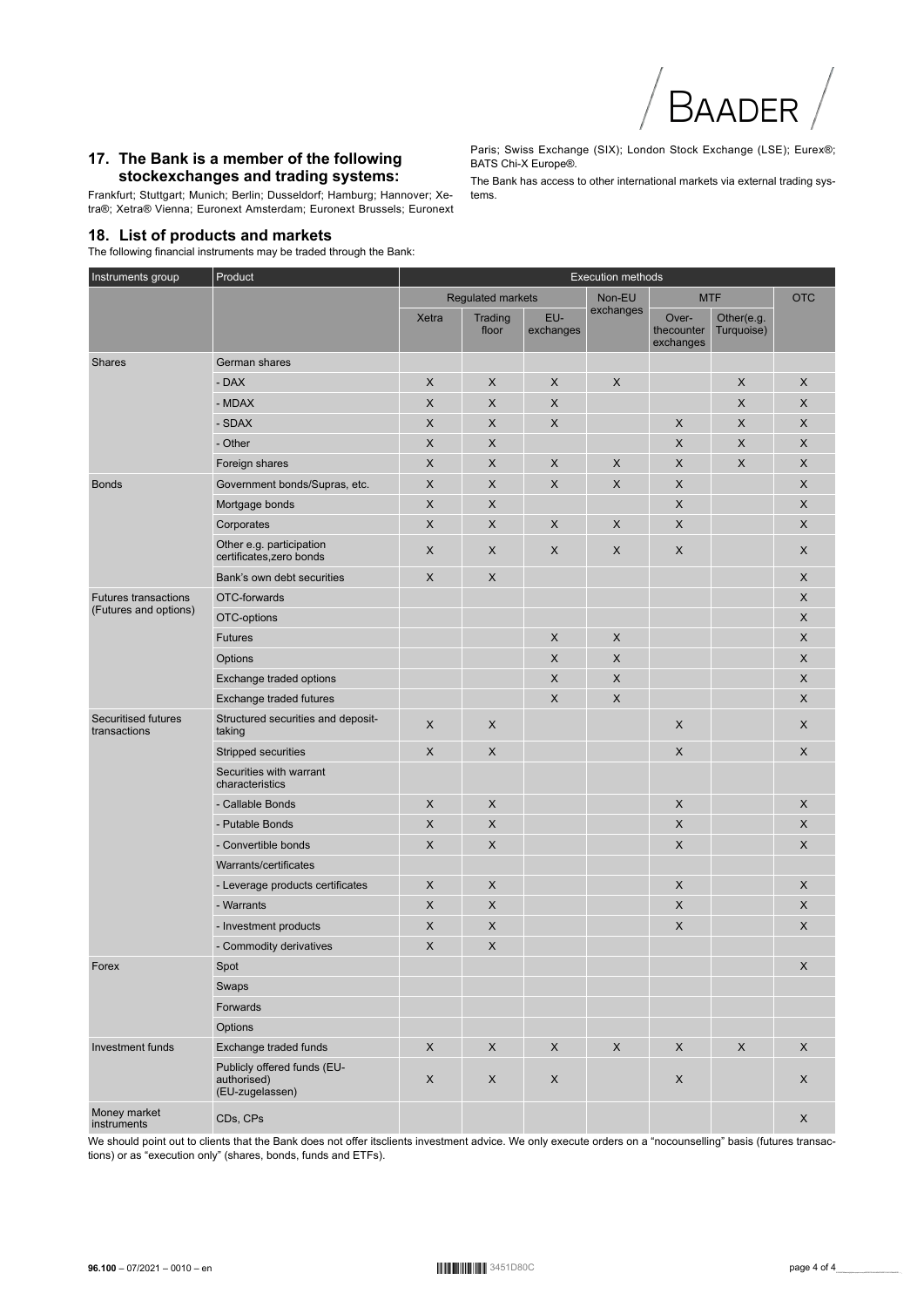# **Information on bank resolution and creditor participation (bail-in)**



**Baader Bank Aktiengesellschaft** Weihenstephaner Strasse 4 85716 Unterschleissheim **Germany** T 00800 00 222 337\* F +4989 5150 2442 service@baaderbank.de https://www.baaderbank.de

\* Free telephone number from international and national landlines. Costs may be incurred for calls from other networks.

With the entry into force of the **SRM Regulation** (Regulation (EU) No. 806/2014 of the European Parliament and of the Council of 15 July 2014) and the German Recovery and Resolution Act (Sanierungs- und Abwicklungsgesetz, **SAG**), which implements the EU guidelines for bank resolution (Directive 2014/59/EU), European and German legislators have created a resolution regime for credit institutions, securities firms and other institutions which can have a negative impact on the shareholder and creditor in the event of a financial crisis (creditor participation, or bail-in). Investors who have acquired such debt instruments or receivables eligible for bail-in may then be held liable in the event of a financial crisis at an institution, by reducing the value of the debt instruments or receivables or by converting it into equity capital.

The resolution objectives are defined in Article 14 of the SRM Regulation; for the purposes of

- ensuring the continuity of critical functions;
- avoiding significant negative effects on financial stability, particularly by preventing contagion, for example in market infrastructures, and by maintaining market discipline;
- protecting public funds through reduced use of exceptional financial support from public funds;
- protecting depositors covered by Directive 2014/49/EU and investors covered by Directive 97/9/EC;
- protecting clients' funds and assets.

In order to achieve these objectives, the competent authorities may, before opening insolvency proceedings, take various measures if resolution conditions are met. Resolution procedures may differ in some areas depending on the Member State. The following remarks pertain to the legal situation in Germany:

## **Conditions for a resolution**

Resolution is only possible if the following statutory requirements are met:

- The company fails or is likely to fail;
- when considering any time constraints and other relevant circumstances, there is no reasonable prospect of averting the company's failure within a reasonable time frame by alternative private sector measures, including through an institutional protection scheme or measures implemented by the supervisory authorities (including early intervention measures, write down and conversion of relevant capital instruments in accordance with Article 21 of the SRM Regulation, which are agreed with the company.
- resolution measures are required in the public interest.

## **Possible resolution tools**

When conditions for a resolution are met, the competent resolution authorities may take the following measures:

- Sale of business The issued title deed or all or individual assets, rights or liabilities may be transferred to a purchaser.
- **Bridge institution** The issued title deed or all or individual assets, rights or liabilities may be transferred to a bridge institution.
- Asset separation Assets, rights or liabilities of an institution or bridge institution subject to resolution procedures may be transferred to one or more special purpose vehicles established for asset management.
- Bail-in
	- Creditor participation; exercising write down or conversion powers relating to liabilities of an institute subject to resolution, for example by conversion to equity capital, or write down of the nominal value, of debt instruments and receivables.

In addition, the resolution authority (in Germany, the Financial Market Stabilisation Agency) among other things may:

- change the maturity of debt instruments issued by an institution or by a group of companies and other eligible liabilities, or change the interest payable or the date on which the interest is payable as a result of the relevant debt instruments and other eligible instruments, in particular by temporary suspension of payments;
- waive rights to acquire additional shares or other title deeds at the institution or group of companies:
- arrange that all individual payments or delivery obligations of an institution or group of companies subject to resolution be suspended for the period from the public announcement of such a suspension until the end of the business following this announcement;
- prohibit the security interest of creditors of an institution or group of companies subject to resolution, whose receivables are secured, to be enforced for the period from public announcement of such a restriction until the end of the business following this announcement;
- reserve the right of a party to terminate a contract with an institution or group of companies subject to resolution for the period from public announcement of this action to the end of business following this announcement.

## **Possible persons affected by resolution tools of creditor participation (bail-in)**

Creditor participation (bail-in), which has been decided and carried out by competent authorities, may be taken by creditors, owners of relevant capital instruments, but also by shareholders of the institution which is in difficulty, for instance, shareholders of a German public limited company (AG), of a German private limited company (GmbH), of a limited partnership (KG), of a cooperative, or a creditor of unsecured loans or bonds.

Creditor participation is exempt from, for example, covered deposits up to the level of cover pursuant to Section 8 of the German Law on Deposit Insurance (in principle EUR 100,000) in the case of secured liabilities including liabilities from covered bonds or liabilities from custody of client assets or funds through the institution or group of companies, provided the clients undergoing insolvency proceedings have rights of separation or preferential secured rights concerning assets of the institution and in terms of assets or funds under management.

## **Special regulations and scope for creditor participation (bail-in)**

Depending on how the specific measures taken by competent authorities and how the contractual and legal presentation of the investor's debt securities or receivables eligible for bail-in are framed, a claim may also have various consequences for the investor as a result of a measure for credit participation (bail-in).

For within the framework of credit participation, the claim or liability of the investor follows a legal hierarchy, a 'liability cascade', which is represented as follows:

- 1. **Shares and other hard core capital instruments** (Common Equity Tier 1 – CET1), e.g. shares, units in GmbHs, KGs or a cooperative
- 2. **Additional core capital instruments** (Additional Tier 1 AT1) (in the amount of the nominal value or outstanding balance, i.e. including any amounts which are no longer eligible under the terms of Article 484 et seq. of the CRR (restrictions of grandfather clauses)), e.g. un-secured perpetual subordinated bonds with both a conversion and depreciation clause.
- 3. **Supplementary capital instruments** (Tier 2 T2) (in the amount of the nominal value or outstanding balance, i.e. including any amounts which are no longer eligible under the terms of Article 64 of the CRR) (amortisation of Tier 2 Capital instruments) or Article 484 et seq. of the CRR (restrictions of grandfather clauses)), e.g. subordinated loans, silent participations and participation rights.
- 4. **Unsecured subordinated liabilities,** e.g. subordinated loans, bearer bonds, participation rights, which do not meet the requirements of AT1 or T2 instruments.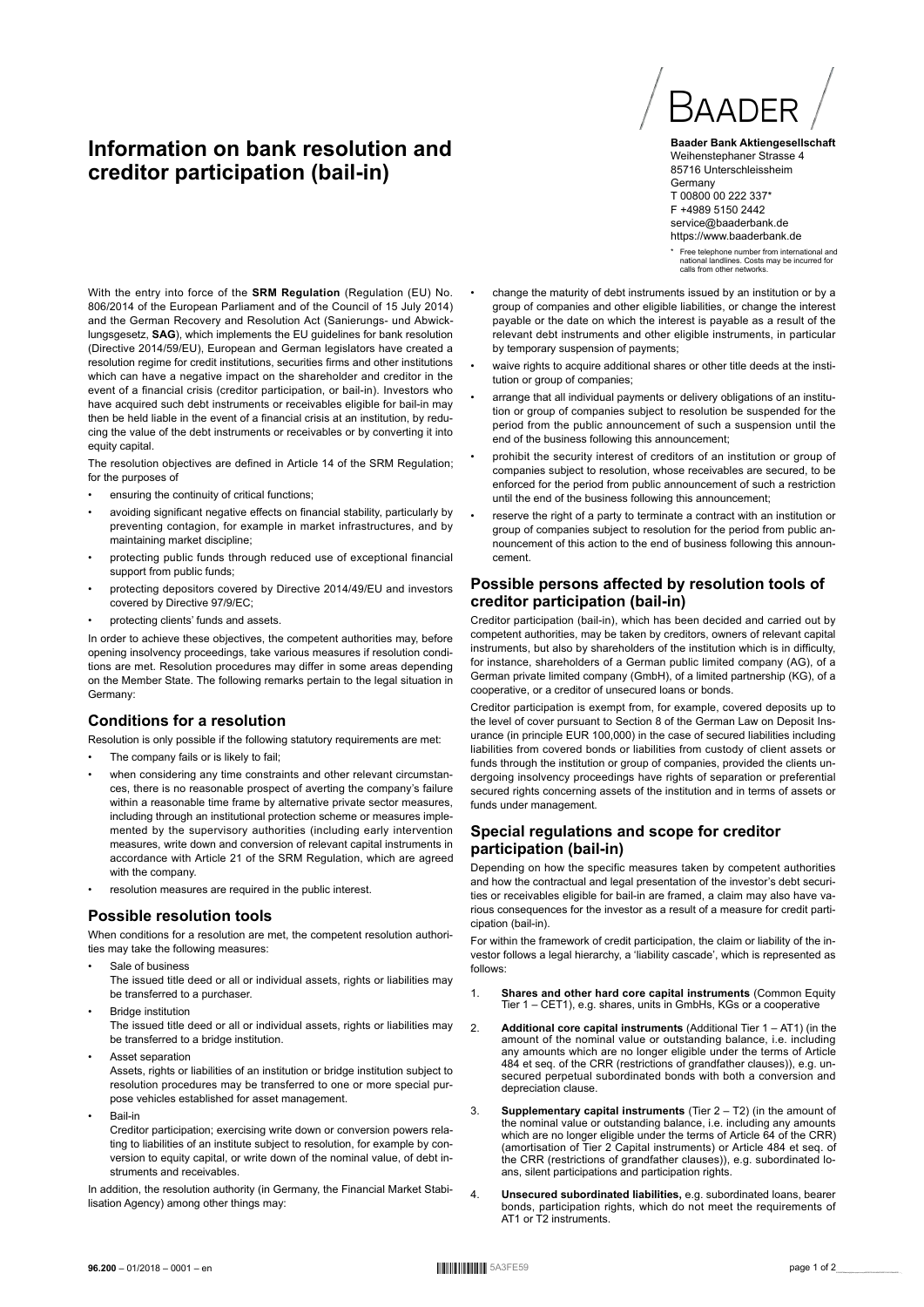

- $\overline{5}$ Unsecured non-subordinated liabilities (debt securities as defined in Section 46 (f) par. 6 Sentence 1 of the German Banking<br>Act (KWG)), e.g. bearer bonds, registered bonds, N-bonds, borrovers' note loans, provided that the N-bonds and borrowers' note lo-<br>ans are not preferred deposits under No. 7 or excluded from the write down and conversion as covered deposits
- Unsecured non-subordinated liabilities (no debt securities as<br>defined in Section 46 (f) par. 6 of the KWG; see also Section 46  $6.$ (f) par. 6 Sentence 2 and Section 46 (f) par. 7 of the KWG), e.g.<br>money market securities, structured debt instruments (debt instruments with a derivative component for which the repayment or interest payment depends on an uncertain future event, such as index certificates), debt instruments not subject to the insolvency procedures of institutions governed by public law, futures transactions, ope-<br>ning transactions, swap transactions, deposits which are not covered and not preferred deposits according to No. 7 (provided they are not N-bonds or borrowers' note loans, otherwise No. 5): Deposits of more than EUR 100,000 by large companies, deposits that are not considered as eligible for compensation in accordance with Section 6 of<br>the German Law on Deposit Insurance, as well as deposits from public authorities, insurance companies, financial institutions and deposit-taking credit institutions, loans from other banks, liabilities to banks, e.g. from guarantee business, from documentary credit business or from credit business.
- **Preferred deposits,** e.g. individual deposits, micro-enterprises and SMEs, for which amounts are not covered (i.e. amounts in excess of EUR 100,000)  $\overline{7}$

## **Consequences for investors during resolution** procedures, particularly creditor participation (bail-in)

Implementing resolution procedures, in particular bail-in instruments, may have consequences for investors, including:

- Resolution procedures may cause investors to suffer financial losses up to the total loss of invested capital;
- As a matter of principle, resolution procedures do not entitle the holder to exercise rights to alter a legal relationship for instance that of a client, of an offsetting payment or right to retention;
- Resolution procedures may limit an institution's ability to meet its payment obligations:
- Resolution procedures may make it difficult to sell receivables or debt securities on the secondary market and may have a negative effect on the market price:
- No shareholder or creditor shall be held in a worse financial state than in the case of regular insolvency proceedings. If shareholders and creditors are disadvantaged by the arrangement and implementation of the resolution procedures compared to the situation which would have arisen in the opening and implementation of insolvency procedures concerning assets of an institution, they may have the right to compensation as per the statutory conditions based on an independent valuation. Any payments made on the basis of such compensation will be made significantly later than in case of nonconformity by the institution undergoing insolvency proceedings.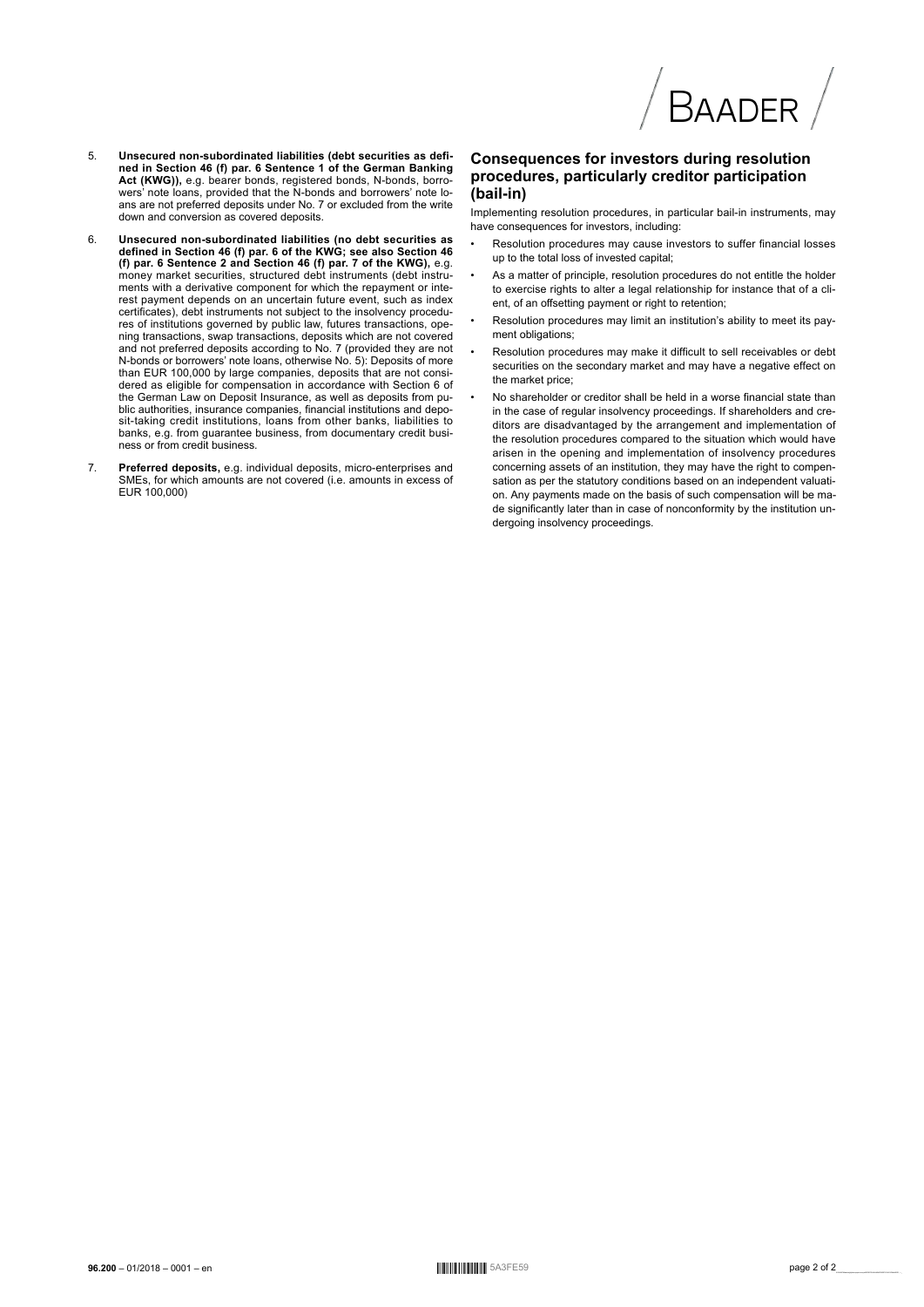# **Guidelines for handling client complaints**



**Baader Bank Aktiengesellschaft** Weihenstephaner Strasse 4 85716 Unterschleissheim **Germany** T 00800 00 222 337\* F +4989 5150 2442 service@baaderbank.de https://www.baaderbank.de

\* Free telephone number from international and national landlines. Costs may be incurred for nauonal landlines. Costs<br>calls from other networks

The guiding principle for the Bank and its employees is to provide services in the best interests of investors/clients/counterparties and business partners (hereinafter referred to simply as Clients) and to minimise or avoid conflicts of interest to the best of our ability.

The Bank has implemented appropriate internal procedures and arrangements to ensure that clients can fully exercise their rights and that any complaints they may have are dealt with in an appropriate manner.

This primarily includes introducing a complaint management role. This role is performed at the Bank by the Compliance Department.

The overarching objective of the internal regulations is to maintain and improve client satisfaction.

These guidelines outlined by the Bank aim to:

- Handle client complaints in a fair, thorough and prompt manner;
- Use the guidelines as an opportunity for self-reflection and to review the suitability of the process;
- Improve client satisfaction:
- Outline a standardised complaint procedure;
- Increase client transparency and outline the reasons for our approach, taking into account banking and stock exchange regulations;
- Obtain information on optimising the quality of our services;
- Avoid conflicts of interest.
- The employee assigned to the complaint must evaluate it effectively and forward it to the Compliance Department, which will register it in the complaint database. Depending on the subject matter and compliance, the complaint is processed by various departments of the Bank in collaboration with the Compliance Department.
- Receipt of a complaint must be confirmed (in writing or by email) no later than the next working day. The bank will react initially without delay, at the latest within 14 days.
- Mutually agreed and pragmatic solutions are to be sought and implemented promptly for all complaints.

If you as a client or potential client are dissatisfied with the Bank's performance, please contact the Bank's Compliance Department with your concern.

Complaints can be made to the Bank in writing or can be sent electronically to the following email address:

#### compliance@baaderbank.de

For complaints in writing, please contact:

Baader Bank Aktiengesellschaft Compliance Department Weihenstephaner Strasse 4 85716 Unterschleissheim Germany

We classify a complaint as any dissatisfaction addressed to the bank by private or institutional clients verbally or in writing, directly or through a third party (BaFin or other supervisory authorities, ombudsman for private banks).

In order to process the complaint, we need the following information:

- Full contact details of the complainant (address, telephone number, email address if applicable) including client number (if available);
- Description of issue:
- Wording of the concern, or indication of what the complaint seeks to achieve (e.g. troubleshooting, clarification of an issue, improvement of services);
- Copies of the documents required to understand the issue (if available);
- A right of representation if the complainant is acting on behalf of another person in dealings with the bank.

Complaints are evaluated and checked by the Compliance Department on a regular basis to ascertain whether organisational changes or consequences for staff are necessary. Senior management are informed of the client complaints received, related damages and organisational measures necessary every six months as part of the compliance reports.

The data protection requirements for processing complaints are taken into account and are adequately documented. For complaints relating to data protection, the Compliance Department ensures that the Bank's data protection officer is informed of the issue.

These guidelines are reviewed regularly and their compliance is ensured through external audits. The supervisory authority is informed of any deficiencies.

Complaints are processed free of charge.

**Information on the possibility of out of court dispute settlement and civil action in accordance with Article 26 Para. 5 of Delegated Regulation (EU) 2017/565.**

In the event of disputes with the Bank, the Ombudsman of private banks may be contacted (Ombudsman Procedure).

The complaint must be made in writing to Bundesverband deutscher Banken e. V., P.O. Box 04 03 07, 10062 Berlin, Germany, Fax: +49 30 1663 3169, Email: ombudsmann@bdb.de.

The Bank shall take part in dispute resolution proceedings before the recognised consumer arbitration authority.

They also have the option to take legal action.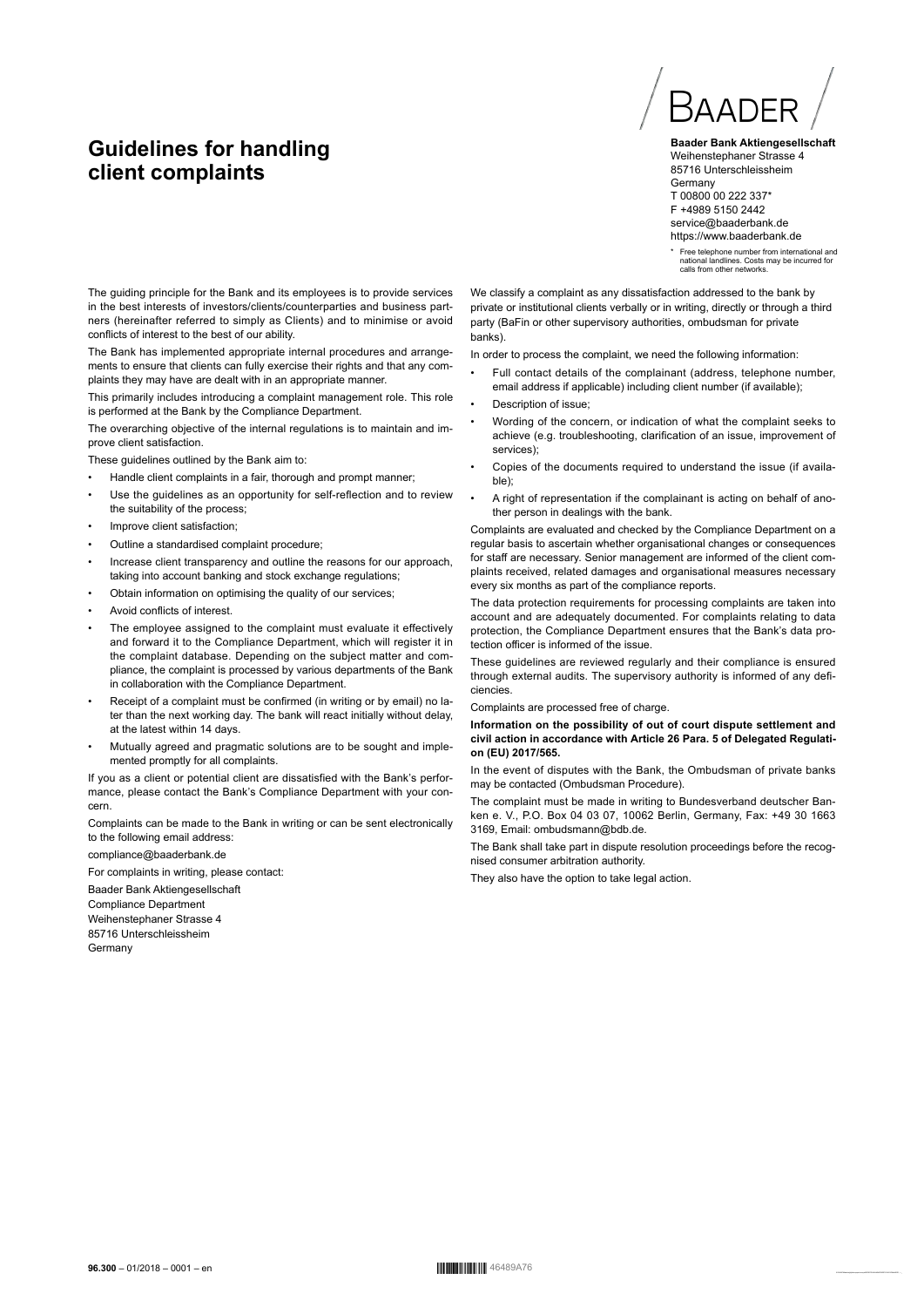# **Dealing with conflicts of interests at the Bank**



**Baader Bank Aktiengesellschaft** Weihenstephaner Strasse 4 85716 Unterschleissheim **Germany** T 00800 00 222 337\* F +4989 5150 2442 service@baaderbank.de https://www.baaderbank.de

\* Free telephone number from international and national landlines. Costs may be incurred for nauonal landlines. Costs is

cial analyses – proprietary trading or if employees of the Bank privately conduct transactions in financial instruments,

• conducts stock exchange deals as portfolio manager for more than one client or investment fund, in particular in the allotment of global orders among individual clients.

Conflicts of interests can also arise as a result of

- information becoming known to the Bank or individual, relevant employees of ours which is not in the public domain at the time of a client's transaction (insider information),
- the Bank receives/grants benefits (e.g. placement or trail commissions, non-cash benefits, brokerage remuneration) from/to third parties in connection with securities-related services,
- employees of ours receive a performance-related remuneration,
- the Bank making/receiving payments to/from the respective issuer of financial instruments or trading partner/business partner (so- called kickback regulation). We shall inform the client groups that are relevant as per the German Securities Trading Act (WpHG) in advance as to the type and magnitude of such kick-back payments.

It is irrelevant as to whether conflicts of interest have actually arisen or there is only a risk of this happening. Our regulations relate to both actual and potential conflicts of interest.

#### **Internal measures for the recognition and prevention of conflicts of interest**

The Management Board of the Bank has created a comprehensive compliance organization for far-reaching prevention and avoidance of such conflicts of interests. The Compliance department is permanently commissioned with the management of conflicts of interests; its employees work independently of the Bank's trading, business and handling departments, so they can go about their duties in a neutral and autonomous manner. The compliance organization in place at the Bank embraces the following preventive measures among others for protecting and safeguarding the interests of the Bank's clients:

#### • Ensuring the competence and reliability of employees

Our employees are selected carefully. The qualification requirements are stipulated in job descriptions. The competence and reliability of departments with a special responsibility are ensured by annual expert testing. All Bank employees also receive regular training in specialised and, more specifically, compliance-related issues. Conduct in compliance-related issues is regulated in the working instructions, which are updated regularly.

#### • Reporting obligations

- Employees are obligated to report immediately to Compliance on any circumstances which could lead to a conflict of interest, such as personal relationships with clients, insider information or unusual transactions. Insider transactions and price manipulation are strictly prohibited.
- In addition, employees must report secondary activities both voluntary and paid – immediately. Should a conflict of interest arise, which can't be avoided by internal measures, it shall be disclosed to clients or prohibited.
- The employees of the Bank are obligated to report to Compliance accordingly in the event of receipt of benefits and the offering and acceptance of gifts. The working instructions provide employees with information on prohibited benefits. The Bank's employees are not permitted to participate in so-called "Friends and Family Programmes". Compliance checks whether or not benefits may be accepted, and whether client interests are safeguarded. As appropriate, Compliance accepts or rejects the benefits. In individual cases, the benefits are disclosed to clients. Authorised benefits are included in the Resources and Benefits Register.
- Controlling the flow of information

Baader Bank Aktiengesellschaft (referred to as the "Bank") lives from the trust placed by its clients, the general public and its own employees in its integrity, fairness and reliability and the quality of the services it provides. For this reason we appreciate your trust in the fact that the Bank handles sensitive information with due care. This trust largely depends on the conduct on the part of our managerial staff and our employees. As a client of the Bank, you can at all times rely on our employees to provide you with services using optimal expertise and the utmost care and conscientiousness while safeguarding your interests. To this end, the Bank has long imposed rigorous rules of conduct for the purposes of further consolidating our clients' trust in us and ensuring continuous observance of and compliance with the respective statutory and supervisory regulations. These rules of conduct form an integral element of our business operations, for which reason you can at any time expect of our employees that they act with the utmost care, honesty and professionalism while observing the applicable practices and market standards.

Our implementation of these rules of conduct in the provision of securitiesrelated and ancillary services is consolidated by our principles on dealing with conflicts of interests. Conflicts of interests usually arise when a client places an order with us and his/her expectations of proper and due execution clash with the interests of other market participants using the services of the Bank. However, these differing expectations cannot be fully ruled out in view of the fact that we execute orders for a large number of clients and also seek to be of assistance to our clients in other banking services apart from the execution of orders. Since conflicts of interests could put the professionalism and reputation of the Bank in question, we have taken appropriate measures and precautions to ensure the identification of such circumstances in good time and thus be able to deal with them appropriately.

#### **Conflicts of interest at the Bank**

Conflicts of interest can arise between clients of the Bank and the Bank itself, other Group member companies, the personnel employed by the Bank including the Management Board or other external companies and persons contractually bound to the Bank or between clients of the Bank.

Further conflicts of interest can rise in particular from personal connections between Management Board members or employees of the Bank (as well as with persons associated with the same) with third parties, e.g. with issuers of financial instruments or with their employees (e.g. as clients of the Bank), for instance as result of having seats on supervisory boards.

Furthermore, conflicts of interests may arise if the Bank

- cooperates on issuances of the respective issuer of financial instruments and other investable assets,
- is the lending or guarantor bank for the respective issuer of financial instruments,
- has entered into cooperational arrangements with the respective issuer of financial instruments,
- acts on the one hand as book-running broker/specialist or designated sponsor for a financial instrument and on the other a client order is to be executed for this financial instrument within the framework of institutional brokerage business or commission trade at the market place in question with or without the client's instruction,
- acts as book-running broker/specialist or designated sponsor for the same financial instrument at several domestic market places,

and in this respect receives commissions or other grants from the issuer.

This applies in particular in the case of liquidation of positions arising from this activity at other market places where the Bank is likewise acting as book-running broker or designated sponsor for the respective financial instruments,

- itself holds a portfolio of the financial instruments it is handling within the framework of its activity as book-running broker/specialist or designated sponsor,
- conducts in connection with the compilation and publication of finan-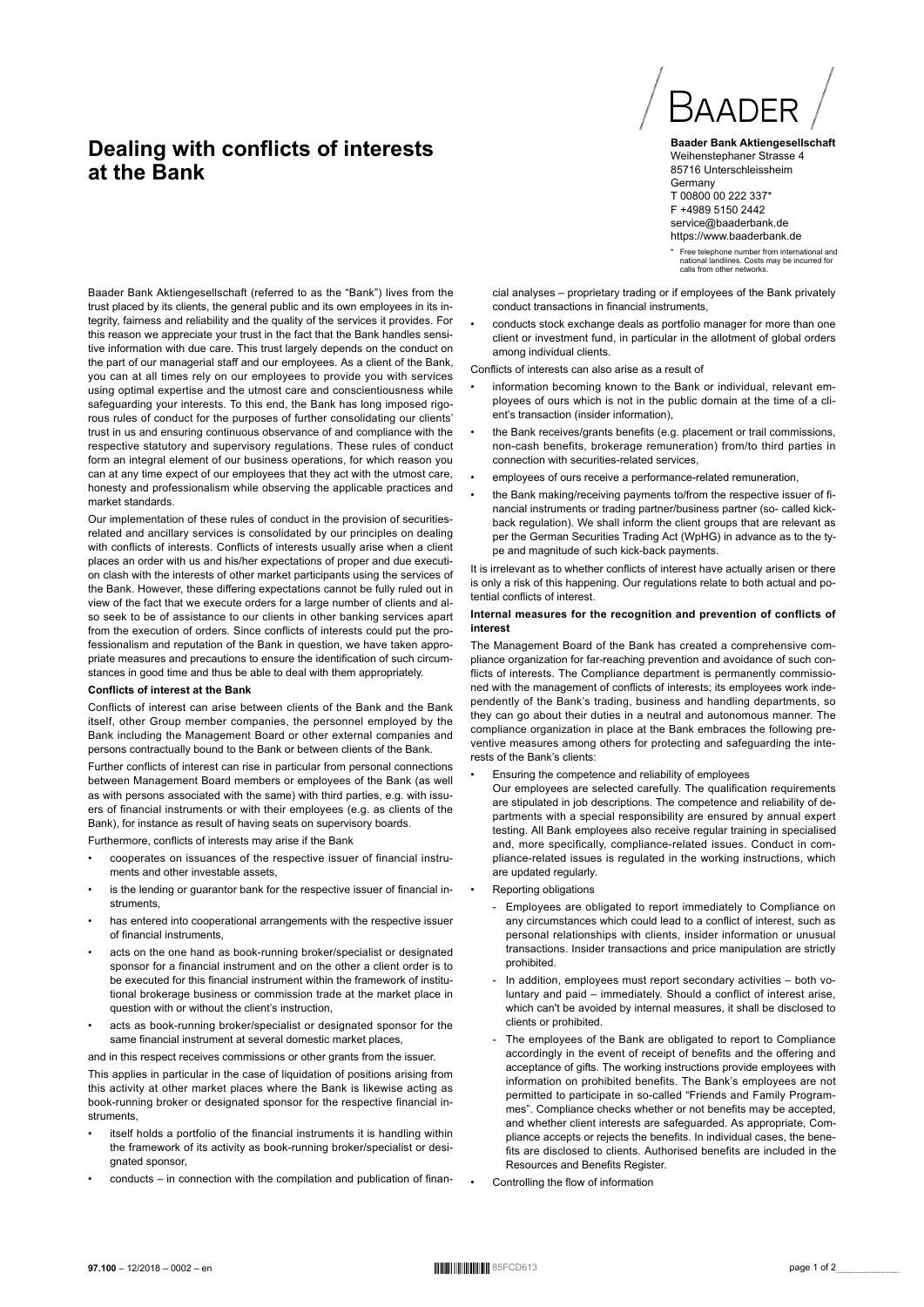- Confidentiality areas have been set up which are partitioned off by what are known as "Chinese walls". These are virtual or real barriers for limiting the flow of information between different spheres of activity and departments of the Bank. The confidentiality areas are separated off from the other areas and their information and reporting channels in functional and spatial terms and through the allocation of different EDP access authorizations. Each and every employee is strictly prohibited from passing on sensitive information from a confidentiality area to another of the Bank's areas or to external recipients. Exceptions are only admissible if other departments/employees, complying to the need-to-know principle, have to be involved in the transaction, and must be reported to Compliance. This procedure ensures a targeted control and monitoring of insider information and precise knowledge as to the actions of the persons involved. These restrictions on information are employed to enable the Bank to conduct transactions in the interests of its clients without being influenced by other information possessed by the Bank in other departments which could lead to a conflict of interests
- The employees are also obligated to maintain banking secrecy and to comply with data protection requirements. The data protection agent ensures that personal data is handled correctly.
- We keep watch lists, blacklists and approval lists in which those financial instruments can be recorded in connection with which conflicts of interests can arise. Transactions in financial instruments from the watch list or the approval list remain permissible as long as there is no conflict of interests with the respective employee transaction; this is monitored and checked centrally on a daily basis. Transactions in financial instruments from the blacklist are prohibited.
- We keep a directory of insiders, in which all relevant Bank employees having insider information are recorded (with point in time and the type of information). All transactions conducted by these employees are strictly controlled.
- **Employee transactions**

Employees are required to disclose all of their private securities transactions. In the event of several transactions, employees must obtain authorisation from Compliance before placing orders as part of an employee transaction; Without such authorisation, the private settlement of transactions in financial instruments is not permitted. The purchase of Bank treasury shares is published on the website by the Managers, and reported to BaFin.

- Compliance controls
	- All trading transactions carried out by ourselves (market making, designated sponsorship, client transactions, treasury, Executive Board, and above all transactions in financial instruments in which insider information is disclosed) or our employees are subject to ongoing controls via the Compliance department in order to identify insider trading, market manipulation or other violations of the supervisory law or internal working instructions. Audit procedures can be carried out in selected areas on a random basis. Any anomalies are looked into by Compliance. In particular the Bank's proprietary trading transactions are examined to ascertain whether they were executed with knowledge of customer orders or whether customer information was exploited by means of front/parallel running or scalping. Violations are not tolerated by our Bank and can lead to disciplinary action.
	- The same team is responsible for managing the order books for both Berlin and Munich. Their market making activity is therefore daily and closely monitored by Compliance
	- Compliance prepares a risk analysis every six months Risk-oriented half-yearly or annual reviews or audits are carried out on this basis. This includes an annual inspection, by Compliance, of how conflicts of interest are managed
	- When new products are introduced, they undergo a strict product approval process, which involves Compliance.
	- Compliance monitors regularly on a random basis the publication of advertising materials and other information to clients, and ensures that there is no misrepresentation therein.
	- The conformity of the prices in clients' invoices with market conditions is checked daily
	- Research studies, in particular with rating and/or upside target changes are only published subject to prior approval on the part of Compliance (check for conflicts of interest)
- Prevention of the preferential treatment of certain clients

Insofar executable despite limitations, the processing of customers' orders takes place in the order in which they are received. The transactions are recorded in a timely manner. There is also a "Best Execution Policy".

#### Treasury

Proprietary transactions are usually restricted to long-term investments, and are monitored by Compliance on a daily basis.

#### Remuneration

In-house guidelines determine that, in order to prevent any exercising of influence on the part of sales staff, variable remuneration based on sales success may not be paid to certain employees. Compliance monitors the organisation, structuring and implementation of the Bank's remuneration system in order to eliminate conflicts of interest.

Whistleblowing hotline

Employees may report any non-compliant conduct to the Whistleblowing department or Compliance. The information is handled confidentially.

Complaints management

If clients are dissatisfied with the provision of services by the Bank, they have the right to make a complaint to their client advisor. Compliance documents and monitors the processing of complaints. Compliance resolves irregularities in the event of systematic errors.

Reliability of Compliance

Compliance itself is audited annually by Internal Auditing and an external auditor.

Responsibility of the Board

The Board is responsible for appropriate risk management and controlling within the company, and aims for good and sustainable corporate governance. Compliance reports twice yearly to the Full Board and the Supervisory Board on anomalies and the observance of and adherence to the prevailing regulations.

#### Conflicts of interest in relation to our subsidiaries

- Compliance is involved in the acquisition of new investments
- Concluded business acquisitions are published on both our website and that of the Federal Institute, and in the annual report.
- The Management Board of the subsidiaries is largely independent. The subsidiaries are audited at least once a year by Compliance, pursuant to the regulatory obligations.

#### Avoidance of conflicts of interest when outsourcing investment services and ancillary investment services

- We work with external asset managers and advisors. In order to ensure that potential asset managers comply with the statutory requirements and internal regulations of the Bank, the latest audit reports are reviewed by Compliance, and a recommendation for the creation of a contractual relationship is submitted to the Board. In addition, asset managers are identified in accordance with the regulations on money laundering.
- Asset managers are also contractually obligated to provide contracts and other legal documents of the Bank to clients
- Compliance also carries out an annual inspection of the reliability of the cooperation and distribution partners.
- Investment recommendations from our external advisors are checked for their compatibility with the statutory regulations and our investment guidelines.

#### Dealing with unavoidable conflicts of interest

If in individual and exceptional cases it is not possible to prevent conflicts of interests by means of the aforementioned division of duties or the compliance organisation we will then notify the customer in question of the respective conflict of interests. This is why the escalation process was developed. However, in this connection we draw your attention to the fact that the Bank is under no obligation to disclose significant interests of its own or of its employees insofar as our organisational measures are sufficient to prevent the risk of impairing customer interests. When executing customers' orders we trade in accordance with our Best Execution policy or the customer's specific instructions. Customers' orders always have priority over the Bank's proprietary trading and employee transactions.

The Bank does not provide investment advice, so no conflicts of interest can arise in this connection

If you should have any queries or require further information on our handling of conflicts of interests, please do not hesitate to contact our Compliance department at the following eMail address: compliance@baaderbank.de.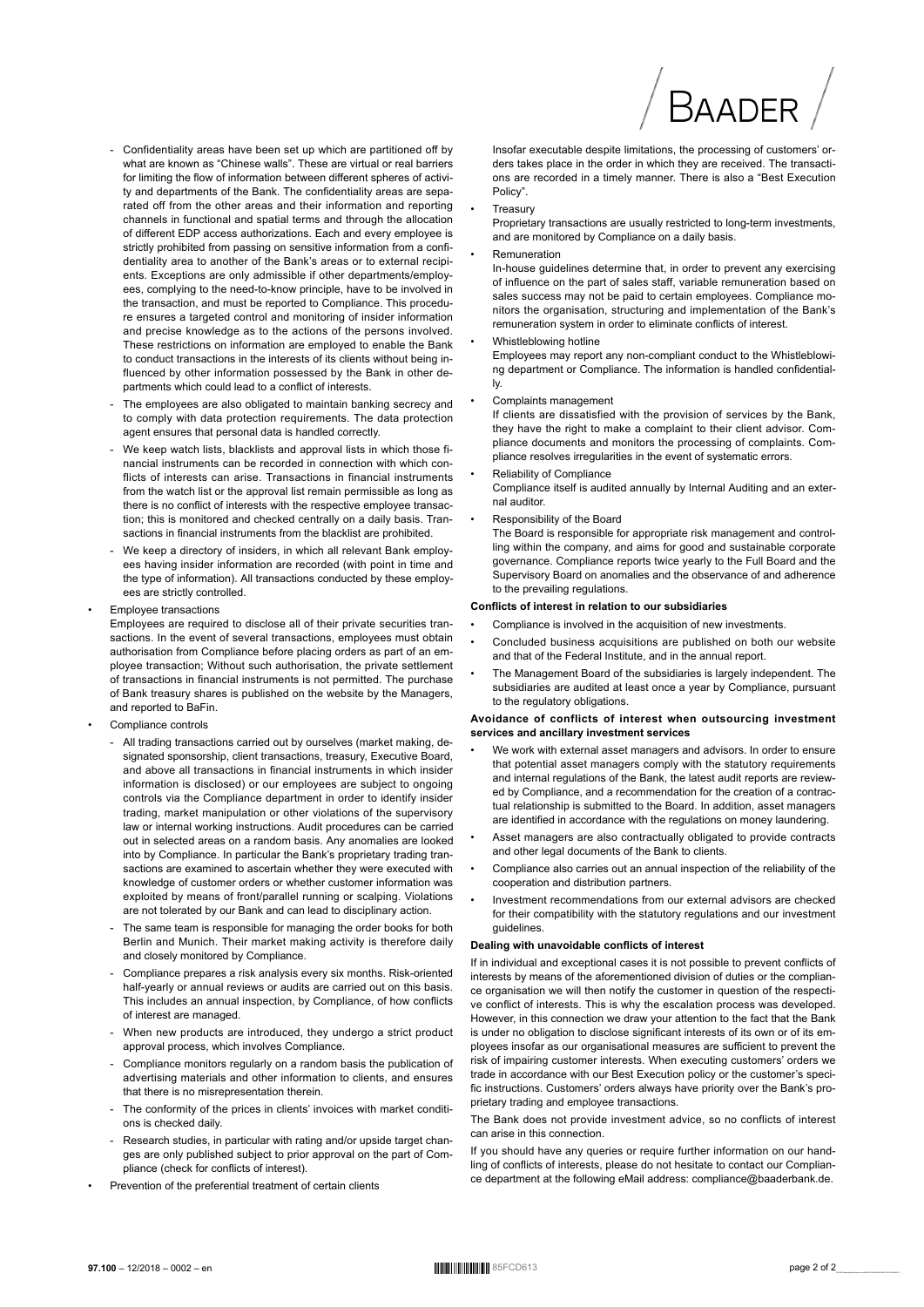# **Policies of the Bank governing the execution of orders in financial instruments**



**Baader Bank Aktiengesellschaft** Weihenstephaner Strasse 4 85716 Unterschleissheim **Germany** T 00800 00 222 337\* F +4989 5150 2442 service@baaderbank.de https://www.baaderbank.de

\* Free telephone number from international and national landlines. Costs may be incurred for national landlines. Costs i<br>calls from other networks.

The following execution principles set out how Baader BankAktiengesellschaft (hereinafter the "Bank") consistently guarantees the execution of a client order in the client's best interests when the order is executed on a trading venue (i.e. organised market, multilateral trading system or organised trading system) or an execution venue other than a trading venue (i.e. systematic internaliser, market maker or other provider of liquidity).

The Bank may make the execution principles sufficiently flexible in order to meet the differing needs of individual clients. These can be found in specific order execution policies. Please ask your contact at the Bank if you are interested in individual execution policies.

## **1. Scope of application**

The execution policies apply to the execution of orders for both retail and professional clients as defined by the German Securities Trading Act (Wertpapierhandelsgesetz, WpHG). The execution principles do not apply to transactions with suitable counterparties as best execution regulations pursuant to Section 82 WpHG are not applicable in such situations according to the exemption in Section 68 WpHG.

The Bank's best execution policy only applies if, upon order placement, you do not explicitly specify an execution venue to execute your order or any trading instructions.

In the best execution of a client order where instructions have been issued, we will execute the order on the relevant domestic markets or primary exchanges and/or MTFs and/or OTFs by manually placing the order through the broker on the market with the best price and highest liquidity, or using a smart order router. Trading algorithms can also be used as the client desires in order to execute the order as best possible where orders are executed using the smart order router (e.g. VWAP, TWAP, percentage of volume, simultaneous access to market liquidity on different stock exchanges, MTFs and OFTs to reduce market influence due to the diversified execution of orders). Specific stock exchanges, MTFs, OTFs, systematic internalisers and other liquidity providers can be considered or excluded for the execution of orders in accordance with individual agreements with clients.

Client orders for trading in securities are generally not executed against the Bank's proprietary capital, but are forwarded to an execution venue. The Bank executes client orders against proprietary capital in off-market ETF trading with professional clients and suitable counterparties, provided the client does not instruct otherwise. The Bank acts as a liquidity provider in this process as the quantity requested by clients generally cannot be traded on the relevant stock exchanges, or can only be traded at a significant price disadvantage. The revenue-related quotas provided by the Bank offer without exception an improved execution in comparison with the order book depth of the reference stock exchange.

If the Bank does not have direct access to an execution venue, it will not execute the client's order itself but will forward it in accordance with these execution principles to a suitable intermediary (broker) who will execute this order in line with the Bank's instructions.

## **2. Priority of client instructions**

Specific instructions from a client regarding the execution venue always take priority. The Bank will always follow client instructions in the execution of an order. The client is hereby explicitly advised that the Bank will execute orders as instructed if the client issues instructions regarding the execution venue and is thus not obliged to achieve the best result possible in accordance with these execution principles (best execution). The obligation to achieve the best result possible for the client is always considered fulfilled for client orders that are placed with instructions.

## **3. Specific information on the execution of fixedprice transactions**

The Bank offers to conclude fixed-price transactions for its clients. If orders are concluded to purchase or sell financial instruments in a fixedprice transaction, the Bank will ensure that this takes place on market terms. There is no best execution obligation within the meaning of the WpHG. The client order can be executed by means other than a fixedprice transaction if the client so desires, provided the relevant financial instruments are traded on a stock exchange and there is sufficient liquidity to execute the order. Unless the client requests otherwise, the Bank may hold some or all of the relevant position on its books for purposes of proprietary trading.

#### **4. Warehouse transactions**

The Bank may defer the settlement and delivery of an executed client order on behalf of the client to a subsequent point in time when the first (partial) execution has taken place. Prior approval from the Bank and sufficient trading limits for the client are always required to execute such a warehouse transaction. Unless otherwise agreed, the costs for financing the days other than the standard value date will be invoiced to the client on the acquisition of securities. It is agreed that the settlement day is the trading day. The client ensures that it will take this information into account in its market conformity check. All transactions must be settled; netting is not possible.

## **5. Deviation from the execution principles in individual cases**

If our traders believe a client's purchase or sales order materially deviates from typical orders in its nature and/or scope, the Bank may execute the order in the client's interests in deviation from these principles. The same applies to extraordinary market conditions or disruptions (e.g. order status). The Bank will notify the client by telephone of the differing execution of the trade without delay.

## **6. Execution of client orders in overseas futures transactions**

Where futures transactions are traded exclusively on overseas execution venues, the client engages the Bank to execute its orders through an intermediary (broker). The broker executes the order in accordance with its best judgement on a futures exchange of its choosing. The potential execution venues can be found in the list on the following page under "Futures exchanges".

## **7. Non-standard futures transactions and forward exchange contracts**

Non-standard futures transactions and forward exchange contracts are concluded directly between the client and the Bank, and through an intermediate commission agent where necessary. The individual structure of the transactions and market practices mean there are no other suitable execution venues. The best execution regulations pursuant to the WpHG do not apply to any such individual agreements between the client and the Bank.

## **8. Subscription rights**

Subscription rights can be exercised, purchased and sold for the duration of subscription rights trading. If the Bank does not receive client instructions by the penultimate day of subscription rights trading, all subscription rights in the deposit will be sold at market on the last trading day. The Bank may also sell overseas subscription rights at market or have them sold at market on the last trading day in accordance with the practices applicable in the relevant location. Potential execution venues for subscription rights trading include the domestic exchange in the foreign country, the electronic trading system Xetra, Frankfurt Stock Exchange (Xetra T7) and any regional German stock exchange that trades the subscription right in question.

## **9. Subscription requests for new issues**

The Bank executes requests for newly issued securities as best possible in accordance with these execution principles by accepting the subscription request and potentially allocating or delivering the securities. Pro-rata allocation or delivery is possible if there are several identical subscription requests. If this is not possible, securities are allocated or delivered in the order of the subscription requests.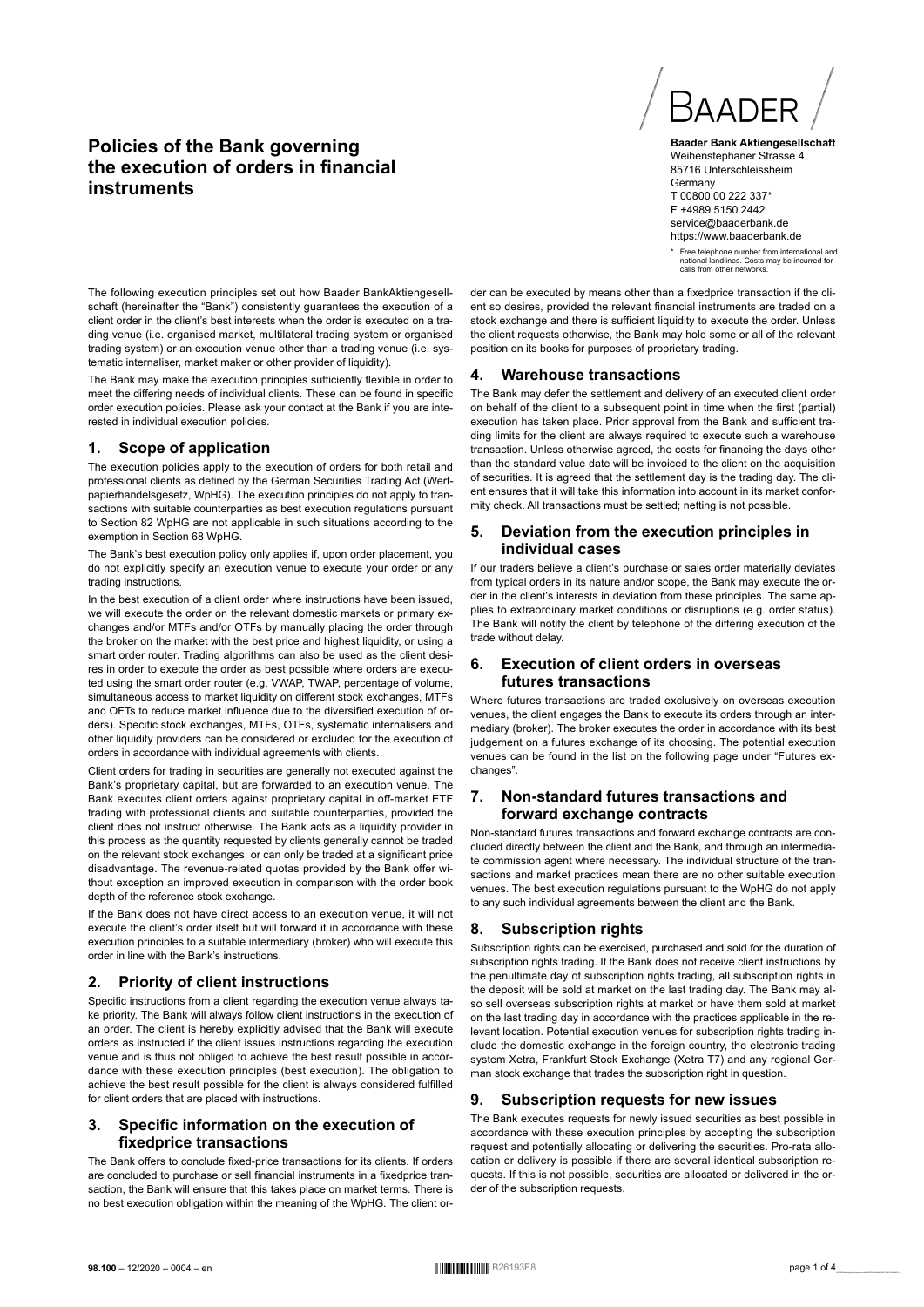

## 10. Particular features of orders in the context of financial services

with the Bank, the Bank may, as a financial services provider, forward the order to a different execution venue from that set out in these principles in the client's interests. The Bank may make use of block orders (consolidation of smaller orders into one overall order) in the context of the financial service

## 11. Consolidating orders and determining an average price

The Bank may choose, but is not legally obliged, to consolidate your orders and other clients' orders and divide the resulting expenses and/or proceeds among the involved clients in a manner that the Bank deems to be fair and appropriate in accordance with applicable regulations. If the overall consolidated order is not executed at the same price, the Bank may calculate an average of the expenses and/or proceeds and charge or credit a net average price to your account. Details of the average execution prices can be provided to you on request. It cannot be excluded in individual cases that order consolidation will have a negative effect on market pricing.

## 12. Execution venues designated by the Bank

## **Execution venues**

Our clients currently have access to the following execution venues thanks to a direct connection based on electronic market access or via our trading desk:

Desk = full service brokerage desk, ET = electronic market access

| German stock exchanges | <b>Desk</b> | ET |
|------------------------|-------------|----|
| <b>Berlin</b>          | Х           | X  |
| Düsseldorf             | X           | X  |
| Frankfurt am Main      | X           | X  |
| Hamburg-Hannover       | X           | X  |
| Munich                 | х           | Х  |
| gettex                 | X           | X  |
| Stuttgart              | X           | X  |
| Tradegate              | X           | X  |
| l XETRA Frankfurt      | X           | x  |

| American stock exchanges       | Desk | ET |
|--------------------------------|------|----|
| Canada, Toronto Stock Exchange | х    | х  |
| Canada, TSX Venture            | х    | x  |
| Mexico, Mexico Stock Exchange  | х    |    |
| USA, American Stock Exchange   | х    | х  |
| USA, Bats                      | x    | x  |
| USA, NASDAQ                    | x    | х  |
| USA, NYSE                      | х    |    |

| Asian and other stock exchanges      | <b>Desk</b> | ET |
|--------------------------------------|-------------|----|
| Australia, Australian Stock Exchange |             |    |
| Hong Kong, Hong Kong Stock Exchange  |             |    |

| Asian and other stock exchanges       | Desk        | ET |
|---------------------------------------|-------------|----|
| Japan, Tokyo Stock Exchange           | х           |    |
| Singapore, Singapore Stock Exchange   | х           |    |
| South Africa, JSE Securities Exchange | х           |    |
|                                       |             |    |
| European stock exchanges              | <b>Desk</b> | ET |
| Belgium, Euronext Brussels            | х           | х  |
| Denmark, OMX Copenhagen               | х           | х  |
| Finland, OMX Helsinki                 | Х           | х  |
| France, Euronext Paris                | х           | х  |
| Greece, Athens Stock Exchange         | Х           |    |
| Ireland, Irish Stock Exchange         | х           |    |
| Italy, Borsa Italiana                 | X           | X  |
| Netherlands, Euronext Amsterdam       | х           | х  |
| Norway, Oslo Stock Exchange           | X           | х  |
| Austria, XETRA Wien                   | х           | х  |
| Poland, Warsaw Stock Exchange         | X           | х  |
| Portugal, Euronext Lisbon             | х           | х  |
| Sweden, OMX Stockholm                 | Х           | х  |
| Switzerland, SIX Swiss Exchange       | X           | х  |
| Spain, Bolsa de Madrid                | X           |    |
| Czech Republic, Prague Stock Exchange | х           | х  |
| UK, London Stock Exchange             | х           | х  |
| Hungary, Budapest Stock Exchange      | х           | х  |
| <b>Other execution venues</b>         | Desk        | ET |
| Aquis                                 | х           |    |
| <b>BATS Dark</b>                      | Х           |    |
| <b>CBOE Periodic Auction</b>          | х           |    |
| Chi-X Dark                            | х           |    |
| <b>Citadel Connect</b>                | х           |    |
| Equiduct                              | х           |    |
| Instinet Blockmatch                   | Χ           |    |
| <b>ITG Posit</b>                      | х           |    |
| Liquidnet                             | X           |    |
| <b>SIGMA X MTF</b>                    | X           |    |
| SwissAtMid                            | X           |    |
| Turquoise                             | X           |    |
| <b>Turquoise Block Discovery</b>      | X           |    |
| <b>Turquoise Dark</b>                 | X           |    |
| <b>Turquoise Lit Auctions</b>         | х           |    |
| <b>UBS MTF</b>                        | х           |    |
| Virtu Equities (VEQ)                  | X           |    |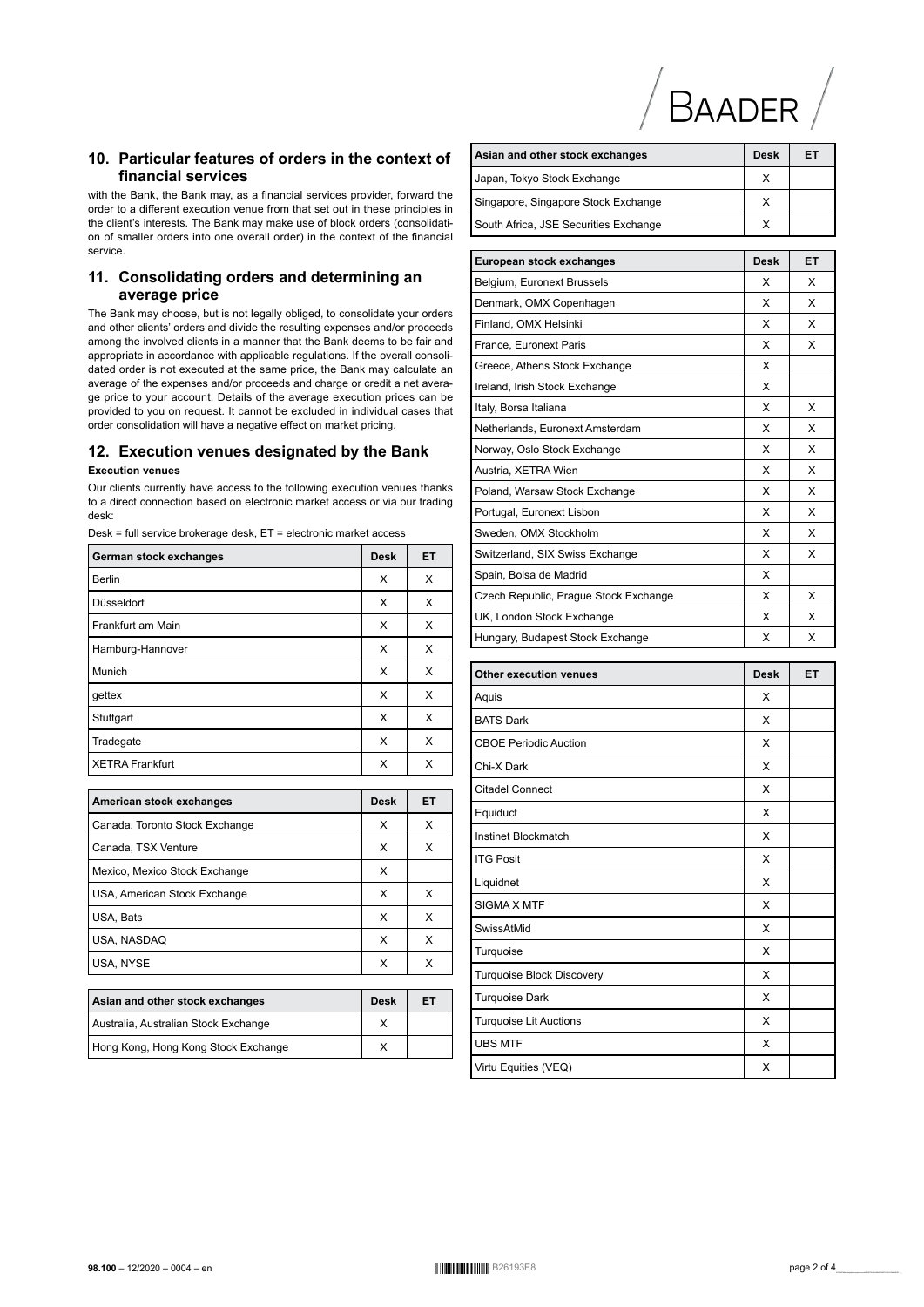#### **Futures exchanges**

Desk = full service brokerage desk FT = electronic market access

| International futures exchanges             | <b>Desk</b> | ET |
|---------------------------------------------|-------------|----|
| Australia. ASX                              | x           | x  |
| Brazil, Bolsa de Mercadorias e Futuros      | X           |    |
| Belgium, Euronext                           | X           | X  |
| China, Hong Kong Futures Exchange           | X           | X  |
| Germany, EUREX                              | X           | x  |
| Denmark, OMX Nordic Exchange                | X           | x  |
| England, ICE                                | X           | x  |
| Finland, OMX Nordic Exchange                |             |    |
| France, Euronext                            | X           | X  |
| Italy, IDEM                                 | x           | x  |
| Japan, JPX Tokyo & Osaka                    | X           | x  |
| Canada, Montreal Exchange                   | X           | x  |
| Malaysia, Malaysia Derivatives Exchange     | x           |    |
| Netherlands, Euronext                       | X           | X  |
| Norway, Oslo Stock Exchange                 | x           | x  |
| Portugal, Euronext                          | X           | x  |
| Switzerland, EUREX                          | x           | X  |
| Sweden, OMX Nordic Exchange                 | x           | X  |
| Singapore, Singapore Exchange               | x           | X  |
| Spain, MEFF                                 | x           | X  |
| South Africa, JSE Equity Derivatives Market | x           | x  |
| Taiwan, Taiwan Futures Exchange             | X           | x  |
| Turkey, Borsa Istanbul                      | X           |    |
| USA, CBOE, CFE, CME, CBOT, ICE              | x           | X  |

## 13. Bank publications

The Bank regularly publishes statistics on the five main execution venues (measured by order volume) where it executes client orders (top 5 reporting of Baader Bank). The Bank also regularly publishes information on the execution quality achieved (top 5 quality reporting. This information is published on the Bank's website https://www.baaderbank.de/Kundenservice/Rechtliche-Dokumente-Baader-Bank-250 Links to the execution quality reports published by the Bank's execution sites in accordance with the COMMISSI-ON DELEGATED REGULATION (EU)2017/575 are also provided there.

#### 14. Execution via trading algorithms

The Bank offers its institutional clients the opportunity to have their orders executed using the algorithmic methods set out below. These orders may be care orders (semi-automatic orders or orders placed manually via the Bank's trading desk):

SOR: Third-party smart order router. The liquidity available on the market is accessed using low latency technology. The user has numerous configuration options that allow it to access LIT (e.g. traditional marketplaces such as stock exchanges and MTFs) and/or DARK marketplaces (e.g. dark pools) in line with its preference.

LIQUIDITY: Using a liquidity-sourcing logic, LIQUIDITY takes account of the variable trading volumes, increased volatility and increased price sensitivity typically associated with less liquid and difficult-to-trade stocks. As LIQUIDI-TY does not follow a fixed timeframe and can match the relevant participation rate, it trades at times that it considers optimal and pauses trading at unfavourable times. LIQUIDITY can be used for LIT and DARK markets. Nevertheless, to reduce signal risks, the algorithm does not set limits in LIT markets

#### DARK AGGREGATOR: Only uses DARK liquidity by focusing on a dark pool network. An anti-gaming function can also be activated that pauses tra-

ding when DARK AGGREGATOR detects unfavourable market conditions The DARK AGGREGATOR algorithm does not set limits in LIT markets and it does not work towards achieving a determined rate.

VWAP: The algorithm attempts to minimise the difference between the current and the target volume-weighted average price in consideration of the specific timeframe. It also endeavours not to influence the market/pricing.It uses data analysis to predict volume trends.

**TWAP:** The algorithm trades orders evenly over a previously defined timeframe and also endeavours not to influence the market/pricing

ARRIVAL PRICE (implementation shortfall logic): The algorithm attempts to achieve the arrival price by determining an optimum timeframe that balances influences on the market/prices and price risk.Different levels of urgency allow the user to determine how aggressive the strategy is.

PERCENTAGE OF VOLUME (POV): The algorithm anticipates anddynamically responds to traded volumes in order to bring the orders in line with a specific participation rate

TARGET CLOSE: The algorithm trades orders over a timeframe where the price is as close as possible to the daily closing price.

#### 15. Execution outside a trading venue

In addition to securities exchanges, the Bank can trade client orders or proprietary trading positions resulting from a client order with a different trading partner outside a trading venue, unless the client instructs otherwise. It must be noted in this context that the Bank cannot influence how this trading partner trades its position.

#### 16. Review of the execution principles

The Bank will review the execution principles at least once a year in accordance with statutory requirements. If there are clear indications of significant market changes that mean that client orders can no longer be executed consistently in the client's best interests on the execution venues determined in accordance with the execution principles, the Bank will also review and amend these executions principles as required during the year. The Bank will publish the findings of the review and any material changes made on its website. The Bank will regularly monitor the effectiveness of the execution principles so that it can update them whenever needed.

#### 17. Best execution criteria

When executing your orders for the purchase or sale of financial instruments as defined in the WpHG, the Bank takes all measures to achieve the best possible result for you in the execution process in consideration of the order type and the features of the financial instrument and the execution venue. The Bank naturally follows your express instructions in this process. The Bank generally considers the following factors in the selection of execution venues

#### 17.1 General static trading venue features:

- Quality of the technical connection (latency)
- Investor protection
- Number of trading participants
- Clearing systems
- Back-up systems

#### 17.2 General dynamic trading yenue features:

- Price of the financial instrument
- Waiting period until the trading venue opens
- Remaining trading time until the trading venue closes
- Order execution fees
- Liquidity of the trading venue on the last trading day
- Speed of execution
- Likelihood of execution and settlement

#### 17.3 Trading venue features for each cluster of financial instruments<sup>1</sup>

- Price quality
- Speed of execution
- Likelihood of execution (execution guarantees)
- Partial execution rate
- **Liquidity**

We have allocated potential execution venues to the following groups of financial instruments

<sup>1</sup> All securities must be distinguished according to their type and grouped into suitable clusters of financial instruments, whereby one financial instrument can be in several clusters. The following selection and evaluation criteria can be used when grouping securities into a cluster of financial instruments: Product category, product sub-category, quotation, issuer, country, trading currency and index membership.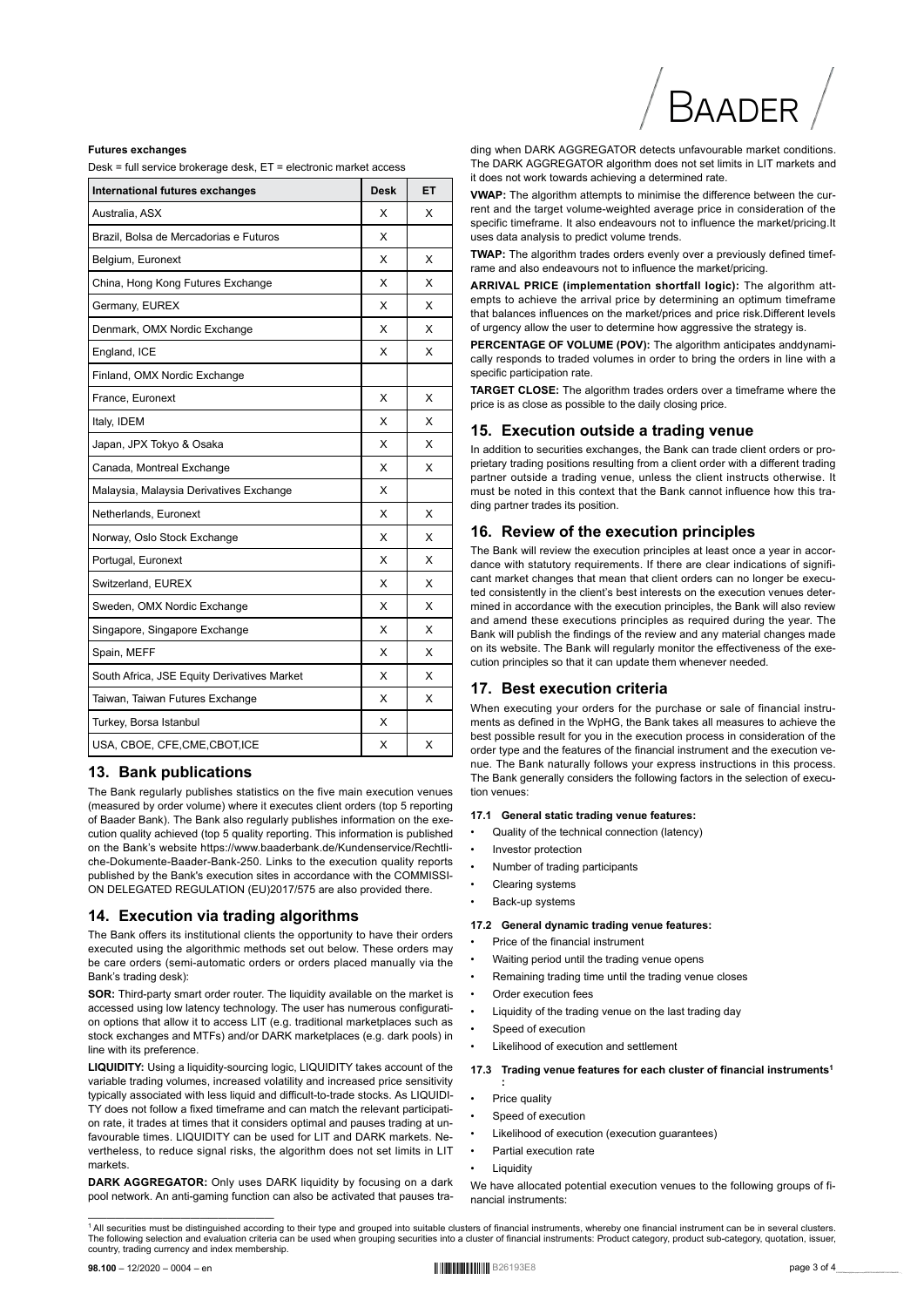| Group                                                   | <b>Potential execution venues</b>                                                                              |
|---------------------------------------------------------|----------------------------------------------------------------------------------------------------------------|
| German equities                                         | Berlin, Düsseldorf, Frankfurt, Gettex, Hamburg,<br>Hanover, Munich, Stuttgart, Tradegate, Xetra,<br>Xetra Wien |
| Foreign equities                                        | Berlin, Düsseldorf, Frankfurt, Gettex, Hamburg,<br>Hanover, Munich, Stuttgart, Tradegate, Xetra,<br>Xetra Wien |
| Bonds that can be<br>traded on the stock<br>exchange    | Berlin, Düsseldorf, Frankfurt, Gettex, Hamburg,<br>Hanover, Munich, Stuttgart, Tradegate, Xetra                |
| Bonds that cannot be<br>traded on the stock<br>exchange | Interbank trade                                                                                                |
| Funds                                                   | Berlin, Düsseldorf, Frankfurt, Gettex, Hamburg,<br>Hanover, Munich, Stuttgart, Tradegate, Xetra                |
| Participation<br>certificates                           | Berlin, Düsseldorf, Frankfurt, Gettex, Hamburg,<br>Hanover, Munich, Stuttgart                                  |
| Warrants                                                | Berlin, Düsseldorf, Frankfurt, Gettex, Hamburg,<br>Hanover, Munich, Stuttgart, Xetra                           |
| Certificates                                            | Berlin, Düsseldorf, Frankfurt, Gettex, Hamburg,<br>Hanover, Munich, Stuttgart, Xetra                           |
| Subscription rights                                     | Berlin, Düsseldorf, Frankfurt, Gettex, Hamburg,<br>Hanover, Munich, Stuttgart, Tradegate, Xetra,<br>Xetra Wien |

## 18. Weighting

Criteria are weighted using the client classification provided by the client in advance (retail or professional client). The Bank must take the total fee into account as a priority in accordance with Section 82 WpHG when executing or forwarding a client order. The total fee generally comprises the price for the financial instrument and all costs associated with theorder execution.

The costs to be taken into consideration when calculating the total fee include

- the charges and fees at the venue where the transaction is executed,
- fees paid to third parties involved in the order execution,
- clearing and settlement costs and taxes and other public charges,

as well as commissions or fees that the Bank invoices the client for an investment service. The criterion "likelihood of execution and settlement". which may affect the total fee, is also taken into account. The criterion "likelihood of execution and settlement" covers the following qualitative factors (trading times at the individual trading venues, trade monitoring, access to trading venues, provision of trading technology).

For orders with no instructions that are placed electronically, by telephone, by fax or by email, the Bank proceeds as follows in order to achieve the best possible execution:

For delivery clients (the transaction is settled through a third-party institution by delivery against payment as a client deposit is not held at the Bank):

| l Costs                                | 75% |
|----------------------------------------|-----|
|                                        | 0%  |
| Likelihood of execution and settlement | 25% |

or deposit clients

| Price                                  | 50% |
|----------------------------------------|-----|
| Costs                                  | 25% |
| Likelihood of execution and settlement | 25% |
|                                        |     |

BAADER

## 19. Best execution for orders which do not contain any instructions regarding the stock exchange

#### 19.1 Direct comparison procedure

The direct comparison procedure (referred to as "direct comparison" in the following) is used for a selected number of financial instruments ("order classes"). The procedure takes place as follows: on receipt of order, the order books for the trading platforms cleared for the direct comparison in line with the Bank's order execution policy are considered and a consolidated order book is compiled, with the order then being placed on the trading platform where the best execution can be achieved whilst taking into account the fees involved.

The direct comparison is undertaken for the following order classes:

- German index shares (order volume below thresholds defined by us)
- Non-German index shares (order volume below thresholds definedby  $us)$
- Exchange-traded bonds
- Investment funds (order volume below thresholds defined by us)
- Warrants (order volume below thresholds defined by us)
- Certificates (order volume below thresholds defined by us)

Should the direct comparison fail to lead to a result (e.g. all stock exchanges closed, order limit above or below the market quotes, order volumes greater than the volumes of the market guotes) then this is deactivated for the order class in question and the securities order is passed to the "script processing" procedure and is then processed and evaluated anew.

#### 19.2 Script processing procedure

In script processing (hereinafter "script processing"), potential trading venues are ranked based on the abovementioned features and through the formation of classes (market properties). Within classes, venues are ranked on a scale of 1 (worst) to 10 (best). In script processing, either all trading venue features or a sub-quantity thereof are used and these are ranked using the above weighting in accordance with our assessment. Trading venues beneath a limit previously defined by you may be excluded. The sum of all weighted trading venue features taken into account for each trading venue is calculated using the formula

Chosen trading venue - max. (ranking HP1; ranking HP2; ...; ranking HPn), where

- Ranking HPx = sum (HPM1 \* gl; ...; HPMm \* gm)
- $HP = \text{Trading}$  venue
- HPM = Trading venue feature
- $g = Weighting$

The order is placed at the trading venue with the highest determined value. All trading venue features used and their classes are also stored in log files for subsequent verification purposes.

Above and beyond legal requirements, orders for trading in investment fund units with no instructions are also processed in the above manner. It is also possible to process these orders directly through the management company or the depositary on the basis of special instructions.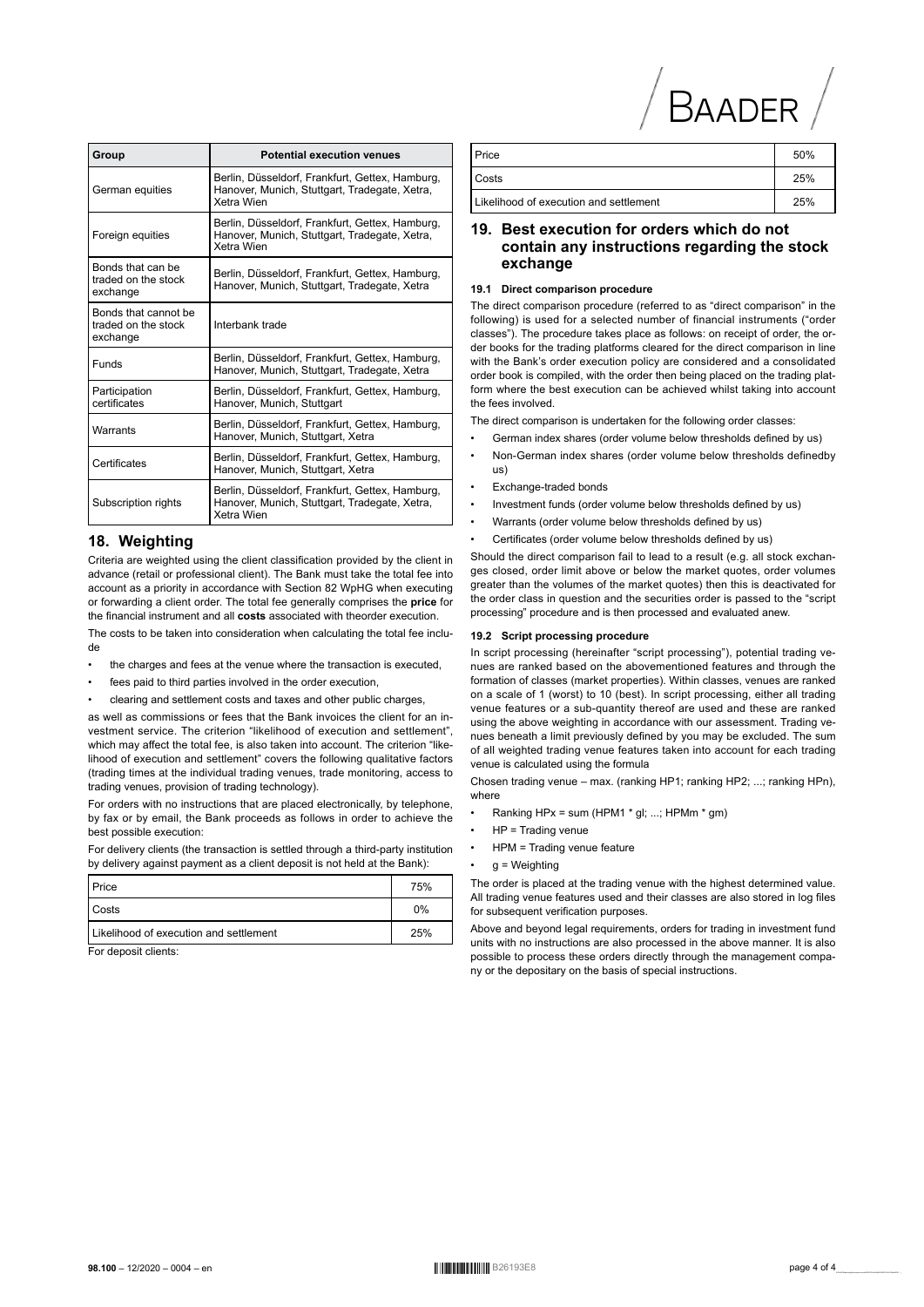# **General information for clients concerning received payments**



**Baader Bank Aktiengesellschaft** Weihenstephaner Strasse 4 85716 Unterschleissheim **Germany** T 00800 00 222 337\* F +4989 5150 2442 service@baaderbank.de https://www.baaderbank.de

\* Free telephone number from international and national landlines. Costs may be incurred for calls from other networks.

## **Dear Client,**

The bank aims to offer high-quality investment services and ancillary investment services at all times, especially in relation to the provision of a broad range of financial instruments. e.g., you can acquire exchangetraded financial instruments or units in investment funds from almost all providers on an execution-only basis. Moreover, our clients have access to a large number of execution locations thanks to direct connections based on exchange memberships, electronic market access and also via our trading desk.

We also offer our clients a variety of additional support services. We provide information on markets, financial instruments and companies on our "https://www.roberthalver.de" website. Videos with explanations of current economic and stock market activities, interviews with capital market experts and product explanations can also be accessed on the site. After they have purchased financial instruments, our clients have a large number of ongoing services at their disposal which improve service quality. These include the provision of technical support services, which allow clients to view their portfolios or deposits, and regular reports. When organising client events, we also ensure that the talks on offer cover a wide range of products and services, creating additional value for clients in terms of both products and services.

We take organisational steps to ensure that these contributions do not conflict with your interests as a client. Instead, they are used for the sole purpose of maintaining and continuously improving the quality of our investment services and ancillary investment services.

This service is a high-cost operation for us in terms of staff and organisation. To cover this cost, we accept contributions from issuers or investment companies or other business partners in the form of monetary payments or other non-monetary benefits. We use these contributions to grant reimbursements to our business partners in specific cases.

Please find below general information about contributions, which we are providing with a view to ensuring the greatest possible transparency. We will firstly provide information about what kinds of contribution we receive, and then which contributions we make to our business partners.

#### **1. Receiving contributions**

We accept monetary contributions and/or free or discounted services and non-cash contributions from issuers, product and service providers. We accept the following contributions in particular:

## **1.1 Monetary contributions**

Monetary contributions are made in connection with the trade of financial instruments or the provision of investment services. We receive either a oneoff payment in connection with transactions in financial instruments and/or ongoing, often portfolio-linked payments from product providers.

We predominantly accept the following contributions:

# **1.1.1 Units in open-ended investment funds**

**One-off contribution:**

Investment companies usually levy an issue surcharge when fund units are issued, which we may receive in part or in whole as a one-off contribution. The issue surcharge is normally between 0.0% and 5.5% of the unit's net asset value for bond funds, while for equity funds, open-ended real estate funds and balanced and umbrella funds, it is usually between 0.0% and 5.75% of the unit's net asset value.

In addition, investment companies may levy an exit charge when fund units are redeemed, which we may receive in part or in whole as a one-off contribution.

#### **Ongoing contribution:**

Some investment companies provide us with ongoing contributions from their fund assets. Ongoing contributions are determined based on the value of the fund units held for clients and we receive them, in part or in whole, for the period in which clients have fund units held in their deposits. Ongoing contributions usually amount to between 0.0% and 1.2% p.a. for bond funds, between 0.0% and 1.5% p.a. for equity funds, between 0.0% and 0.6% p.a. for open-ended real estate funds and between 0.0% and 1.7% p.a. for balanced and umbrella funds.

If we also receive ongoing contributions for investment funds with an issue surcharge, these will typically be lower in amount than for funds with no issue surcharge.

With rolling fund concepts, such as guarantee funds, investment companies may charge a restructuring fee at the beginning of a new term (effective date). This is taken from the respective fund assets at the time of the restructuring and may be provided to us in part or in whole as a contribution.

#### **1.1.2 Certificates or structured bonds**

#### **One-off contribution:**

Issuing houses levy one-off issue surcharges for some of the certificates or structured bonds that they issue, which can be up to 5.0% p.a. of the investment amount depending on the product structure and term. We receive this issue surcharge in part or in whole as a reimbursement. We may receive fees in the form of one-off commissions of up to 5.0% of the investment amount from issuing houses – independently of the issue surcharges.

#### **Ongoing contribution:**

In addition, we may receive portfolio-linked reimbursements if the corresponding products are held in your custody account. These fees can amount to up to 1.5% p.a. of the investment amount. We receive an additional fee of up to 0.3% p.a. of total revenue from our partners if we trade a portion of all such business partners' products that exceeds a previously determined threshold value.

#### **1.1.3 Interest-bearing financial instruments**

#### **One-off contribution:**

We may receive one-off contributions from issuers or business partners when interest-bearing financial instruments are traded (depending on their term), both in the subscription phase and for secondary market trading.

#### **1.1.4 New equity issues**

#### **One-off contribution:**

In the subscription phase for new equity issues, we may receive acontribution from some issuers in an amount that is regularly determined based on the ratio of our allocation to the total allocation amount.

#### **1.1.5 Other financial instruments**

We may receive a contribution from the client's business partner or counterparty in a varying amount, depending on the specific transaction and the order volume, for trading other financial instruments (e.g. OTC derivatives or exchange-traded derivatives).

#### **1.1.6 Transaction-related fees**

When executing transactions, we may receive a fee from the client's business partner or counterparty – independent of the type of financial instrument – in an amount varying between EUR 0.00 and EUR 5.00 per order depending on the trading venue where the client order is executed. **1.1.7 Interest expenses**

We may receive a fee from the client's business partner or counterparty, the amount of which is based on a standard market rate and varies accordingly, for investing credit balances that are maintained for purchase orders on the various trading venues.

#### **1.2 Non-monetary contributions (other non-cash benefits)**

We may receive non-monetary contributions or non-cash benefits from product and service providers in the form of free or discounted non-cash contributions and/or services. If certain non-monetary contributions are traditionally accepted or granted in the normal course of business and the contributions do not exceed a certain size, we consider such contributions to be negligible.

We predominantly accept the following types of contribution:

#### **1.2.1 Employee-focused non-cash contributions**

Providers of financial instruments and investment services and/orresearch partners provide us with free or discounted information materials on financial instruments, product and market developments such as publications, analyses or guidelines that are used by institutions to value products and services. Some providers also offer us technical support services in the form of IT hardware and/or software as well as access to databases and analysis programs, either free of charge or at a discount.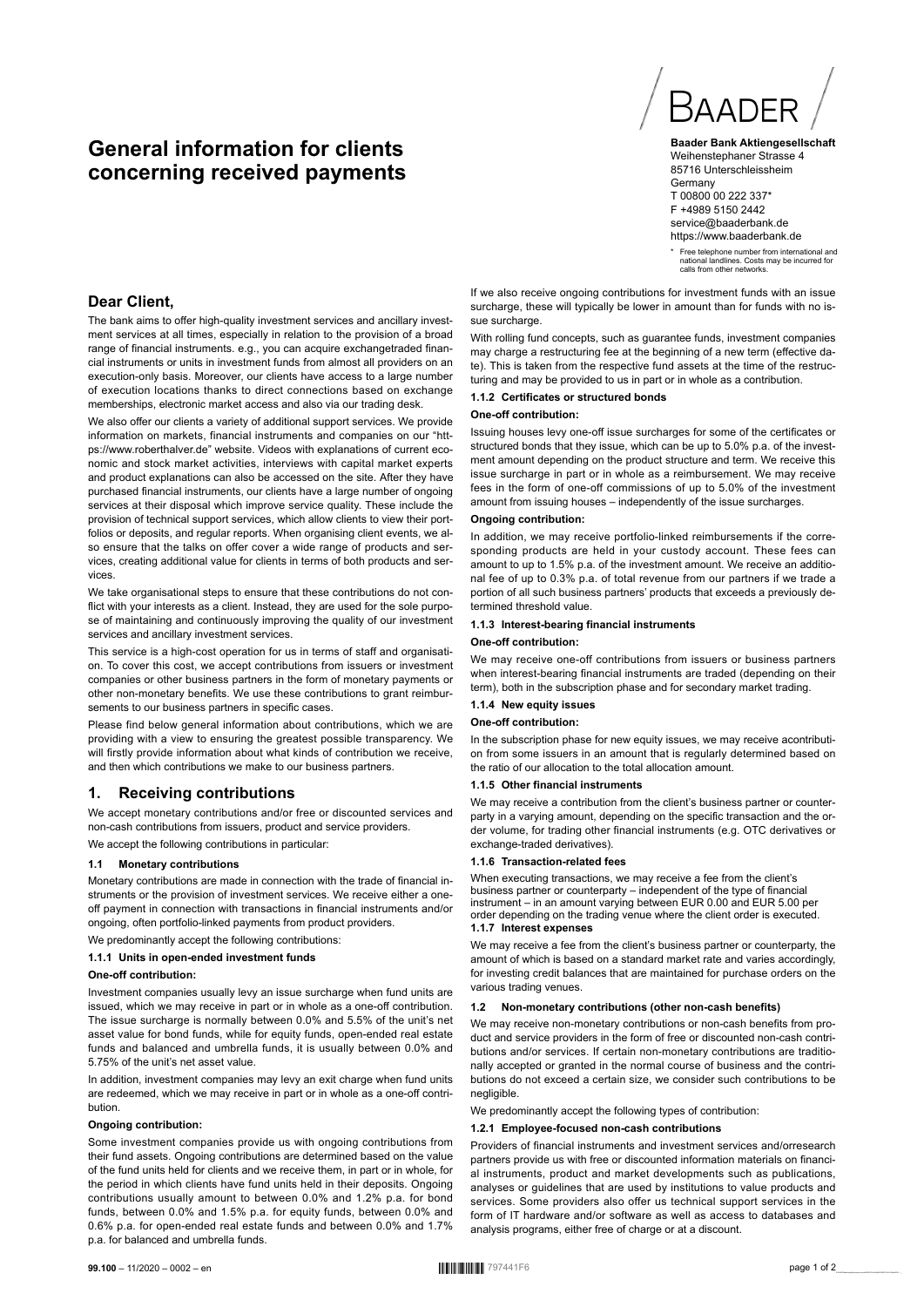Moreover, we receive negligible non-monetary benefits from providers of financial instruments and investment services such as product and service descriptions of a general nature, e.g. newsletters or advertising brochures, and minor non-cash contributions such as pens, notepads, coffee cups, minor hospitality and minor Christmas gifts.

#### 1.2.2 Employee-focused services

Product or service providers offer our employees places at training events, courses or conferences free of charge or at a discount.

We consider attendance at free or discounted training events to be a negligible non-monetary contribution. This also applies to any catering offered within the customary limits.

#### 1.2.3 Client-focused non-cash contributions and services

We receive free or discounted mandatory publications (e.g. product information sheets) from providers of financial instruments and investment services or ancillary investment services, while our clients receive free access to information platforms.

We consider receipt of such services of a general nature and minor noncash contributions (e.g. pens, notepads or coffee cups) to be negligible.

Your contact at Baader Bank will be happy to provide you with detailed information on all of the aforementioned contributions. Details of the respective product are also available on request or can be seen in the product prospectus. We also provide information annually on the actual amount of accepted or granted contributions to our deposit clients free of charge.

#### $2.$ **Making contributions**

#### **Monetary contributions**  $21$

#### 2.1.1 Units in open-ended investment funds

Investment companies may levy an issue surcharge when fund units are issued. If we receive one-off or ongoing contributions from this, we pass some or all of these onto our business partners.

#### 2.1.2 Certificates or structured bonds

#### One-off contribution:

During the subscription phase or when issuing new bonds, issuers of certificates or structured bonds may levy an issue surcharge or premium, which may vary depending on the product type (e.g. interest rate bonds, reverse convertible bonds, bonus certificates, express certificates, capital protection certificates, etc.) and the term.

RAADER

We pass on this issue surcharge in part or in full as a one-off contribution to certain contractual partners.

#### 2.1.3 Brokerage fees

Baader Bank pays a fee to the contractual partner for each transaction that the Bank has executed through the brokerage service of the contractual partner. The granted fee currently varies between EUR 0.00 and EUR 5.00 per order, depending on the trading venue, the type of financial instrument involved in the transaction and the order volume.

#### Non-monetary contributions (other non-cash benefits) for all  $22$ product categories

We make non-monetary contributions and/or pay non-cash benefits to our business partners. We predominantly make the following types of contribution:

#### 2.2.1 Employee-focused non-cash contributions, e.g.

- technical support services in the form of IT hardware and/or software as well as access to databases and analysis programs, either free of charge or at a discount
- informative material (incl. sample research), in particular on financial instruments, product and market developments
- product and service descriptions of a general nature, such as newsletters (Morning News, Kapitalmarkt-Monitor [Capital Markets monitor])
- hospitality in the process of initiating and/or preserving business
- attentions (on special occasions): coupons, 'giveaways' such as pens

# • invitations to special events (football matches)

## 2.2.2 Employee-focused services

- · discounted places on training courses or at conferences
- 2.2.3 Client-focused non-cash contributions and services
- discounted information or discounted attendance of events (e.g. Baader Investment Conference, "BIC")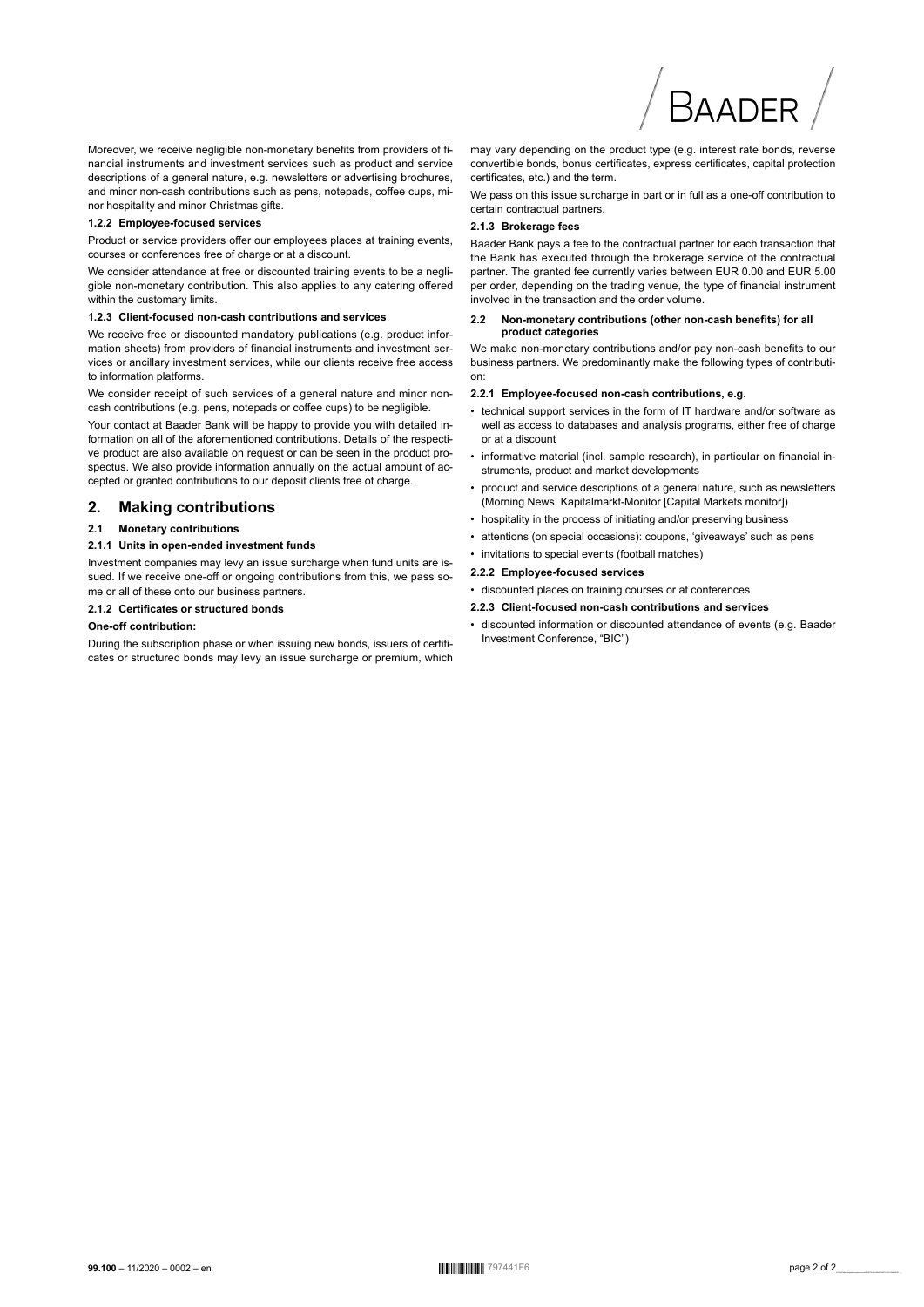# **Client information concerning payments**

Baad

**Baader Bank Aktiengesellschaft** Weihenstephaner Strasse 4 85716 Unterschleissheim Germany T 00800 00 222 337\* F +4989 5150 2442 service@baaderbank.de https://www.baaderbank.de

\* Free telephone number from international and national landlines. Costs may be incurred for calls from other networks.

The Bank offers payment service as part of its range. In principle these service are reserved for clients who maintain a current deposit/account with the Bank.

In principle payments and receipts are only settled via the reference account specified at the opening of the account. Should you expect payments from accounts, kindly inform us beforehand because otherwise an incoming payment might not be correctly allocated.

Kindly direct all payment orders to Baader Bank Aktiengesellschaft Client Service Group Weihenstephaner Strasse 4 85716 Unterschleissheim Germany Fax +49 89 51502442 E-Mail service@baaderbank.de

Please use only the following account details for payments into your account.

# **Payments (Euro) into your account from Germany and from the European Union (SEPA)** Beneficiary Your name, address IBAN<sup>1</sup> Your IBAN<sup>1</sup> Bank of beneficiary Baader Bank Aktiengesellschaft, Unterschleissheim BIC<sup>2</sup> BDWBDEMMXXX Purpose

| Payments (Euro) into your account from non-EU states or urgent payments (TARGET2) |  |  |
|-----------------------------------------------------------------------------------|--|--|
| l Beneficiarv<br>Your name, address                                               |  |  |
| IBAN <sup>1</sup><br>Your IBAN                                                    |  |  |
| l Bank of beneficiarv<br>Baader Bank Aktiengesellschaft, Unterschleissheim        |  |  |
| BIC <sup>2</sup><br><b>BDWBDEMMXXX</b>                                            |  |  |
| <b>Purpose</b>                                                                    |  |  |

| Payments (USD) into your account |                                           |                                                                                                       |  |
|----------------------------------|-------------------------------------------|-------------------------------------------------------------------------------------------------------|--|
|                                  | Your USD account number<br>Account number |                                                                                                       |  |
| :59.<br>Recipient                |                                           | Your name, address with city and country                                                              |  |
|                                  | Bank of beneficiary                       | Baader Bank Aktiengesellschaft, SWIFT code BDWBDEMMXXX                                                |  |
| :57:                             | Account number with correspondent bank    | 890-1070-254                                                                                          |  |
| :56:                             | Correspondent bank                        | The Bank of New York Mellon, One Wall Street NY 10286,<br>SWIFT Code IRVTUS3NXXX,ABA-Nummer 021000018 |  |
| :70:                             | Purpose                                   |                                                                                                       |  |

Should you wish to deposit a different currency, please contact your account officer beforehand.

Please note that for payment orders the cut-off times must be adhered to in order to execute payments on the same day. The current cut-off times can be found on the corresponding order forms which are available for you through our web portal. Should you require access to the web portal, please get in touch with our client service.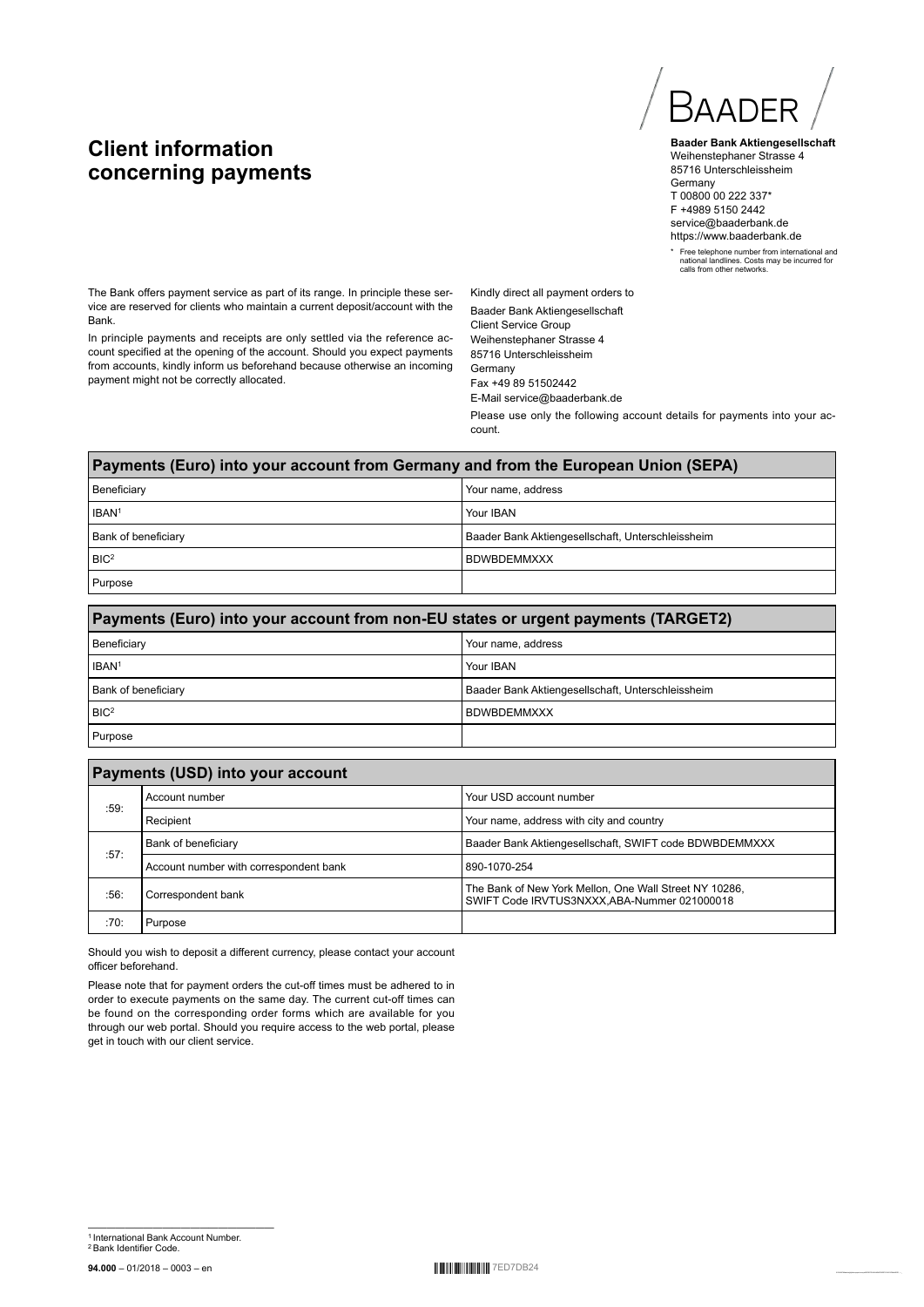# **Client data protection notice**



**Baader Bank Aktiengesellschaft** Weihenstephaner Strasse 4 85716 Unterschleissheim Germany T 00800 00 222 337\* F +4989 5150 2442 service@baaderbank.de https://www.baaderbank.de

\* Free telephone number from international and national landlines. Costs may be incurred for calls from other networks.

The Bank shall process personal data that is collected from the client. We therefore wish to inform you of the following:

Names and contact details of those responsible: Baader Bank Aktiengesellschaft Weihenstephaner Straße 4 85716 Unterschleißheim Germany

Members of the Management Board:

Nico Baader (Chairman), Dietmar von Blücher and Oliver Riedel

Tel.: +49 (0) 89 5150 0 Fax: +49 (0) 89 5150 1111 Email: service@baaderbank.de

Contact details of the Data Protection Officer:

Baader Bank Aktiengesellschaft Weihenstephaner Straße 4 85716 Unterschleißheim Germany Email: datenschutz@baaderbank.de

Data is required to manage current deposits/accounts, and to complete banking and securities transactions. These are based on the current deposit/account opening applications, as well as the Bank's General Terms of Business. The Bank and the asset manager shall receive the personal data. The data shall be stored for the duration of the business relationship and the statutory retention period. Clients are entitled to request information about their storedpersonal data at any time, and may also request that this personal data be deleted or amended. Clients may also object to the processing of their personal data or request that this processing be limited. In addition, they may request that their personal data be transferred to them using a data carrier.

The relevant party is also entitled to file a complaint to the Bavarian Data Protection Authority. The complaint may be filed in writing, verbally or online using the following contact details:

Bavarian Data Protection Authority (BayLDA) Promenade 27 91522 Ansbach, Germany Tel.: +49 (0) 981 53 1300 Fax: +49 (0) 981 53 98 1300 Email: poststelle@lda.bayern.de Online complaint: www.lda.bayern.de

Data collection is required by law for the conclusion of the contract.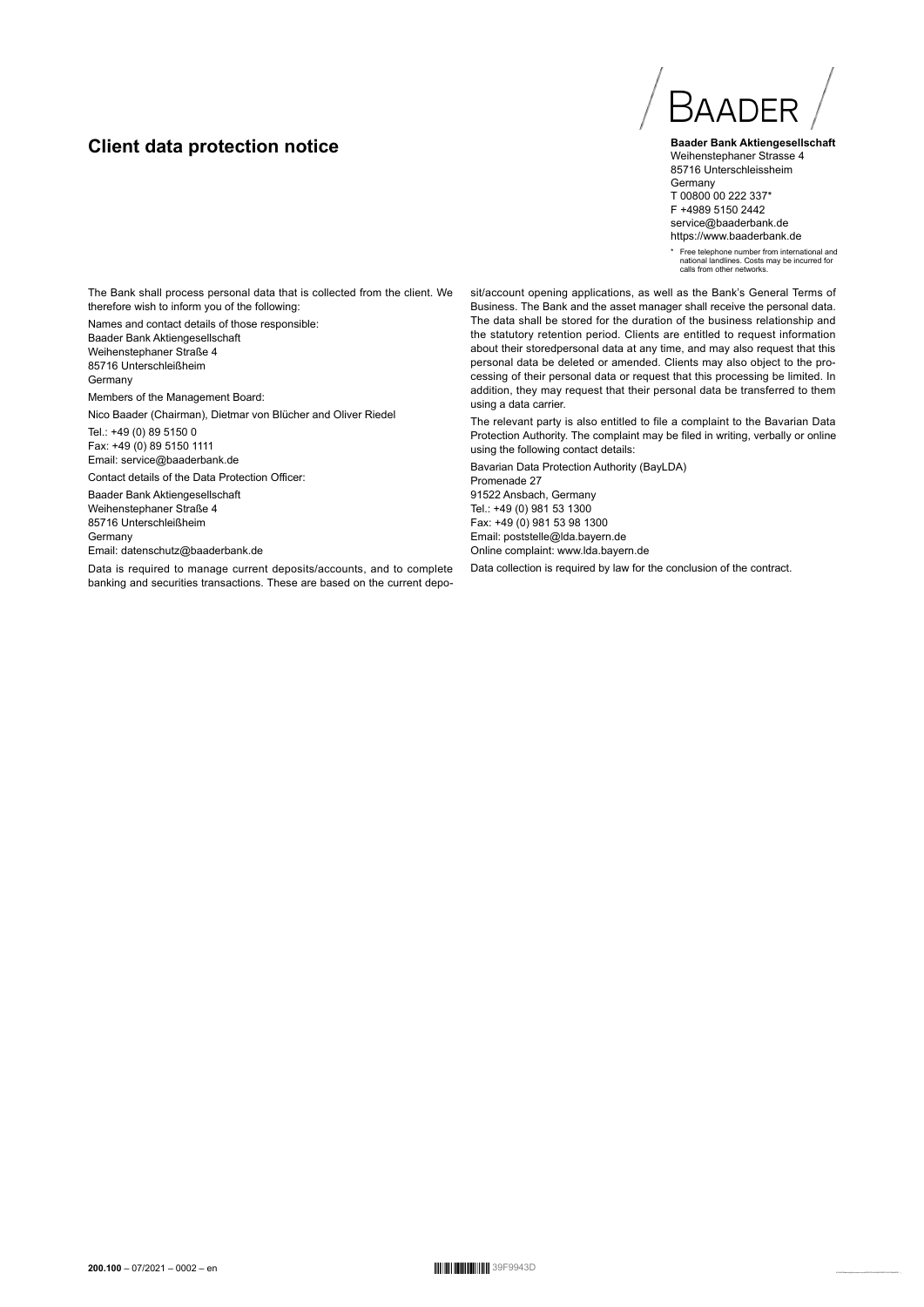# Information on protecting clients' funds and financial instruments



**Baader Bank Aktiengesellschaft** Weihenstephaner Strasse 4 85716 Unterschleissheim Germany T 00800 00 222 337\* F +4989 5150 2442 service@baaderbank.de https://www.baaderbank.de

\* Free telephone number from international and<br>national landlines. Costs may be incurred for riauoriai iariulires. Costs<br>calls from other networks

If a client transfers funds to the Bank in the form of deposits, these are posted to the accounts that the client holds with the Bank. With regard to information on deposit protection from the Deposit Protection Fund of the Association of German Banks, please refer to the "General Terms of Business".

If a client concludes derivative transactions with the Bank, these transactions are also posted in the Bank's systems.

If a client holds securities in a securities account at the Bank, these are generally held in a central securities depositary. In many cases, these act as central depositaries in their respective legal systems, in particular for exchange-traded securities. In this respect, foreign securities in particular are generally held abroad. This primarily applies to securities acquired by clients abroad, which are neither traded on the stock exchange nor over-thecounter in Germany, or those traded on the stock exchange or over-thecounter in Germany but usually purchased abroad.

The special conditions for securities transactions also apply if a client permits any transfer of funds taken from a securities account by another depositary.

If the Bank does not hold its clients' securities itself, the Bank shall select, appoint and regularly monitor the appointed depositary with the necessary care and diligence. When selecting a depositary that has its registered office in a third country, the Bank shall ensure that the depositary is governed by these special regulatory provisions regarding custody and that it is supervised. If a third country does not regulate the custody of financial instruments for the account of another person, the Bank shall only permit client financial instruments to be held by a third party in this third country if the type of financial instruments in question or any associated investment services only allow for this third party to undertake custody.

In order to protect clients' rights to their financial instruments, in particular securities, the Bank has taken a series of measures:

Keeping records and correct accounting ensure that the funds and financial instruments held by the Bank are attributable to individual clients at any time and distinguish them from the Bank's assets.

- The Bank regularly compares its records and accounts with those of all third parties that are appointed as depositaries for clients' funds and financial instruments
- The Bank shall ensure that all client financial instruments held in custody by a third party are distinguishable from the financial instruments of the Bank and from those of the third party, either by using different names for the accounts listed on the accounting records of the third party or by taking measures that guarantee a comparable level of protection.
- The Bank shall make organisational arrangements to minimise the risk of the loss or partial loss of clients' funds or financial instruments, or of any associated rights, as a result of breaches of duty.

In particular, the Bank shall seek assurances from other depositaries that these liens, rights of retention and similar rights to clients' funds and financial instruments held in custody may only be asserted on the basis of such claims arising from the acquisition, management and custody of these assets, and that they shall immediately notify the Bank if attachment of assets or other enforcement measures regarding the assets are initiated by third parties or if these are affected by other interventions, and that the assets shall be held either by the depositary itself, within the limits imposed by the respective country, or the depositary may, conditional on the Bank's approval, entrust a third party with their effective custody or send the assets to a third country.

If the Bank does not hold its clients' financial instruments itself, the Bank shall ultimately be liable for carefully selecting and instructing the respective depositary

It should be noted that on the basis of the General Terms of Business, the Bank's client shall grant a lien to all assets held in the account/securities account. This lien shall serve to secure all existing and future claims against the client to which the Bank is entitled as a result of the business relationship. The Bank may only withhold the assets subject to this lien in the event of a justified security interest.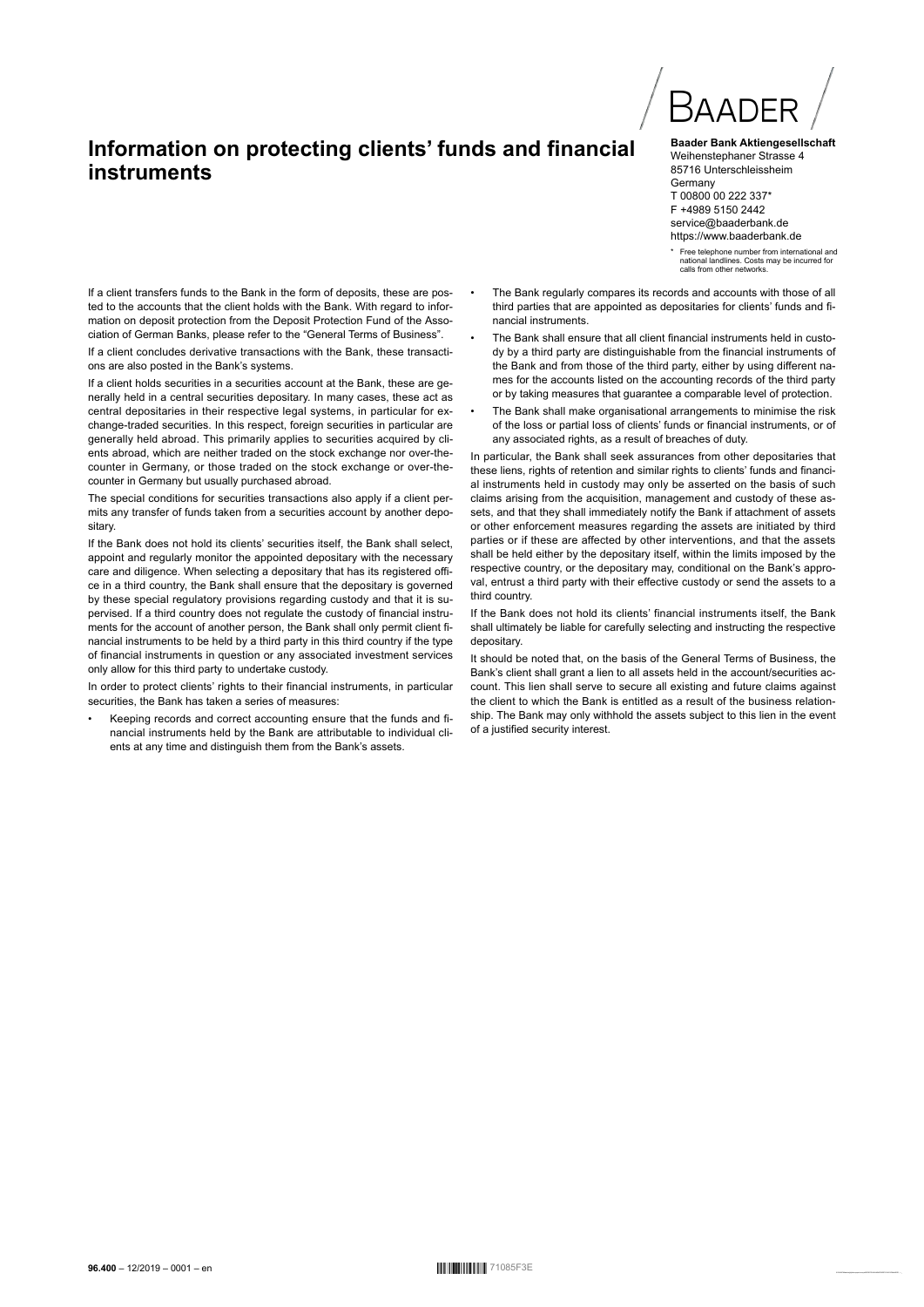# **General Terms of Business**



**Baader Bank Aktiengesellschaft** Weihenstephaner Strasse 4 85716 Unterschleissheim **Germany** T 00800 00 222 337\* F +4989 5150 2442 service@baaderbank.de https://www.baaderbank.de

\* Free telephone number from international and national landlines. Costs may be incurred for calls from other networks.

## **3. Liability of the Bank; contributory liability of the client**

#### **3.1 Principles governing liability**

## **Section 1 - Basic rules governing the relationship between the client and the Bank**

#### **1. Scope of validity and amendments to these Terms of Business andthe special conditions governing individual business relationships**

#### **1.1 Scope**

The General Terms of Business apply to the entire business relationship between the client and the Bank's domestic branches (referred to below as the "Bank"). In addition to this, special conditions govern individual business relationships (e.g. business in securities, payments and savings) which contain differences from or additions to these General Terms of Business; these special conditions are to be agreed with the client at the time an account is opened or when an instruction is given. If the client also has business connections with foreign branches, the banker's lien (par. 14 of these Terms of Business) also safeguards the claims of the foreign branches.

#### **1.2 Changes in dealings with customers who are not consumers**

Changes to these Terms of Business and the special conditions are to be offered to the client in text form by no later than two months prior to the proposed date they are to take effect. If the client who is not a consumer has agreed an electronic communication route with the Bank as part of the business relationship (e.g. online banking), the changes may also be offered via this route. The client may approve or reject the amendments before the proposed date they are due to take effect. The client's consent shall be deemed to have been granted if the client who is not a consumer has not rejected the amendment before the proposed date it is due to take effect. The Bank shall make special reference to this deemed approval within the offer. If changes in the conditions governing payment services (e.g. terms governing credit transfers) are offered to the client who is not a consumer, he/she may also terminate the framework agreement for the payment service affected by the changes without notice at no expense before the proposed date on which the changes are to take effect. The Bank shall refer specially to this cancellation right in its offer.

#### **2. Banking secrecy and banking information**

#### **2.1 Banking secrecy**

The Bank is obliged to maintain secrecy concerning all facts andevaluations relating to clients of which it gains knowledge (banking secrecy). The Bank is only permitted to pass on information about the client if it is obliged to do so by legal requirements or the client has given consent or the Bank is authorised to issue such banking information.

#### **2.2 Banking information**

Banking information includes general facts and remarks concerning the financial circumstances of the client, his/her creditworthiness and ability to pay; it shall not provide details of account balances, savings, securities accounts or other assets entrusted to the Bank or give details of the drawing of credit facilities.

#### **2.3 Conditions for the issue of banking information**

The Bank is authorised to issue banking information concerning legal entities and business people entered on the commercial register as long as the enquiry relates to their business operation. However, the Bank shall not issue such information if the client has given it an instruction to the contrary. The Bank shall only issue banking information concerning other individuals, particularly retail clients and associations, if they have specifically agreed to this either in general or in a particular instance. Banking information is only provided if the enquirer has credibly presented a justified interest in the desired information and there are no grounds to assume that issues of the client which are worthy of protection preclude the issue of the information.

#### **2.4 Recipients of banking information**

The Bank shall only issue banking information to its own clients and to other credit institutions for their own purposes or those of their clients.

In the fulfilment of its obligations the Bank is liable for any culpability of its employees and of individuals contracted to fulfil its obligations. Although the special conditions for individual business relationships or other agreements may specify otherwise, these rules take precedence. If based on culpable actions (e.g. infringing the duties to cooperate as set out in par. 11 of these Terms of Business) the client has contributed to causing a loss, the extent to which the Bank and client must bear the loss or damage shall be determined according to the principles of contributory liability.

#### **3.2 Subcontracted orders**

If by reason of its content an order is typically executed in a form requiring the Bank to entrust a third party with its completion, the Bank fulfils the order by the fact that it passes it on to the third party in its own name (subcontracted order). E.g. this concerns the obtaining of banking information from other credit institutions or the safekeeping and administration of securities abroad. In such cases, the Bank's liability shall be limited to the careful selection and instruction of the third party.

#### **3.3 Disruptions to operations**

The Bank shall not be held liable for losses caused as a result of force majeure, civil unrest, war or natural disasters or through other events which are not under its control (e.g. strikes, lockouts, traffic disruptions, actions by government authorities within the country or abroad).

#### **4. Limits on the client's right who is not a consumer to set off**

The client who is not a consumer may only offset claims of the Bank if his/her own claims are uncontested or have been legally established. This set-off restriction does not apply to claims made by customers for the purposes of set-off with its legal basis on a loan or on financing assistance according to Sections 513 and 491–512 of the German Civil Code (BGB).

#### **5. Drawing authorisation following death of client**

Following the death of the client, the person who claims to be the client's legal successor must provide suitable evidence to the Bank of his/her claims under inheritance law. If an original copy or a certified copy of the deceased client's last will and testament (will, agreement as to succession) as well as the associated record of opening is submitted to the Bank, it is permitted to treat the individual who features therein as the heir or executor as the entitled person, to allow him/her to dispose freely and in particular to render services to him/her in discharge of its obligations. This shall not apply if the Bank is aware that the individual mentioned (e.g. after challenging the will or on account of its nullity) is not entitled to dispose, or if as a result of negligence it has not become aware of this.

#### **6. Governing law and place of jurisdiction for clients in the commercial and public sectors**

#### **6.1 Validity of German law**

The business relationship between the client and the Bank is subject to German law.

#### **6.2 Place of jurisdiction for domestic clients**

If the client is a business person and the disputed businessrelationship is attributable to the operation of his/her business, the Bank may bring an action against the client at the court responsible for the account-maintaining branch or at another competent court; the same applies in the case of a legal entity under public law and public funds. These clients may only take action against the Bank itself through the court which is responsible for the account-maintaining branch.

#### **6.3 Place of jurisdiction for foreign clients**

The agreement on the place of jurisdiction also applies to clients who run a comparable commercial operation abroad and to foreign institutions which are comparable to domestic legal entities under public law or to a domestic public fund.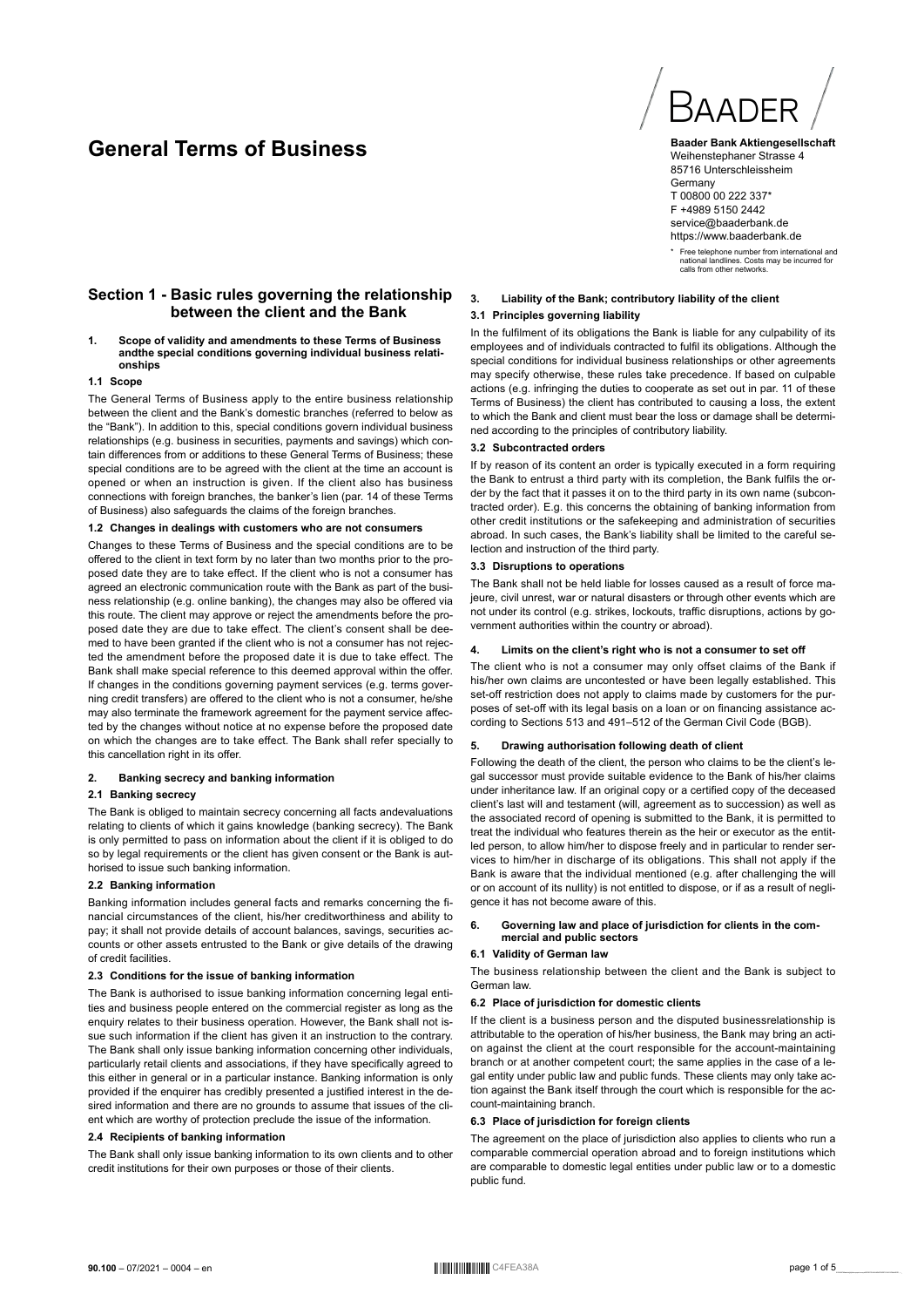

## **Section 2 - Account operation**

#### Account balancing statements for current accounts  $\overline{7}$

#### 7.1 Issuing account balancing statements

Unless otherwise agreed, in the case of a current account the Bank issues an account balancing statement at the end of each calendar quarter in which any claims on either side which have arisen during the relevant period (including interest and the Bank's charges) are offset against one another. The Bank may charge interest on the balance resulting from offsetting in accordance with par. 12 of these Terms of Business or another agreement concluded with the client.

#### 7.2 Time limit for objections; tacit approval

The client must raise objections to inaccuracies or omissions in an account balancing statement no later than six weeks after having received it: should he/she present the objections in text form, it is sufficient to have sent the objection within the six-week time limit. Failure to make timely objections shall be deemed to constitute approval. When issuing account balancing statements. the Bank shall make particular reference to this consequence. Even after expiry of the time limit, the client may insist on the correction of the account balancing statement, but must then prove that his/her account was debited incorrectly or a credit to which he/she was entitled was not made

#### Reversal entries and adjusting entries by the Bank 8.

#### $8.1$ Prior to the account balancing statement

The Bank is permitted to reverse inaccurate credits to current accounts (e.g. due to an incorrect account number) by the next account balancing statement by way of a debit entry in case it is entitled to a repayment from the client (reversal entry): in this case the client may not object that he/she has already withdrawn the amount credited.

#### After the account balancing statement 82

Should the Bank only establish that there is an incorrect credit entry after an account balancing statement and it has claim against the client for repayment, it shall debit the client's account for the amount of its claim (adjusting entry). If the client raises objections to the adjusting entry, the Bank shall credit the amount back to the account and assert its claim to repayment separately.

#### $8.3$ Notifications to the client: calculation of interest

The Bank shall notify the client of reversal and adjusting entries without delay. The Bank shall process these entries in respect of the calculation of interest retrospectively to the day on which the incorrect entry was made

#### $\mathbf{q}$ **Direct debit orders**

#### Granting of conditional credit entries at presentation  $9.1$

When the Bank credits the equivalent amount of cheques and directdebits before they are honoured, this happens subject to their payment, even if they are payable at the Bank itself. If the client presents other papers with the order to procure an outstanding amount from a debtor (e.g. interest cupons), and the Bank issues a credit note for this amount, this is done subject to the Bank actually receiving the amount in question. This reservation also applies if the cheques, direct debits and other papers are payable at the Bank itself. If cheques or direct debits are not honoured or the Bank does not receive the amount concerned of the direct debit, the Bank will reverse the conditional credit entry. This takes place irrespective of whether an account balancing statement has been issued meanwhile.

#### $9.2$ Honouring direct debits and cheques made out by the client

Direct debits as well as cheques are honoured as long as the debit entry is not reversed by the second banking day<sup>1</sup> no later than the third banking day for SEPA direct debit payments at the latest after it is made. Open cheques are already honoured on payment to the presenter. Cheques are also honoured if the Bank sends out an advice of payment in the particular case. Cheques which are presented via the Bundesbank clearing house are honoured if they have not been returned by the date set by the Bundesbank.

#### $10.$ Foreign currency transactions and risks entailed by foreign currency accounts

#### 10.1 Order execution in the case of foreign currency accounts

Foreign currency accounts of the client are used for making payments to the client and withdrawals by the client in foreign currency without the use

of cash. Withdrawals of balances on foreign currency accounts (e.g. by credit transfers debited to the foreign currency balance) are settled by banks in the home country of the currency if not entirely executed by the Bank within its own operation.

#### 10.2 Credits in the case of foreign currency transactions with the client

If the Bank concludes a transaction with the client (e.g. a forward exchange deal), from which it is due to furnish an amount in foreign currency, it will fulfil its foreign currency obligation by means of a credit to the client's account in this currency, unless there is a different arrangement.

#### 10.3 Temporary restriction on payment by the Bank

The obligation of the Bank to execute an instruction to debit a foreign currency balance [(1)] or to fulfil a foreign currency liability [(2)] is postponed in terms of its extent for as long as the Bank is unable, or only a limited extent able, to draw on the currency in which the foreign currency balance or liability is denominated, as a result of political measures or events in the country of the currency in question. To the extent that, and as long as, these measures or events last, the Bank is also not obliged to carry out the obligation at a different place outside the country of the currency, in a different currency (also not in euros) or by acquiring cash. Conversely, the Bank's obligation to execute an instruction to debit a foreign currency balance is not postponed if the Bank is able to execute it entirely within its own operation. The right of the client and of the Bank to set off reciprocal claims in the same currency is not affected by the above rules.

#### 10.4 Exchange rate

The determination of the exchange rate in foreign currency operations is found in the "List of Prices and Services" (Preis- und Leistungsverzeichnis). In the case of payment services the master agreement on payment services (Zahlungsdiensterahmenvertrag) applies in addition.

## Section 3 - Duties of the client to cooperate

#### Duties of the client to cooperate  $11.$

#### 11.1 Notification of changes

In the interests of the orderly processing of business transactions it is necessary for the client to notify the Bank immediately of any changes to his/her name or address as well as the extinguishment or alteration of a power of representation granted to the Bank (particularly a power of attorney). This notification obligation also applies if the power of representation has been entered on a public register (e.g. the commercial register) and its extinguishment or amendment is entered in this register. Additionally more extensive statutory notification obligations may result - particularly those as a result of the Money Laundering Act.

#### 11.2 Clarity of instructions

The content of instructions must be clear. Orders which are not formulated clearly may lead to queries which can result in delays. Above all, the client must ensure the accuracy and completeness of information concerning orders, particularly the account number and bank code or IBAN<sup>2</sup> and BIC<sup>3</sup> as well as the currency. Changes, confirmations or repeats of orders must be clearly marked as such.

#### 11.3 Special note in the case of urgency in the execution of an order

If when executing an order the client considers that particular speed is necessary, he/she must notify the Bank of this separately. In the case of standard order forms, this should be communicated separately from the form.

#### 11.4 Checking and objections to notifications from the Bank

The client must immediately check bank statements, contract settlement notes, statements of securities and income statements, other statements, advices on the execution of orders and information concerning expected payments and consignments (advices) to ensure they are accurate and complete and must immediately raise any objections.

#### 11.5 Notification of the Bank if notifications are missed

If the client does not receive account balancing statements andstatements of securities, he/she must notify the Bank immediately. The duty of notification also exists in the case of the absence of other notifications expected by the client (contract settlement notes, bank statements after the execution of the client's orders or concerning payments expected by the client).

International Bank Account Number <sup>3</sup> Bank Identifier Code

<sup>&</sup>lt;sup>1</sup> Banking days are all business days apart from: Saturdays, and 24 and 31 December.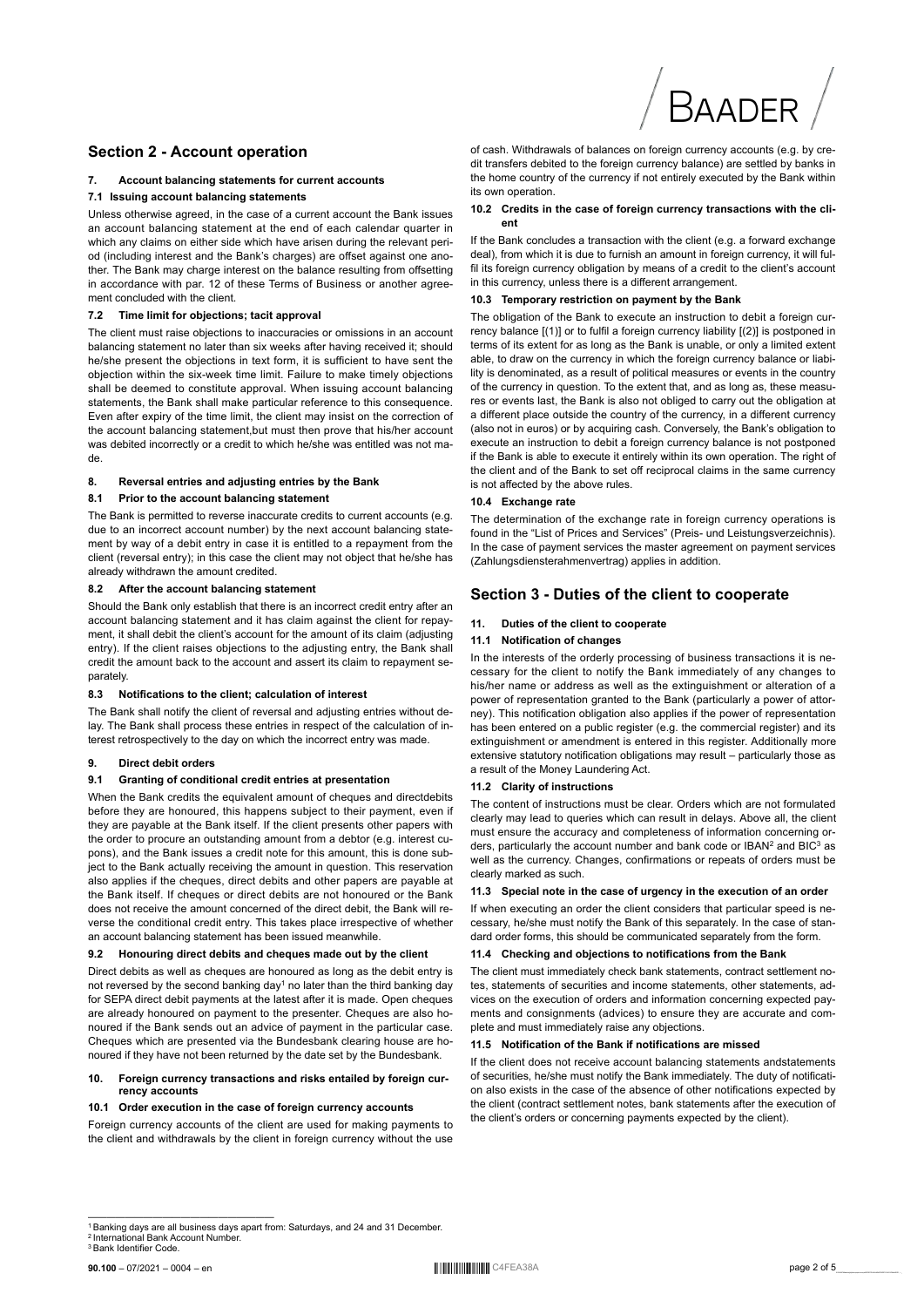

#### Section 4 - Costs of the Bank's services

#### $12<sub>1</sub>$ Interest fees and expenses

#### 12.1 Interest and fees in business with consumers

The level of interest and fees for the normal banking services provided by the Bank to consumers, including the level of payments exceeding the fees agreed for the main service provided, are shown in the Price List - Rates for Standardised Retail Client Business ("Price List") and the List of Prices and Services, When a consumer makes use of one of the main services listed and no deviating agreement is in force, the rates of interest and fees set out in the Price List or List of Prices and Services at this time apply. The Bank may only come to a specific agreement with the consumer concerning a payment by the consumer which exceeds the agreed fee for the main service even if it is shown on the Price List or List of Prices and Services

Provided no other agreement applies, the statutory provisions apply to payments for services not included on the Price List or List of Prices and Services carried out on behalf of the consumer which, in view of the circumstances, can only be expected in return for a fee.

# 12.2 Interest and fees in business with clients who are not consu-

The level of the interest and fees for the normal banking services provided by the Bank for clients who are not consumers can be found in the Price List and the List of Prices and Services, provided the said lists cover normal banking services for clients who are not consumers (e.g. business clients).

If a client who is not a consumer uses a banking service which is listed and no deviating agreement is in force, the rates of interest and fees applicable at this time in the Price List and List of Prices and Services shall apply.

In other respects, unless a different agreement has been made and in the absence of conflicting statutory provisions, the Bank shall determine the level of interest and fees at its own discretion (Section 315 of the German Civil Code (Bürgerliches Gesetzbuch; BGB)).

#### 12.3 Services provided without fees

The Bank shall not charge a fee for a service to which it is obligated by law or on the basis of an ancillary contractual duty or which it undertakes in its own interest, unless it is permitted and levied in line with the law.

#### 12.4 Changes in interest rates; right of client to cancel in the event of an increase

Changes in the interest charged on variable-rate loans are made on the basis of a loan agreement with the client. The Bank shall notify the client of changes in the rate of interest. In the event of an increase in the rate of interest, unless agreed otherwise, the client may cancel the loan agreement concerned with immediate effect within six weeks of the notification of the change being made. If the client terminates the agreement, the increased rate of interest shall not be used as basis for the cancelled loan agreement. The Bank shall allow a reasonable amount of time to process it.

#### 12.5 Changes in fees for services with clients who are not consumers which are typically used constantly

Changes in the fees for bankingservices typically used constantly by clients as part of the business relationship (e.g. account and portfolio management) are offered in text form to the client who is not a consumer by no later than two months before the date on which they are due to come into effect. If the client who is not a consumer has agreed an electronic communication route with the Bank as part of the business relationship (e.g. online banking), the changes may also be offered by this means. The client may approve or reject the amendments before the proposed date they are due to take effect. The client's consent shall be deemed to have been granted if the client who is not a consumer has not rejected the amendment before the proposed date it is due to take effect. The Bank shall make special reference to this deemed approval within the offer. When changes are offered to the client who is not a consumer, he/she may also terminate the contract affected by the changes free of charge and with immediate effect before the proposed date the changes are due to be introduced. The Bank shall refer specially to this cancellation right in its offer. If the client terminates the agreement, the altered fees shall not be applied to the terminated business relationship

#### 12.6 Reimbursement of expenses

Possible claims by the Bank to the reimbursement of expenses aregoverned by the provisions of the law

#### 12.7 Special features of consumer loan agreements and payment services contracts with consumers for payments inside the European Economic Area (EEA) in an EEA currency

In the case of consumer loan agreements and payment services contracts with consumers for payments inside the European Economic Area<sup>4</sup> (EEA) in an EEA currency<sup>5</sup> the rates of interest and costs (fees and expenses) are governed by the relevant contractual agreements and special conditions as well as, in addition, the provisions of the law.

## Section 5 - Collateral for the Bank's claims against the client

#### Provision of or increase of collateral  $13.$

#### 13.1 Claim of the Bank for collateral to be provided

For all claims arising from the banking business connection the Bank may demand that collateral be provided for banking purposes, even if the claims are conditional (e.g. reimbursement of expenses owing to the use of a surety taken on for the client) If the client has taken on the duty to indemnify the Bank for another client's liabilities (e.g. as a guarantor), the Bank shall only have a claim for collateral to be provided or increased with regard to the debt resulting from the assumption of liability once it becomes due.

#### 13.2 Change of risk

If, at the time claims arise against the client, the Bank has initially refrained partially or entirely from demanding the provision or increase of the collateral it may still demand further security later on However this is contingent upon circumstances arising or becoming known which justify an increased risk assessment of the claims against the client. This may particularly be the case if

- the client's financial circumstances have deteriorated or threaten to deteriorate or
- the existing value of the collateral has fallen or threatens to be redu-**CAN**

The Bank has no entitlement to collateral if it is specifically agreed that the client does not have to furnish collateral or is only required to furnish specifically mentioned collateral. In the case of consumer loan agreements there is only a claim to the provision or increase of collateral insofar as the collateral is specified in the loan agreement: if, however, the net loan amount exceeds 75,000 Euro, the Bank may demand that collateral be provided or increased even if a consumer loan agreement or a general consumer loan agreement within the meaning of Section 491 (2) of the German Civil Code (Bürgerliches Gesetzbuch; BGB) which is concluded, in the former case, before 21 March 2016 and, in the latter case, from 21 March 2016 does not contain any or any exhaustive indications as to collateral.

#### 13.3 Setting a time limit for furnishing or increasing collateral

The Bank shall set an appropriate time limit for the collateral to be furnished or increased. If the Bank intends to use its right to a termination without notice in accordance with par. 19.3 of these Terms of Business in case the client does not punctually comply with his/her duty to furnish or increase the collateral, it shall notify him/her of this beforehand.

#### Agreement on a lien in favour of the Bank  $14.$

#### 14.1 Reaching agreement on the lien

The client and the Bank are in agreement that the Bank shall hold a lien on the securities and articles of which a domestic branch has or will gain possession during banking operations. The Bank also acquires a lien on the claims of the client against the Bank which have arisen or will arise in future through the banking connection (e.g. account balances).

#### 14.2 Secured claims

The lien serves to secure all existing, future and conditional claims arising for the Bank and all its domestic and foreign branches against the client from the banking operations. If the client has taken on liability towards the Bank for another client's liabilities (e.g. as guarantor), the lien shall only secure the debt arising through the assumption of liability from the date it becomes due

<sup>&</sup>lt;sup>4</sup> Currently the European Economic Area includes the following countries: Austria, Belgium, Bulgaria, Cyprus, Czech Republic, Denmark, Estonia, Finland, France (including French Guiana, Guadeloupe, Martinique, Mayotte, Réunion), Germany, Greece, Hungary, Iceland, Ireland, Italy, Croatia, Latvia, Liechtenstein, Lithuania, Luxembourg, Malta, Netherlands, Norway, Poland, Portugal, Romania, Slovakia,

Currently the EEA currencies include: euro, Bulgarian lew, Croatian kuna, Czech koruna, Danish krone, Hungarian forint, Icelandic krone, Norwegian krone, Polish zloty, Romanian leu, Swedish krona, Swiss franc.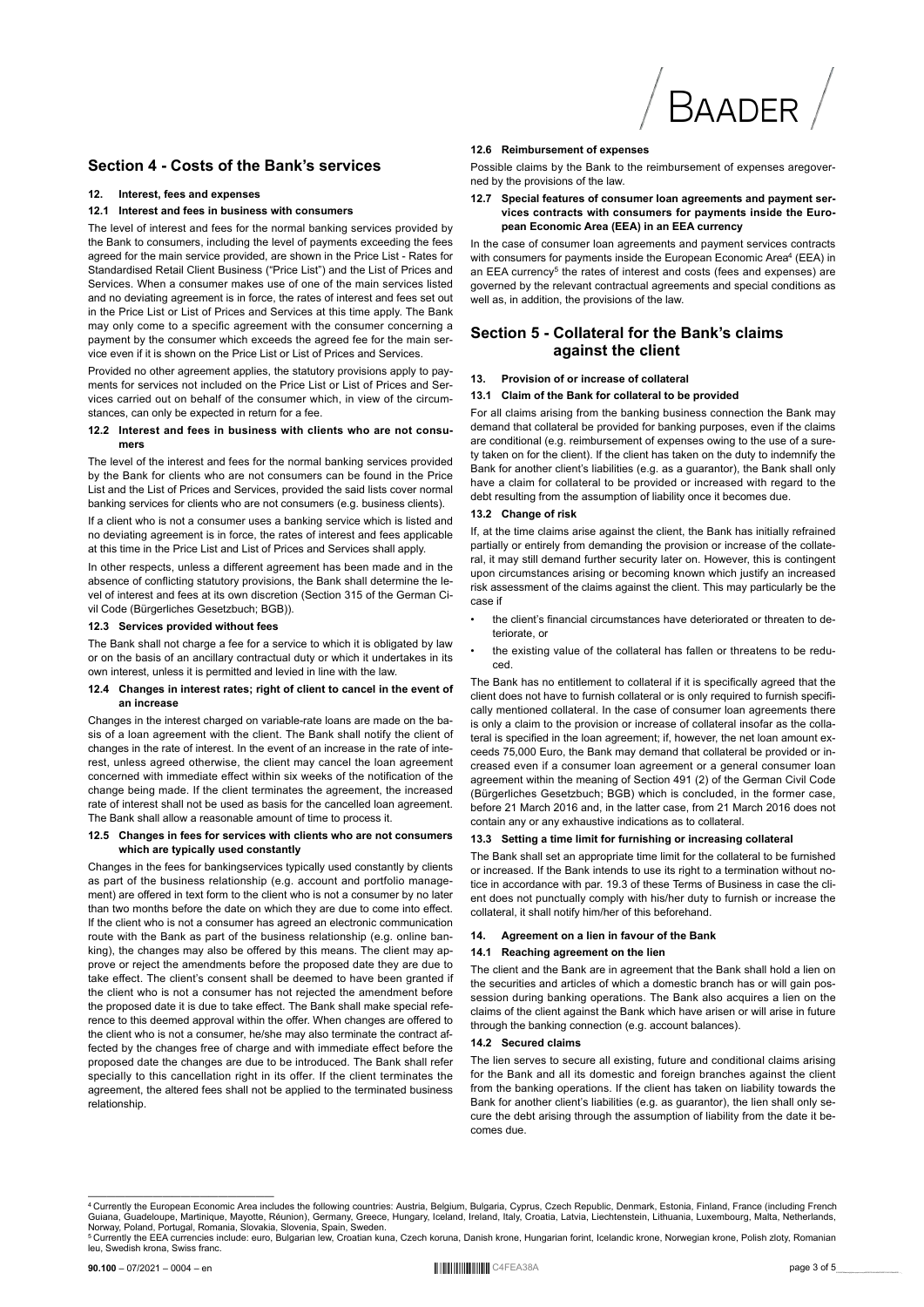

#### 14.3 Exceptions to the lien

If money or other valuables come under the Bank's control on condition that they are only used for a particular purpose (e.g. cash deposit to honour a bill), the Bank's lien does not cover these valuables. The same applies to the shares issued by the Bank (treasury shares) and to the securities held by the Bank in safekeeping abroad for the client. The lien also does not extend to the participation rights or participation certificates issued by the Bank itself or to the securitised and nonsecuritised subordinated liabilities of the Bank.

#### 14.4 Interest coupons and profit participation certificates

If securities are subject to the Bank's lien the client is not entitled to demand surrender of the interest coupons and profit participation certificates pertaining to these papers.

#### 15. Security interests in collection items and discounted bills

#### 15.1 Transfer of title for security purposes

The Bank acquires a non-possessory lien on the cheques and billspresented to it for collection at the time of their presentation. The Bank acquires unrestricted ownership of discounted bills at the time of negotiation; if it redebits discounted bills to the account, it retains a nonpossessory lien on the hills concerned

#### 15.2 Assignment by way of security

On acquisition of the ownership of cheques and bills the underlying claims also pass to the Bank: there is also a passage of the claim if other papers are presented for collection (e.g. direct debits, commercial negotiable instruments).

#### 15.3 Special-purpose collection items

If collection items are presented to the Bank on condition that the countervalue may only be used for a specific purpose, the transfer of title for security purposes or assignment by way of security shall not affect these items.

#### 15.4 Secured claims of the Bank

The non-possessory lien and assignment by way of security are used to secure all claims of the Bank against the client on presenting collection items from his/her current accounts or which arise in consequence of the redebiting of non-honoured collection items or discounted bills. At the client's request, the Bank undertakes the retransfer to the client of the non-possessory lien on the items and the claims which have been transferred to it in the event that at the time of the request it does not have any claims to be secured against the client or it does not permit him/her to avail him/herself of the countervalue of the items before their final payment.

#### 16. Limitation of the Bank's right to the collateral and mandatory release

#### 16.1 Collateralisation limit

The Bank can assert its claim to the provision or increase of collateral until the realisable value of all the collateral equals the total of all claims arising from the banking connection (collateralisation limit).

#### 16.2 Release

If the realisable value of all collateral does not just exceed the collateralisation limit temporarily, the Bank must release collateral at its discretion at the client's request in the amount of any excess over the collateralisation limit; it will take the justified interests of the client and of any third-party collateral provider who has furnished security for theclient's liabilities into consideration when selecting the collateral for release. In this context, the Bank is also obliged to execute orders for the client concerning the values subject to the lien (e.g. selling securities, paying out savings balances).

#### 16.3 Special agreements

If a different method of valuation than the realisable value has been agreed for a particular item of collateral or a different collateralisation limit or a different limit for the release of collateral has been agreed, these shall apply.

#### $17$ **Realisation of collateral**

#### 17.1 Option of the Bank

If the Bank liquidates the collateral, it shall have the choice among several items of collateral. When liquidating and choosing the collateral to be sold, it shall take the justified interests of the client and of any third collateral provider who has furnished security for the client's liabilities into account.

#### 17.2 Credit of the proceeds under the law on value added tax

If the process of liquidation is subject to value added tax, the Bank shall issue the client a credit note for the proceeds which shall serve as an invoice for the delivery of the article serving as collateral and shall be in compliance with the requirements of the law on value added tax.

## **Section 6 - Cancellation**

#### $18$ Cancellation rights of the client

#### 18.1 Cancellation right at any time

The client may cancel the entire business connection or individual types of transaction (e.g. the agreement on the use of cheques), for which neither a term nor a deviating rule on cancellation has been agreed, at any time without the need to adhere to a notice period.

#### 18.2 Termination for cause

If a term or deviating cancellation arrangement has been agreed for a business relationship, it is only possible for there to be a termination without notice if there is cause which renders it unreasonable for the client, even taking account of the justified interests of the Bank, to continue the business relationship.

#### 18.3 Statutory cancellation rights

The statutory cancellation rights remain unaffected.

#### **Cancellation rights of the Bank**  $19.$

#### 19.1 Cancellation subject to a notice period

The Bank may terminate the entire business relationship or individual lines of business for which neither a term nor deviating cancellation arrangements have been agreed, at any time whilst adhering to an appropriate notice period (e.g. the agreement on the use of cheques providing entitlement to the use of a cheque book). When assessing the notice period, the Bank shall take account of the client's justified interests. The notice period for cancelling a payment services master agreement (e.g. current account or card agreement) and a securities account shall be a minimum of two months

#### 19.2 Cancellation of undated loans

The Bank may at any time and without keeping to a notice periodterminate loans and loan commitments for which neither a term nor a deviating arrangement for termination has been agreed. When exercising this termination right, the Bank shall take account of the justified interests of the client. If special arrangements for the termination of a consumer loan agreement are included in the German Civil Code, the Bank may only issue a termination as defined in those provisions.

#### 19.3 Termination for cause without adhering to a notice period

It is permissible to terminate the entire business relationship or individual lines of business without giving notice if there is cause which renders it unreasonable for the Bank to continue, even taking account of the client's justified interests. Reasonable cause is given in particular

- if the client has made incorrect statements as to the client's financial status, provided such statements were of significant importance for the Bank's decision concerning the granting of credit or other operations involving risks for the Bank (e.g. the delivery of a payment card); for consumer loans, this shall only apply if the client has knowingly withheld or falsified information of relevance for assessing creditworthiness and this has led to a faulty assessment of creditworthiness, or
- if a material deterioration in the client's financial situation or in the fair value of an item of collateral occurs or threatens to occur, and by this means the repayment of the loan of the fulfilment of another obligation in respect of the Bank - even realising collateral existing for this purpose - is jeopardised or
- if the client does not comply with his/her obligation to furnish or increase collateral as per par. 13.2 of these Terms of Business or on the basis of a different agreement within a reasonable time limit set by the **Bank**

If cause is found in the breach of a contractual obligation, termination shall only be permitted after a fruitless passing of an appropriate time limit intended to remove the causes of the grievance or after a fruitless written warning, unless this can be dispensed with on the basis of the features of the particular case (Sections 323 (2) and (3) of the German Civil Code (Bürgerliches Gesetzbuch: BGB)).

#### 19.4 Cancellation of consumer loan agreements in the event ofdefault

If the German Civil Code provides special arrangements for termination owing to default on the repayment of a consumer loan agreement, the Bank can only issue a termination as defined by these arrangements.

#### 19.5 Termination of a basic account agreement

The Bank may only terminate a basic account agreement in accordance with the arrangements concluded between the Bank and the client on the basis of the German Payment Accounts Act (Zahlungskontengesetz: ZKG) and with the provisions of the German Payment Accounts Act.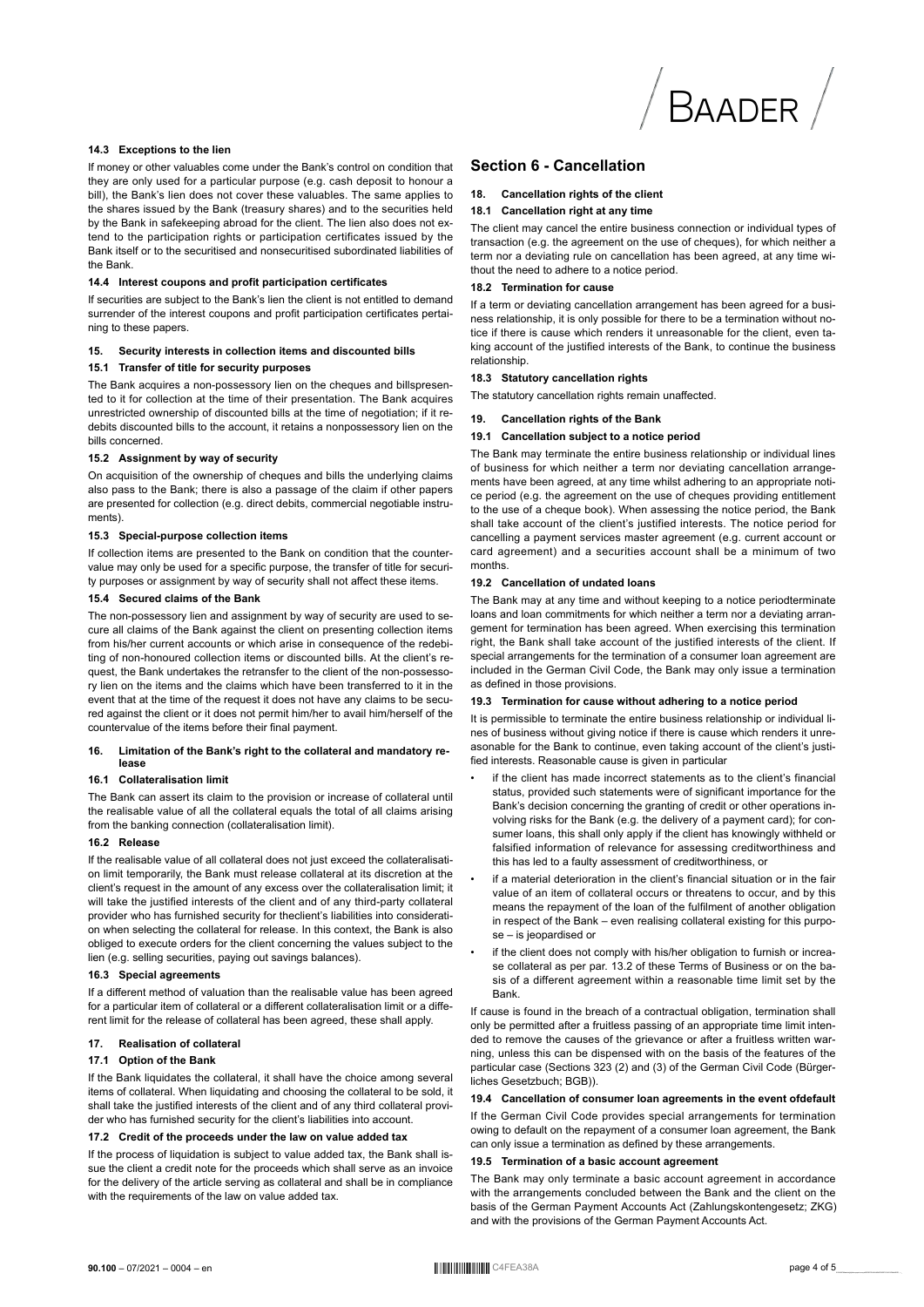

#### **19.6 Procedure following termination**

In the event of termination without notice, the Bank shall set the client an appropriate time limit for settlement (in particular for the repayment of a loan), unless immediate action is necessary (e.g. the return of the cheque book on termination of a cheque agreement).

#### **Section 7 - Protection of deposits**

#### **20. Deposit protection fund**

#### **20.1 Scope of protection**

The bank is an affiliate of the Association of German Banks' deposit protection fund. In accordance with its articles of association and subject to the provisions laid down therein, the deposit protection fund shall protect deposits, i.e. balances to be repaid as part of bank transactions from amounts remaining in an account, or which result from intermediate positions and are to be repaid in accordance with the applicable terms and conditions.

The list of unprotected deposits shall include those held within the bank's capital resources, liabilities from bearer bonds and registered bonds, and deposits held by credit institutions as defined by Art. 4 (1) (1) of Regulation (EU) no. 575/2013, by financial institutions as defined by Art. 4 (1) (26) of Regulation (EU) no. 575/2013, by investment firms as defined by Art. 4 (1) (1) of Directive 2004/39/EC, and by regional authorities.

Deposits held by creditors other than natural persons and incorporated foundations shall only be protected if

- the deposit is not a liability arising from a registered bond or a promissory note loan, and
- (ii) the term of the deposit is no longer than 18 months. The term limitation shall not apply for deposits in existence before 1 January 2020. The grandfathering period in connection with the previous sentence shall end after 31 December 2019 if the relevant deposit becomes due, can be terminated or otherwise repaid, or if the deposit is transferred by means of singular or universal succession.

Bank liabilities that already existed before 1 October 2017 shall be protected in accordance with the provisions laid down in the deposit protection fund's articles of associations as per the valid regulations up to 1 October 2017. The grandfathering period in connection with the previous sentence shall end after 30 September 2017 if the relevant liability becomes due, can be terminated or otherwise repaid, or if the liability is transferred by means of singular or universal succession.

#### **20.2 Protection limits**

The protection limit per creditor shall be 20% until 31 December 2019, 15% until 31 December 2024, and 8.75% from 1 January 2025 onwards of the bank's relevant capital resources for deposit protection, as defined by Art. 72 of Regulation (EU) no. 575/2013. For deposits made or extended after 31 December 2011, the respective new protection limits for the dates mentioned above shall apply regardless of when the deposit was made. For deposits made before 31 December 2011, the old protection limits shall apply until the deposit becomes due or until the next possible termination date.

Clients shall be made aware of this protection limit by the bank upon request. It can also be consulted online at https://www.bankenverband.de/.

#### **20.3 Application of the deposit protection fund's articles of association**

Due to further details of the protection, section 6 of the deposit protection fund's articles of association shall apply. This shall be made available upon request.

#### **20.4 Transfer of receivables**

Insofar as provided for by the deposit protection fund or any payments made by it to clients, their receivables payable to the bank shall be transferred step-by-step to the deposit protection fund in equal amounts along with all ancillary rights.

#### **20.5 Disclosure of information**

The bank is authorised to provide the deposit protection fund or any of its agents with all information required in this context and make any documentation available.

#### **Section 8 - Means of redress; Ombudsman scheme**

#### **21. Complaint and Alternative Dispute Resolution procedures**

The client has the following options for out-of-court disputes:

- The Client may submit a complaint to the Bank's point of contact indicated in the price and performance list. The Bank will respond to complaints in an appropriate manner; for payment services contracts, it will respond in text form (for example by post, fax or email).
- The German ombudsman for private banks may be called upon tosettle disputes for consumers with the Bank. If the grounds for the complaint is a dispute concerning a payment service contract (Section 675f of the German Civil Code (Bürgerliches Gesetzbuch; BGB)), clients who are not consumers may also call upon the German ombudsman of private banks. Further details can be found in the "Procedure for settling client complaints in the German banking industry", which is available upon request or online at https://www.bankenverband.de/. The complaint must be made in writing to Bundesverband deutscher Banken e. V., P.O. Box 04 03 07, 10062 Berlin, Germany, Fax: +49 30 1663 3169, email: ombudsmann@bdb.de.
- Furthermore, the client may lodge a complaint orally or in writing at any time to the Bundesanstalt für Finanzdienstleistungsaufsicht (German Federal Credit Institution Supervisory Authority), Graurheindorfer Straße 108, 53117 Bonn, Germany, for any violations made by the Bank to the German Payment Services Supervision Act (Zahlungsdiensteaufsichtsgesetz; ZAG) under Sections 675c to 676c of the German Civil Code (Bürgerliches Gesetzbuch; BGB) or Art. 248 of the Introductory Act to the Civil Code (Einführungsgesetz zum Bürgerlichen Gesetzbuch: EGBGB)
- The European Commission has set up a European Online disputeresolution platform (ODR platform) at http://ec.europa.eu/consumers/odr/. The ODR platform may be used by a consumer for an out-ofcourt settlement for a dispute arising from online contracts with a company established in the EU.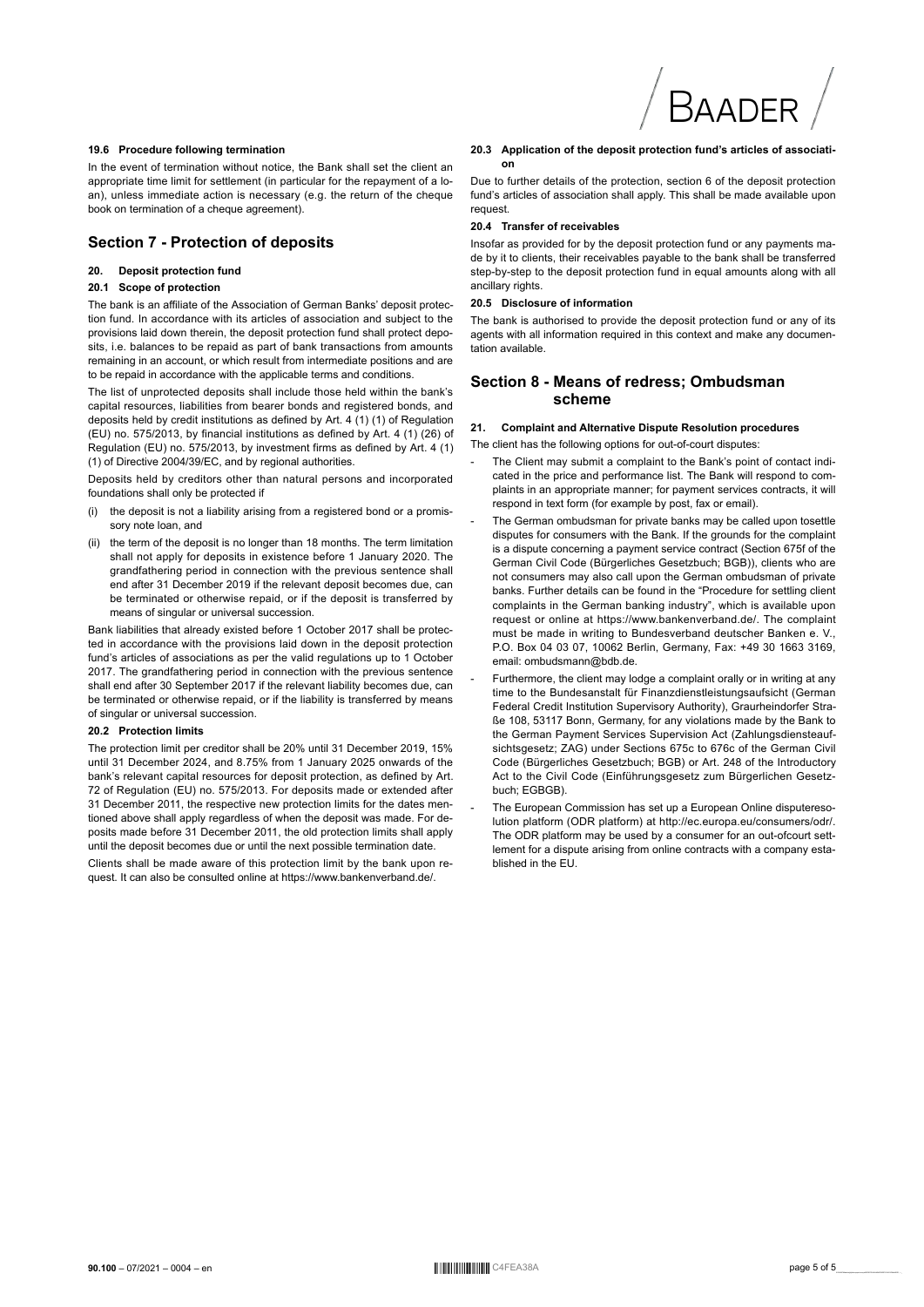# **Special conditions governing securities transactions**



**Baader Bank Aktiengesellschaft** Weihenstephaner Strasse 4 85716 Unterschleissheim **Germany** T 00800 00 222 337\* F +4989 5150 2442 service@baaderbank.de https://www.baaderbank.de

\* Free telephone number from international and national landlines. Costs may be incurred for calls from other networks.

These special conditions apply to the purchase or sale and the safekeeping of securities, including when the rights are not evidenced in documents (hereinafter "securities").

## **Section 1 - Transactions in securities**

#### **1. Forms of securities transaction**

#### **1.1 Brokerage transactions/fixed price transactions**

The Bank and the client conclude securities transactions in the form of brokerage transactions (2) or fixed price transactions (3).

#### **1.2 Brokerage transactions**

When the Bank executes orders from a client to buy or sell securities as the broker, it concludes a buy or sell trade for the account of the client with another market participant or a central counterparty, or it commissions another broker (interim agent) to conclude a purchase or sale. As part of electronic trading on a stock exchange the client's order can also be directly executed against the Bank or the interim agent if the conditions for stock exchange trading permit this.

#### **1.3 Fixed price transactions**

If the Bank and the client agree a fixed or definable price (fixed price transaction) for the individual trade, a contract of sale is created; the Bank accordingly takes the securities from the client as buyer, or delivers the securities to him/her as seller. The Bank charges the client the price agreed, and in the case of interest-bearing debt securities adds the interest accrued.

#### **2. Execution policies for securities transactions**

The Bank executes securities transactions according to its execution policies. The execution policies form part of the special conditions. The Bank is entitled to alter the execution policies in line with supervisory rules. The Bank will notify the client about changes in the execution policies.

#### **Section 2 - Special arrangements concerning brokerage transactions**

#### **3. Market practices/information/price**

#### **3.1 Validity of legal requirements/market practices/terms of business**

Purchases and/or sales are subject to the legal provisions and terms of business (market practices) applying to transactions in securities at the execution venue; in addition, the general terms of business of the Bank's counterparty apply.

#### **3.2 Information**

The Bank shall notify the client of the execution of the order without delay. No special notification is required if the client's order is executed directly with the Bank or interim agent as part of electronic trading at a stock exchange

#### **3.3 Price of purchase and sale, fees and expenses**

The Bank settles the purchase or sale with the client; it is entitled to invoice its fees and expenses including external costs. Any claim by the Bank for the reimbursement of expenses is subject to the statutory provisions.

#### **4. Requirement for an adequate account balance/portfolio holding**

The Bank is only obligated to execute orders or exercise subscription rights as long as the client's balance, a loan utilisable for securities trades or the client's portfolio holdings are sufficient to allow execution.

#### **5. Setting price limits**

On issuing orders, the client may set the Bank price limits for purchases and/or sales (orders limited in price).

#### **6. Validity of unlimited client orders**

#### **6.1 Orders not limited in price**

An order which is not limited in price only applies for one day of trading according to the execution policies (par. 2); if the order was not received punctually enough for a same-day transaction as part of the normal work flow, it is noted for the next trading day. If the order is not executed, the Bank shall immediately notify the client.

#### **6.2 Orders limited in price**

An order limited in price is valid until the last trading day of the current month (month-end). An order received on the final trading day of a month, if not executed on the same day, is noted for the next month in accordance with the execution policies (par. 2). The Bank shall immediately notify the client of the period for which the order is valid.

#### **7. Validity of orders to buy or sell subscription rights**

Orders not limited in price to buy or sell subscription rights are valid for the duration of rights trading. Orders limited in price to buy or sell subscription rights lapse at the end of the penultimate day of rights trading. The validity of orders to buy or sell foreign subscription rights is determined by the standard practices of the country concerned. Par. 15.1 applies to the treatment of subscription rights belonging to the client's portfolio on the final day of subscription rights trading.

#### **8. Expiration of current orders**

#### **8.1 Dividend payments, other distributions, granting of subscription rights, capital increases from the company's financial resources**

Orders limited in price to buy or sell shares at domestic execution venues are extinguished on payment of dividends, other distributions, granting subscription rights or a capital increase from the company's financial resources on expiry of the trading day on which the shares were last traded including the aforementioned rights if the relevant rules at the execution venue provide for extinguishment. If there is a change in the percentage paid up of partly paid shares or the par value of shares and in the case of share splitting, orders limited in price shall expire by the end of the trading day prior to the day on which the shares with an increased percentage paid up or with the altered par value or split are quoted.

#### **8.2 Suspension from quotation**

If the fixing of prices at a domestic execution venue does not take place owing to special circumstances affecting the issuer (suspension from quotation), all client orders scheduled for execution at this venue shall be extinguished for the securities concerned if the terms of the execution venue provide for this.

#### **8.3 Execution of client orders at foreign execution venues**

When executing client orders at foreign execution venues, the market practices of the foreign venues apply.

#### **8.4 Notification**

The Bank shall notify the client without delay of the extinguishment of a client order.

#### **9. Liability of the Bank in the case of brokerage transactions**

The Bank is liable for the due fulfilment of the purchase or sale by its counterparty or the counterparty of the interim agent. Until completion of the purchase or sale, the Bank shall only be held liable when commissioning an interim agent for carefully selecting and instructing it.

#### **Section 3 - Settlement of securities trades**

#### **10. Normal settlement in Germany**

The Bank settles securities trades within the country unless the following conditions or another agreement provide for purchase abroad.

#### **11. Purchase in Germany**

In the case of settlement in Germany, where the securities are admitted for collective custody at the German central securities depository (Clearstream Banking AG), the Bank acquires for the client shared ownership of this collective holding (collective securities account credit). If securities are not admitted for collective custody, the client acquires sole ownership. The Bank holds these securities in safekeeping for the client separately from its own holdings and from those of other parties (jacketcustody).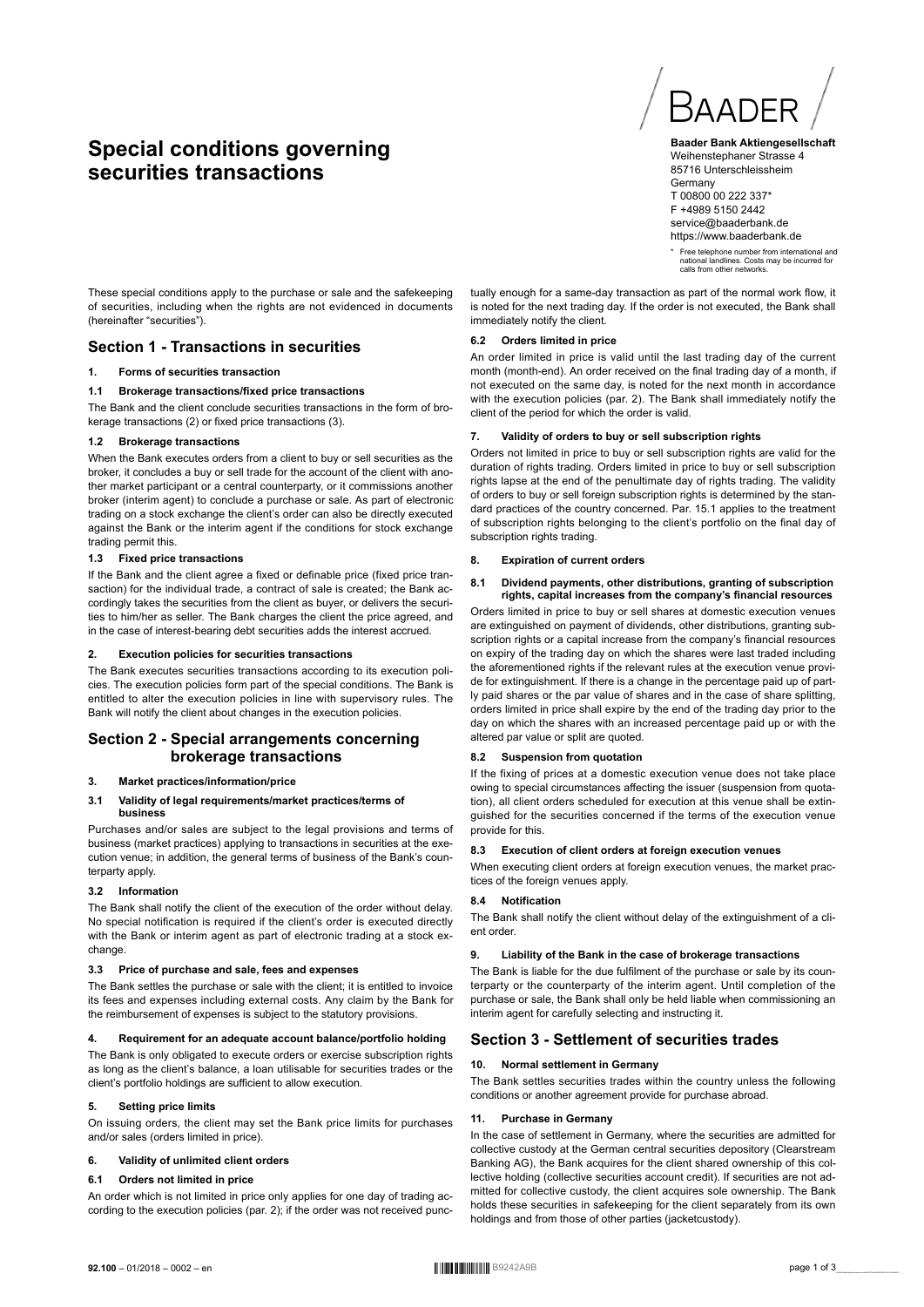# BAADFR

#### 12. Purchase abroad

#### 12.1 Purchase agreement

#### The Bank purchases securities abroad if

- as the broker, it executes buy orders in German or foreign securities abroad or
- it sells the client foreign securities by way of a fixed price transaction which are traded in Germany neither via a stock exchange nor off the floor or
- as the broker, it executes buy orders in foreign securities or sells the client foreign securities by way of a fixed price transaction which, although traded in Germany at a stock exchange or off the floor, are normally purchased abroad.

#### 12.2 Involvement of intermediate custodians

The Bank will have the securities held in safekeeping abroad which were purchased abroad. It shall commission another German or foreign custodian (e.g. Clearstream Banking AG) or entrust its own foreign branch with this. The safekeeping of the securities is subject to the legal provisions and market practices of the depository and the general terms of business applying to the foreign custodian(s).

#### 12.3 Securities account credit

The Bank shall at its due discretion while safequarding the client's interests procure for itself the ownership or joint ownership of the securities or secure a customary equivalent legal status in the country of deposit and keep this legal status in a fiduciary capacity for the client. For this, it shall issue the client a securities account credit stating the foreign country in which the securities are being held (country of deposit).

#### 12.4 Cover holdings

The Bank is only required to fulfil the client's claims to delivery based on the securities account credit issued to him/her out of the cover holdings it maintains abroad. The cover holdings consist of the securities of the same category held in safekeeping for the clients and the Bank in the country of deposit. A client to whom a securities account credit has been issued shall therefore proportionately bear all the financial and legal disadvantages and losses which might affect the cover holdings in consequence of force majeure, civil unrest, war and natural disasters or through other access by third parties abroad over which the Bank has no control or in connection with actions by government authorities in Germany or abroad.

#### 12.5 Treatment of the service rendered in return

If a client suffers disadvantages and losses in the cover holdings pursuant to (4), the Bank is not obliged to refund the purchase price to the client.

## Section 4 - Services in the context of safekeeping

#### 13. Securities account statement

The Bank shall issue a securities account statement at least once a year.

#### $14.$ Redemotion of securities/coupon renewal

## 14.1 Securities held in safekeeping in Germany

In the case of securities held in safekeeping in Germany, the Bank shall deal with the redemption of interest coupons, profit participation certificates and profit coupons as well as redeemable securities when due. The countervalue of interest coupons, profit participation certificates and profit coupons as well as due securities of any category shall be credited on condition that the Bank receives the money, even if the papers are payable at the Bank itself. The Bank shall procure new interest coupons, profit participation certificates and coupons (coupon renewal).

#### 14.2 Securities held in safekeeping abroad

In the case of securities held in safekeeping abroad, these obligations are to be observed and fulfilled by the foreign custodian.

#### 14.3 Drawing and notice of repayment of debt securities

In the case of debt securities held in safekeeping in Germany, the Bank monitors the date of repayment following on from drawing and notice of repayment by observing the announcements in "Wertpapier-Mitteilungen". When drawing lots for redeemable debt securities held in safekeeping abroad by reference to the numbers of the documents (drawing by number), the Bank at its discretion shall either allocate the client document numbers for draw purposes for the securities credited to him/her or, in an internal draw, shall perform the distribution to clients of the amount allocated to the cover holdings. This internal draw shall be performed under the supervision of a neutral auditing entity; it may instead be carried out using an electronic data processing system provided this guarantees a neutral draw.

#### 14.4 Redemption in foreign currency

If interest coupons, profit participation certificates and profit coupons as well as due securities in foreign currencies or accounting units are redeemed, the Bank shall credit the redemption amount to the client's account in this currency if the client maintains an account in this currency. Otherwise it shall issue the client a credit note for this in euros, unless agreed otherwise.

#### $15.$ Treatment of subscription rights/warrants/ convertible notes

#### 15.1 Subscription rights

The Bank shall notify the client of the granting of subscription rights if an announcement of this has appeared in "Wertpapier-Mitteilungen". If the Bank has not received any other instruction from the client by the end of the penultimate day of subscription rights trading, it shall sell all the domestic subscription rights belonging to the client's portfolio at the best price available; the Bank is permitted to have foreign subscription rights disposed of at the best price available in accordance with the practices of the foreign country.

#### 15.2 Options and convertible rights

The Bank shall notify the client of the lapsing of rights from warrants or conversion rights from convertible notes with the request for instructions if there has been a reference to the expiry date in "Wertpapier-Mitteilungen".

#### **Forwarding news** 16.

If information relating to the client's securities is published in "Wertpapier-Mitteilungen" or such information is communicated to the Bank by the issuer or its foreign custodian/intermediate custodian, the Bank shall pass on this information to the client if it is capable of having a substantial impact on the legal position of the client and notification of the client is necessary in order to safequard his/her interests. It shall therefore pass on information concernina

- statutory offers of compensation and exchange.
- voluntary offers to buy and exchange,
- restructuring procedures

in particular. It is possible to omit notification if the information has not reached the Bank in good time or the measures to be taken by the client are not economically reasonable because the costs incurred are disproportionate to the possible claims of the client.

#### $17.$ Audit obligation of the Bank

The Bank shall verify once by observing the announcements in "Wertpapier-Mitteilungen" when stock certificates are delivered whether they are affected by reports of loss (stopped securities), payment stops or the like. Public notifications for the invalidation of stock certificates are also verified after delivery.

#### Exchange, deletion and destruction of certificates 18.

#### 18.1 Exchange of certificates

Without notifying the client beforehand, the Bank is permitted to comply with an invitation published in "Wertpapier-Mitteilungen" to submit stock certificates if this submission clearly lies within the client's interests and also is not linked to any investment decision (as e.g. after the merging of the issuer with another company or in the case of an inaccuracy within the stock certificates). The client is to be notified of this.

#### 18.2 Deletion and destruction after loss of the characteristics of a security

If the stock certificates held in safekeeping for the client lose the characteristics of a security by the extinguishing of the rights vested in them, they can be deleted from the client's portfolio for the purposes of destruction. Certificates held in safekeeping in Germany are delivered to the client at his/her request where possible. The client is notified of the deletion, the possibility of delivery and the possible destruction. If he/she does not provide any instructions, the Bank may destroy the certificates after a time limit of two months has passed from the date the communication was sent to the client.

#### 19. Liability

#### 19.1 Safekeeping of securities in Germany

While holding securities in safekeeping in Germany, the Bank is liable for any culpability of its employees and of individuals who it contracts to fulfil its obligations. If a collective securities account credit is issued to the client, the Bank is also liable for fulfilling the obligations of Clearstream Banking AG.

#### 19.2 Safekeeping of securities abroad

When holding securities in safekeeping abroad, the Bank's liability shall be limited to the careful selection and instruction of the foreign custodian or intermediate custodian it commissions. In the case of intermediate custody by Clearstream Banking AG or another domestic intermediate custodian and safekeeping by the Bank's own foreign branch, the Bank shall be liable for their culpability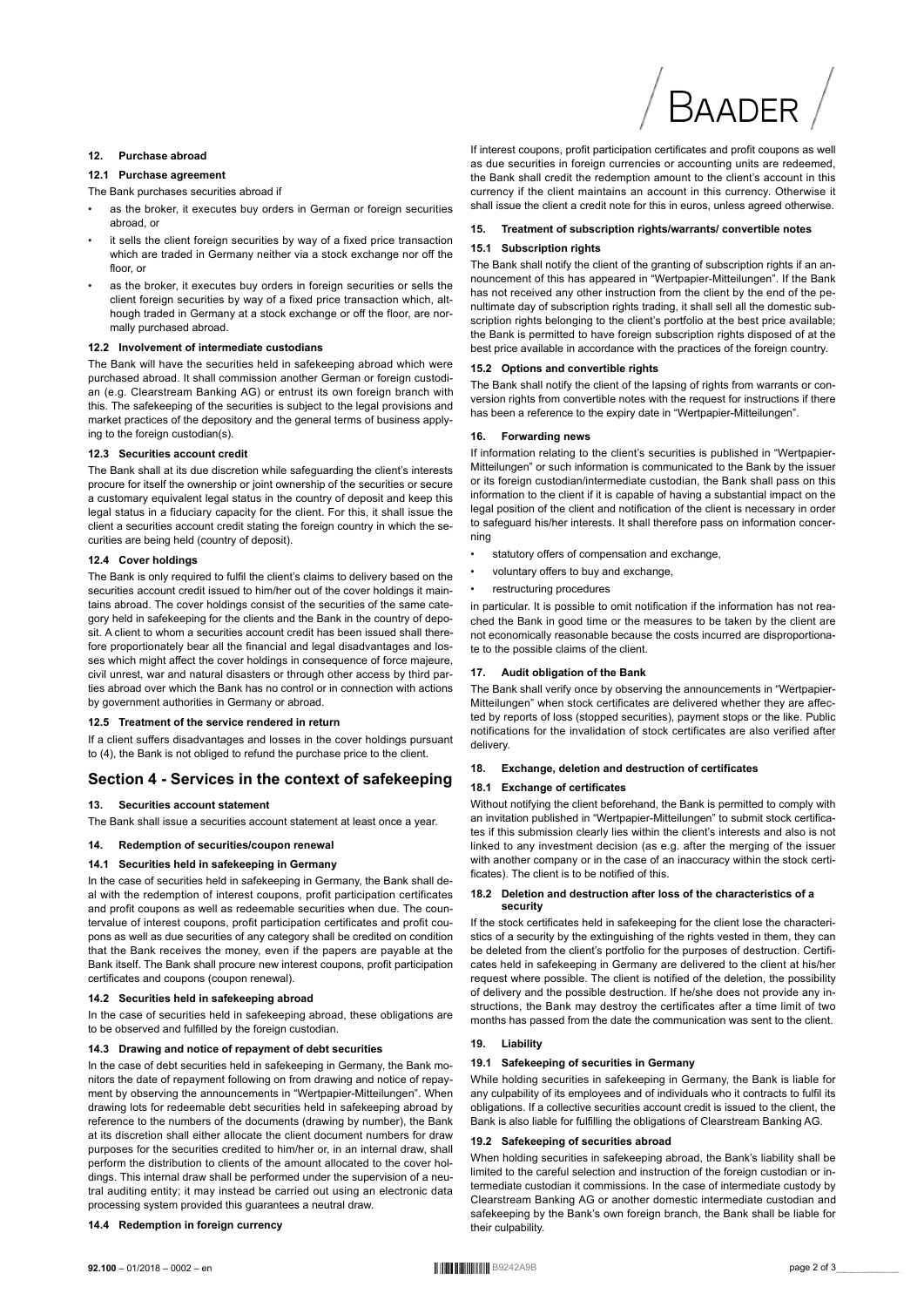

#### $20.$ **Miscellaneous**

#### 20.1 Requests for information

Foreign securities acquired or sold abroad or which a client requests the Bank to hold in safekeeping in Germany or abroad are regularly subject to a foreign legal system. Rights and obligations of the Bank or client are therefore also determined according to this legal system which can also involve disclosure of the client's name. The Bank shall issue corresponding information to foreign entities if obliged to do so; it shall notify the client of this.

#### 20.2 Delivery/transfers

These special conditions also apply if the client effectively delivers domestic or foreign securities to the Bank for safekeeping or has portfolio holdings transferred from another custodian. If the client requires the securities to be held in safekeeping abroad, he/she shall be issued a securities account credit as defined in these special conditions.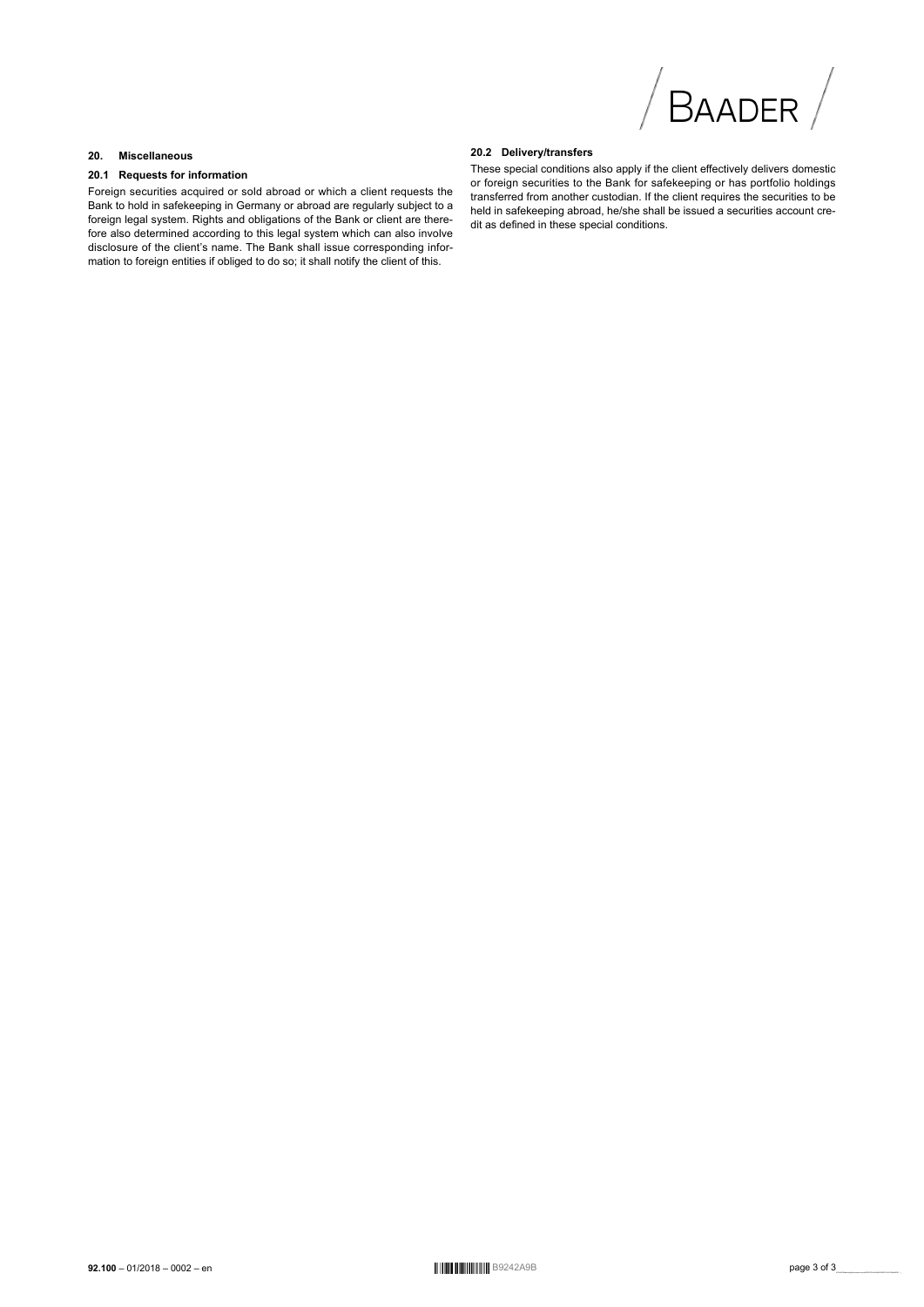# **Conditions governing credit transfers**



**Baader Bank Aktiengesellschaft** Weihenstephaner Strasse 4 85716 Unterschleissheim **Germany** T 00800 00 222 337\* F +4989 5150 2442 service@baaderbank.de https://www.baaderbank.de

\* Free telephone number from international and national landlines. Costs may be incurred for calls from other networks.

**The following conditions govern the execution of credit transfers by customers.**

#### **1. General**

#### **1.1 The main features of credit transfers, including standing orders**

The customer may commission the Bank to transfer funds by credit transfer to the payment services provider of a beneficiary without the use of cash. The customer may also request the Bank to transfer a recurring amount of money to the same account of the beneficiary on a particular recurring date (standing order).

#### **1.2 Customer IDs**

The customer has to use the following customer ID of the beneficiary in this procedure:

| Destination country                                                   | Currency                    | Customer ID of the beneficiary                         |  |
|-----------------------------------------------------------------------|-----------------------------|--------------------------------------------------------|--|
| Domestic                                                              | Euro                        | $\cdot$ IBAN <sup>1</sup>                              |  |
| Across borders<br>within the<br>EuropeanEconomic<br>Area <sup>2</sup> | Euro                        | • IBAN and, until<br>31 January 2016, BIC <sup>3</sup> |  |
| Domestic or within<br>the<br>EuropeanEconomic<br>Area                 | Currency other<br>than euro | • IBAN and BIC<br>or<br>. Account number and BIC       |  |
| Outside the<br>European<br>Economic Area                              | Euro or other<br>currency   | • IBAN and BIC<br>Ωr<br>• Account number and BIC       |  |

The information required to execute the transfer is determined in accordance with paragraphs 2.1 and 3.1.

#### **1.2.1 Conversion for consumers in the case of domestic credittransfers in euros**

If the customer is a consumer and commissions a domestic credit transfer in euros, he may quote the beneficiary's account number and the bank code of the beneficiary's payment services provider until 31 January 2016 instead of the beneficiary's IBAN, and the Bank will convert them into the corresponding IBAN which is the customer ID of the beneficiary. If conversion is impossible, the credit transfer order will not be executed by the Bank. It shall notify the customer of this in accordance with paragraph 1.7.

#### **1.3 Issuing a credit transfer order and authorisation**

(1) The customer issues a credit transfer order to the Bank using a form provided by the Bank or a method otherwise agreed with the Bank (e.g. online banking) and including the required details pursuant to paragraph 2.1 and/or 3.1.

The customer must take care to ensure the legibility, completeness and accuracy of the information. Illegible, incomplete or incorrect information can lead to delays and misdirection of credit transfers; this may result in losses for the customer. In the case of illegible, incomplete or incorrect information, the Bank may refuse to execute the order (see also paragraph 1.7). If when executing the credit transfer the customer considers that particular speed is necessary, he must notify the Bank of this separately. For credit transfer orders set out on forms, this must be done separately from the form in case the form itself does not provide for the corresponding information.

(2) The customer authorises the credit transfer order by applying his signature or by a different method agreed with the Bank (e.g. by online banking PIN/TAN).

(3) At the customer's request, before executing a single credit transfer order the Bank shall notify the maximum execution period for this payment procedure as well as the fees to be charged and if necessary how they are broken down.

#### **1.4 Arrival of the credit transfer order at the Bank**

(1) The credit transfer order becomes effective when it is received by the Bank. This also applies if the credit transfer order is issued by the payment initiation service provider. Receipt is deemed to be the arrival of the order in the Bank's designated receiving system (e.g. on delivery to the bank's premises or receipt on the online banking server).

(2) If the time the credit transfer order arrives as defined in the second sentence of (1) above does not fall on a business day for the Bank pursuant to the List of Prices and Services, the credit transfer order shall be deemed to have been received on the following business day.

(3) If the credit transfer order arrives after the acceptance time stated on the receiving system of the Bank or in the List of Prices and Services, the credit transfer agreement shall be deemed with respect to the determination of the execution period (see paragraph 2.2.2) only to havebeen received on the next following business day.

## **1.5 Cancelling the credit transfer order**

(1) Until receipt of the credit transfer order at the Bank (see No. 1.4 para. 1 and 2), the customer may revoke the latter by providing a statement to the Bank. After receipt of the credit transfer order, the order can no longerbe revoked as defined by para. 2 and 3. If the customer uses a payment initiation service provider to issue the credit transfer order, as an exception to Sentence 1, the customer can no longer revoke the transfer order to the Bank after the issuer has consented to the payment initiation service provider initiating the transfer.

(2) If the Bank and customer have agreed on a particular deadline for executing the credit transfer (see paragraph 2.2.2 (2)), the customer may cancel the credit transfer or standing order (see paragraph 1.1) up to the end of the Bank's business day prior to the agreed date. The Bank'sbusiness days are set out in the List of Prices and Services. After punctual receipt by the Bank of the cancellation of a standing order, no further credit transfers will be executed based on the previous standing order

(3) After the times stated in (1) and (2) the credit transfer order may only be cancelled if the customer and Bank have agreed to this. The agreement becomes effective if the Bank succeeds in preventing execution or gettingback the amount of the credit transfer. If the customer uses a payment initiation service provider to issue the credit transfer order, additional approval is required from both the payment initiation service provider and the payment recipient. For handling the cancellation by the customer the Bank charges the fee stated on the List of Prices and Services.

#### **1.6 Execution of the credit transfer order**

(1) The Bank executes the credit transfer order when the information required for execution (see paragraphs 2.1 and 3.1) is available by the agreed means (see paragraph 1.3 (1)), the customer has authorised it (see paragraph 1.3 (2)) and there is a credit balance in the order currencysufficient to execute the credit transfer or sufficient credit has been granted (execution conditions).

(2) The Bank and the other payment services providers involved in executing the credit transfer are entitled to execute the credit transfer exclusively using the customer ID of the beneficiary stated by the customer (see para $graph$   $1.2$ ).

(3) The Bank notifies the customer at least once a month of the execution of credit transfers by the means agreed for information about the account. With customers who are not consumers, the method and sequence of notifications can be agreed separately.

<sup>(4)</sup> The customer is authorised to issue a credit transfer order to the Bank as well as use a payment initiation service as defined by § 1 para. 33 of the German Payment Services Supervision Act (Zahlungsdiensteaufsichtsgesetz – ZAG), unless the customer's payment account cannot be accessed online.

<sup>-&</sup>lt;br><sup>1</sup> International Bank Account Number.<br>Guiana, Guadeloupe, Martinique, Mayotte, Réunion), Germany, Greece, Hungary, Iceland, Ireland, Czech, Republic, Denmark, Estonia, Finland, France (including French<br>Guiana, Guadeloup <sup>3</sup>Bank Identifier Code.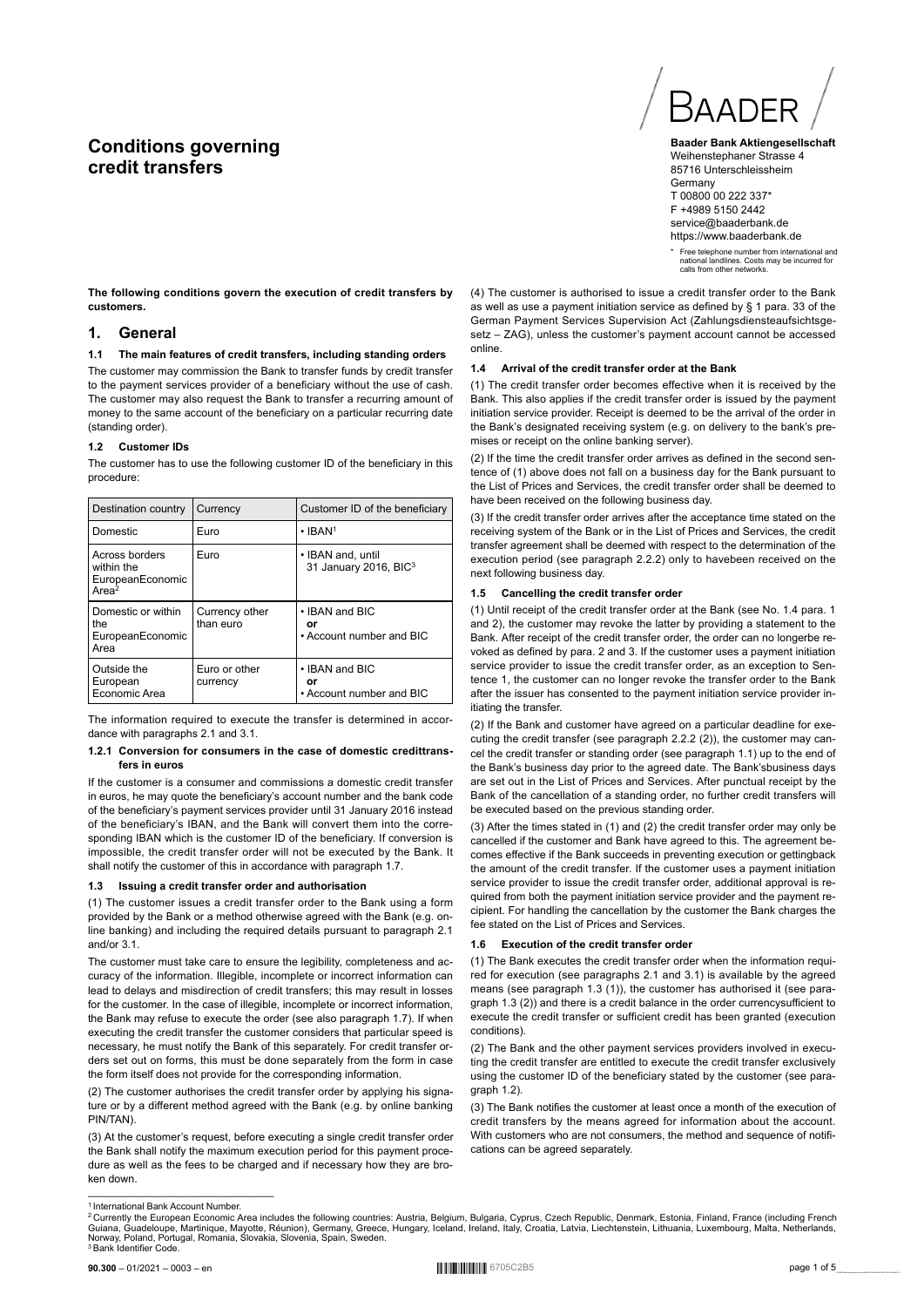#### 1.7 Refusal to execute

(1) If the conditions for execution (see paragraph 1.6 (1)) have not been complied with, the Bank may refuse to execute the credit transfer order. The Bank shall immediately notify the customer of this and at any rate within the time limit agreed in paragraph 2.2.1 and/or 3.2. This may alsobe effected using the method agreed for account information. Where possible, the Bank will state the reasons for the refusal and the possible ways in which the errors which led to the refusal can be corrected

(2) If a customer ID given by the customer cannot discernibly be attributed by the Bank to a beneficiary, account or payment services provider of the beneficiary, the Bank shall notify the customer of this without delay and return any credit transfer amount to him if already made.

(3) For the notification of a justified refusal the Bank shall charge the fee stated in the List of Prices and Services

#### 1<sup>8</sup> Transmission of credit transfer data

As part of executing the credit transfer, the Bank shall transmit the data contained in the credit transfer (credit transfer data) directly or via intermediate parties to the payment services provider of the beneficiary. The payment services provider may provide the beneficiary with part of or all the credit transfer data, including the payer's IBAN.

In the case of cross-border credit transfers and urgent credit transfers within Germany the credit transfer data may be forwarded via the communication system Society for Worldwide Interbank Financial Telecommunication (SWIFT) registered in Belgium to the payment services provider of the beneficiary. On grounds of system security, SWIFT temporarily stores the credit transfer data at its computer centres in the European Union, Switzerland and the USA.

#### Advice of unauthorised or incorrectly executed credit transfers

The customer must immediately notify the Bank if he discovers an unauthorised or incorrectly executed credit transfer order.

#### $1.10$  Fees

1.10.1 Fees for consumers as customers for credit transfers within-Germany and in other countries of the European Economic Area<sup>2</sup> (EEA) in euros or another EEA currency<sup>4</sup>

The fees for credit transfers are shown on the List of Prices and Services. Changes to the fees are to be offered to the customer in text form by no later than two months prior to the date from which they are to apply. If thecustomer has agreed an electronic communication method with the Bank as part of the business relationship, the changes may also be offered via this route. The customer may approve or reject the amendments before the proposed date on which they are due to take effect. The customer's consent shall be deemed to have been granted if the customer has not rejected the amendment before the proposed date it is due to take effect. The Bank shall make special reference to this deemed approval within the offer

If changes in the fees are offered to the customer, he may also terminate the business relationship free of charge and with immediate effect before the proposed date they are to apply. The Bank shall refer specially to this cancellation right in its offer.

#### 1.10.2 Fees in other circumstances

In the case of fees and changes made to them

- for credit transfers to countries outside the EEA (third states<sup>5</sup>) or
- for credit transfers inside Germany or to other EEA countries in the currency of a state outside the EEA (third state currencies<sup>6</sup>) and
- for credit transfers by customers who are not consumers, the provisions of paragraph 12 (1) to (6) of the General Terms of Business shall apply.

#### 1.11 Exchange rate

If the customer issues a credit transfer order in a currency other than the currency of the account, the account shall still be debited in the account currency. The determination of the exchange rate for such credit transfers is found from the rules on conversion in the List of Prices and Services.

Any change in the reference exchange rate mentioned in the rules on conversion shall become immediately effective without the requirement to notify the customer beforehand. The reference exchange rate shall be accessible through the Bank or shall be taken from a source which is accessible to the public.

#### 1.12 Reporting obligations under the law on foreign trade

The customer must comply with the reporting requirements of the law on foreign trade

#### Credit transfers inside Germany and to other  $2.$ countries of the European Economic Area<sup>2</sup> (EEA) in euros or in other EEA currencies<sup>4</sup>

#### $21$ **Required information**

The customer must provide the following information on the credit transfer order

- Name of beneficiary
- Customer ID of the beneficiary (see paragraph 1.2) where the BIC is not known in the case of credit transfers in FFA currencies other than the euro, the full name and address of the payment services provider of the beneficiary must be stated instead
- Currency (in its short form pursuant to App. 1 where appropriate),
- $\overline{a}$ Amount.
- Name of customer
- IBAN of customer; if the customer is a consumer and commissions a domestic credit transfer in euros, he may state his account number instead of his IBAN until 31 January 2016.

#### 2.2 Maximum execution period

#### 2.2.1 Length of time limit

The Bank is obliged to ensure that the amount of the credit transfer is received by the payment services provider of the beneficiary at the latest within the execution period stated in the List of Prices and Services.

#### 2.2.2 Start of the execution period

(1) The execution period commences at the time the Bank takes receipt of the customer's credit transfer order (see paragraph 1.4).

(2) Where the Bank and customer agree that the execution of the credit transfer is to commence on a particular day or at the end of a particular period or on the date on which the customer has provided the Bank with the sum of money in the order currency required for execution, the date statedon the order or agreed elsewhere shall determine the start of the execution period. If the agreed date does not coincide with a business day of the Bank, the execution period shall commence on the next business day. The Bank's business days are set out in the List of Prices and Services

(3) In the case of credit transfer orders in a currency different to that of the customer's account, the execution period shall only commence on the date on which the amount of the credit transfer is held in the order currency.

#### Claims of the customer to refunds and compensation

#### 2.3.1 Refund in the case of an unauthorised credit transfer

In the case of an unauthorised credit transfer (see paragraph 1.3 (2)) the Bank has no claim on the customer to have its expenses reimbursed. It is obliged to refund the amount of the credit transfer to the customer immediately and, if the amount has been debited to an account belonging to the customer, to restore this account to its state before being debited with the unauthorised credit transfer. This obligation is to be met no later than the end of the business day as defined in "Price and service schedule", following the day on which the Bank was informed that thetransfer was not authorised, or that the Bank was otherwise made aware of the matter. If the Bank has informed a competent authority in writing with reasonable grounds for suspicion of customer fraud, the Bank must fulfil its obligation and investigate the matter immediately, as per Sentence 2, if its suspicions are not confirmed. If the transfer was initiated by a payment initiation service provider, then the obligations under Sentences 2 and 4 are to be borne by the Bank.

#### 2.3.2. Refund in the case of failed or incorrect execution of anauthorised credit transfer

(1) In the event of the failed or incorrect execution of an authorised credit transfer, the customer may demand an immediate, full refund of the amount of the credit transfer from the Bank if the payment did not take place or was incorrect. If the sum was debited to the account of thecustomer, the Bank shall restore it to its state before the failed or incorrectly executed payment transaction. If a transfer via a payment initiation service provider is initiated by the customer, the obligations under Sentences 1 and 2 are to be borne by the Bank. Should fees have been deducted from the amount of the credit transfer by the Bank or intermediaries, the Bank shall immediately transfer the deducted amount in favour of the beneficiary.

(2) The customer may demand that the Bank refund those fees and interest in excess of (1) if they were debited to his account or charged to him in connection with the failed or incorrectly executed credit transfer.

<sup>4</sup> Currently the EEA currencies include: euro, Bulgarian lew, Croatian kuna, Czech koruna, Danish krone, Hungarian forint, Icelandic krone, Norwegian krone, Polish zloty, Romanian leu, Swedish krona, Swiss franc.<br><sup>5</sup> Third states are all countries outside the European Economic Area (countries in the European Economic Area currently: see footnote 4).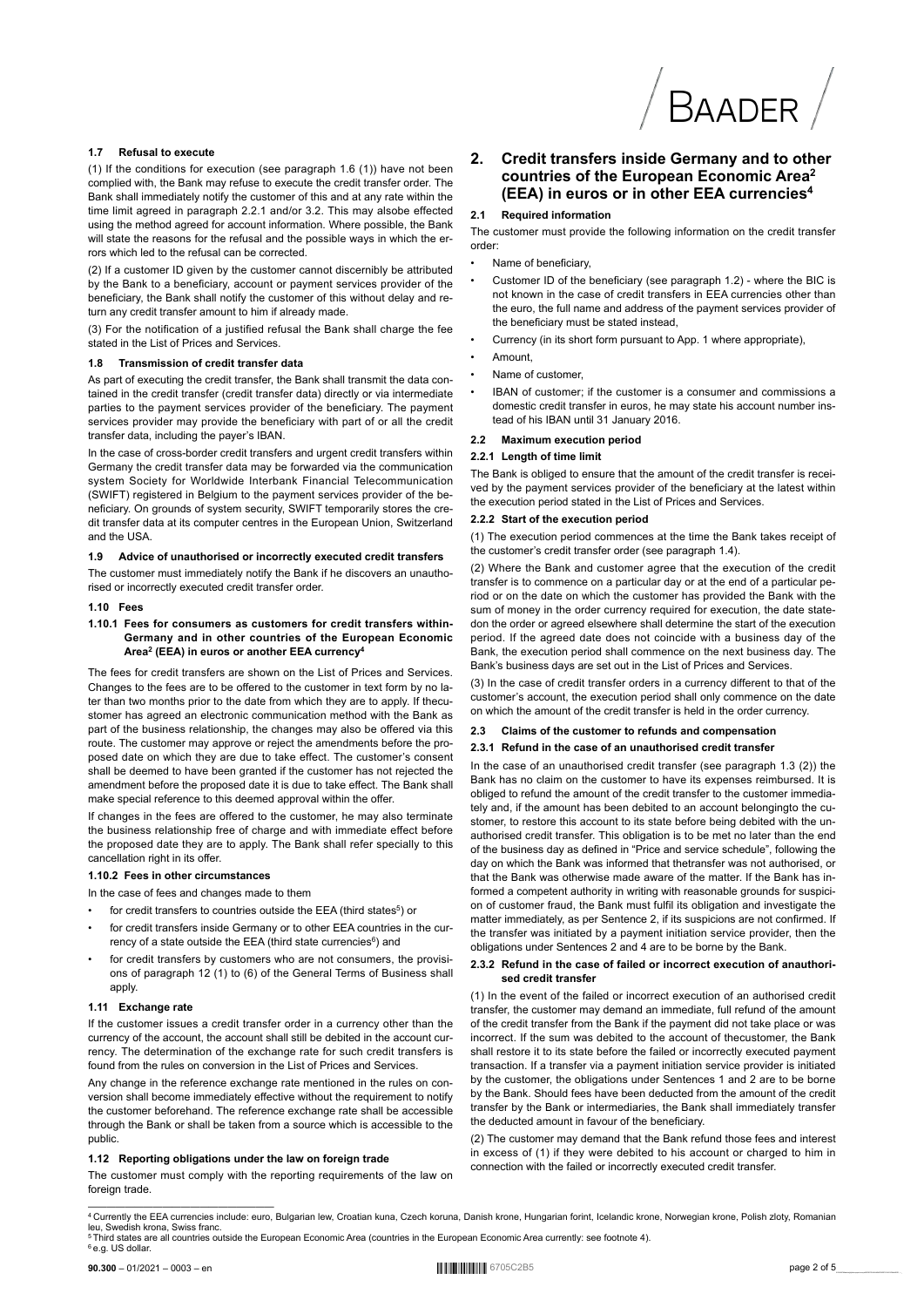(3) In the event of late execution of an authorised transfer the customer is entitled to request that the Bank of the payment service provider for the recipient credit the recipient's payment account with the payment amountas if the transfer had been executed correctly. The obligation under Sentence 1 also applies if the transfer is initiated by the customer via a payment initiation service provider. If the Bank can prove that the payment has been received by the payment service provider of the recipient on time, this obligation is waived. The obligation underSentence 1 shall not apply if the customer is not a consumer.

(4) If a transfer has not been executed or has been executed erroneously, the Bank shall, at the customer's request, trace the payment process and inform the customer of the result.

#### 2.3.3 Compensation

(1) In the case of a failed or incorrectly executed authorised credit transfer or in the case of an unauthorised credit transfer, the customer may demand compensation for a loss that is not already covered byparagraphs 2.3.1 and 2.3.2. This does not apply if the Bank is not responsible for the breach of duty. The Bank shall have the duty to treat the fault of an intermediary as if it were its own, unless the material cause lies with an intermediary stipulated by the customer. If as a result ofculpable actions the customer has contributed to causing a loss, the extent to which the Bank and customer must bear the loss shall be determined according to the principles of contributory liability.

(2) Liability as per (1) shall be limited to 12,500 Euro. This monetary limit on liability shall not apply in the case of

- $\ddot{\phantom{a}}$ unauthorised credit transfers,
- intent or gross negligence by the Bank,
- risks specifically accepted by the Bank, and
- loss of interest if the customer is a consumer.
- 2.3.4 Compensation claims by the customer if not a consumer inthe case of a failed authorised credit transfer, incorrectly executed authorised credit transfer or unauthorised credit transfer

In derogation of the claims for reimbursement in paragraph 2.3.2 and for compensation in paragraph 2.3.3, customers who are not consumers shall only have a claim to compensation in the case of failed or incorrectly executed authorised credit transfers or unauthorised credit transfers, in addition to any claims for surrender pursuant to § 667 BGB and §§ 812 et seq. BGB, as defined in the following provisions:

- The Bank shall be liable for its own fault. If as a result of culpable actions the customer has contributed to causing a loss, the extent to which the Bank and customer must bear the loss shall be determined according to the principles of contributory liability.
- The Bank shall not be held liable for the fault of intermediaries of the Bank. In such cases, the Bank's liability shall be limited to a careful choice and instruction of the first intermediary (subcontracted order).
- A compensation claim by the customer shall be limited to the amount of the credit transfer plus the fees and interest charged by the Bank. Where it is a case of asserting consequential losses, claims shall belimited to 12,500 Euro per credit transfer. These restrictions on liability do not apply in the case of intent or gross negligence on the part of the Bank and for risks specifically accepted by the Bank.

#### 2.3.5 Exclusion of liability and objections

(1) The Bank's liability under paragraphs 2.3.2 to 2.3.4 is excluded,

- if the Bank proves to the customer that the amount of the credit transfer was received by the beneficiary's payment services provider punctually and in full or
- if the credit transfer was executed in conformity with the incorrect customer ID of the beneficiary stated by the customer (see paragraph 1.2). In this case, the customer may, however, insist that the Bank makes every effort to recover the amount of the transfer. If the transfer is not possible, the Bank is obliged to provide the customer with all available information upon written request so that the customer can make a claim against the actual recipient of the transfer to reimburse the transfer amount. For recovering it the Bank shall charge the fee stated in the List of Prices and Services.

(2) Claims on the part of the customer pursuant to paragraphs 2.3.1 to 2.3.4 and objections by the customer directed at the Bank due to failed or incorrectly executed credit transfers or unauthorised credit transfers shall be excluded if the customer has not notified the Bank of this within 13 months of the date of being debited with an unauthorised or incorrectly executed credit transfer. The time limit shall only commence when the Bank has notified the

BAADFR customer of the debit entry for the credit transfer bythe method agreed for account information within at the latest one month of the debit entry; otherwise the date of notification shall define the start of the time limit. The customer may also assert claims for compensation pursuant to paragraph 2.3.3 after expiry of the time limit in sentence 1 if he is not at fault for having failed

to adhere to the time limit. (3) The customer's claims shall be excluded if the circumstances giving rise to such claims

- are the result of an unusual and unforeseeable event over which the Bank has no control and whose consequences could not have been avoided despite exercising the required caution, or
- were brought about by the Bank on the basis of a statutory obligation.
- $3.$ Transfers within Germany and to other countries of the European Economic Area<sup>2</sup> (EEA) in currencies of a country outside the EEA (third state currencies<sup>6</sup>) and transfers tocountries outside the EEA (third states)<sup>5</sup>)
- Transfers within Germany and to other countries of the<br>European Economic Area (EEA) in currencies of countries  $3.1$ outside the EEA (third state currency)

#### 3.1.1 Required Information

For the execution of the transfer the customer must provide the following information:

- Name of beneficiary,
- Customer ID of the beneficiary (see paragraph 1.2) where the BIC is not known in the case of cross-border credit transfers, the full name and address of the payment services provider of the beneficiary must be stated instead.
- Destination country (short form according to Annex 1, if applicable).
- Currency (in its short form pursuant to App. 1 where appropriate).
- Amount.
- Name of customer.
- Customer's account number and BIC, or customer's IBAN.

#### 3.1.2 Execution period

The transfers will be executed as soon as possible.

3.1.3 Reimbursement, correction and compensation claims by thecustomer

#### 3.1.3.1 Refund for an unauthorized transfer

If a payment is made that has not been authorised (see paragraph 1.3 (2)), the Bank is not entitled to have its expenses reimbursed by the customer. It shall be obliged to reimburse the customer for the amount of the payment or, if the amount has been debited to an account of the customer, to restore this account to the level on which it would have been if it had not been debited by the unauthorised transfer.

This obligation is to be met no later than the end of the business day as defined in "Price and service schedule", following the day on which the Bank was informed that the transfer was not authorised, or that the Bank was otherwise made aware of the matter. If the Bank has notified a competent authority in writing of legitimate grounds for suspecting fraudulent conduct on the part of the customer, the Bank shall review and fulfil its obligation resulting from sentence 2 without delay if the suspected fraud is not confirmed. If the transfer was initiated by a payment initiation service provider, then the obligations under Sentences 2 and 4 are to be borne by the Bank.

#### 3.1.3.2 Claims for the non-execution or erroneous or delayedexecution of an authorised transfer

(1) If an authorised transfer is not executed or is executed erroneously, the customer may demand that the Bank reimburse the transferred amount in full without delay provided that the payment was not made or was erroneous. If the amount has been debited to an account of the customer, to restore this account to the level on which it would have been without the payment not executed or erroneously executed. If a transfer via a payment initiation service provider is initiated by the customer, the obligations under Sentences 1 and 2 are to be borne by the Bank. To theextent that fees have been deducted from the transfer amount by the Bank or intermediaries, the Bank shall immediately transmit the amount deducted to the beneficiary.

(2) The customer may demand that the Bank refund those fees and interest in excess of (1) if they were debited to his account or charged to him in connection with the failed or incorrectly executed credit transfer.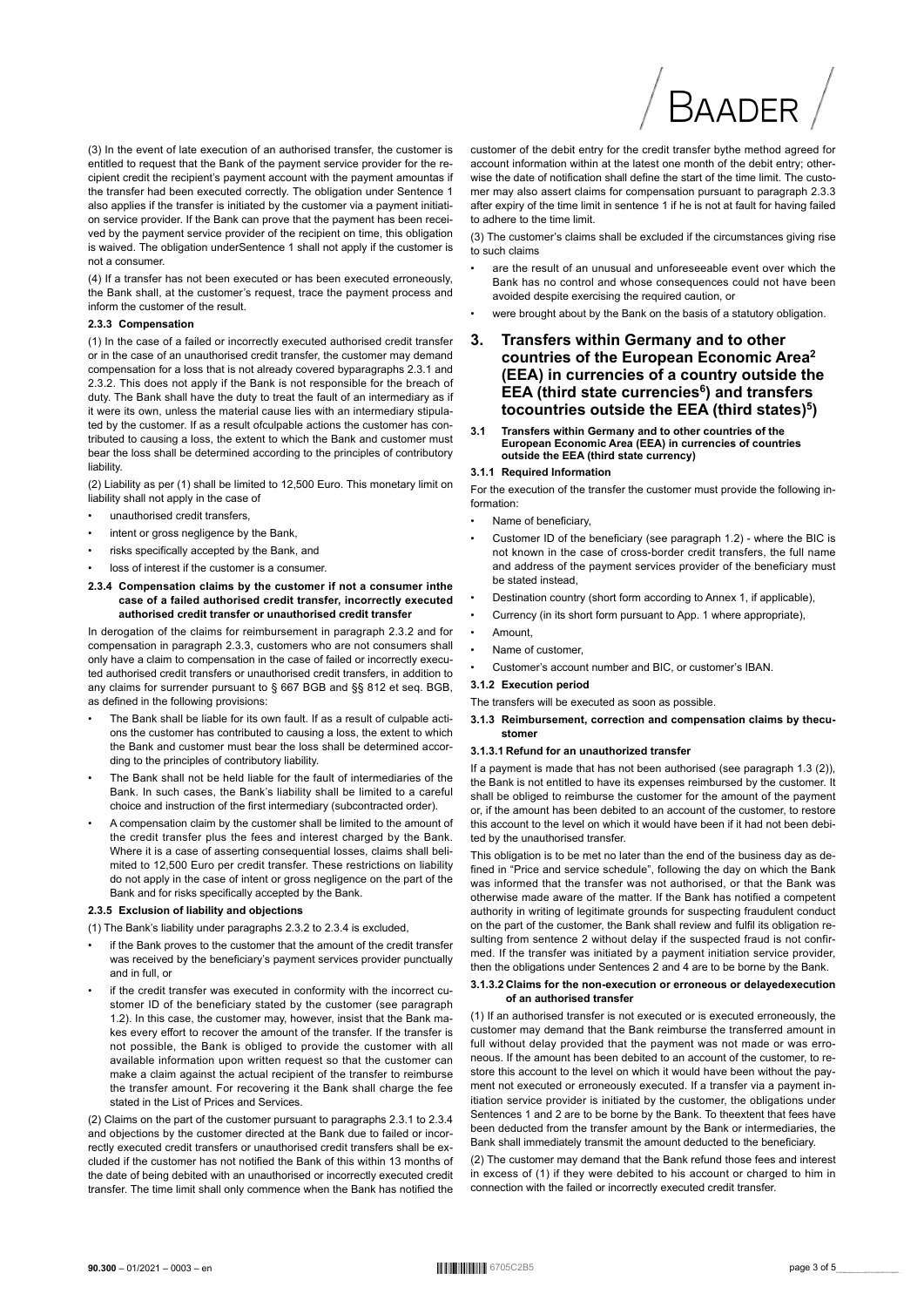

(3) In the event of late execution of an authorised transfer the customer is entitled to request that the Bank of the payment service provider for the recipient credit the recipient's payment account with the payment amountas if the transfer had been executed correctly. The obligation under Sentence 1 also applies if the transfer is initiated by the customer via a payment initiation service provider. If the Bank can prove that the payment has been received by the payment service provider of the recipient on time, this obligation is waived. The obligation underSentence 1 shall not apply if the customer is not a consumer.

(4) If a transfer has not been executed or has been executed erroneously, the Bank shall, at the customer's request, trace the payment process and inform the customer of the result.

#### 3.1.3.3 Damages for breach of duty

(1) In the event of non-performance, incorrect or delayed execution of an authorised transfer or in the event of an unauthorised transfer, the Customer may demand compensation from the Bank for damage not already covered by sections 3.1.3.1 and 3.1.3.2. This does not apply if the Bank is not responsible for the breach of duty. The Bank shall be heldresponsible for any fault on the part of an intermediary as if were its own fault, unless the essential cause lies with an intermediary that was specified by the customer. If the customer has contributed to the loss based on its culpable conduct, the extent to which the Bank and the customer bear the loss shall be determined in accordance with the principle of contributory negligence.

(2) The liability according to paragraph 1 is limited to 12,500 Euro. This liability limit does not apply

- unauthorised credit transfers,
- intent or gross negligence by the Bank,
- risks specifically accepted by the Bank, and
- loss of interest if the customer is a consumer.

#### 3.1.3.4 Special arrangements for components of the transfer madeoutside the EEA

By way of derogation from the entitlements in Nos. 3.1.3.2 and 3.1.3.3, for the components of the transfer made outside the EEA, claims for compensation in the event of the non-execution or erroneous or delayed execution of an authorised transfer or in the event of an unauthorised transfer exist in addition to any claims for restitution pursuant to Sections 667 and 812 et seqq. of the German Civil Code (BGB), only in accordance with the following regulations:

- The Bank shall be liable for its own fault. If as a result of culpable actions the customer has contributed to causing a loss, the extent to which the Bank and customer must bear the loss shall be determined according to the principles of contributory liability.
- The Bank is not liable for the culpable misconduct of any intermediary institutions. In such cases, the Bank's liability is limited to the careful selection and instruction of the first intermediary institution (subcontracted order).
- The Bank's liability is limited to a maximum of EUR 12,500 per transfer. These liability limits do not apply to intent or gross negligence on the part of the Bank and to risks that the Bank has assumed in a particular case

#### 3.1.3.5 Claims of customers who are not consumers

By way of derogation from the entitlements in Nos. 3.1.3.2 and 3.1.3.3, customers who are not consumers shall, in addition to any claims for restitution pursuant to Sections 667 and 812 et seqq. of the German Civil Code (BGB), only have claims for compensation in the event of the nonexecution or erroneous or delayed execution of an authorised transfer or in the event of an unauthorised transfer in accordance with the following regulations:

- The Bank shall be liable for its own fault. If as a result of culpable actions the customer has contributed to causing a loss, the extent to which the Bank and customer must bear the loss shall be determined according to the principles of contributory liability.
- The Bank is not liable for the culpable misconduct of any intermediary institutions. In such cases, the Bank's liability is limited to the careful selection and instruction of the first intermediary institution (subcontracted order)
- Any claim for compensation on the part of the customer is limited in amount to the transferred amount plus the fees and interest charged by the Bank. If a claim asserted in this context is a claim for consequential damages, it shall be limited to a maximum of EUR 12,500 per transfer. These liability limits do not apply to intent or gross negligence on the part of the Bank, to risks that the Bank has assumedin a particular case, or to unauthorised transfers.

#### 3.1.3.6 Exclusion of liability and objections

(1) The Bank's liability pursuant to Nos. 3.1.3.2 to 3.1.3.5 is excluded in the following cases:

- The Bank proves to the customer that the transfer amount has been duly received by the beneficiary's payment service provider.
- The transfer was executed using an erroneous Customer ID of the beneficiary (see paragraph 1.2) provided by the customer. In this case, however, the customer may demand that the Bank endeavour where possible to recover the payment amount. If it is not possible to recover the transfer amount in accordance with sentence 2, the Bank is, upon written request, obliged to provide the customer with all available information, so that the customer can assert a claim against the actual recipient of the transfer to reimburse the transfer amount. The Bank charges the fee shown in the "Schedule of prices and services" for the activities pursuant to sentences 2 to 3.

(2) Claims by the customer pursuant to Nos. 3.1.3.1 to 3.1.3.5 and objections raised by the customer vis-à-vis the Bank resulting from the non-execution or erroneous execution of transfers or unauthorised transfers are excluded if the customer did not inform the bank of thematter within 13 months after the day on which the unauthorised or erroneously executed transfer was executed. This 13-month period shall only commence if the Bank informs the customer of the transfer using the communication channel agreed for account information within no more than one month after the debit entry. In all other cases, the period commences on the day of notification. The customer may assert claims for compensation pursuant to No. 3.1.3.3 after the end of the period set out in sentence 1 if it was prevented from meeting this deadline through no fault of its own. Sentences 1 to 3 shall also apply if the transfer is initiated by the customer via a payment initiation service provider

(3) The customer's claims are excluded if the circumstances giving rise to a claim

- are the result of an unusual and unforeseeable event over which the Bank has no control and whose consequences could not have been avoided despite exercising the required caution, or
- were brought about by the Bank on the basis of a statutory obligation.

#### Transfers to countries outside the EEA (third states)<sup>5</sup>  $32$

#### 3.2.1 Required Information

For the execution of the transfer the customer must provide the following information:

- $\bullet$ Name of beneficiary,
- Customer ID of the beneficiary (see paragraph 1.2) where the BIC is not known in the case of cross-border credit transfers, the full name and address of the payment services provider of the beneficiary must be stated instead.
- Destination country (short form according to Annex 1, if applicable),
- Currency (in its short form pursuant to App. 1 where appropriate),
- $\ddot{\phantom{0}}$ Amount
- Name of customer
- Customer's account number and BIC, or customer's IBAN.

#### 3.2.2 Execution period

The transfers will be executed as soon as possible.

#### 3.2.3 Reimbursement and compensation claims by the customer

#### 3.2.3.1 Refund for an unauthorized transfer

(1) If a payment is made that has not been authorised (see paragraph 1.3) (2) above), the Bank is not entitled to have its expenses reimbursed by the customer. It shall be obliged to reimburse the customer for the amount of the payment or, if the amount has been debited to an account of the customer, to restore this account to the level on which it would have been if it had not been debited by the unauthorised transfer. This obligation is to be met no later than the end of the business day as defined in "Price and service schedule", following the day on which the Bank was informed that the transfer was not authorised, or that the Bank was otherwise made aware of the matter. If the Bank has notified a competent authority in writing of legitimate grounds for suspecting fraudulent conduct on the part of the customer, the Bank shall review and fulfil its obligation resulting from sentence 2 without delay if the suspected fraud is not confirmed. If the transfer was initiated by a payment initiation service provider, then the obligations under Sentences 2 and 4 are to be borne by the Bank.

(2) In the case of other damages resulting from an unauthorised transfer, the Bank shall be liable for its own fault. If the customer has contributed to the loss based on its culpable conduct, the extent to which the Bank and the customer bear the loss shall be determined in accordance with the principle of contributory negligence.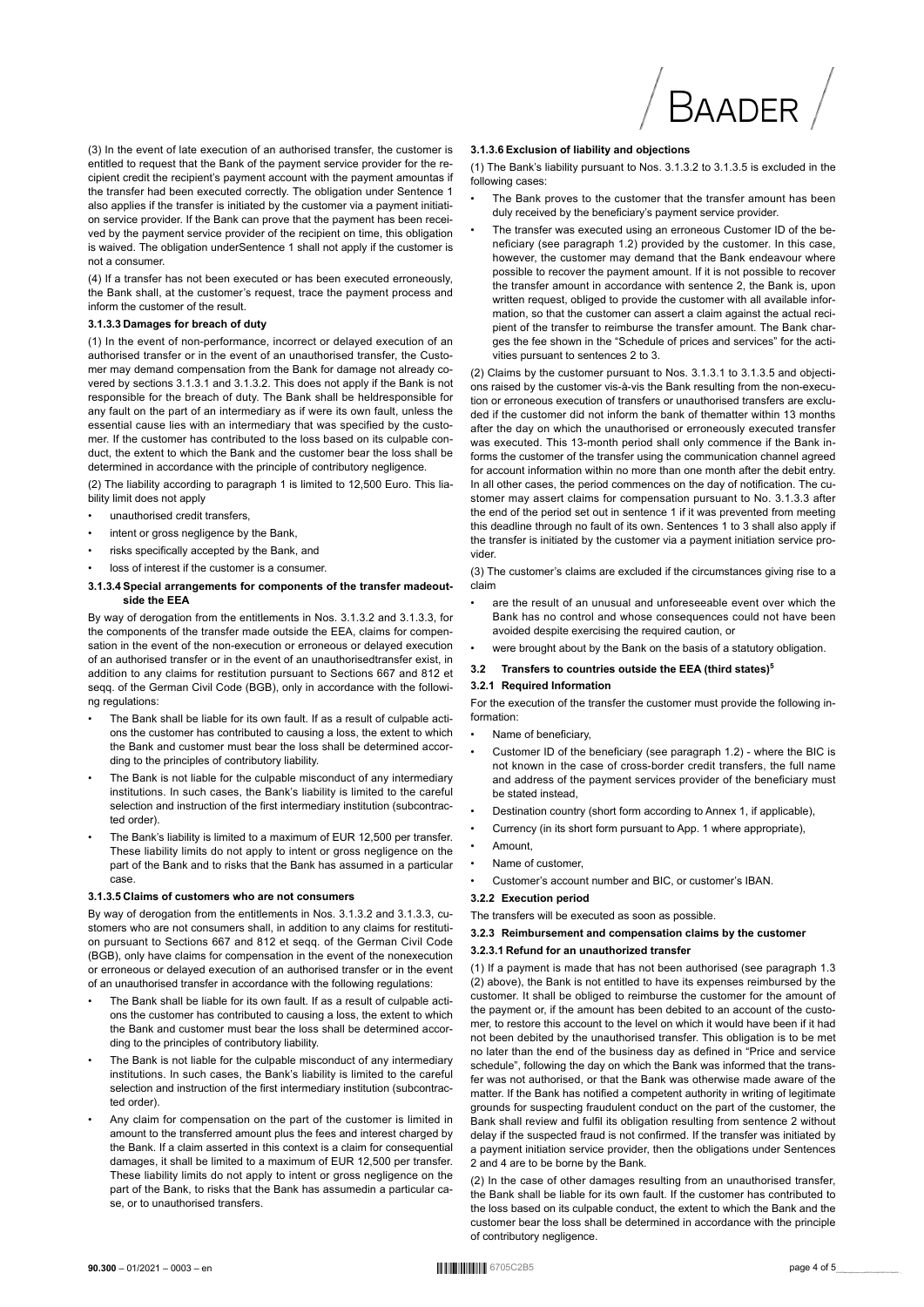#### 3.2.3.2 Liability in the event of non-execution, erroneous or delayed execution of an authorised transfer

In the event of the non-execution or erroneous or delayed execution of an authorised transfer, the customer shall have, in addition to any claims for restitution pursuant to Sections 667 and 812 et seqq. of the German Civil Code (BGB), claims for compensation under the following provisions:

- The Bank shall be liable for its own fault. If as a result of culpable actions the customer has contributed to causing a loss, the extent to which the Bank and customer must bear the loss shall be determined according to the principles of contributory liability.
- The Bank is not liable for the culpable misconduct of any intermediary institutions. In such cases, the Bank's liability is limited to the careful selection and instruction of the first intermediary institution (subcontracted order).
- The Bank's liability is limited to a maximum of EUR 12,500 per transfer. This limitation of liability does not apply to intent or gross negligence on the part of the Bank and to risks that the Bank has assumed in a particular case.

#### 3.2.3.3 Exclusion of liability and objections

(1) The Bank's liability pursuant to Nos. 3.2.3.2 to 3.1.3.5 is excluded in the following cases:

- The Bank proves to the customer that the transfer amount has been duly received by the beneficiary's payment service provider.
- The transfer was executed using an erroneous Customer ID of the beneficiary (see paragraph 1.2) provided by the customer. In this case, however, the customer may demand that the Bank endeavour where possible to recover the payment amount. The Bank charges the fee shown in the "Schedule of prices and services" for the Bank's activitiespursuant to sentence 2.

(2) Claims by the customer pursuant to Nos. 3.2.3.1 and 3.2.3.2 and objections raised by the customer vis-à-vis the Bank resulting from the non-execution or erroneous execution of transfers or unauthorised transfers are excluded if the customer did not inform the bank of this matter within 13 months after the day on which the unauthorised or erroneously executed transfer was executed. This 13-month period shall only commence if the Bank informs the customer of the transfer using the communication channel agreed for account information within no more than one month after the debit entry. In all other cases, the period commences on the day of notification. The customer may assert claims for compensation after the end of the period set out in sentence 1 if it was prevented from meeting this deadline through no fault of its own.Sentences 1 to 3 shall also apply if the transfer is initiated by the customer via a payment initiation service provider.

(3) The customer's claims are excluded if the circumstances giving rise to a claim

- are based on an unusual and unpredictable event over which the bank has no control and whose consequences could not have been avoided despite exercise of the necessary care, or
- were caused by the bank as a result of a statutory obligation.

| Appendix 1: List of short forms for destination country and currency |    |      |            |  |
|----------------------------------------------------------------------|----|------|------------|--|
| Short form<br>Destination country<br>Short form<br>I Currency        |    |      |            |  |
| Austria                                                              | AT | Euro | <b>EUR</b> |  |
| Belgium<br><b>BE</b><br><b>EUR</b><br>Euro                           |    |      |            |  |

| Appendix 1: List of short forms for destination country and currency |           |                      |            |
|----------------------------------------------------------------------|-----------|----------------------|------------|
| Bulgaria                                                             | <b>BG</b> | <b>Bulgarian lew</b> | <b>BGN</b> |
| Canada                                                               | CA        | Canadian Dollar      | CAD        |
| Croatia                                                              | <b>HR</b> | Croatian kuna        | <b>HRK</b> |
| Cyprus                                                               | CY        | Euro                 | <b>EUR</b> |
| Czech Republic                                                       | CZ        | Czech koruna         | <b>CZK</b> |
| Denmark                                                              | DK        | Danish krone         | <b>DKK</b> |
| Estonia                                                              | EE        | Euro                 | <b>EUR</b> |
| Finland                                                              | FI        | Euro                 | <b>EUR</b> |
| France                                                               | <b>FR</b> | Euro                 | <b>EUR</b> |
| Greece                                                               | <b>GR</b> | Euro                 | <b>EUR</b> |
| Hungary                                                              | HU        | Hungarian forint     | <b>HUF</b> |
| Iceland                                                              | IS        | Icelandic krone      | <b>ISK</b> |
| Ireland                                                              | ΙE        | Euro                 | <b>EUR</b> |
| Italy                                                                | IT        | Euro                 | <b>EUR</b> |
| Japan                                                                | JP        | Japanese yen         | <b>JPY</b> |
| Latvia                                                               | LV        | Euro                 | <b>EUR</b> |
| Liechtenstein                                                        | LI        | Swiss franc*         | <b>CHF</b> |
| Lithuania                                                            | LT        | Euro                 | <b>EUR</b> |
| Luxembourg                                                           | LU        | Euro                 | <b>EUR</b> |
| Malta                                                                | MT        | Euro                 | <b>EUR</b> |
| Netherlands                                                          | <b>NL</b> | Euro                 | <b>EUR</b> |
| Norway                                                               | NO        | Norwegian krone      | <b>NOK</b> |
| Poland                                                               | PL        | Polish zloty         | <b>PLN</b> |
| Portugal                                                             | PT        | Euro                 | <b>EUR</b> |
| Romania                                                              | <b>RO</b> | Romanian leu         | <b>RON</b> |
| <b>Russian Federation</b>                                            | <b>RU</b> | Russian ruble        | <b>RUB</b> |
| Slovakia                                                             | SK        | Euro                 | <b>EUR</b> |
| Slovenia                                                             | SI        | Euro                 | <b>EUR</b> |
| Spain                                                                | ES        | Euro                 | <b>EUR</b> |
| Sweden                                                               | SE        | Swedish krona        | <b>SEK</b> |
| Switzerland                                                          | CН        | Swiss franc          | <b>CHF</b> |
| Turkey                                                               | TR        | Turkish lira         | TRY        |
| UK                                                                   | GВ        | British pound        | GBP        |
| <b>USA</b>                                                           | US        | US dollar            | USD        |

 $/B$ AADER

\* Swiss francs as legal tender in Liechtenstein.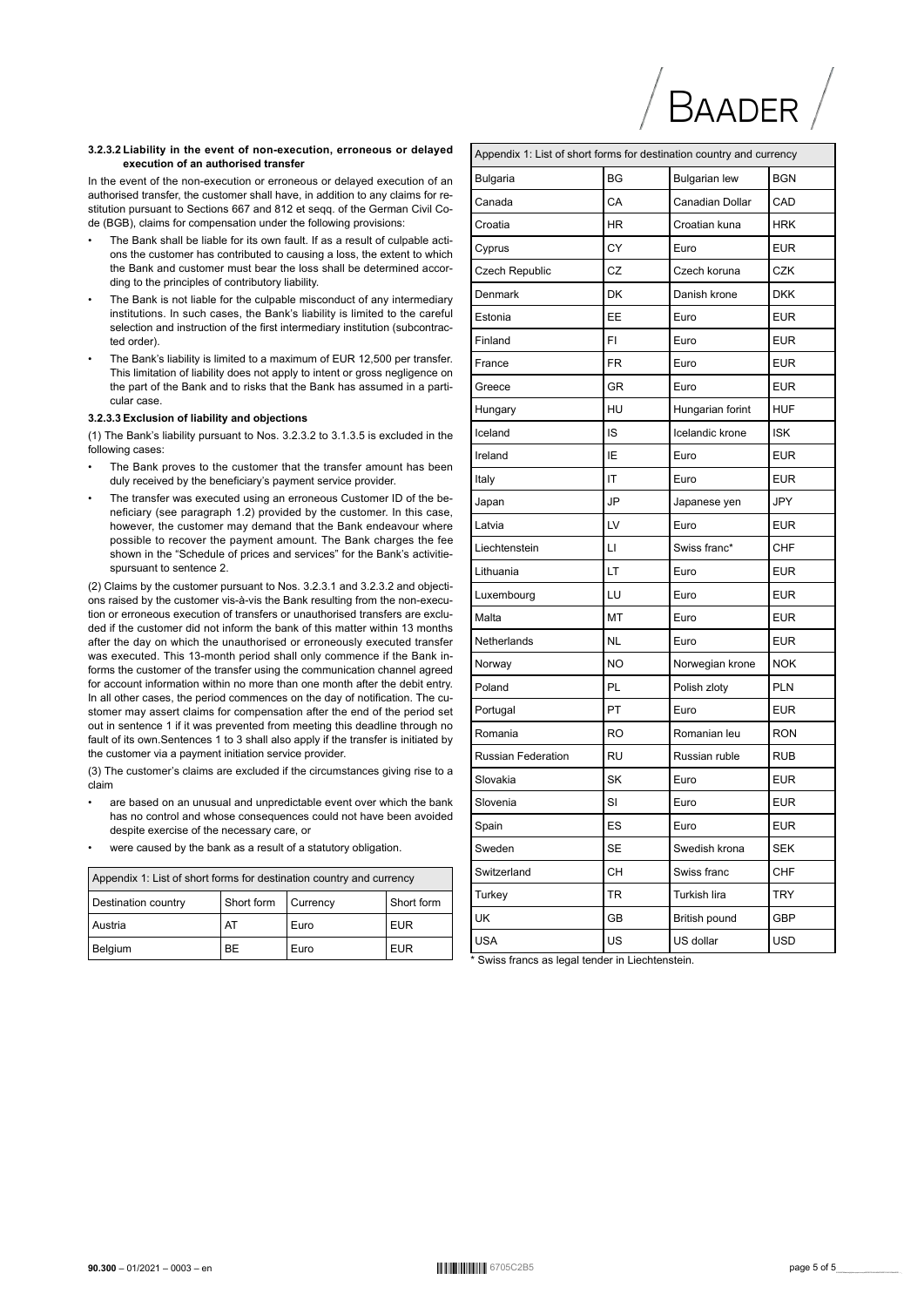# **Conditions governing tolerated overdrafts at the Bank**

#### Valid as of 1 January 2017

From 11 June 2010 onwards the following terms are to apply to tolerated overdrafts allowed by Baader Bank Aktiengesellschaft (referred to as the "Bank") throughout the entire business relationship with the retail client:

1. Tolerated overdrafts are overdrafts on a current account without a credit line having been granted or overdrafts of a credit line granted for a current account which go beyond the contractually arranged level. Tolerated overdrafts are not real estate consumer loan contracts, but general consumer loan contracts.

Purpose limitation: The account holder may not use the tolerated overdraft for the purchase or maintenance of ownership rights for plots of land (including residential property), or for existing or future buildings (including the purchase of a prefabricated house), or for the purchase or maintenance of property rights (including heritable building rights and independent building ownership). This also includes using the tolerated overdraft to avert a compulsory or partition auction. The account holder may, however, use the tolerated overdraft to renovate or maintain a property.

No collateralisation through a mortgage/land charge: If a mortgage or land charge is provided or shall be provided as collateral in favour of the Bank or if, in connection with the establishment of this mortgage or land charge, an unconditional promise of payment is taken or shall be taken (mortgage, land charge and unconditional promise of payment collectively referred to as the "collateral"), the collateral shall not be used to secure the Bank's claims arising from this general consumer loan contract. This Agreement shall prevail over the collateral purpose agreement applicable to the collateral, if and insofar as the collateral purpose agreement determines something different.

- 2. The account holder is obliged not to overdraw the current account and/or to keep to the credit line agreed with the Bank.
- 3. If the Bank tolerates an overdraft, it must be repaid without delay but within two weeks at the latest, unless a different agreement has been made with the Bank.
- 4. The account holder has no claim to be allowed a tolerated overdraft.
- 5. The rate of interest charged on tolerated overdrafts incurred from the time the overdraft comes into being is 14.00% p.a. (as at: December 2016).
- The rate of interest charged for tolerated overdrafts is variable. Month of 6. latest interest rate adjustment: February 2016 (as at: December 2016). If the minimum bid rate or interest rate for the main refinancing operations of the European Central Bank (hereinafter "ECB interest rate") determined on the penultimate banking day prior to the 30th day of the calendar month increases by more than 0.20 percentage points compared with the interest rate determined in the month of the latest interest rate adjustment, the Bank is entitled to raise the interest rate charged on tolerated overdrafts at its reasonable discretion (§ 315 BGB) by up to the change in the ECB interest rate as a maximum. Accordingly, the Bank shall lower the interest rate charged on tolerated overdrafts at its reaso-

# BAADEI

**Baader Bank Aktiengesellschaft** Weihenstephaner Strasse 4 85716 Unterschleissheim **Germany** T 00800 00 222 337\* F +4989 5150 2442 service@baaderbank.de https://www.baaderbank.de

\* Free telephone number from international and national landlines. Costs may be incurred for calls from other networks.

nable discretion by at least the change in the ECB interest rate if the ECB interest rate has been lowered by more than 0.20 percentage points; the Bank shall exercise its discretion equally whether it is raising or lowering the interest rate. Factors such as changes in the risk of default of the account holder, the Bank's rating or the internal cost calculation are not taken into account in the exercise of due discretion.

The interest rate is adjusted on the 30th day of the calendar month (provided it is a banking day in Munich) on which changes were noted. Should the 30th day of the calendar month not be a banking day, the adjustment of the interest rate shall be postponed until the following banking day. The Bank shall notify the account holder at regular intervals of the adjusted interest rate to be charged. The adjustment of the interest rate may also be notified in the form of a printout on the bank statement or account balancing statement for the account to which the tolerated overdraft applies. The account holder may enquire the level of the ECB interest rate at the Bank's business premises and on the Deutsche Bundesbank website at www.bundesbank.de. In addition, the ECB interest rate is announced in the monthly and annual reports of Deutsche Bundesbank, in the daily press and on other public media. If a different interest rate should take the place of the ECB interest rate to control liquidity on the money market, this interest rate shall govern the interest rate adiustments.

Note: Main refinancing operations are the most important monetary policy instrument of the European Central Bank with which it controls the interest rates and liquidity on the money market and gives signals concerning the direction of its monetary policy course (key interest rates). However, owing to the multi-layered refinancing methodology of the Bank, this interest rate does not accurately reflect the changes in the refinancing conditions.

- 7. The account holder can find the current debit interest rate for tolerated overdrafts in the account balancing statement issued – unless otherwise agreed – at the end of each calendar month.
- 8. A change in the costs of tolerated overdrafts shall be offered to the account holder in text form by no later than two months prior to the proposed date from which it is to apply. The account holder is deemed to have given consent if he/she has not communicated a refusal before the proposed date on which the change is to take effect. The Bank shall make .<br>specific reference to this deemed approval. If rejected by the account holder, the change shall not be used as the basis on which to calculate the costs.

When changes are offered to the account holder, he/she may also terminate the current account to which the tolerated overdraft applies free of charge and with immediate effect before the proposed date on which the changes are to be introduced. The Bank shall refer specifically to this termination right in its offer to the account holder. If the account holder terminates the agreement, the change shall not be used as basis.

9. The account holder can find the current costs of tolerated overdrafts in the account balancing statement which – unless agreed otherwise – is to be issued at the end of each calendar month.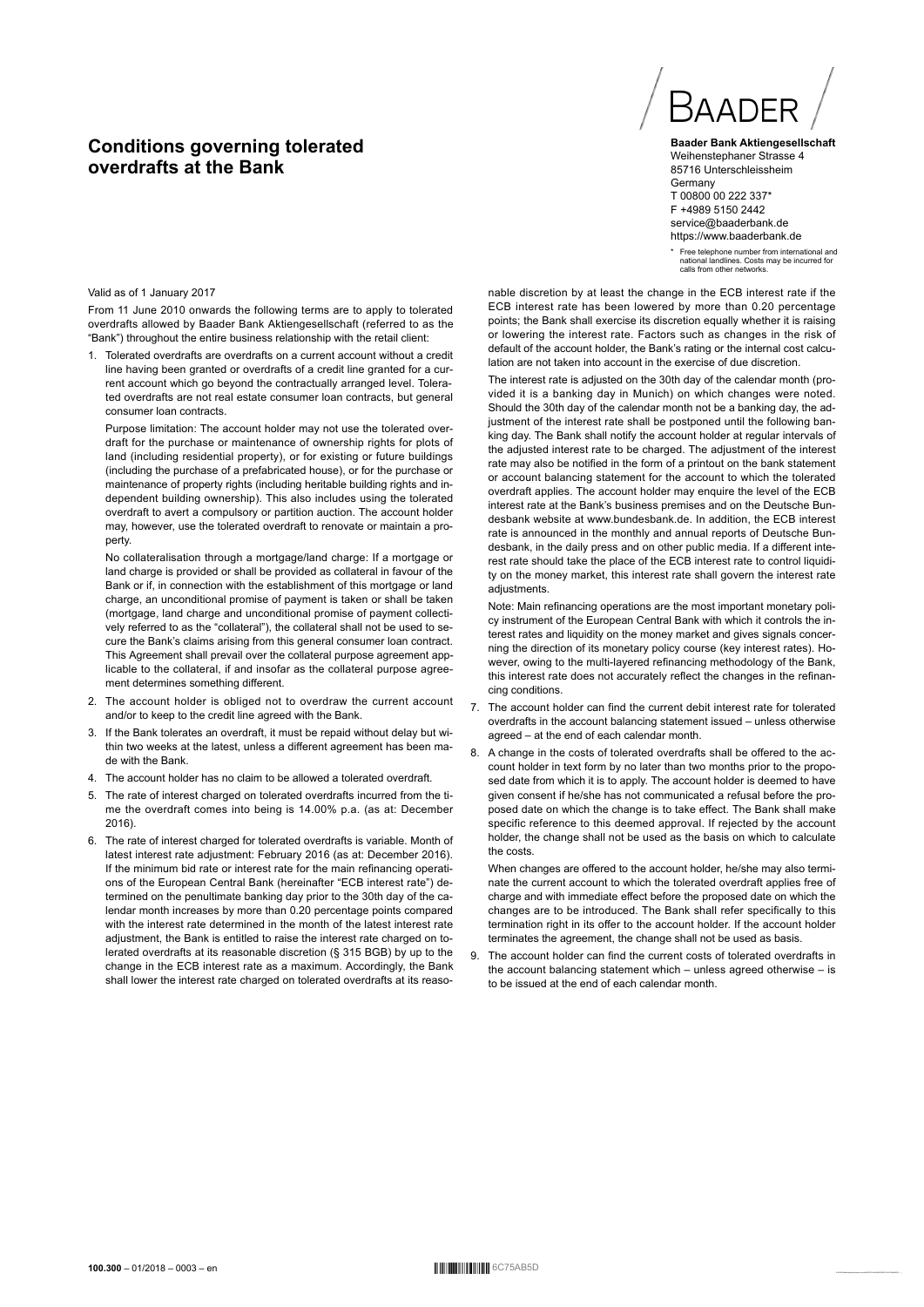# **Conditions governing the use of the Bank's web portal**



Baader Bank (referred to as the "Bank") offers its clients the possibility of accessing and downloading account statements, financial reports, financial reports contract notes on transaction in financial instruments, information on securities, advices of deal, custodian account statements etc. and account balancing statements (referred to as "account information") via the Bank's Web portal at https://www.baaderbank.de. Online in the Bank's portal, the client may view, download, print out and store said account information. The Bank may at any time increase or reduce the selection of documents available, and shall notify the client accordingly. The Bank provides detailed information concerning security precautions on the Internet at https://www.baaderbank.de.

#### **2. Access to the Web portal**

The Bank sends the client his/her provisional personal identitynumber (PIN) by post or by email. Having entered this PIN, the client is subsequently granted access to the Bank's portal. When accessing his/her account/deposit ("account") for the first time, the client must change this provisional PIN into one known only to him/her. In other respects, the client may change his/her PIN at any time. PINs which have already been used may not be used anymore.

## **3. Provision of account statements, notices and information on the web portal**

In using the Web portal subject to these Terms and Conditions, the client expressly forgoes the provision by daily post of the deposited account information. Should the law strictly require paper or text form, such a requirement remains unaffected. However, even if the client uses the portal, the Bank may nevertheless continue to sends said deposited account information by post or other means if statutory requirements make this necessary or if considered expedient due to other circumstances (e.g. temporary failure of the portal).

The client agrees that the account information as well as the changes to the terms and conditions and special conditions, all necessary information and the bank's notifications, e.g. account and deposit statements, billing statements, invoices, receipts and other notices are available free of charge to the client in a separate postbox in the web portal of the Bank (https://konto.baaderbank.de). The client also agrees that there will be no additional notification by the Bank about new account information as well as changes in the general conditions and special conditions (e.g. e-mail). Therefore, the client agrees to regularly and at least monthly check his/her postboxfor new notifications.

The obligations in terms of inspection, cooperation and diligence as well as the rules and regulations on objections and complaints shall be subject to the corresponding terms and conditions set down in the Bank's General Terms and Conditions of Business, the Bank's Special conditions for transactions in securities, the Bank's Special conditions for financial futures transactions and the Master agreement for concluding transactions in financial instruments, all of which can be viewed by the client at https://www.baaderbank.de/Customer-Service/Legal-Documents-Baader-Bank-256.

It cannot be ruled out that, for technical reasons and due to maintenance work, the provision of the account information in the Bank's portal might temporarily only be possible to a restricted extent. The Bank will do its utmost to ensure – but cannot guarantee that – the account information are made available in the portal. To the legally admissible extent, the Bank will accept no liability for malfunctions arising from circumstances beyond its control.

## **4. Security of access media**

The client shall ensure that no other person gains knowledge ofhis/her PIN. Each and every person aware of the PIN is able to examine the account statements that have been made available. Particular attention must be paid to ensuring the following:



**Baader Bank Aktiengesellschaft** Weihenstephaner Strasse 4 85716 Unterschleissheim **Germany** T 00800 00 222 337\* F +4989 5150 2442 service@baaderbank.de https://www.baaderbank.de

\* Free telephone number from international and national landlines. Costs may be incurred for calls from other networks.

- The PIN may not be stored electronically or noted in any other form. This does not apply to support software that is provided by the Bank.
- When entering the PIN, the client shall ensure that third parties are not able to see it.
- The client should not respond to any prompts requesting confidential data, such as the PIN, that might appear outside of the original paths of access to the Web portal as provided by the Bank.
- The client should not respond to any prompts made electronically (e.g. e-mail) to the effect that a link sent therewith should be used to log onto the Bank's (supposed) website and his/her PIN is to be used for this purpose.
- The client is requested to regularly visit the Bank's website and be updated on the latest tips and instructions on security in relation to the Web portal.
- Before logging onto the Web portal, the client shall each time ensure that customary security precautions such as an anti-virus program and firewall are installed on the computer system he/she is using and that these, like the system software being used, are updated regularly. The client can find examples of freeware and standard security precautions on the website of the Federal Office for Information Security (https://www.bsi-fuer-buerger.de).

In the event of becoming aware that another person has gained knowledge of his/her PIN, the client shall then change this PIN or accordingly notify the Bank without delay and have the corresponding access to the Bank blocked. In the event that the PIN has been misused, the client shall then lodge a complaint with the police without delay.

## **5. Liability**

The Bank's liability in the fulfilment of the obligations to which it is subject under these terms and conditions shall be restricted to intent and gross negligence. The Bank will only accept liability for damage subject to the condition that the client has fulfilled the obligations to which he/she issubject under these terms and conditions. The restriction of liability to intent and gross negligence on the part of the Bank shall not apply in the event that the Bank is under condition of strict liability, e.g. in cases of intent, gross negligence, death and injury to body and health, or damage arising from its breach of essential contractual conditions. However, claims for damages arising from breach of essential contractual conditions shall be restricted to damages which are foreseeable and/or calculable as per standard contract provisions to the extent that said damage is not the result of intent or gross negligence or if the Bank's liability is based on death and injury to body and health.

The Bank will accept no liability for damage arising from force majeure, riot and civil commotion, war and natural disasters or from any other occurrences for which it cannot be held responsible (e. g. strike, lockout, traffic disruption, actions by government authorities at home or abroad, and from disruptions/malfunctioning of technical systems (e.g. telephone, Internet) as result of aforesaid occurrences, and in the event of malfunctioning of the Web portal due to circumstances beyond the Bank'scontrol.

In the event that the client has contributed towards damage as result of culpable behaviour on his/her part, the extent to which the Bank and the client bear liability shall be determined as per the principles of contributory fault. The client shall in particular be deemed to have neglected his/her duties and obligations if he/she discloses his/her PIN number to a third party or, on suspecting that a third party has knowledge of his/her PIN number, he/she fails to change his/her PIN or initiate the blocking of the access to the account in question.

The client shall bear liability for any and all damage arising from his/her disregard of these Terms and Conditions and, in particular, from inappropriate and system-inconsistent use of the Web portal and PIN. The client shall in this respect also bear liability for any and all users who gain access to the Web portal through any action or negligence on his/her part.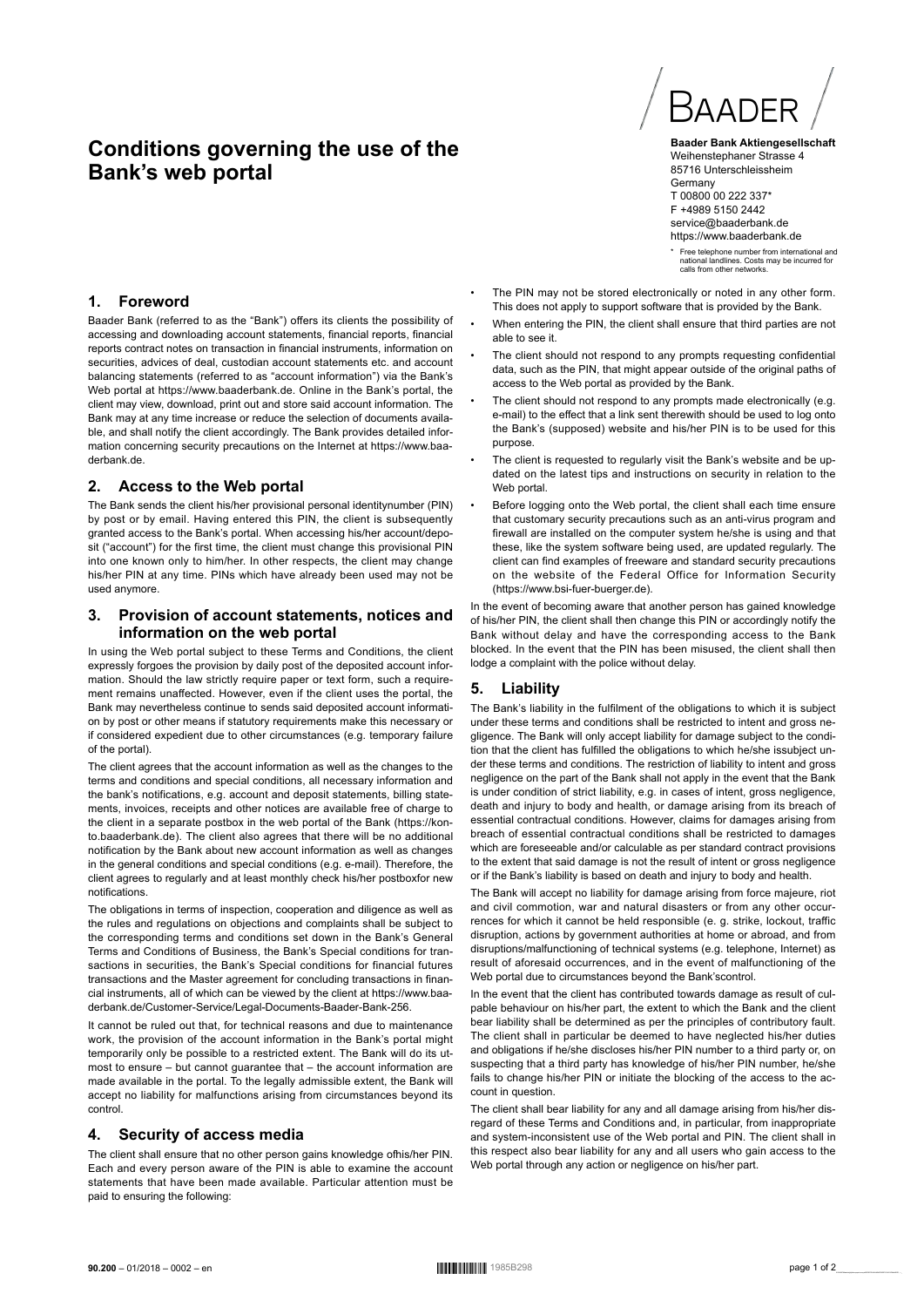

# Conditions governing use of the Bank's web portal

#### Blocking and unblocking of access to the 6. Web portal

Entering the respective PIN incorrectly three times consecutively will lead to the automatic blocking by the Bank of the electronic access to the Web portal. In such an instance, the client must accordingly contact the Bank without delay. In case account access is blocked, the client shall accordingly notify the Bank without delay and request a new, provisional PIN. The new, provisional PIN will then be sent to him/her by post. The Bank may block the access to the Web portal on suspicion of misuse of the PIN. Such blocking cannot be lifted by the client, and the Bank will promptly notify the client thereof.

#### 7. Termination

The client may terminate the access to the Bank via the Web portal at any time and determine that he/she receives his/her account information by post. The Bank will then block the access via the Web portal for the client when such termination takes effect. The Bank shall have entitlement to terminate the client's use of the Web portal subject to a notice period of six (6) weeks or, for good cause, without notice. The client will then receive his/her account statements by post when such termination takes effect.

#### 8. Application of the Terms and Conditions of the Bank

The Bank's General Terms and Conditions of Business, the Special conditions for dealings in securities, the Special conditions for forward trading and the Framework agreement on the execution of transactions in financial instruments shall otherwise apply.

#### 9. **Note**

The financial authorities reserve the right to carry out a case-by-case check for recognition of an electronic account statement under fiscal law. If statutorily required to keep accounts, you should first consult your tax office as to whether you will still be required to submit your account statements in paper form. If this is the case, you should arrange with the Bank that the daily account information are sent to you by post for a fee.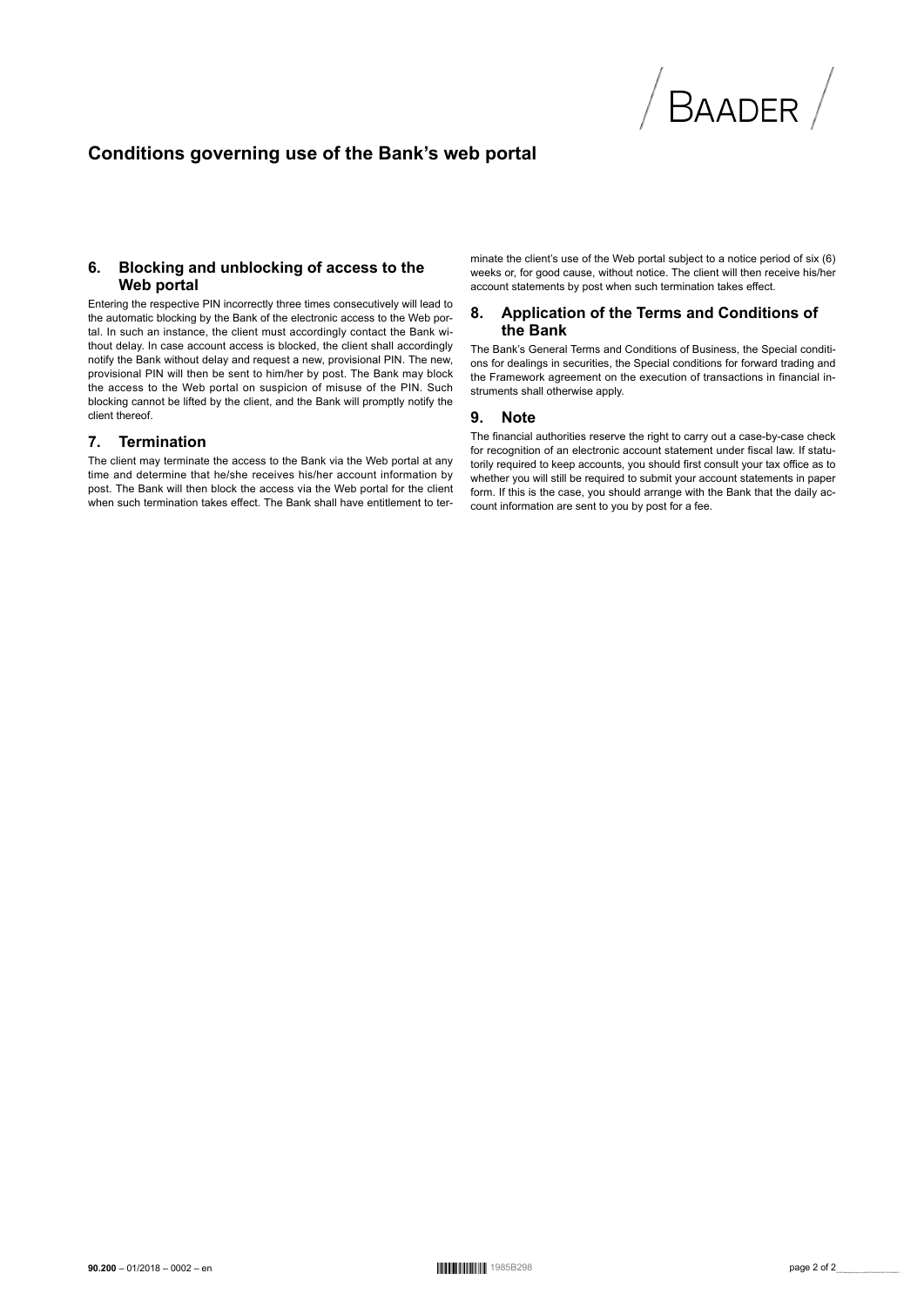# **Conditions governing the use of an electronic trading platform of the Bank**



**Baader Bank Aktiengesellschaft** Weihenstephaner Strasse 4 85716 Unterschleissheim **Germany** T 00800 00 222 337\* F +4989 5150 2442 service@baaderbank.de https://www.baaderbank.de

\* Free telephone number from international and national landlines. Costs may be incurred for calls from other networks.

Baader Bank Aktiengesellschaft (referred to as the "Bank") grants professional clients (hereinafter referred to in the singular as the "Client") access to its online trading platform. The Client can use this access to enter into transactions involving financial instruments (hereinafter referred to as the "Transactions") with third parties.

#### **1. Entitlement to use the trading platform**

Only those Clients identified to the Bank, their authorised employees (hereinafter referred to as the "Employees") and the clients of the Clients registered with the Bank (hereinafter referred to as the "Third-Party Clients") shall be entitled to use the trading platform. This right cannot be assigned. The Client shall be obligated to ensure that the Employees and Third Parties also comply with these Terms and conditions.

The Client, the Employees and the Third-Party Clients shall hereinafter collectively be referred to in the singular as the "User".

## **2. Scope of application**

- **2.1** The Bank shall only grant the User access to and the right to use the trading platform in accordance with these Terms and conditions.
- **2.2** These Terms and conditions shall be supplemented by the currentversion of all of the Bank's Terms and conditions, which may be obtained from the latter's website, in particular the current version of the Gene-ral Terms and Conditions of Business (90.100), the Special terms and conditions for forward trading (91.100), the Special terms and conditi-ons for dealings in securities (92.100) and the Special terms and con-ditions for the brokerage of financial instruments (92.200). Where the provisions contained herein diverge from the provisions of the afore-mentioned Terms and conditions, they shall take precedence over the latter.

#### **3. Subject matter of these Terms and conditions**

**3.1** The Bank shall provide the user with the possibility of entering into transactions with third parties via the trading platform.

#### **4. Identification and security settings for the use of the trading platform**

- **4.1** The Bank shall assign the Client and the Third-Party Client apersonalised and non-transferable user name. Access to the trading platform shall be conditional upon the User correctly entering the user name assigned to him/her.
- **4.2** Each individual who uses a valid user name (irrespective of whether the person in question is actually a duly authorised user) shall be dee-med, vis-à-vis the Bank and the Third-Party Client, to have the authority to carry out transactions on behalf of the Client or the Third-Party Client via the trading platform, or to issue other statements or declarations on behalf of the Client or the Third-Party Client.
- **4.3** The User shall be obligated to ensure, by taking appropriate organisa-tional measures, that his/her user name is used solely by him/her. The User is furthermore obligated to keep the user name secret and not to disclose it to any unauthorised parties. With a view to preventing the inadvertent disclosure of the user name, it may not be stored or kept by the User in a manner which would enable unauthorised parties to make use of it. Where the User believes that unauthorised parties could have access to or could be aware of his/her user name, the User must inform the Bank accordingly without delay. The Bank shall then issue a new user name to the User; until it does so, the User's access to the trading platform may temporarily be blocked for security reasons.
- **4.4** The User must log off the trading platform once he/she has completed a trading session.
- **4.5** Should the Bank become aware of circumstances which indicate that a user name has been improperly used, the Bank may block access to the trading platform and take all reasonable measures which it considers necessary to prevent unauthorised parties gaining access to the trading platform.

**4.6** The Bank shall be entitled to block access to the trading platform for good cause. This shall be the case, in particular, where (i) the User breaches a material contractual obligation, in particular passes on information to unauthorised third parties; (ii) the Client discontinues its business operations or becomes insolvent, and/or application is made for the commencement of insolvency or comparable proceedings with respect to his/her/its assets or such proceedings are commenced, or the application for the commencement of such proceedings is dismissed for lack of assets.

## **5. Installation and use of the software**

- **5.1** The User must procure, maintain and operate a terminal or PC, atelephone and internet connection and/or suitable communicationssoftware at its own expense for the purposes of obtaining access to the trading platform.
- **5.2** The Bank shall provide the User with a link for downloading therequired trading platform software. The User shall download the current version of the relevant software via this link and shall install the programme as a Web frontend for the trading platform onto his/her terminal or PC. The User can personalise the trading platform software by entering a user name and password once. The User shall identify him-self/herself prior to every trading session by entering another user name and another password, and can then carry out trades via the trading platform.
- **5.3** The User shall himself/herself be responsible for ensuring that he/she is completely familiar with the use and mode of operation of the software. The User shall be provided with a manual on the mode of operation of the trading platform software upon request. In addition, the Bank shall provide the User with technical assistance from 8:00 am until 6:00 pm CET, Mondays to Fridays.
- **5.4** Access to the trading platform may temporarily be blocked, restricted or revoked upon the giving of reasonable notice to the User, in the event of a system failure or for reasons for which the Bank is not responsible, or limited for the purposes of maintenance and repair. Section 4.6. shall remain unaffected thereby.

#### **6. Services provided by the trading platform**

- **6.1** Transactions shall be implemented directly as between the Client, or the Third-Party Client, and the third party. The Bank shall not be a contractual party to the transaction.
- **6.2** Transactions will generally be concluded electronically by means of their corresponding submission to the trading platform. Should this not be possible for certain reasons, the Transactions may also be concluded via telephone.
- **6.3** Once the conclusion of a Transaction has been recorded electronically, a transaction confirmation will be generated for the User and displayed on his/her screen. This transaction confirmation will contain all of the material data relating to the Transaction in question. No such transaction confirmation will be generated in the case of the conclusi-on of a Transaction via telephone in accordance with the second sentence of par. 6.2 of these Terms and conditions.
- **6.4** The User is aware that access to and use of the trading platform may be legally restricted or prohibited in certain countries. The User shall be obligated to keep abreast of and comply with any such restrictions or prohibitions.

## **7. No consultancy services, exclusion of liability**

- **7.1** The Bank shall not provide any consultancy services to the User. To the extent that the Bank receives orders for the carrying out of Transactions from the User which are based on advice provided by an external financial services provider this shall not constitute the provision of investment advice by or for the account of the Bank. Any liability on the part of the Bank for a failure to provide advice or clarification shall be precluded.
- **7.2** The Bank shall not assume any responsibility for the proper entering into and handling of the Transactions carried out; in particular, it shall not be liable for any lost profits, incurred losses or other damage resulting out of and in connection with the Transactions of the User carried out via the trading platform.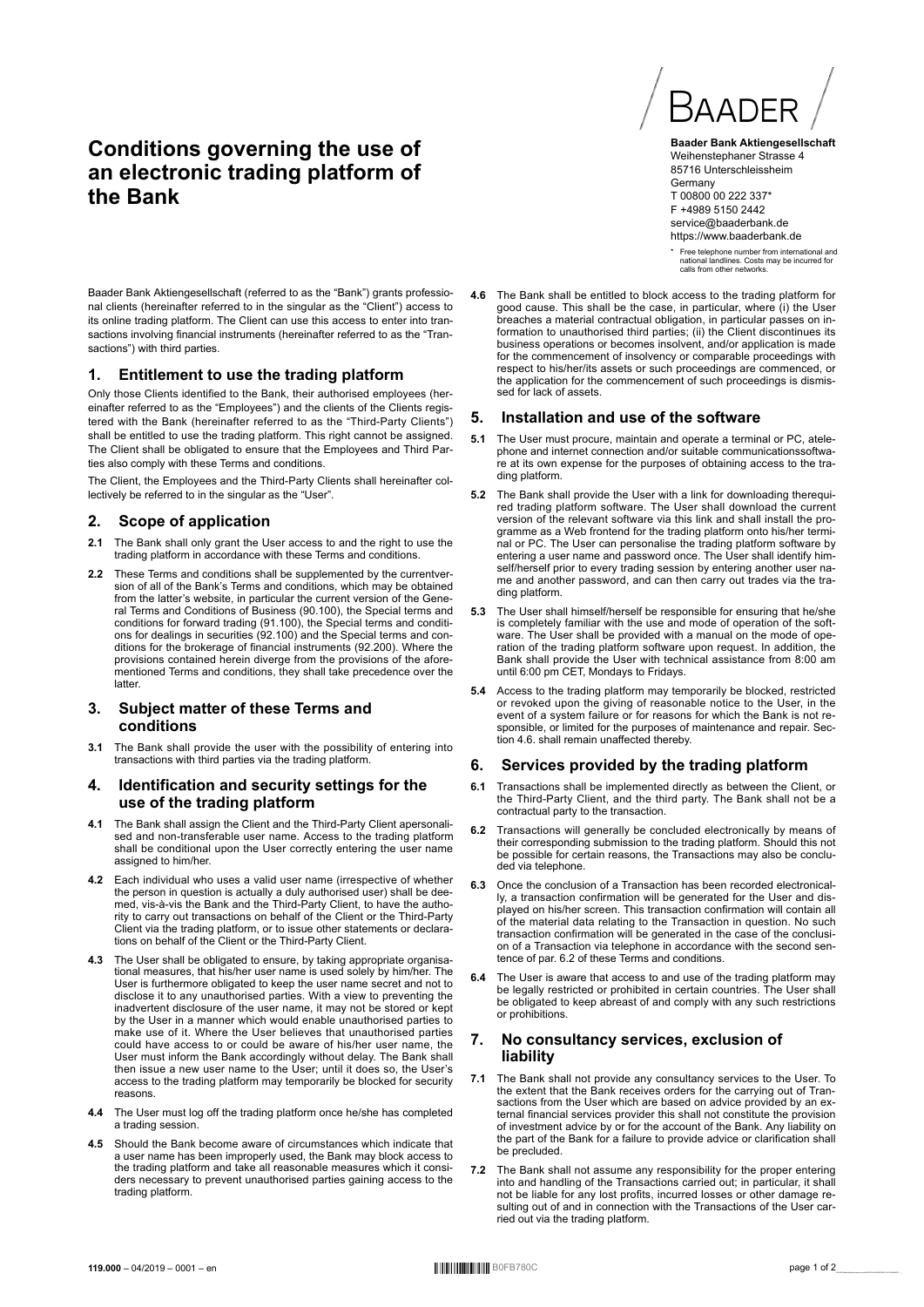

- 7.3 The Bank shall not be liable for any technical deficiencies in the soft-The University of the set of the deficiencies may be attributed to with intent<br>or gross negligence on the part of the Bank. The Bank shall not be liable for any lost profits, incurred losses or other damage resulting out of and in connection with Transactions which are not entered into or are not entered into in a proper or timely manner as a result of technical deficiencies.
- 7.4 The availability of the trading platform shall be dependent upon the availability of public internet access. The Bank shall not assume any responsibility for, and makes no guarantees with respect to, the accessibility, speed or availability of the internet or of network services.
- 7.5 The Bank does not in any way guarantee, either explicitly or implicitly, that the trading platform will be compatible with the User's operating system
- 7.6 Appropriate precautionary measures shall be taken to protect thesoftvare in order to prevent computer viruses or similar events having a<br>damaging or destructive effect. However, it cannot be guaranteed that these measures will in fact prevent any such computer viruses or similar events having a damaging or destructive effect. The Bank shall therefore not be liable for any damage, including loss of data, attributable to computer viruses or other anomalies. It is recommended that the<br>User himself/herself take appropriate measures to counteract such threats (e.g., taking responsibility himself/herself for saving his/her own data)
- The limitation of the Bank's liability shall not apply where the Bank<br>breaches its duties in a wilful or grossly negligent manner, or is guilty<br>of fraudulent intent in this regard. Furthermore, it shall not apply where  $7.7$ or in advancement in this region. The universion or in the pank breaches a material contractual obligation or in the case of the incurrence of damage as a result of injury to life, limb or health. Claims for damages arisin the contract in question, unless the Bank is guilty of wilful intent, fraudulent intent or gross negligence or is liable for injury caused to<br>life,limb or health.

#### 8. **Compliance, money laundering**

8.1 The User shall be obligated to comply with the applicable legislation and provisions. This shall particularly apply with respect to the money<br>laundering and/or anti-terrorism provisions in force in Germany and in other countries.

#### 9. **Current account**

- In the event that the User's Transactions are processed via anac-<br>count/a deposit of the User at the Bank, the User shall be obligated to 91 maintain a current account with the Bank.
- 9.2 Unless otherwise agreed with the Bank, the User's current accountmay not have a debit balance. Futures transactions shall be entered<br>into solely on a margin basis. Should the Client default on its margin obligations, the execution of the Transactions shall be automatically heuntimum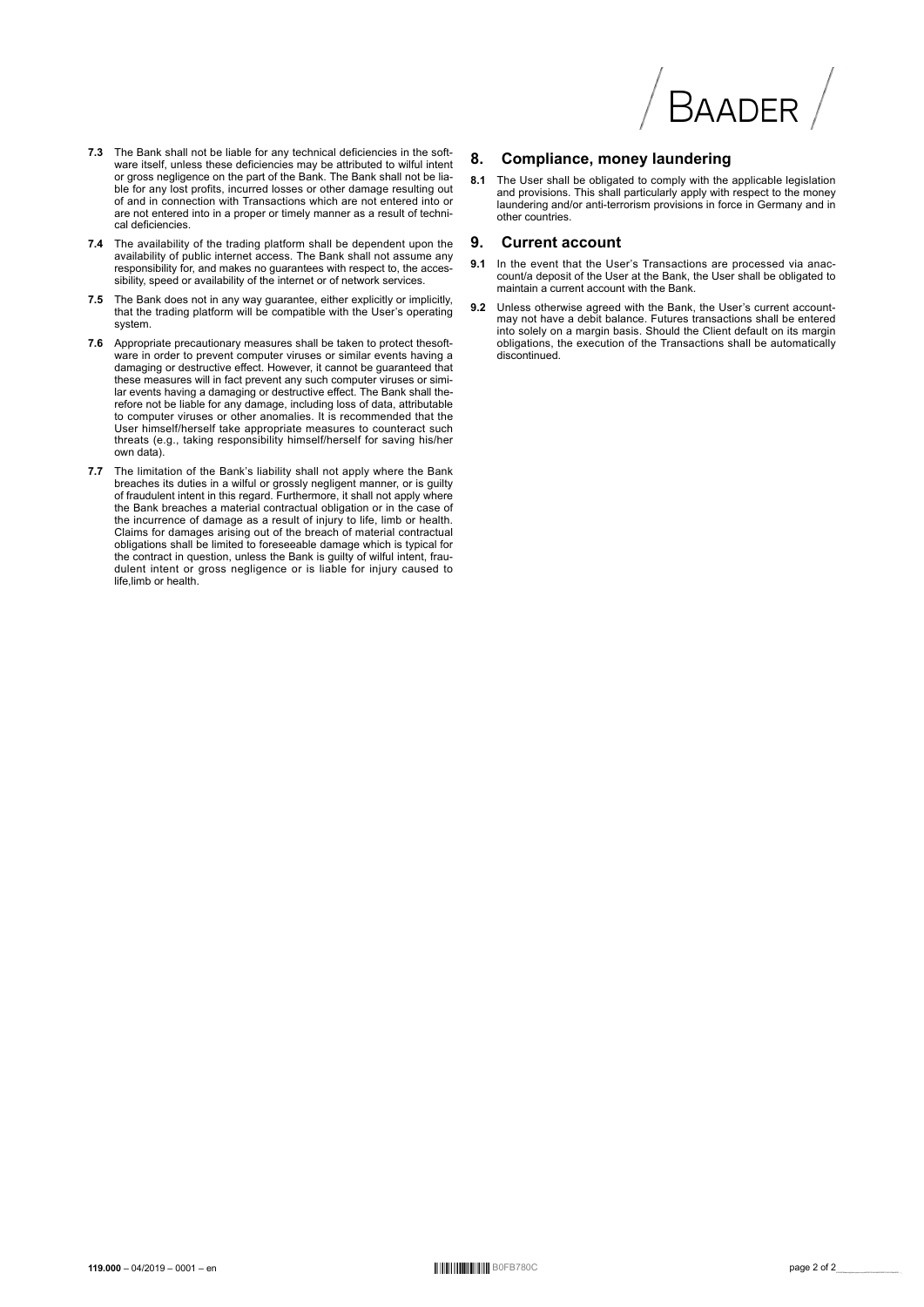# **Conditions governing the execution of orders**



**Baader Bank Aktiengesellschaft** Weihenstephaner Strasse 4 85716 Unterschleissheim **Germany** T 00800 00 222 337\* F +4989 5150 2442 service@baaderbank.de https://www.baaderbank.de

\* Free telephone number from international and national landlines. Costs may be incurred for calls from other networks.

## **1. Placement of orders**

#### **1.1 Information to be provided**

The client places orders/instructions with the Bank (e.g. transfers/remittances, orders) electronically (by fax or as scan order by eMail) or by telephone; these orders must contain the following information:

- Unambiguous identification of the client through indication of the client's account, the precise designation and number of the securities or contracts and, in the case of options or futures contracts, also the maturity of the contracts to be concluded and, in the case of an option, the type of option concerned (option to buy/sell) and the basic price
- Indication of the market (place of performance or "best execution") in which the client wishes to be active
- The nature of the transaction (purchase or sale) and the execution price desired by the client ("limit", type of "limit")
- The period for which the order is to remain valid if it is not only to be executed on the day of the order's placement or during the trading session taking place when the order is placed.

#### **1.2 Placement of order by financial services provider/authorized representative**

These terms and conditions also apply in the case that a financial services provider or authorized representative acts on behalf of the client and places electronic orders on behalf of the client. The client herewith undertakes to instruct such financial services provider, portfolio manager or authorized representative to observe and comply with the obligations assumed in and arising from this Agreement.

#### **1.3 Non-acceptance of orders**

The Bank reserves the right not to accept orders which do not contain all of the information specified above. Orders placed without explicit specification of the validity period shall only be valid for the trading day on which the order is placed. The Bank reserves the right to refuse to execute orders for a particular market or contract without being under any obligation to provide reasons for doing so. Should the Bank refuse to execute an order, this shall be promptly notified to the client.

#### **1.4 Fax number for credit transfers, account transfers**

The placement of general fax orders/instructions (e.g. credit transfers, account transfers) with the Bank must in all cases be made via the following fax number: +49 89 5150 2442

#### **1.5 eMail address of the Bank**

The placement of general orders/instructions in the form of a scanned document attached to an eMail (e.g. credit transfers, account transfers) must in all cases be made via the following eMail address: service@baaderbank.de

#### **1.6 Fax number for orders**

Orders/instructions issued to the Bank by fax (order for the purchase or sale of a financial instrument) must in all cases be made via the following fax address: +49 89 5150 1920

#### **1.7 Mandates authorizing drawings and dispositions**

The client undertakes to ensure that the original documents used for transmitting orders/instructions electronically are signed before transmission in accordance with the mandates authorizing drawings and dispositions as regulated in the account documents.

#### **1.8 No investment advice**

The client undertakes to place only such orders/instructions electronically in connection with which no individual advisory services, suggestions or recommendations are necessary or desired. The client shall therefore to the legally admissible extent bear any and all risks relating to the execution of the placed orders/instructions and any and all financial disadvantages which might arise therefrom.

#### **1.9 Misuse of eMails**

The client must give the Bank immediate notification if he/she suspects that his/her eMails are being intercepted and viewed, processed, destroyed and,

possibly, used for criminal purposes by third parties. In such case the Bank shall, where applicable, also be obligated in accordance with Article 33 of the General Data Protection Regulation to accordingly notify the supervisory authority with responsibility for data protection and any affected parties. The client shall be liable to the Bank for any costs incurred in connection therewith.

#### **2. Execution of orders**

#### **2.1 General aspects**

For the purposes of the execution of orders, the client authorizes the Bank to act on his/her behalf in the securities and/or futures markets in which the client wishes to undertake transactions. The client undertakes to promptly confirm by signing any agreement which proves necessary for the Bank or, if applicable, additional contractors, in order to be able to perform said execution.

#### **2.2 No prompt execution**

The Bank shall endeavour to execute the electronically transmitted orders/instructions promptly. However, the Bank cannot guarantee prompt execution of the electronically transmitted orders/instructions. To the legally admissible extent this shall not entitle the client to assert any claims for damage or similar demands.

#### **2.3 Non-acceptance of orders/instructions**

The Bank shall in justified cases have entitlement not to accept orders/instructions placed electronically. The client shall be given prompt notification in the event that the Bank refuses to accept an order.

#### **2.4 Currency accounts**

Should the client place orders for the purchase of securities or contracts, or securities or contracts denominated in foreign currency or traded in foreign places of performance, the Bank shall, as appropriate set up corresponding currency accounts that are to be managed as sub-accounts of the current account.

#### **2.5 Conversion of foreign currency**

Should the client place an order with the Bank, for the execution of which it is necessary for the Bank to purchase foreign currency balances or on the execution of which a foreign currency balance is to be credited to the client. the Bank shall be entitled, but not obligated, to convert the required sum or the sum to be credited into the agreed main currency and, as appropriate, to debit or credit the client's main currency account with the Bank. Said conversion shall be performed on the basis of the exchange rate applicable on the trading day following the day on which the client's order is executed.

Should a euro or foreign currency account of the client have a debit balance and the other account has a credit balance, the Bank shall at any time be entitled, but not obligated, to transfer the credit balance in the euro or foreign currency account and credit it to the account having the debit balance.

#### **2.6 Clearing member**

The following shall apply unless agreed otherwise in the Clearing Framework Agreement:

The Bank uses the services of a clearing member for the execution of transactions in financial instruments. Such clearing member generally executes the client's transactions in its own name and for the account of the Bank. A clearing member is an institution holding a clearing licence which permits it to participate in the clearing system for transactions involving securities and futures transactions concluded in the respective markets or transactions relating to share issue rights. The Bank performs an internal checking and rating of each clearing member before commissioning its services.

In the statements on transactions in financial instruments the Bank shall give the client notification of which clearing member it has commissioned for the transaction in question. The client shall have no entitlement to having transactions executed by a particular clearing member. The Bank may at any time terminate its cooperation with a clearing member within the framework of the contractual agreements with such clearing member or to commission the services of other clearing members for the execution of transactions in financial instruments.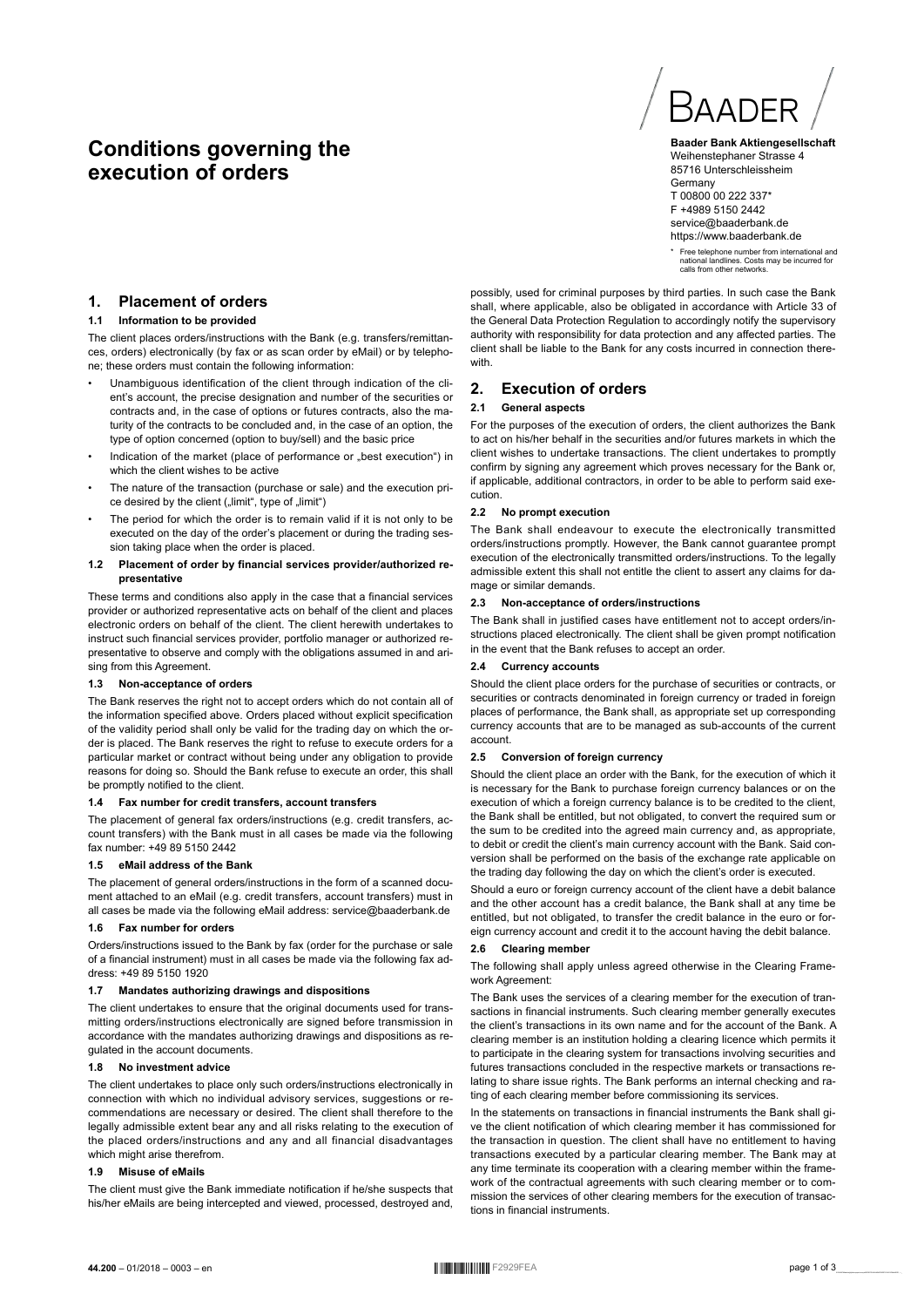#### $2.7$ Fulfilment of the contracts ("settlement"), exercising of options and/or option certificates

The client may only exercise option rights if he/she has previously made either the purchase price to be paid or the underlying asset to be furnished available to his/her current account or securities account held with the Bank. Should the client wish to exercise his/her option rights during the term of the contract, he/she shall accordingly place an order with the Bank to this effect. Should the client's counterparty demand the exercising of an option, the Bank may, in the case of options not covered by deposited securities, cover the respective securities in the market for the account of the client and provide these to the counterparty. The sums of money incurred through such covering shall be cleared by the Bank with the margins deposited by the client

Should the client still have open positions on expiry of a futures transaction, the Bank shall, unless it has received any instruction to the contrary two days before the last trading day, have entitlement to close such positions and notify the client by way of entering into corresponding countertrades.

For the purposes of exercising options and/or option certificates, the client must issue corresponding instructions to the Bank no later than two days prior to the final maturity date of such options or option certificates. The client shall independently familiarize himself/herself as to the contract, option and option certificate conditions as well as other applicable terms and conditions relating to the securities or futures contracts acquired by him/her. The Bank will not assume any liability in this respect.

As regards futures contracts which are to be fulfilled by way of delivery, the Bank will await the client's instructions as to whether the actual delivery is to be effected. Should the client not have given such instructions by the aforementioned point in time or not have acquired the securities or resources required for such delivery, the Bank shall endeavour to promptly cover the futures contract in order to avoid settlement through actual delivery. In the case of foreign currency forward transactions the client must provide the Bank with proof, no later than 12:00 midday on the second bank workday before maturity of the foreign currency forward transaction in question (the Frankfurt am Main trading centre shall be decisive in this respect), to the effect that the currency to be purchased by him/her (euro or foreign currency) will be available as agreed on the maturity date. Said proof shall not be necessary if the client has a corresponding credit balance at this time in one of his/her accounts (sub-accounts) with the Bank.

Should this not be the case, the Bank shall have entitlement to purchase or sell as appropriate the necessary sum of currency in the interests of the client in a foreign exchange market for the account of the client.

Should the Bank not have closed an open position of the client, it shall be the responsibility of the client to fulfil this by the maturity date of a contract or - depending on the respective terms - let the contract expire. The client shall reimburse the Bank for any costs, or financial damage in addition thereto, sustained by the latter in the execution due to a lack of instructions on the part of the client. Any sums outstanding as result of said obligation of remuneration shall be subject to interest in favour of the Bank, notwithstanding the assertion of further damages, at the interest rates for debit/credit balances agreed in line with the respectively valid version of the schedule of prices and services. The client herewith authorizes the Bank to debit such due amounts - including any penalties set by a stock exchange - to his/her current account

#### 2.8 Short sales

The client may not enter into what are known as short positions by way of short sales, e.g. sell securities that are not in his/her deposit. Any provision to the contrary shall only apply if the parties have concluded a divergent agreement in text form to this effect prior to conclusion of such transaction Should such a transaction nevertheless be executed without such a prior agreement having been concluded, the Bank shall, for the purposes of closing the positions, have entitlement to purchase a corresponding number of securities for the account of the client or to cancel such transaction.

#### **Mistrade regulations**

For the purposes of executing commission orders placed by clients, the Bank uses electronic trading systems or order routing systems operated by third parties. The agreements concluded in respect of the use of such electronic systems provide for a reversal option in favour of the Bank's trading partner in respect of the transactions concluded between the latter and the Bank for the event that the trading partner has erroneously concluded the transaction at a price which materially and clearly deviates from the fair market price ("reference price") prevailing when the transaction is effected. This can in particular be the result of a technical malfunction of the trading system or an operating error. In such case the right of the trading partner to withdraw from or cancel the contract vis-à-vis the Bank will also have an effect vis-à-vis the client, who in this case shall have no entitlement to assert any claims against the Bank or the latter's trading partner. Should the Bank already handed out the proceeds from the execution transaction to the client, the Bank may in such case have entitlement to reverse this transfer. The mistrade regulation set down in this provision shall also apply in the event that the Bank has executed the client's commission order by telephone.

#### 2.10 Compliance with stock exchange regulations

When trading securities and/or undertaking futures transactions on the stock exchange via trading systems, the client must observe and comply with the rules and regulations applicable in the respective stock exchanges. including foreign stock exchanges. The respectively applicable versions of the stock exchange rules and regulations are available on the websites of the respective stock exchanges. The stock exchange rules and regulations include a prohibition on entering opposite commission orders concerning the same security (what is known as crossing) as well as a prohibition on transactions which, following agreement between two trading participants, are effected by entering opposite orders (known as pre-arranged trades). In the event of a violation of the stock exchange rules and regulations, the Bank is obligated to promptly send the client in question a warning in text form, with details of the violation and drawing attention to the fact that, should a further violation be committed, the client will, by way of a partial termination in accordance with Section 19 (3) of the General Terms and Conditions of Business, be excluded for at least 20 trading days from using the order routing system. The Bank shall notify the management of the respective stock exchange accordingly.

#### 2.11 Forged order

The Bank shall have entitlement to debit the client/securities account even if the signatures on the electronically transmitted orders/instructions are forged. The client shall bear any losses or damages sustained unless these are caused by the Bank. Specific attention is drawn in this respect to the Bank's General Terms and Conditions of Business and to the Terms and Conditions for Credit Transfers. The Bank shall to the legally admissible extent be released from any and all liability and from any and all third- party claims for damages/compensation arising from improper use of the aforementioned transmission system, in particular any forging of signatures or any other form of forgery or falsification of the original documents.

#### 2.12 Disclosure of identity to supervisory authorities

The client herewith authorises the Bank and, if applicable, the additional contractors to disclose his/her identity to the supervisory authorities, if this is required of the Bank or the additional contractors.

#### 2.13 Client's confirmation before forwarding of order/instruction

The Bank reserves the right in individual cases to request the client's prompt confirmation before passing on an order/instruction but shall be under no obligation to do so. To the legally admissible extent, delays arising in such cases shall not entitle the client to assert any claims for damages or similar demands. Should it not be possible to contact the client, the Bank will not execute the electronically transmitted order/instruction. Should it have any questions or require information, the Bank will endeavour to contact the client under the telephone or mobile number indicated on the "Fax order/ instruction" application form (form no 35 000). The client shall give the Bank prompt notification in the event of any change of telephone or fax numher

#### 2.14 Cancellation of the order

The Bank will debit the client's current account on having purchasing financial instruments. The Bank reserves the right not to execute orders to purchase financial instruments, whether wholly or in part, or to cancel orders which have been executed if the current account does not have an adequate credit balance or the client does not have an adequate credit line. as referred to below. This provision shall apply correspondingly to options for which the option premiums do not have to be paid in full ("futures-styled options").

#### 2.15 Complaints by the client

The Bank shall notify the client or, as applicable, the latter's representative/financial services provider, of any order it executes. The client must assert any complaints to the Bank promptly, i.e. as a rule by the start of the next trading session following the receipt of notice of execution or, for example, information received earlier by the client by telephone or electronically. Should a complaint not be made promptly as specified, the notice of execution shall be deemed to have been approved.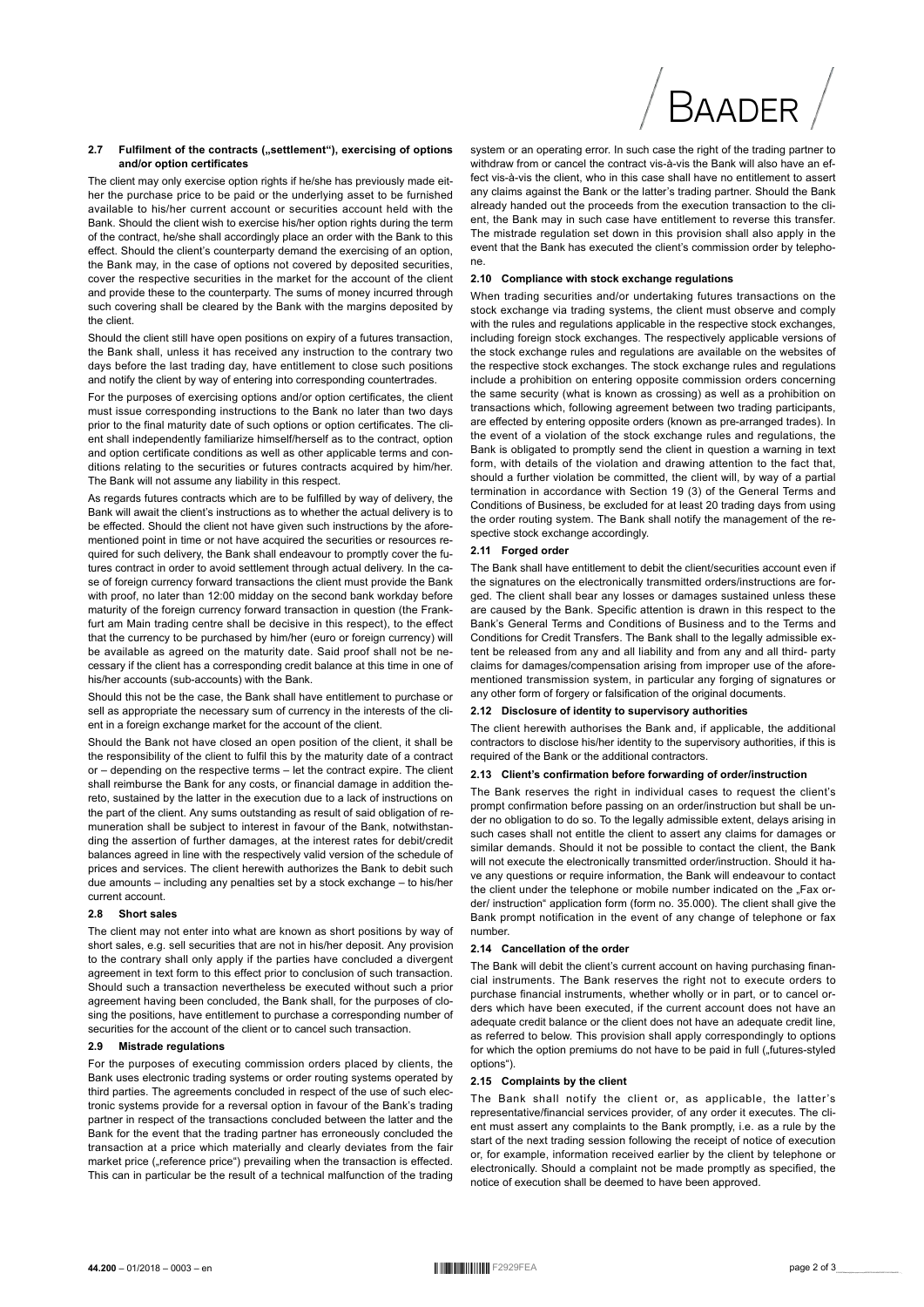

#### Risks entailed in the execution of orders, li- $3.$ mitation of the Bank's liability

#### $3.1$ No execution of order

The client is aware of the fact that orders might not be executed due to market conditions and/or the applicable market regulations at the respective places of performance. In such case, the liability of the Bank for execution of the orders shall be excluded to the legally admissible extent.

#### $32$ Misuse

The client herewith declares that he/she is aware of the possibility of misuse arising in the transmission of orders/instructions placed electronically, for example misuse in the form of forgery and falsification by means of shadowless copying, forgery of signatures or alterations to the original document. The client shall ensure that no transmission errors, misunderstandings, misuse or mistakes occur when placing an order/instruction electronically. The Bank is neither able to check the authenticity of orders/instructions received electronically nor to verify the conformity thereof with the original document.

#### Risks entailed in transmission by eMail  $3.3$

The Bank draws the client's attention to the following, non-exhaustive list of risks which can arise in the transmission of orders/instructions by eMail:

- Orders/instructions transmitted by eMail may be intercepted and viewed, processed, destroyed and possibly used for criminal purposes by unknown third parties. This may take place for an undefined period of time without being detected.
- The authenticity of the sender (= client) is not guaranteed where orders/instructions transmitted by eMail are concerned
- eMails might not be sent or the transmission thereof delayed due to possible technical problems, or they might not be received by the intended recipient for other reasons (e.g. spam filter).

You will find further information on the topic of Internet security at the following websites: www.bsi-fuer-buerger.de and www.polizei-beratung.de

#### 3.4 Prompt notification of the Bank

The client shall give the Bank prompt notification if he/she suspects that his/her electronically placed orders/instructions are being intercepted and

viewed, processed, destroyed or possibly used for criminal purposes by unknown third parties

#### 3.5 Bank secrecy and Data Protection

There is the possible risk that the provisions of the General Data Protection Regulation and bank secrecy as per Section 2.1 of the Bank's General Terms and Conditions of Business might be violated where electronically transmitted orders/instructions are concerned. The Bank will accept no liability for any damage arising as result thereof, except if such damage is the result of acts of intent or gross negligence. This limitation of liability shall not apply in the case of personal injury, injury to health or loss of life for which the Bank can be held responsible.

#### $3.6$ Orders bound by deadlines

The client is aware that, due to the possibility of technical problems, eMails are not suitable for transactions that must be executed by a specific deadline, e.g. credit transfers.

#### 37 **Computer viruses**

The Bank will accept no liability for any damage or losses caused by computer viruses contained in files the client transmits by eMail, except in the case of damage resulting from acts of intent or gross negligence. This limitation of liability shall not apply in the case of personal injury, injury to health or loss of life for which the Bank can be held responsible.

- In connection with the execution of orders, the Bank shall in par- $38$ ticular not be liable in the following cases
- in the event of disruptions in the functioning of the markets at the places of performance where the client wishes to be active such as, for example, strikes, lockouts, failure of the stock exchange listing, etc., in the event of incidents affecting the transmission or execution of orders in these markets such as, for example, the failure of the communications systems used by the Bank or by the additional contractors,
- in the case of decisions of the supervisory authorities which result in the Bank being unable to meet its obligations vis-à-vis the client.
- All of the aforementioned limitations on liability shall not apply  $3.9$ in the case of personal injury, injury to health or loss of life for which the Bank can be held responsible.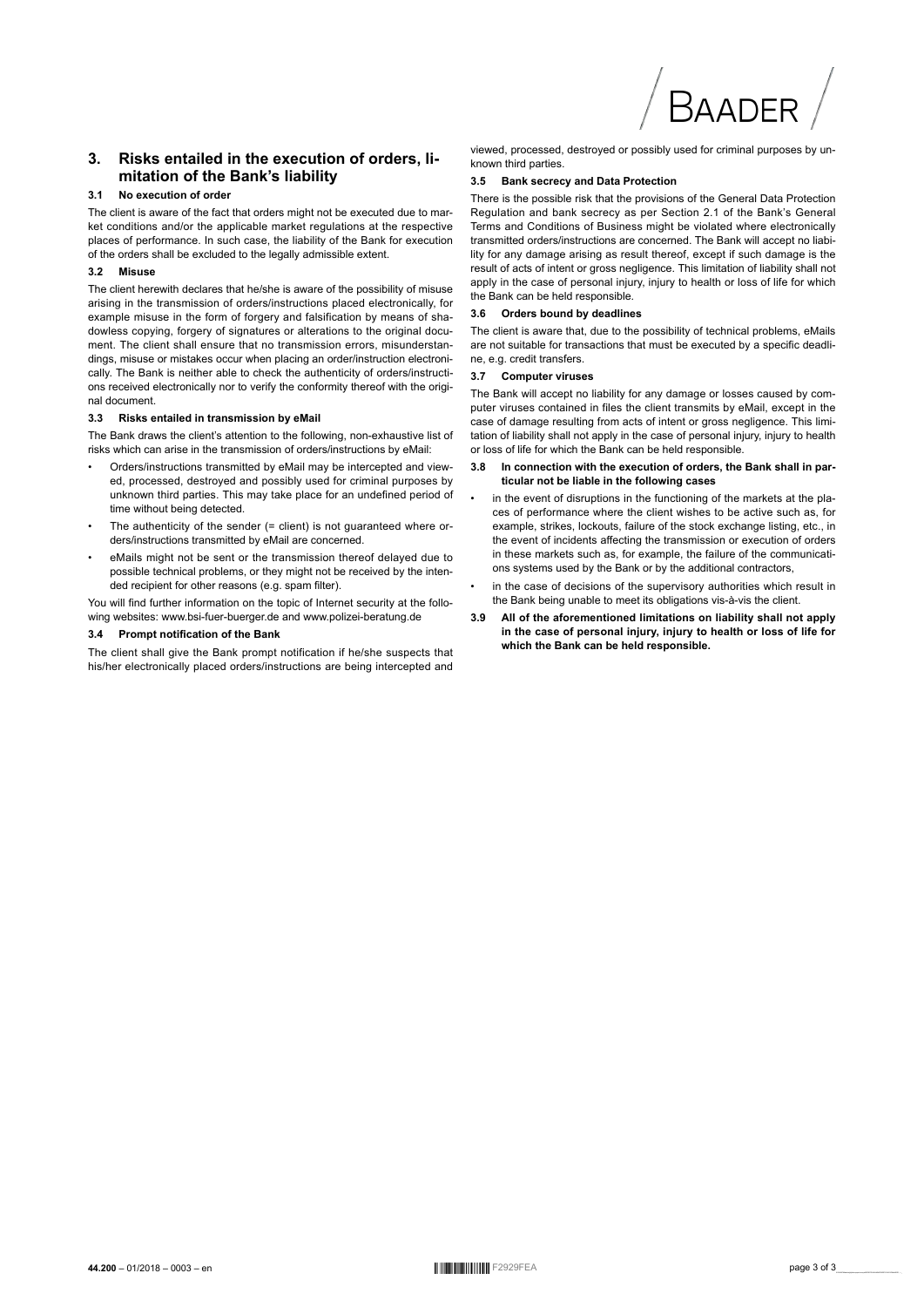# **Conditions governing entries required for tax purposes as part of capital gains tax**



**Baader Bank Aktiengesellschaft** Weihenstephaner Strasse 4 85716 Unterschleissheim **Germany** T 00800 00 222 337\* F +4989 5150 2442 service@baaderbank.de https://www.baaderbank.de

\* Free telephone number from international and national landlines. Costs may be incurred for calls from other networks.

## **1. Legal withholding taxes**

In the cases provided for by law, the Bank shall deduct capital gains withholding tax for the account of the creditor of the capital gains. In doing so, the Bank shall retain the capital gains tax deducted from the income, the solidarity surcharge and any applicable church tax, and shall pay this to the competent tax office. After deduction of the capital gains tax, solidarity surcharge and, if applicable, church tax, the Bank shall accordingly credit the remaining amount to the client's clearing account.

The Bank shall also credit or debit the clearing account with amounts resulting from subsequent changes to tax measurement bases.

#### **2. Optimal liquidity execution**

Within the legal requirements for investments in private assets, the Bank shall consider negative capital gains (e.g. losses from sales or accrued interest paid) for tax-purposes with retroactive effect from the respective start of the calendar year, thereby exempting capital gains already charged with capital gains tax, solidarity surcharge and, if applicable, church tax from withholding tax, if offsetable losses are available ("tax optimisation"). As a result, losses from the sale of shares may only be offset with gains from the sale of shares. The refund shall be paid to the clearing account. If transactions are cancelled, this may also result in a debit (only for already realised losses).

#### **3. Legal withholding taxes for non-cash capital transactions and benefits from material assets**

If capital gains are achieved in material assets or the income to cover the capital gains tax paid in cash is not sufficient, the Bank may collect the shortfall from a current or call deposit account that the creditor holds with the Bank. Access to the current account overdraft is excluded if the creditor raises an objection to this access before the accrual of the capital gains. If there are several account beneficiaries, it is sufficient if one account beneficiary objects. The objection applies until it is revoked by the creditor.

The Bank may ask the creditor of the capital gains to make the shortfall available. If the shortfall cannot be accessed from a current or call deposit account of the creditor, or if the available credit balances, including any available current account overdraft, cannot cover or cannot fully cover the shortfall, the Bank must notify the local tax office of the full capital income.

#### **4. Cancellations**

The Bank shall reverse factually inaccurate entries by cancelling the entry and shall implement a corrected entry, unless otherwise agreed in individual cases. The client shall receive information about this, either via the posting text or in a separate letter.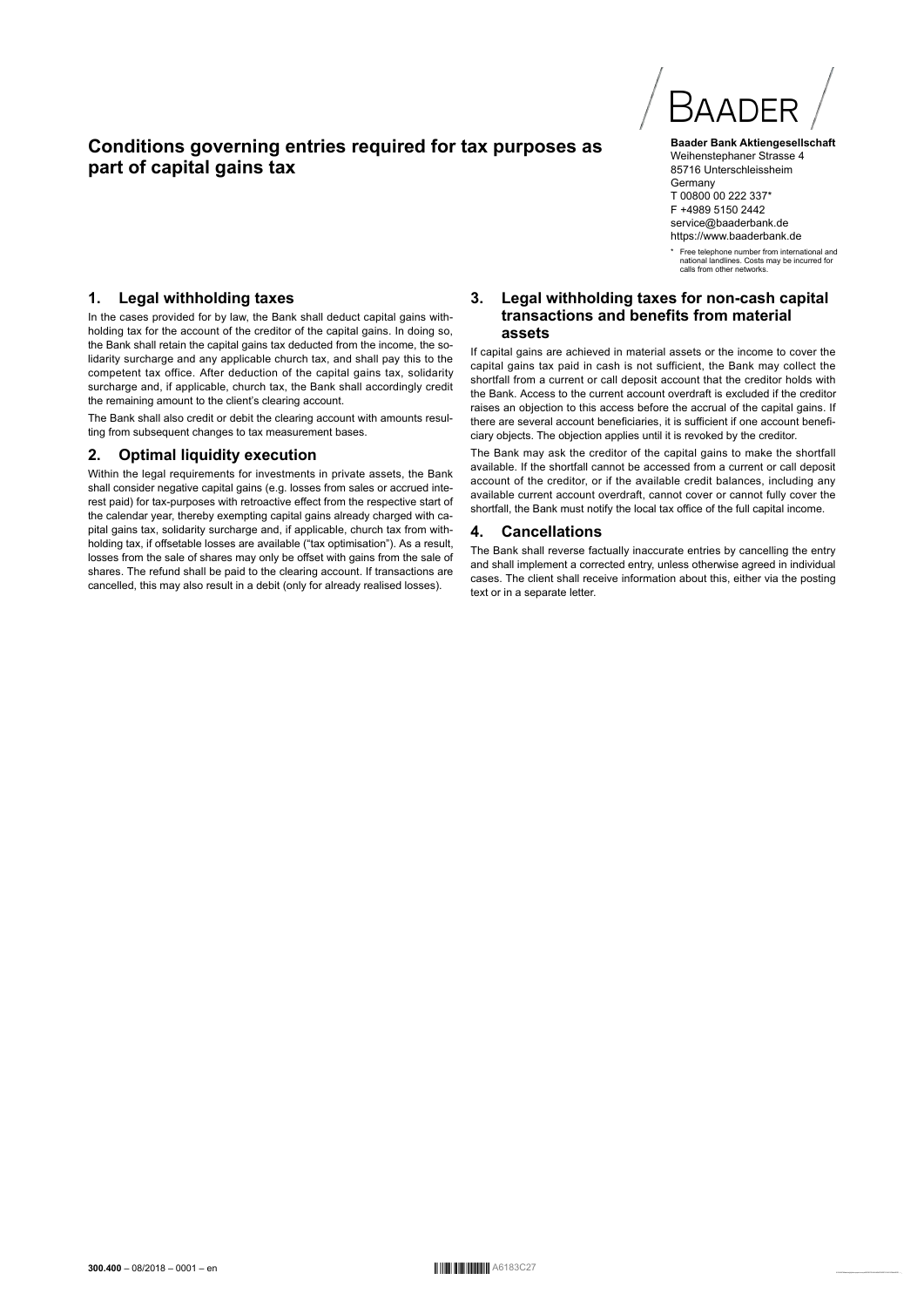# **Special conditions governing fractions of securities**

The Bank acts as an account-holding and depository institution for clients of financial services providers that purchase or sell securities for their clients through the Bank. Depending on the conditions agreed with the client, the financial services provider grants the client the ability to make one-off or regular investments of fixed amounts in securities. These investments are referred to as value orders. Value orders can be used for securities such as equities, bonds, funds and ETFs. The securities specifically available for this purpose and the concrete framework conditions for placing orders can be found in the current customer information from the respective financial services provider. When value orders are executed, it is possible to acquire fractions of a security as well as the whole security. The following Special conditions for fractions of securities apply to the posting and safekeeping of these fractions by the Bank within the context of the depository relationship with the client:

#### **1. General**

The posting and safekeeping of fractions can only take place if there is an existing account-holding and depository relationship between the client and the Bank. This posting and safekeeping is carried out in accordance with the respective valid account-holding and depository agreement as well as the General Terms of Business and any applicable special conditions, including these Special conditions for fractions of securities.

## **2. Formation of fractions**

If the client's financial services provider commissions the purchase of securities when executing a value order for the client and the proportion of the client's securities resulting from the purchase exceeds the individual amount of a single security or falls below the total amount required for multiple securities, the remaining calculated proportion of the full security (to three decimal places) will be credited in fractions to the client's depository account. Fractions can only be posted for purchases commissioned by the client's financial services provider within the context of executing a value order.



**Baader Bank Aktiengesellschaft** Weihenstephaner Strasse 4 85716 Unterschleissheim **Germany** T 00800 00 222 337\* F +4989 5150 2442 service@baaderbank.de https://www.baaderbank.de

\* Free telephone number from international and national landlines. Costs may be incurred for calls from other networks.

## **3. Rights to fractions of securities**

The client does not at any time acquire possession of, the right of expectancy of or any other rights in relation to fractions of securities. In the case of equities, this is particularly the case for the right to participate and vote in shareholders' meetings, the right to dividends, any subscription rights or other comparable rights. The amount credited in fractions to the client's depository account on the basis of the relevant proportion of the security appears as though the client were the proprietor of the fraction, but is purely mathematical in nature. No transfer of ownership takes place, nor does this process affect any ownership of such fractions. Ownership is only ever transferred or changed in the case of whole securities. Fractions of registered shares are only transmitted for registration in the share register if the sum of the fractions corresponds to at least one registered share.

#### **4. Distribution of income**

Since the client does not acquire ownership of fractions of securities, the client is not entitled to direct claims for any income from such fractions. This applies in particular to dividends and accrued interest. The client is in such a position that income appears as though the client had also acquired the ownership of the respective fractions, whereas this income is purely mathematical in nature. The client therefore has an unsecured, liability-based claim against the Bank for the credit of an amount that corresponds to the amount of income that the client would have received were they the owner of the respective fraction. The corresponding amount is credited to the client's clearing account.

## **5. Delivery and transfer**

The client has no entitlement to the delivery and transfer of fractions. If securities are delivered or transferred to a depository account held with a third-party institution, the Bank may only transfer whole securities. Fractions held in the depository account are booked out and the calculated value is credited to the client's clearing account. The same applies if an account-holding and depository contract between the client and the Bank or between the client and their financial services provider is terminated and if the client revokes the power of attorney they have granted to the financial services provider.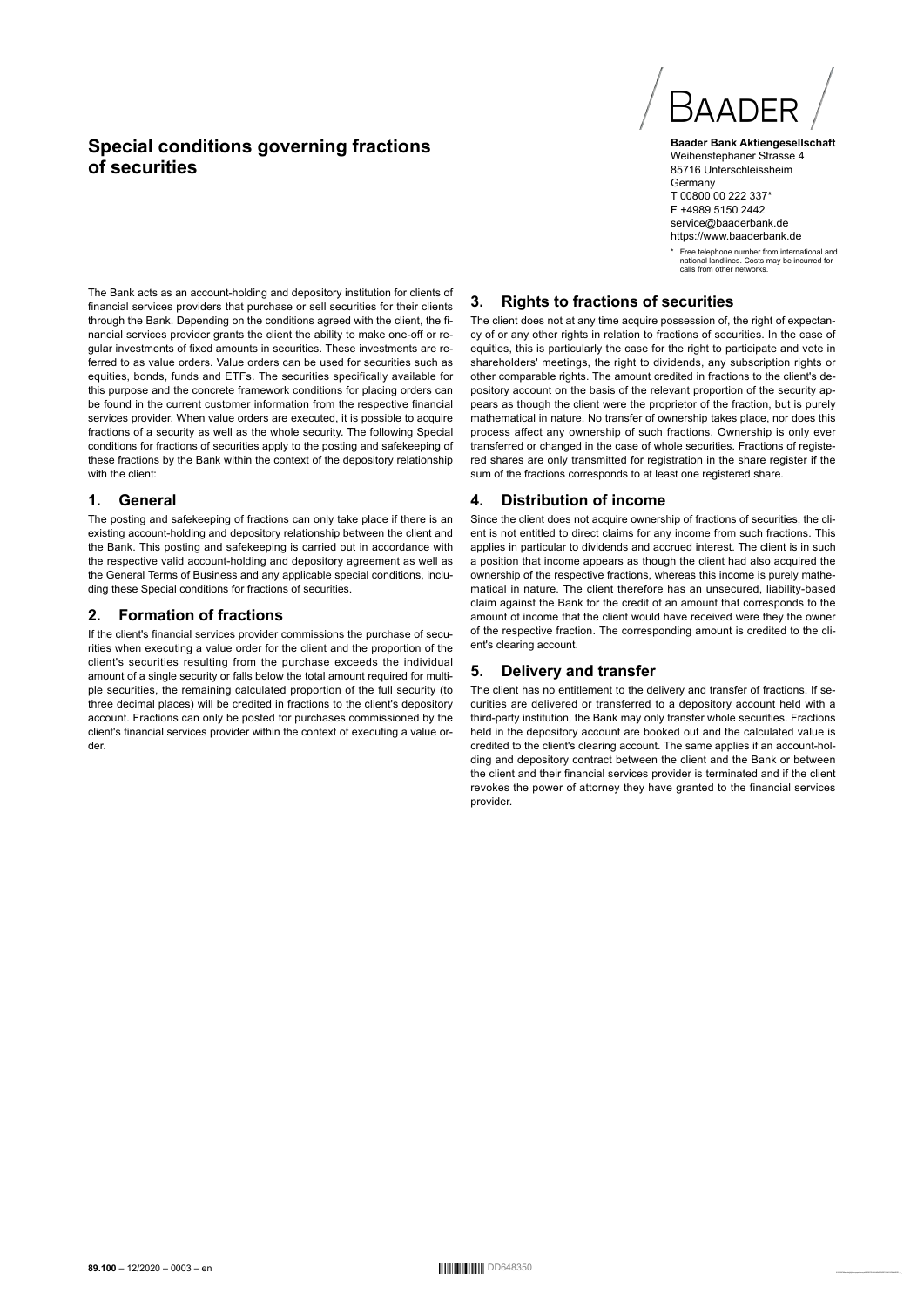# ———————————————————— <sup>1</sup>Toll-free telephone number from the (inter-)national fixed-line network. Calls from other networks may entail charges.

**93.101** – 07/2021 – 0004 – en 0123456789abcdefghijklmnopqrstuvwxyzABCDEFGHIJKLMNOPQRSTUVWXYZßäöüÄÖÜ ,.-;:\_ CBA8C97F page 1 of 7

# (Here: Contracts in electronic business transactions with contractual conclusion via electronically connected financial service providers) **Dear Client,**

**Precontractual information for contracts negotiated away from business premises and distance selling** 

Before you conclude any contract with us off premises or as part of distance selling (particularly via the Internet, telephone, e-mail, fax or post), we would like to give you some general information on the Bank, the service offered and the conclusion of the contract pursuant to relevant law (Section 312d (2) of the German Civil Code (BGB) in conjunction with Article 246b of the Introductory Act to the German Civil Code (EGBGB)). In addition, this information allows us to fulfil our duty to supply information for concluding contracts in e-commerce transactions (Section 312i (1) sentence 1 No. 2 of the German Civil Code (BGB) in connection with Article 246c of the Introductory Law to the German Civil Code (EGBGB) if you conclude a contract on a securities deposit with clearing account with the Bank via the website of one of our electronically connected service providers.

**agreements on financial services**

We will also provide the information required pursuant to Section 63 (7) of the German Securities Trading Act (WpHG).

This information is available in German and English. However, the English version is only a translation. The German version is binding in all cases.

## **1. General information**

## **1.1 Bank name and address**

Baader Bank Aktiengesellschaft Weihenstephaner Strasse 4 85716 Unterschleissheim Tel. 00800 00 222 337<sup>1</sup> Fax +49 89 5150 2442 Email service@baaderbank.de

## **1.2 Authorised Bank representatives**

Members of the Management Board: Nico Baader (Chairman of the Management Board),Dietmar von Blücher and Oliver Riedel

#### **1.3 Entry in the Commercial Register at Munich Local Court** HRB 121537

**1.4 VAT identification number**

## VAT no.: DE 114123893

## **1.5 Competent supervisory authority**

German Federal Financial Supervisory Authority (BaFin), Graurheindorfer Straße 108, 53117 Bonn, Germany or Marie-Curie-Straße 24-28, 60439 Frankfurt am Main, Germany https://www.bafin.de

## **1.6 The Bank's main business activity**

The object of the Company is to provide banking, financial and related services.

## **1.7 Language of communication and contractual language**

German shall be the binding language for the contractual relationship and communication with the client for the duration of the contract.

## **1.8 Applicable law/place of jurisdiction**

German law shall apply to the conclusion of the contract and the entire business relationship between the client and the Bank. For contracts with client, there is no contractual jurisdiction clause.

## **1.9 Out-of-court dispute settlement**

The German Ombudsman for Private Banks may be called upon to settle disputes with the Bank. Further details can be found in the "Procedure for settling client complaints in the German banking industry", which is availa-

ble upon request. The complaint must be made in text form to Bundesverband deutscher Banken e. V., Postfach 04 03 07, 10062 Berlin, Germany, Fax: +49 30 1663-3169, E-Mail: ombudsmann@bdb.de.

#### **1.10 Information on deposit protection**

The Bank is a member of the Compensation Scheme of German Banks(Entschädigungseinrichtung deutscher Banken GmbH). The scope of liabilities protected by the Compensation Scheme is described in par. 20 of the General Terms of Business of the Bank.

## **1.11 Client category**

In the provision of securities services and associated services executed based on the order of an authorized financial services provider, the Bank generally classifies all clients as retail clients pursuant to Section 67 (3) of the German Securities Trading Act (WpHG). If a different classification is desired, the form "Declaration of consent for reclassification of Professional Clients" must be attached. This is available at https://www.baaderbank.de/Customer-Service/Legal-Documents-Baader-Bank-256.Within the framework of business relationships without financial services provider, the Bank classifies clients in general as a professional client in accordance with § 67 (2) WpHG, provided the relevant prerequisites pursuant to § 67 (6) WpHG are met. More information on this can be found in the "Information on reclassification of Professional Clients".

## **1.12 Means of communication**

Communication between the Bank and the client shall generally take place by e-mail, fax, post, via the Bank's web portal, or by telephone.

The client may issue orders by e-mail, fax, mobile applications or telephone. If the Bank cannot be reached via one of the named means of communication for the issue of an order, the client must use another of these means of communication to issue the order. Details on issuing orders can be found in "Policies of the Bank governing the execution of orders in financial instruments" and the "Conditions governing the execution of orders".

## **1.13 Information on financial instruments**

Please read the information on risks and price fluctuations in the "Information regarding the contract on a securities deposit with clearing account and the associated services" (see par. 2).

In the case of financial instruments that include a guarantee from a third party, key information about the guarantee and the guarantor is contained in the prospectus of the relevant financial instrument.

## **1.14 Trading and execution locations**

Trading and execution locations offered by the Bank can be found in the "Policies of the Bank governing the execution of orders in financial instruments".

## **1.15 Costs and incidental costs**

Costs and incidental costs associated with the use of the Bank's services can be found in par. 2 below and in the "Schedule of prices and services" valid at the time the service is provided.

## **1.16 Notification of services provided**

The type, frequency and time of notification of services provided are listed in the "General Terms of Business" or in the relevant individual contractual provisions and can also be requested from client service.

## **1.17 Principles of dealing with conflicts of interest**

Information on how conflicts of interest are dealt with can be found in "Dealing with conflicts of interest at the Bank", which is provided to you as part of the "Information for Clients concerning Business with the Bank".



**Germany** T 00800 00 222 337\* F +4989 5150 2442 service@baaderbank.de https://www.baaderbank.de

\* Free telephone number from international and national landlines. Costs may be incurred for calls from other networks.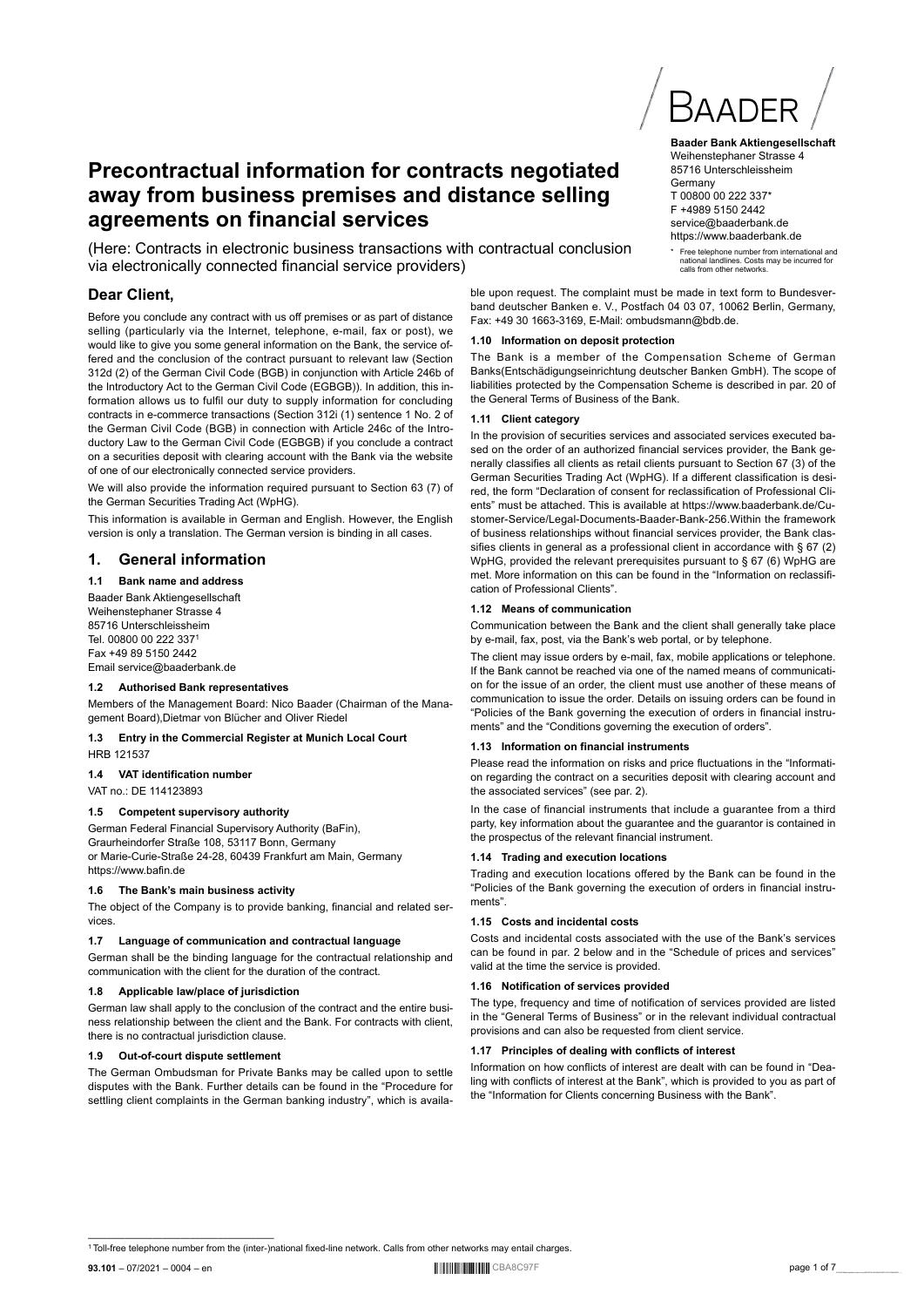#### 1.18 The Bank's web portal

The Bank allows you to view and download the necessary information and documents on securities deposits and clearing accounts (proceeds, balances, account statements, account balancing statements, etc.) on the Bank's web portal. The "Conditions governing the use of the Bank's web portal", provided to you as part of the "Information for Clients concerning Business with the Bank", apply.

#### 1.19 Web portal of the financial service provider

The Bank shall also forward the information and documents concerning the securities deposit an clearing account (sales, balances, account statement, account closings, etc.) to the electronically connected financial service provider so you have an overview of the documents and information on the securities deposit and clearing account together with the documents and information concerning the financial service provider agreement. In order for this to be possible, you must issue us with consent to forward the relevant data to the financial service provider when concluding the contract. You may view the content of the consent at any time on the Bank's web portal. Consent can be revoked at any time with future effect.

#### 1.20 Custody of financial instruments

Information on the custody of financial instruments can be found in the "Information regarding the contract on a securities deposit with clearing account and the associated services" (see par 2.3)

#### $2.$ Information regarding the contract on a securities deposit with clearing account and the associated services

#### 2.1 Deposit and account management

#### 2.1.1 Key features

The Bank shall open a current deposit/account (account) for the client, credit received payments to the account and debit payments ordered by the client from this account provided that the account has sufficient credit balances or is granted sufficient credit by means of a tolerated or authorised overdraft facility or line of credit.

The following services in particular are covered by the account contract:

- Account management
- Transfers (see the "Conditions governing the execution of credit transfers" for more details)
- Payments by direct debit (see "Conditions for payments by direct debit in the SEPA Core Direct Debit Scheme")
- Cheque collection
- Authorised and tolerated overdrafts (see "Conditions governing tolerated overdrafts at the Bank")

#### 2.1.2 Payment and fulfilment of the contract

The Bank shall only begin to fulfil the obligations under the deposit and account contract upon expiry of the cancellation period, unless the client requests that the Bank begins fulfilling its obligations at an earlier time. Any fees due shall be charged to the account.

#### 2.1.3 Drawing restrictions during the cancellation period

The Bank is entitled not to allow the client to draw on the account for the benefit of third parties until after the two-week cancellation period has expired.

#### 2.1.4 Account management

The Bank shall fulfil its obligations under the deposit and account contract by processing credit and debit transactions for the current account. At the end of the agreed billing period, the Bank generally issues an account's account balancing statement at the end of the calendar month. All transactions carried out by the Bank are listed on the account statement, stating the transaction date, amount, a short description of the transaction type and the value date. At the end of each trading day, the current financial status and – where there are proceeds – an account statement and execution confirmations on executed transactions are provided on the web portal. Upon request, this information can be sent to the client by post. Postal costs can be found in the "Schedule of prices and services".

Furthermore, the Bank issues a deposit statement at the end of each calendar year.

#### 2.1.5 Disbursement

The disbursement obligation shall be fulfilled exclusively by transfer to another account held by the account holder.

#### 216 Transfer

For intrabank transfers, transfers are fulfilled by crediting the beneficiary's account and sending the transferor's personal details and the stated purpose. For interbank transfers, transfers are fulfilled by crediting the beneficiary's account held at the Bank and sending the transferor's personal details and the stated purpose. Further details can be found in the "Conditions governing the execution of credit transfers".

#### 2.1.7 Direct debit payments

For client payments to recipients using direct debits in the SEPA Core Direct Debit Scheme, the "Conditions for payments by direct debit in the SEPA Core Direct Debit Scheme" apply. Using this scheme, the client can make payments in euros to a recipient.

#### 2.1.8 Cheque collection

If a cheque is drawn on a German bank, the Bank shall fulfil its cheque collection obligation upon presentation of the cheque or the information relating to by the Bank on which it was drawn. For a cheque drawn on a bank outside of Germany, the Bank's cheque collection obligation shall be fulfilled through the forwarding of the cheque as per the order. Before the cheque's equivalent value is received by the Bank, it shall only be credited subject to its receipt (see par. 9.1 of the "General Terms of Business").

#### 2.1.9 Payments of fees and interest by the client

Any fees and interest due shall be charged to the account in accordance with the "Schedule of prices and services". Individual transaction-related fees, payment orders and other individual instructions are billed immediately after transactions are executed. Interest and any charges are deduced at the end of the agreed billing period - generally at the end of the calendar month. Any claim by the Bank to the reimbursement of expenses is governed by relevant law.

#### 2.1.10 Contractual termination provisions

The provisions for the termination of the contract stipulated in par. 18 and 19 of the "General Terms of Business" vis-à-vis the client and the Bank will apply.

#### 2.1.11 Minimum term of the contract

No minimum term is agreed for the account and deposit contract. When terminating the deposit and account contract, the client must transfer the securities held in custody to another deposit or sell them, settle any debit balance on the account or transfer any credit balances to another account. The client's statutory rights remain unaffected.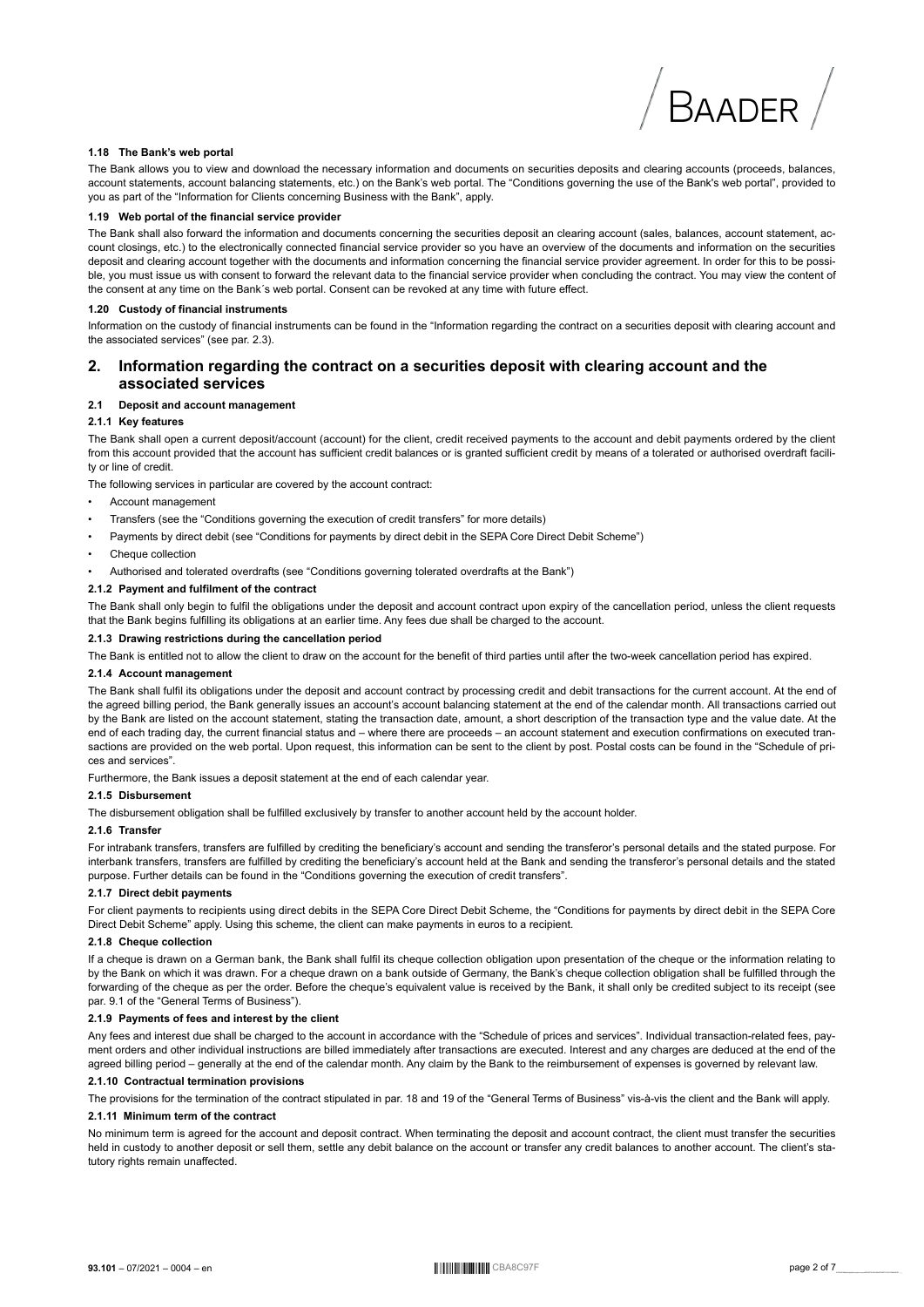#### 2.1.12 Conclusion of contract

Deposit contracts with a clearing account are concluded electronically via the website of one of our electronically connected financial service providers. By sending the application to open a security deposit with a clearing account, the client shall declare the offer when concluding the deposit contract with a clearing account at the Bank.

The client shall initially receive a confirmation email regarding the receipt of the application. The electronically connected financial service provider shall forward the offer to the Bank. The contract on the securities deposit with clearing account shall become legally effective when the client received the account opening letter from the Bank.

#### See the information in par. 4 on the right of revocation.

#### 2.2 Acquisition and sale of financial instruments

#### 2.2.1 Key features

The client may acquire or sell financial instruments of any kind, particularly interest-bearing securities, equities, participation certificates, investment shares, certificates, warrants and other securities through the Bank. Details on the purchase and sale of financial instruments through the Bank can be found in par. 1 to 12 of the "Special conditions governing securities transactions", in the "Special conditions governing futures transactions" and in the "Special conditions aoverning the brokerage of financial instruments".

#### 2.2.2 Reservations with respect to the provision of the services

The Bank is obligated by law to carry out internal credit checks, on the basis of which it develops a system of limits for each client. Where a client exceeds the internal limit, the Bank will be entitled to decline to execute the client's order in whole or in part.

#### 2.2.3 Payment and fulfilment of the contract

The client issues orders for the purchase or sale of financial instruments. The client may, in issuing orders for the purchase or sale of securities, stipulate price limits for the transactions to be executed ("limited price orders") to the Bank. Furthermore, the client may determine the place of execution for each order or take advantage of the best execution service offered by the Bank. The execution transactions are subject to the legal provisions and terms and conditions of business applicable to securities trading at the place of execution (market practices). As regards the handling of orders, please refer to the provisions of the relevant stock exchange's rules and regulations

#### 224 Charnes

The amount of transaction-based fees and charges is determined inaccordance with the "Schedule of prices and services" and the relevant rules and regulations applicable at the place of execution.

#### 2.2.5 Modification and cancellation of orders

Orders issued for the purchase or sale of financial instruments may subsequently be modified or cancelled. Any such modification or revocation will only be possible provided that the original order has not yet been executed.

#### 2.2.6 Notification regarding risks and price fluctuations of financial instruments

Because of their specific features or the procedures to be carried out, financial instruments are subject to special risks. These include the following risks in particular:

- Price risk/risk of a fall in share prices
- Issuer credit risk (default risk/insolvency risk)
- Total loss risk

The price of a financial instrument is subject to fluctuations on the financial market, over which the Bank has no influence.

Income acquired in the past (e.g. interest, dividends) and growth achieved are not indicators of future income or growth. Detailed information is provided in the brochure "Important information regarding loss risks in the case of futures transactions". The client should only carry out transactions in financial instruments independently without consultation or advice if they have adequate experience or knowledge in securities investments, as the Bank will not check that the orders it receives from the client are commercially sensible. Consultancy services are not offered or provided by the Bank.

The price of a financial instrument is subject to fluctuations on the financial market, over which the Bank has no influence. Transactions cannot be cancelled on this basis

#### See the information in par. 4 on the right of revocation.

#### 2.3 Custody and management of financial instruments

#### 2.3.1 Kev features

The Bank directly or indirectly holds and manages the client's financial instruments (hereinafter collectively referred to as "financial instruments") pursuant to the deposit contract. Furthermore, the Bank will provide the services described in par. 13 et seqq. of the "Special terms and conditions for securities".

#### 2.3.2 Reservations with respect to the provision of the services

The Bank is only obligated to execute orders to the extent that the client's credit balances, a credit line which may be used for securities transactions or the client's deposit balance is sufficient to enable the execution of the orders.

#### 2.3.3 Payment and fulfilment of the contract

Where the contract is to be fulfilled in Germany, the Bank will, to the extent that the securities in question are authorised for collective custody at the German central depositary for securities settlement (Clearstream Banking AG), grant the client joint ownership of these collective securities deposits (see "Special conditions governing securities transactions"). Where the contract is to be fulfilled outside of Germany, the Bank shall arrange for securities acquired outside of Germany to be held outside of Germany. The custody of securities is subject to the laws and practices of the place of custody and the general terms and conditions applicable to the custodian located outside of Germany.

#### 2.3.4 Charges

The Bank will calculate the fees to be paid by the client in accordance with the "Schedule of prices and services". Any claim by the Bank to the reimbursement of expenses is governed by relevant law.

#### 2.3.5 Expiry of current orders

The expiry of current orders will be governed by the rules and regulations of the stock exchange/place of execution in question (hereinafter referred to as the "place of execution"). The Bank will inform the client of the expiry of any of the client's orders without delay.

#### 2.3.6 Minimum term/period of validity of orders

Client orders which are not subject to any price limitations will generally be valid for one trading day; client orders which are subject to price limitations will generally be valid until the last trading day of the current month (month-end).

Further information on the period of validity may be found in par. 6 and 7 of the "Special conditions governing securities transactions".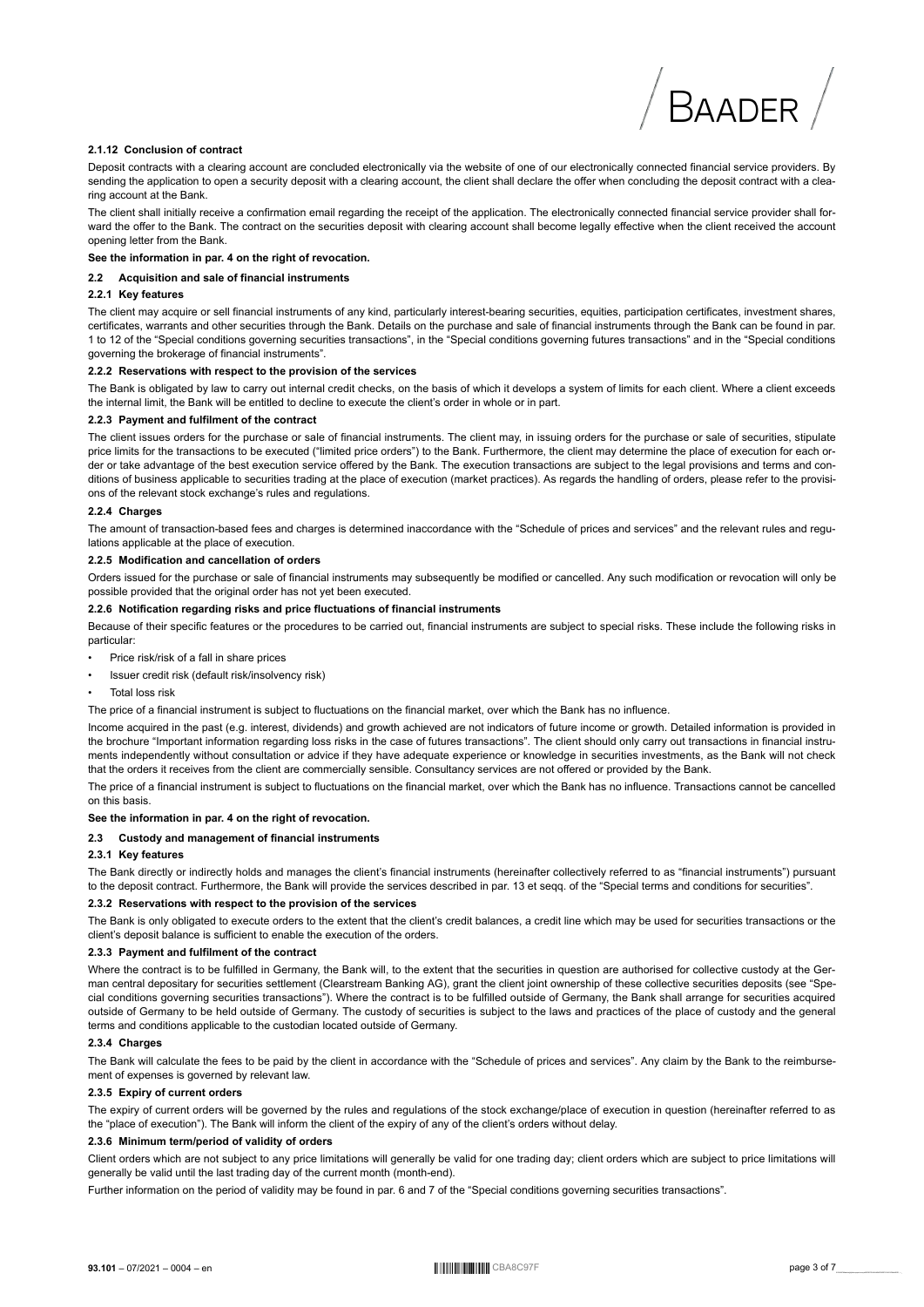#### **2.4 Prices**

Current prices for the Bank's services can be found in the "Schedule of prices and services". Changes to fees during the term of the contract shall take place in accordance with par. 12 of the "General Terms of Business". The current version of the "Schedule of prices and services" can be found on the Bank's website at https://www.baaderbank.de. The Bank can send this to the client upon request.

#### **2.5 Information on taxes and costs payable by the client**

- a) Any credit interest due in the course of account management will be taxable.
- b) Income from financial instruments is generally taxable. Depending on applicable tax law (in or outside of Germany), capital gains or other taxes may be due on income or sales proceeds paid (e.g. withholding tax under US tax law), which is paid to the relevant tax authority, thus reducing the amount payable to the client.
- c) If the client has any questions, he/she should contact thecompetent tax authority or his/her tax consultant. This is particularly applicable if a client is liable for tax outside of Germany.
- d) The client shall bear any individual costs (e.g. phone bills,postage).

#### **2.6 Portfolio management**

The Bank will manage accounts held by the client within the scope of portfolio management provided by third parties. The Bank will calculate the fees to be paid for these services and charge these to the stipulated account.

#### **2.7 Credit transfers**

#### **2.7.1 Key features**

The client may instruct the Bank to transfer monetary amounts on a cashless basis, by means of a credit transfer, in favour of a recipient to the payment services provider of that recipient.

#### **2.7.2 Reservations with respect to the provision of the services**

Where the information required for the execution of credit transfer instructions has not been provided in full, or the remaining conditions for the execution of the instructions (see in particular in this regard par. 1.3, 2.1 and 3.1 of "Conditions governing the execution of credit transfers") have not been satisfied, the Bank may decline to execute the credit transfer instructions.

#### **2.7.3 Payment and fulfilment of the contract**

The Bank will execute the client's credit transfer instructions where the information required therefor has been provided in the agreed manner, the client has authorised the credit transfer and sufficient credit balances in the relevant currency are available for the execution of the credit transfer or a loan has been granted in a sufficient amount ("execution principles"; see in particular in this regard par. 1.3, 2.1 and 3.1 of the "Conditions governing the execution of credit transfers").

#### **2.7.4 Prices and costs**

To the extent that charges are imposed for the execution of credit transfers, the amount of those charges will be governed by the "Schedule of prices and services" and/or the "Conditions governing the execution of credit transfers"

Any banks which act as intermediaries in the execution of foreign credit transfers may deduct their costs from the amount of the credit transfers unless the credit transfer instructions expressly state that the instructing party will bear all of the costs.

#### **2.7.5 Period for execution**

The period for execution of a credit transfer will be up to two business days, depending on the date of receipt of the credit transfer instruction and on the type of credit transfer desired.

The precise periods for acceptance of credit transfer instructions (cut-off periods), particularly for credit transfers abroad, and the corresponding periods for execution of the instructions will be governed by the "Schedule of prices and services".

#### **2.8 Fixed-term deposits**

#### **2.8.1 Key features**

The account holder and the Bank will agree upon the amount of a fixedterm deposit which will be booked on his/her account. The Bank will pay a fixed rate of interest for the agreed duration. The agreed amount of the fixed-term deposit will serve solely as a financial investment and may not be used for payments.

Any incoming or outgoing payments will be undertaken solely for the benefit of or at the expense of the client's current account at the Bank.

#### **2.8.2 Prices**

Fixed-term deposits will be invested free of charge.

## **2.8.3 Information on payable taxes and costs**

There are no further costs. Please note that capital gains are subject to taxation.

#### **2.8.4 Reservations with respect to the provision of the services**

An account is required to invest fixed-term deposits. Furthermore, the desired investment amount must be available in the account at the Bank in a timely manner before the investment is made. The Bank shall automatically deduct the fixed-term deposit amount to be invested from the account ("fixed-term deposit investment").

#### **2.8.5 Payment and fulfilment of the contract**

There are no applicable special features in relation to the payment or fulfilment of fixed-term deposit investments. Moreover, the above information under "Key features" applies. Interest (German interest method) will be credited to the account at the end of the duration.

#### **2.8.6 Minimum term of the contract**

The minimum duration is the relevant investment period agreed between the client and the Bank.

#### **2.8.7 Other rights and obligations**

In addition to the "General Terms of Business", which serve as the basis for the business relationship between the Bank and the client, the "Special conditions for fixed-term deposits" apply. Moreover, the remarks in par. 2.1 shall apply.

#### **2.8.8 Contractual termination provisions**

The account contract may not be terminated during the contract duration. The right to terminate the contract without notice for due cause remains unaffected for both parties.

#### **2.8.9 Risks**

It is not possible to dispose of the invested funds during the contract duration.

**See the information in par. 4 on the right of revocation.**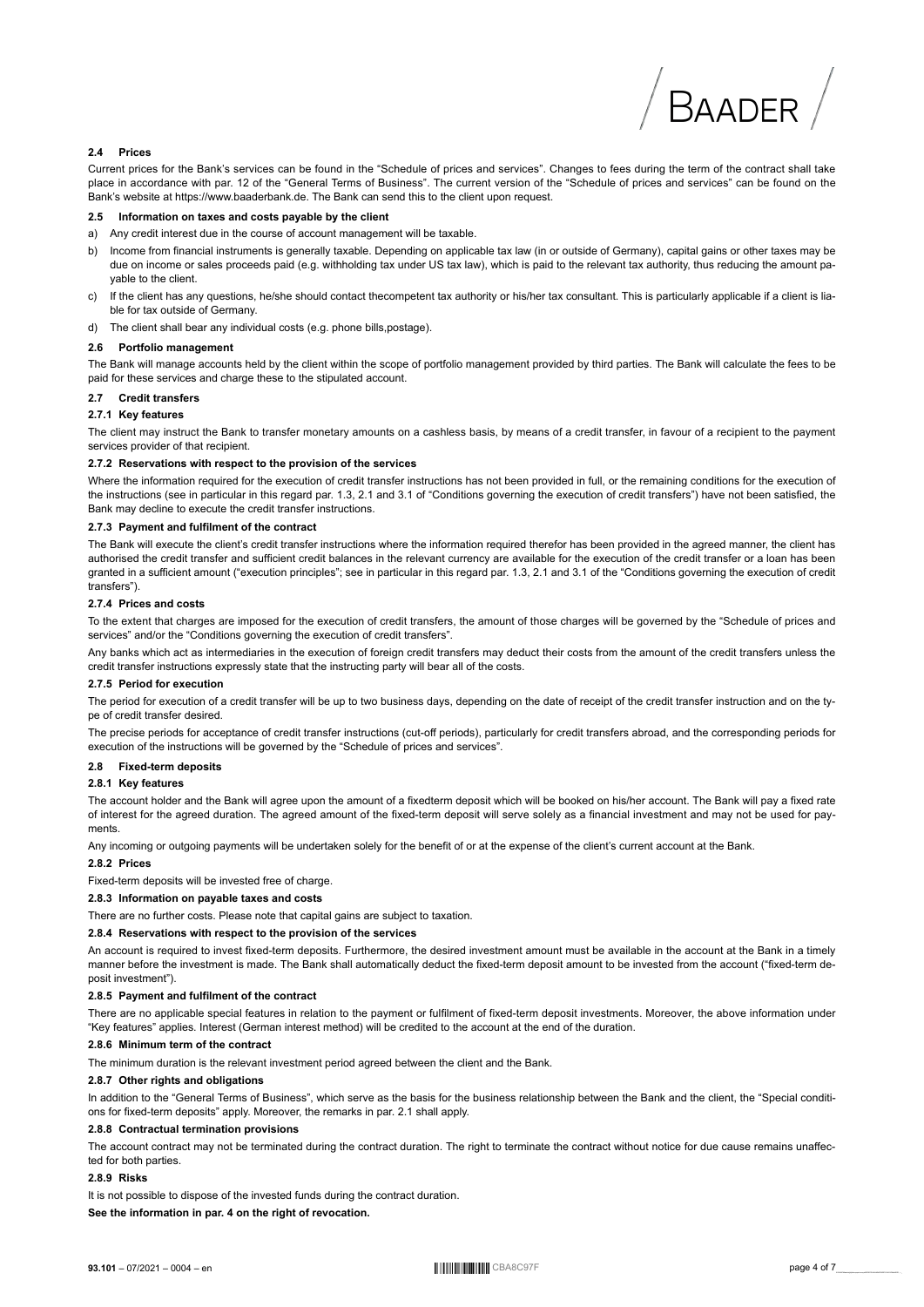#### **2.9 Credit agreements**

#### **2.9.1 Key features**

The Bank will grant an overdraft (current account credit) or, at the client's behest, credit as loans with a fixed repayment agreement. The duration and terms and conditions thereof can be found in the individually agreed credit agreement. Interest will be payable on each credit amount used. At the end of the duration, the credit used must be repaid. The intended purpose of the credit granted is, first and foremost, to finance the purchase of financial instruments and to cover initial margins. Detailed information will be provided to the client in question in the credit agreement.

Note: The Bank will not provide any consultancy services whatsoever in connection with credit-financed securities transactions.

#### **2.9.2 Reservations with respect to the provision of the services**

The Bank will provide a credit line where:

- the collateral stipulated in the credit agreement has been furnished or deposited;
- the remaining conditions for the payment of the credit line stipulated in the credit agreement have been met; and
- the creditworthiness of the borrower has not significantly deteriorated since the conclusion of the credit agreement and the envisaged date for payment of the credit line.

#### **2.9.3 Payment and fulfilment of the contract**

The Bank will provide the borrower with a credit line by way of an overdraft on his/her current account up to the maximum amount stipulated in the individual case.

#### **2.9.4 Interest**

Interest is payable in arrears on the last day of each month.

#### **2.9.5 Prices and costs**

The costs accruing, which are governed by the Schedule of prices and services, are payable immediately and on a one-off basis.

#### **2.9.6 Contractual termination provisions**

The provisions for the termination of the contract stipulated in the credit agreement vis-à-vis the client and the Bank will apply.

#### **2.9.7 Minimum term of the contract**

The minimum term of overdraft facilities is three months.

#### **2.10 Tolerated overdrafts**

Tolerated overdrafts are overdrafts on a current account without a granted credit line or overdrafts on a current account with a granted overdraft facility (e.g. credit line collateralised by securities) which exceed the amount stipulated in the contract. In general, with sufficient collateral, the client can overdraw the current account even if no credit agreement collateralised by securities was expressly agreed. The maximum possible overdraft amount is generally based on the lending value of the client's collateral; the Bank reserves the right to set these limits itself.

The lending value for deposit items results from the risk categories of individual financial instruments used for the client's pledged deposits and their valuation. The Bank reserves the right to change the risk categories or to take individual financial instruments from the loan. Loans are generally not granted on warrants and derivatives.

Furthermore, the lending value may change as a result of purchasing and selling financial instruments, and due to daily price movements in the case of an unchanged deposit structure. It is not possible to overdraw minors' accounts. If the client wants the account to be maintained exclusively with credit balances, we require a confirmation to that end. The details concerning tolerated overdrafts are set out in the "Conditions governing tolerated overdrafts at the Bank" in conjunction with the "General Terms of Business". Any granted overdraft facilities (overdrafts) are agreed between the client and the Bank separately in text form. Detailed information on the duration and conditions are provided to the client in question in the individual credit agreement.

#### **2.10.1 Risks**

Using credit or an overdraft further increases the risk of speculative investments due to daily fluctuations in the prices of financial instruments. Strong price drops can cause the deposit loan value to fall below the granted overdraft amount. Furthermore, the proceeds from a sale may be significantly reduced if the client is required to sell the securities during a stock market low, resulting in the redeemed amount being considerably lower than the credit amount used.

In addition, the Bank is entitled to demand further collateral should the combined amount of all collateral fall below the required lending value. If the client does not provide this collateral, the Bank is also entitled to proceed with a sale of deposit items at its own discretion.

#### **2.10.2 Interest**

The client may consult the currently applicable interest rate for using a tolerated overdraft online at https://www.baaderbank.de or in the Bank's "Schedule of prices and services", or enquire about it from the Bank's client service. Furthermore, the Bank shall inform the client of any changes to the interest rate in a timely manner by adding a note to the account statement or account balancing statement pursuant to statutory provisions and the "General Terms of Business".

#### **2.10.3 Prices**

If the client accepts a granted overdraft facility, interest, costs and other conditions are included in the credit agreement itself.

There is no obligation for the Bank to tolerate an overdraft. In addition, the Bank may terminate a tolerated overdraft facility without notice – in particular if sufficient collateral is no longer available or no further collateral is provided despite a request by the Bank – and demand payment of any outstanding amounts and settlement of the account pursuant to statutory provisions and the General Terms of Business.

#### **2.11 Information on foreign currency accounts**

#### **2.11.1 Key features**

The Bank shall provide a clearing account for the client in the form of a foreign-currency current account, credit incoming payments to this clearing account and process any payments (e.g. transfers) instigated by the client at the expense of this clearing account, provided that the clearing account has sufficient credit balances.

The following services in particular are covered by the contract:

- Account management
- Transfers to the clearing account and third-party accounts in the currency or after conversion
- The foreign currency account may be specified for securities orders in the same currency as the settlement account.

#### **2.11.2 Risks**

Losses may be incurred due to changes in exchange rates, particularly when using transactions, but also when making payments from an EUR account to the foreign currency account, or in the event of return transactions.

#### **2.11.3 Terms of use**

The "General Terms of Business" apply.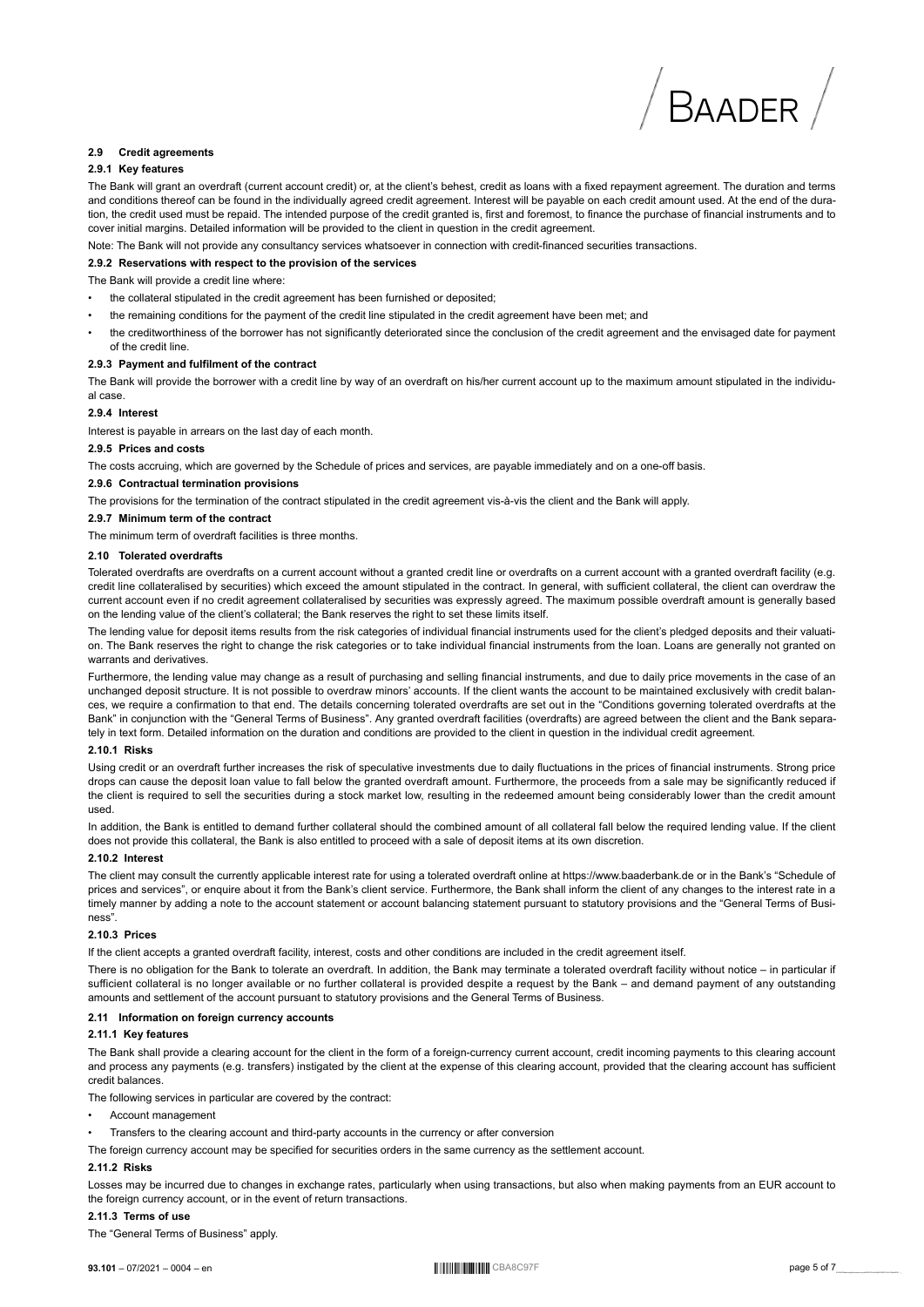#### 2.11.4 Prices

The current prices for foreign currency accounts and payment orders in connection with foreign currency accounts can be found in the "Schedule of prices and services", which can be viewed on the Bank's website at https://www.baaderbank.de.

#### 2.11.5 Information on taxes and costs payable by the client

Any credit interest due in the course of account management will be taxable.

#### 2.11.6 Reservations with respect to the provision of the services

For foreign currency accounts, the reservation contained in par. 10.3 of the "General Terms of Business" shall apply.

#### 2.11.7 Payment and fulfilment of the contract

The fees and interest payable shall be charged or credited to the account in accordance with the "General provisions for the deposit and account contract with the Bank". See also par. 2.1 of the "Information regarding the deposit and account contract".

Please note that the web portal is the direct, web-based way to access documents concerning the account and deposit, including all related subaccounts, and therefore foreign currency accounts. The web portal gives you access to the various documents, such as securities statements or account statements, which are updated on a daily basis.

Likewise, it also includes important information for clients in its unaltered form. The "Conditions governing the use of the web portal" apply. If the client would like the documents to be sent by post as well, he/she must expressly inform the Bank of this.

#### 2.11.8 Contractual termination provisions

The provisions for the termination of the contract stipulated in par. 18 and 19 of the "General Terms of Business" vis-à-vis the client and the Bank shall app-Iv.

#### 2.11.9 Minimum term of the contract

No minimum contract term is agreed for the foreign currency account. Upon termination of the foreign currency account, the client must transfer the existing credit balances to another clearing account or arrange for a transfer to credit his/her clearing account, which involves currency conversion as required.

#### 2.11.10 Other rights and obligations

The "General Terms of Business" of the Bank apply, including the special terms and conditions that include deviations from or additions to these General Terms of Business

#### 2.11.11 Information on the formation of the foreign currency account contract in the case of distance sales

The client shall make a binding offer to the Bank to open a foreign currency account. The foreign currency account contract will take effect when the Bank opens a foreign currency account for the client

#### See the information in par. 4 on the right of revocation.

2.12 Web portal

#### 2.12.1 Kev features

The web portal (https://konto.baaderbank.de) is the direct web-based way to access deposit/account statements and account balancing statements, which are updated daily. If the client would like the documents to be sent by post as well, he/she must expressly inform the Bank of this.

#### 2.12.2 Fulfilment of the contract

The client will be provided with a personal identification number (PIN) which will enable him/her to access the Bank's web portal. The client undertakes to regularly access and verify his/her account information. This service is free of charge

#### 2.12.3 Contractual termination provisions

The client may terminate its access via the Bank's web portal at any time.

The Bank is entitled to terminate the use of the web portal with six weeks' notice, or without notice for due cause.

The "Conditions governing the use of the web portal" apply.

#### Other rights and obligations of the client and Bank 3.

The Bank's applicable "General Terms of Business" (90.100) shall apply for the entire business transactions. Additional or deviation special conditions and regulation shall apply for individual business relationships, for example

- Schedule of prices and services (45.000),
- Conditions governing the execution of orders (44.200),
- Special Conditions governing securites transactions (92.100),
- Special Conditions governing the brokerage of financial instruments (92.200),
- Conditions governing the execution of credit transfers (90.300),
- Conditions governing the use of the Bank's web portal (90.200).
- Conditions governing tolerated overdrafts at the Bank (100.300).
- Special conditions governing fixed deposits (92.400).
- Policies of the Bank governing the execution of orders in financial instruments (98.100), also see Information for Clients concerning Business with the Bank (95.100 or 95.101).
- Conditions governing payment by direct debit in the SEPA basis direct debit procedure (46.601),
- Client classification as a retail client (54.100),
- Dealing with conflicts of interest at the Bank (97.100)

The wording of the individual conditions can be downloaded from the Bank's website (https://www.baaderbank.de) and can be requested from the Bank. For stock exchange orders to be be settled on stock exchanges, the individual conditions on the respective securities stock exchanges that we offer in accordance with the principles of performance (98.100) shall apply. The account holder or holders may also request that the General Terms of Business and Special Conditions be sent to them at a later date.

The above conditions will only available in German. The client received these conditions as part of opening an deposit/account. The current version can be found at any time online at https://www.baaderbank.de or requested from the client service department. English versions of the conditions are merely translations of the German conditions. The German language versions shall prevail.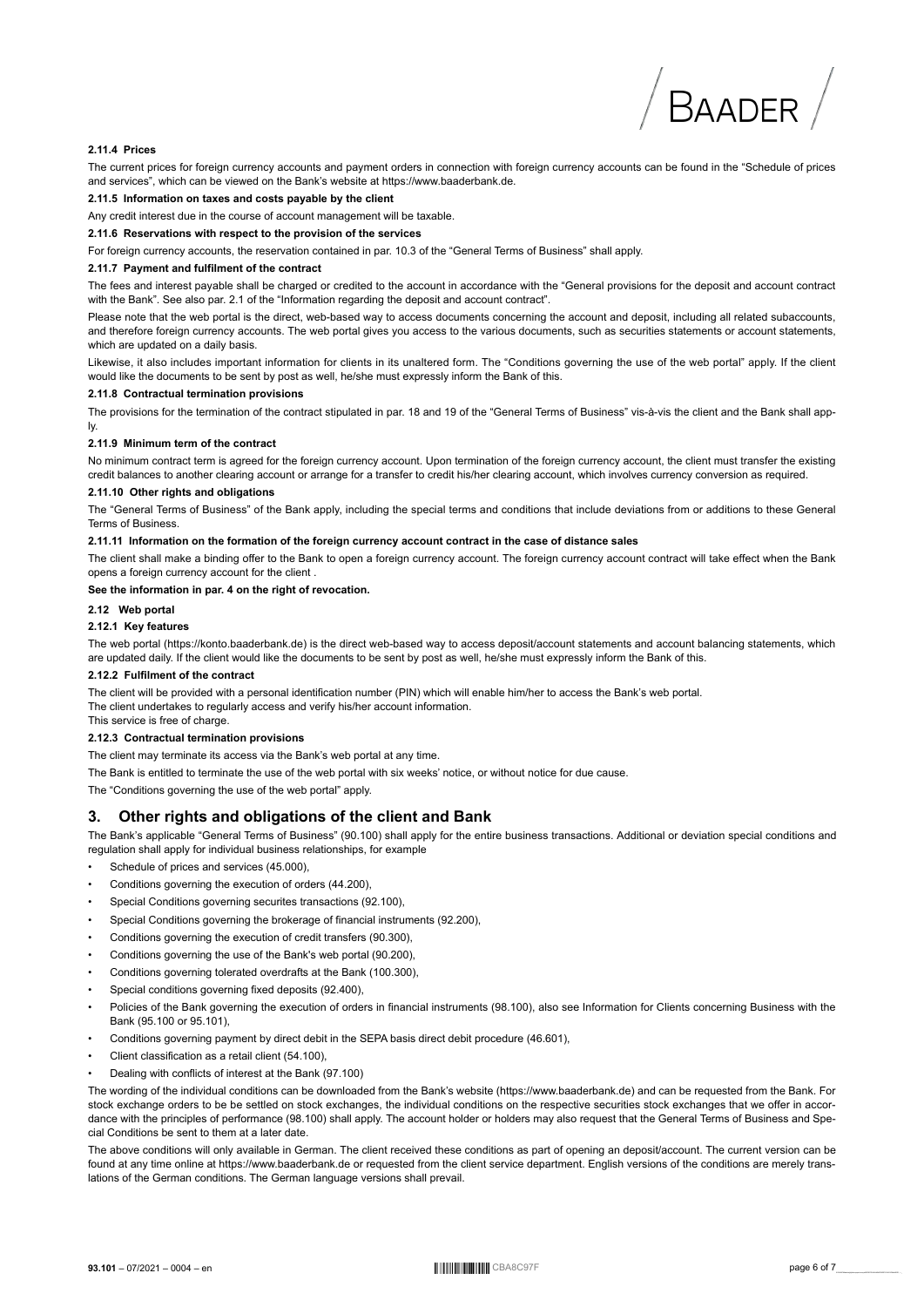## **4. REVOCATION INSTRUCTION**

#### **4.1 Right of revocation**

You may revoke your contractual declaration by providing anunequivocal statement within 14 days without specifying grounds. The period shall commence following receipt of this instruction on a durable medium, but not before contract conclusion, and also not before we have fulfilled our duties of information pursuant to Article 246 (2) sentence 1 EGBGB in conjunction with Article 246b (1) sentence 1 EGBGB. To respect the revocation period, it shall suffice to send the revocation in due time, provided that the statement is made on a durable medium (e.g. letter, fax, email). The notice of revocation is to be sent to:

BAADER

Baader Bank Aktiengesellschaft Weihenstephaner Straße 4 85716 Unterschleißheim, Germany Fax: +49 89 5150 2442 Email: service@baaderbank.de

#### **4.2 Consequences of revocation**

In the event of an effective revocation, the benefits received by both parties are to be returned. If your account becomes overdrawn and an overdraft facility has not been granted, or if you exceed your granted overdraft facility, we will be entitled to demand repayment of the overdrawn amount or the excess amount, less costs and interest if we have not duly informed you of the conditions and consequences of becoming overdrawn or exceeding your overdraft (e.g. the applicable borrowing rate, costs, etc.).

You are obliged to pay compensation for any services provided up to the time of revocation if you were made aware of these legalconsequences before submission of your contractual declaration and you expressly agreed that we were to commence execution of the counter-performance before the end of the revocation period. If you are obliged to pay compensation, you may nonetheless be required to fulfil your contractual payment obligations for the period up to the date of revocation. Your right to revocation shall expire prematurely if the contract is completely fulfilled at the explicit request of both parties before you have exercised your right to revocation. Obligations to reimburse payments must be discharged within 30 days. The period shall commence for you upon the sending of your notice of revocation, and for us upon our receipt thereof.

#### **4.3 SPECIAL INSTRUCTIONS**

If this contract is revoked, you are also no longer bound by a contract related to this contract if the related contract relates to a service which is provided by us or a third party on the basis of an agreement between us and the third party.

**End of revocation instruction**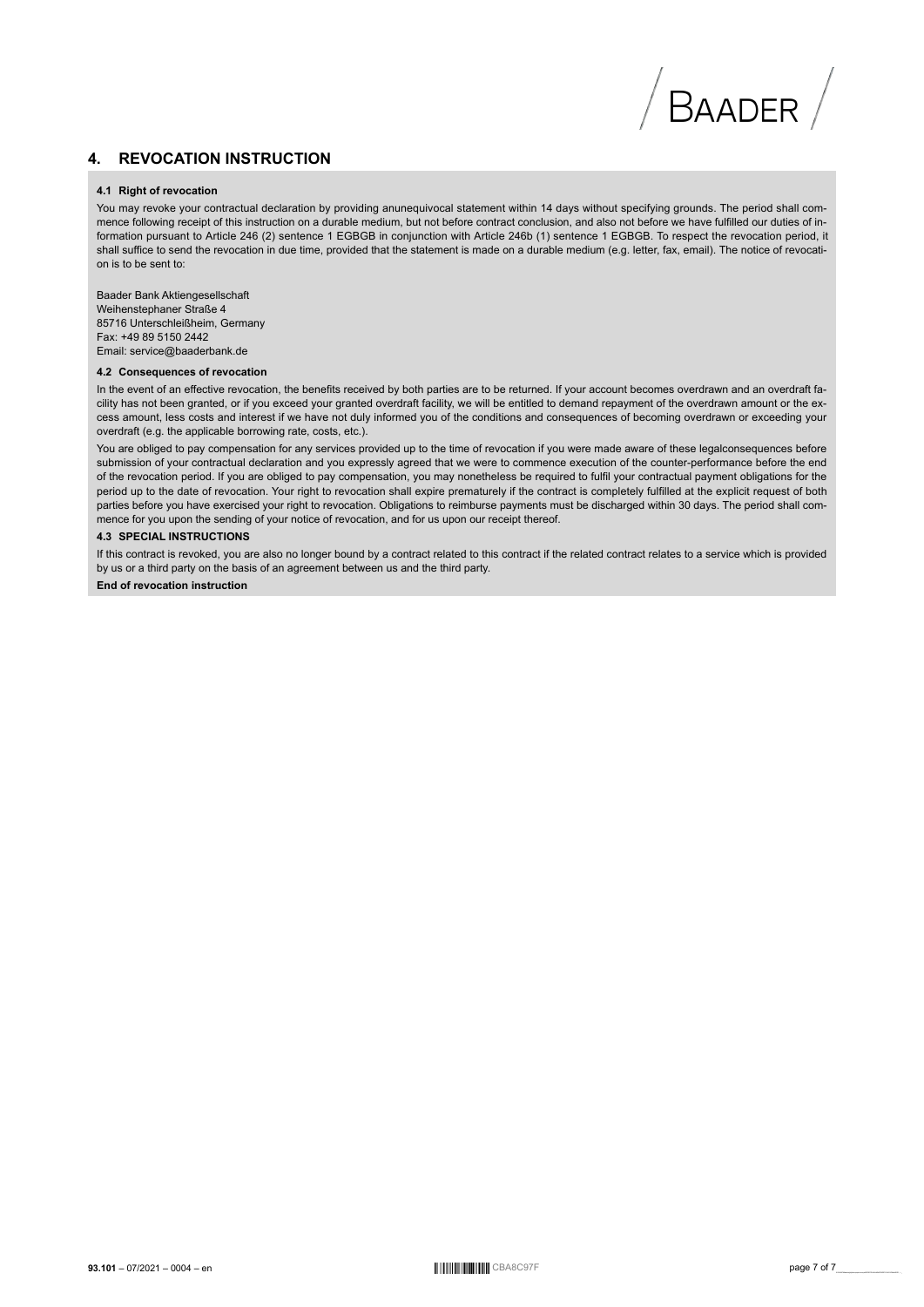## **Schedule of prices and services**

(Status: 1 November 2020)

**BAADER** 

**Baader Bank Aktiengesellschaft** Weihenstephaner Strasse 4 85716 Unterschleissheim Germany T 00800 00 222 337\* F +4989 5150 2442 service@baaderbank.de https://www.baaderbank.de

\* Free telephone number from international and national landlines. Costs may be incurred for calls from other networks.

# **General information on the Bank**

A.Fees for services in standardized business transactions with private and corporate clients (generally referred to in the following as Clients) B.Fees and service features relating to payment transaction services for Clients

C.Fees for securities-related services for Clients

D.Conversion rates in foreign currency transactions for Clients

Unless otherwise stipulated contractually or by law, the Bank may use its own reasonably exercised discretion to determine the level of remuneration for those services which are not indicated in this Schedule of Prices and Services, which are provided on the instructions of the client or in the latter's probable interests and which, judging by the circumstances, are only to be expected in return for a remuneration (Section 315 of the BGB (German Civil Code)).

| <b>GENERAL INFORMATION ON THE BANK</b> |                                                                                                                                                                    |  |
|----------------------------------------|--------------------------------------------------------------------------------------------------------------------------------------------------------------------|--|
| I. Name and address of the Bank        | Baader Bank Aktiengesellschaft<br>Weihenstephaner Strasse 4<br>85716 Unterschleissheim<br>Germany                                                                  |  |
| II. Communication with the Bank        | The addresses having direct relevance to the business relationship will be<br>communicated separately by the Bank, as well as other communication<br>addresses.    |  |
| III. Complaints Office                 | Baader Bank Aktiengesellschaft<br><b>Compliance Department</b><br>Weihenstephaner Straße 4<br>85716 Unterschleißheim<br>Germany<br>Email: compliance@baaderbank.de |  |
| IV. Supervisory authority responsible  | Bundesanstalt für Finanzdienstleistungsaufsicht (BaFin)<br>Graurheindorfer Strasse 108<br>D-53117 Bonn<br>BaFin register number 109664                             |  |
| V. Entry in the commercial register    | Munich Local Court HRB 121537                                                                                                                                      |  |
| VI. Contract language                  | The language governing the business relationship with the client is German.                                                                                        |  |

| A. FEES FOR SERVICES IN STANDARDIZED BUSINESS TRANSACTIONS WITH CLIENTS                                                                                     |  |  |
|-------------------------------------------------------------------------------------------------------------------------------------------------------------|--|--|
| <b>Account carrying</b>                                                                                                                                     |  |  |
| Account carrying for Euro account<br>EUR 5.00 p.m.                                                                                                          |  |  |
| Account carrying for currency account <sup>1</sup><br>EUR 15.00 p.m.                                                                                        |  |  |
| EUR 25.00<br>Closing an account                                                                                                                             |  |  |
|                                                                                                                                                             |  |  |
| <b>Credit balance interest</b>                                                                                                                              |  |  |
| until 31/12/2020 - EONIA <sup>2</sup> less 3.00%<br>Rate of interest for current account balances (EUR)<br>as of 01/01/2021 - €STR <sup>2</sup> less 3,00 % |  |  |
| Rate of interest for current account balances (other currencies)<br>Reference interest rate of the respective currency less 3.00%                           |  |  |
|                                                                                                                                                             |  |  |

<sup>&</sup>lt;sup>1</sup> Negative currency balances shall be automatically converted by the Bank into EURO. Different provisions/regulations must be agreed separately.<br><sup>2</sup> EONIA stands for "Euro Overnight Index Average" and describes the inter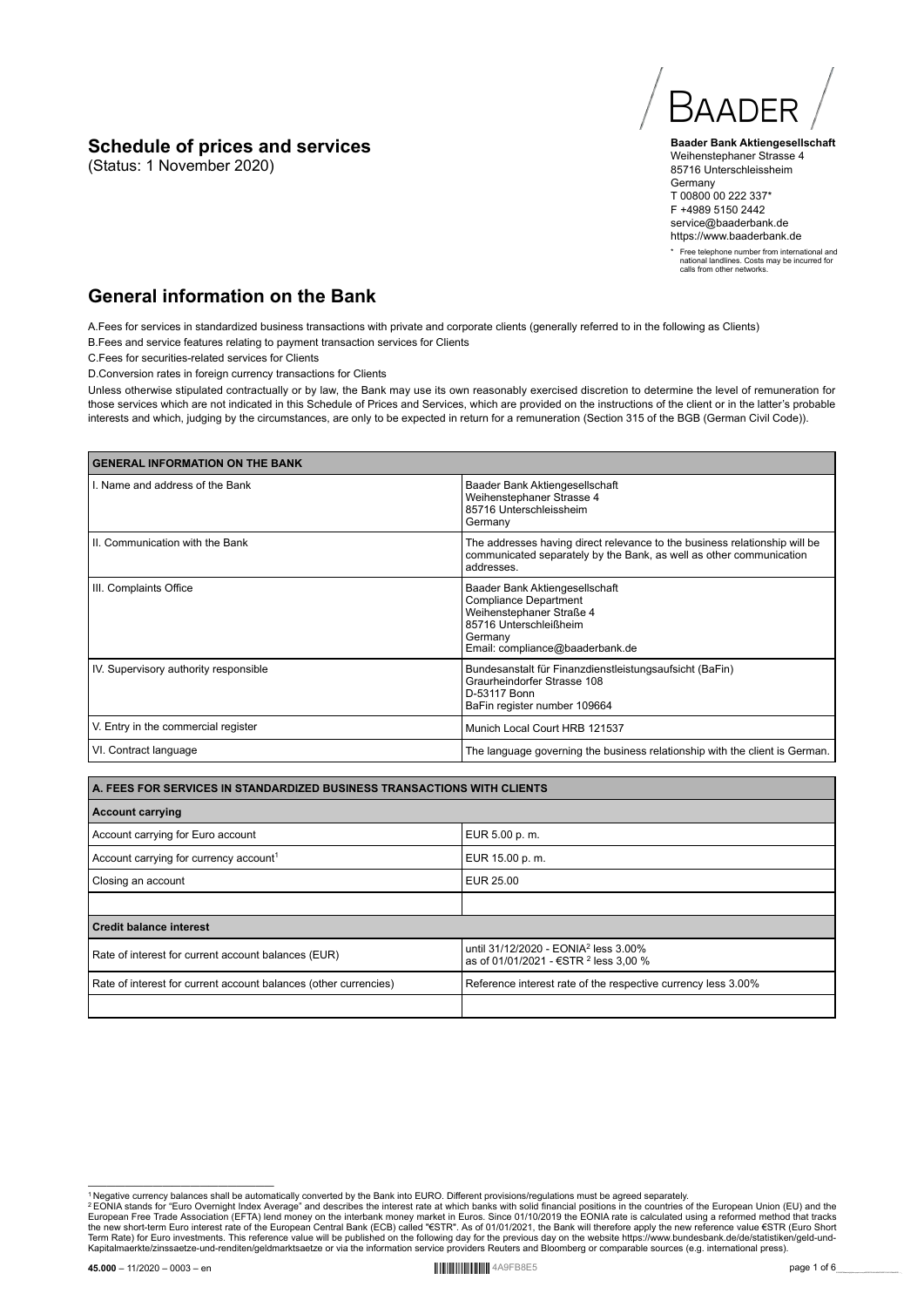| Loans                                                                                                                                                                                                                                                                                                                                                                                                                                                                                                                                 |                                                                                                                                |  |
|---------------------------------------------------------------------------------------------------------------------------------------------------------------------------------------------------------------------------------------------------------------------------------------------------------------------------------------------------------------------------------------------------------------------------------------------------------------------------------------------------------------------------------------|--------------------------------------------------------------------------------------------------------------------------------|--|
| Standard services regarding personal loans <sup>3</sup>                                                                                                                                                                                                                                                                                                                                                                                                                                                                               |                                                                                                                                |  |
| Loan on securities (depository credit)                                                                                                                                                                                                                                                                                                                                                                                                                                                                                                | Interbank Reference Interest Rate for the currency in question (e.g. 3-<br>month-EURIBOR <sup>4</sup> ) plus $3.50\%$ p.a. $5$ |  |
| Interest on tolerated overdrafts <sup>6</sup>                                                                                                                                                                                                                                                                                                                                                                                                                                                                                         | $9,50%$ p. a. <sup>7</sup>                                                                                                     |  |
| Commission on tolerated overdrafts <sup>8</sup>                                                                                                                                                                                                                                                                                                                                                                                                                                                                                       | Agreed Interest Rate plus 8,50% p. a. <sup>9</sup>                                                                             |  |
| Note: In accordance with the provisions of Sections 505 a to d BGB (German Civil Code) and Section 18a KWG (German Banking Act) the Bank is<br>obliged to examine thecreditworthiness of a consumer based on appropriate information provided by the borrower or by inspecting independently<br>verifiable documentation. For consumers whoare self-employed or have other irregular income, the Bank is obliged to regularly assess the earnings<br>capacity of the borrower by inspecting suitable evidence (e.g. tax assessments). |                                                                                                                                |  |
| Example for a loan on securities                                                                                                                                                                                                                                                                                                                                                                                                                                                                                                      |                                                                                                                                |  |
| Loan amount                                                                                                                                                                                                                                                                                                                                                                                                                                                                                                                           | EUR 100,000.00                                                                                                                 |  |
| Interest rate: (as at: 30/06/2020) <sup>10</sup>                                                                                                                                                                                                                                                                                                                                                                                                                                                                                      | 3,124% p. a.                                                                                                                   |  |
| Charges                                                                                                                                                                                                                                                                                                                                                                                                                                                                                                                               | Free of charge                                                                                                                 |  |
| Effective annual interest rate <sup>11</sup>                                                                                                                                                                                                                                                                                                                                                                                                                                                                                          | 3.214% p. a.                                                                                                                   |  |
|                                                                                                                                                                                                                                                                                                                                                                                                                                                                                                                                       |                                                                                                                                |  |
| Special services in lending business                                                                                                                                                                                                                                                                                                                                                                                                                                                                                                  |                                                                                                                                |  |
| Banker's reference                                                                                                                                                                                                                                                                                                                                                                                                                                                                                                                    |                                                                                                                                |  |
| Germany                                                                                                                                                                                                                                                                                                                                                                                                                                                                                                                               | Free of charge                                                                                                                 |  |
| <b>Outside Germany</b>                                                                                                                                                                                                                                                                                                                                                                                                                                                                                                                | Pass on third-party costs                                                                                                      |  |
| Certification of account and/or of interest expense/income                                                                                                                                                                                                                                                                                                                                                                                                                                                                            | EUR 30.00                                                                                                                      |  |
| Supplementary interest rate and repayment schedule                                                                                                                                                                                                                                                                                                                                                                                                                                                                                    | EUR 10.00                                                                                                                      |  |
| Consultation of registers or obtainment of excerpts from registers                                                                                                                                                                                                                                                                                                                                                                                                                                                                    |                                                                                                                                |  |
| - Real estate register                                                                                                                                                                                                                                                                                                                                                                                                                                                                                                                | EUR 20.00                                                                                                                      |  |
| Commercial register/transparency register                                                                                                                                                                                                                                                                                                                                                                                                                                                                                             | EUR 10.00                                                                                                                      |  |
| Preparation of notarial declarations/certificates                                                                                                                                                                                                                                                                                                                                                                                                                                                                                     | Pass on third-party costs                                                                                                      |  |
| Handling of fiduciary operations                                                                                                                                                                                                                                                                                                                                                                                                                                                                                                      | EUR 100.00                                                                                                                     |  |
|                                                                                                                                                                                                                                                                                                                                                                                                                                                                                                                                       |                                                                                                                                |  |
| <b>Account statement</b>                                                                                                                                                                                                                                                                                                                                                                                                                                                                                                              |                                                                                                                                |  |
| Account statement, monthly (client portal)                                                                                                                                                                                                                                                                                                                                                                                                                                                                                            | Free of charge                                                                                                                 |  |
| Account statement, monthly (by post)                                                                                                                                                                                                                                                                                                                                                                                                                                                                                                  | EUR 2.50 per statement                                                                                                         |  |
| Account statement, daily (client portal)                                                                                                                                                                                                                                                                                                                                                                                                                                                                                              | Free of charge                                                                                                                 |  |
| Account statement, daily (by post)                                                                                                                                                                                                                                                                                                                                                                                                                                                                                                    | EUR 25.00 p.m.                                                                                                                 |  |
| Copy of statement or document (provided that the Bank has alreadymet its<br>obligation to provide information)                                                                                                                                                                                                                                                                                                                                                                                                                        | EUR 0.10 per sheet; min. EUR 5.00 per order, incl. VAT                                                                         |  |

 $/$  Baader  $/$ 

<sup>&</sup>lt;sup>3</sup>The Bank offers its clients no residential loans (real estate consumer loans) within the meaning of Section 491 (3) of the German Civil Code (Bürgerliches Gesetzbuch; BGB).<br><sup>4</sup> EURIBOR® stands for "Euro Interbank Offere

<sup>&</sup>lt;sup>5</sup> If the determined reference interest rate is less than zero (0) percent p.a. a reference interest rate of zero (0) percent is agreed.<br><sup>6</sup> Tolerated overdrafts are defined as overdrafts on a current account without gran

line.<br><sup>7</sup> The lending rate for tolerated overdrafts is subject to change and is oriented in line with the "Terms and conditions for tolerated overdrafts" to the interest rate for the main<br>refinancing operations of the Euro

<sup>&</sup>lt;sup>s</sup> Tolerated overdrafts are defined as overdrafts on all accounts of the same client which exceed the contractually stipulated credit line. It will be calculated on a daily basis by<br>converting all balances into the agree

plus a fixed interest charge. <sup>10</sup>3-month EURIBOR as of 30/06/2020 = - 0.376% plus 3.50% p. a. <sup>11</sup> With a 12-month maturity (cur/360).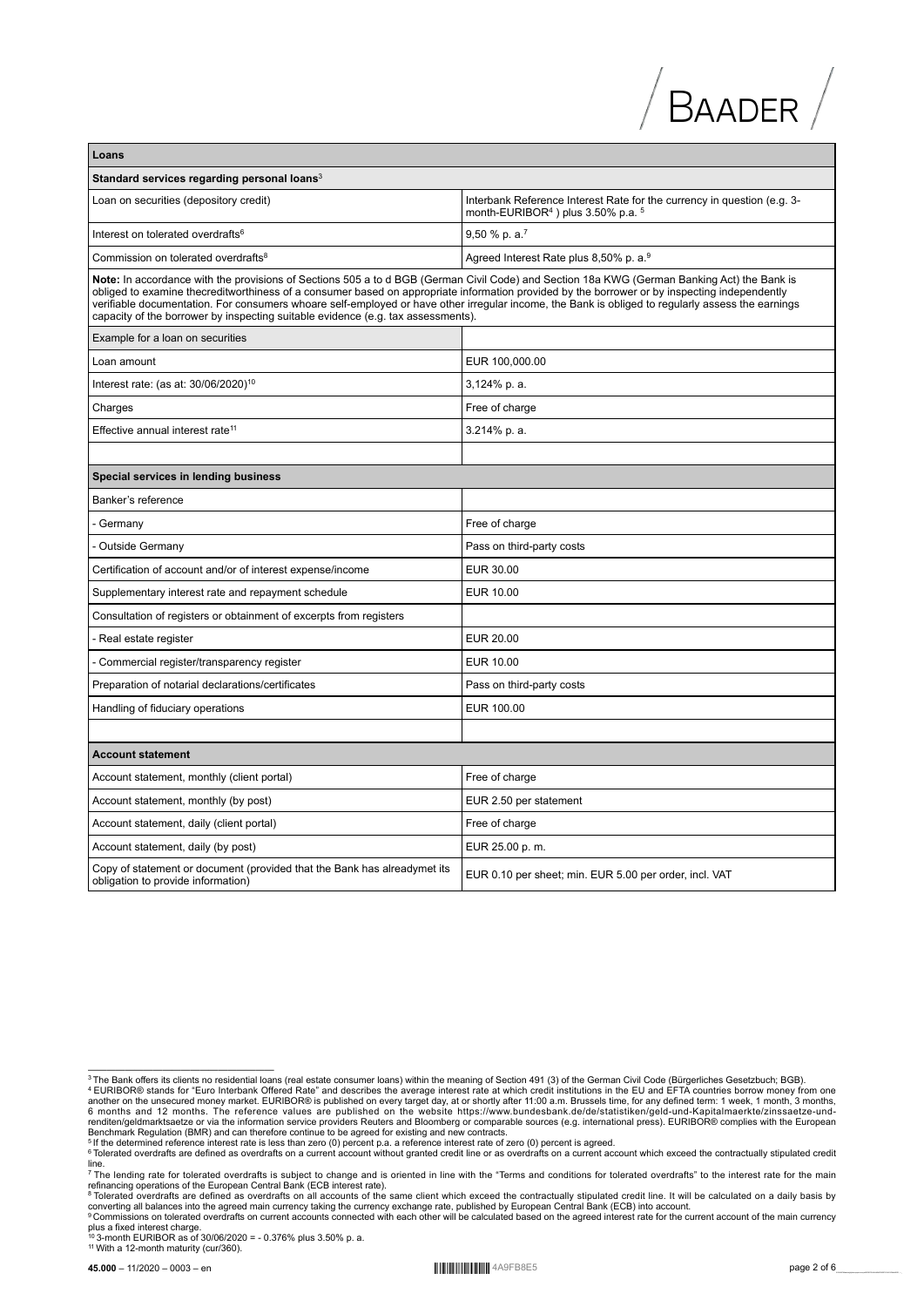# $\sqrt{B}$ AADER $\sqrt{B}$

| Information and other services 12                                                                                                     |                                   |  |
|---------------------------------------------------------------------------------------------------------------------------------------|-----------------------------------|--|
| Electronic tax certificate                                                                                                            | Free of charge                    |  |
| Electronic German income statement                                                                                                    | Free of charge                    |  |
| Creation and sending of tax certificates                                                                                              | EUR 8.50 per sending plus postage |  |
| Creation and sending of German income statement                                                                                       | EUR 8.50 per sending plus postage |  |
| Processing of exemption orders                                                                                                        | Free of charge                    |  |
| Alteration of client portal access code                                                                                               | EUR 10.00                         |  |
| Balance statement                                                                                                                     | Free of charge                    |  |
| Balance statement (including all details of the business relationship)                                                                | EUR 180.00                        |  |
| Search order                                                                                                                          | EUR 20.00 per order incl. VAT     |  |
| Address search                                                                                                                        | EUR 15.00 per order incl. VAT     |  |
| Dispatch of duplicate documents for compliance purposes for employees of<br>banks and financial service providers                     | Pass on third-party costs         |  |
| Incidental expenses for services in the interest of the customer, including as<br>part of identification (e.g. transparency register) | Pass on third-party costs         |  |

#### **B. FEES AND SERVICE FEATURES RELATING TO EXTRAORDINARY PAYMENT TRANSACTION SERVICES FORCLIENTS**

#### **Days of business for extraordinary payment transaction services**

Days of business are defined as all those days on which the payment service providers involved in the execution of a payment transaction maintain the business operations which are necessary to such execution of payment transactions. Baader Bank AG maintains the business operations necessary to<br>the execution of money transmissions on all working days with the exception o

| - Saturdays                                                                                                                                      |                                                                                                                                                       |  |  |
|--------------------------------------------------------------------------------------------------------------------------------------------------|-------------------------------------------------------------------------------------------------------------------------------------------------------|--|--|
| - 1 January                                                                                                                                      |                                                                                                                                                       |  |  |
| - Good Friday                                                                                                                                    |                                                                                                                                                       |  |  |
| - Easter Monday                                                                                                                                  |                                                                                                                                                       |  |  |
| $-1$ May                                                                                                                                         |                                                                                                                                                       |  |  |
| - 24 December                                                                                                                                    |                                                                                                                                                       |  |  |
| 25 December                                                                                                                                      |                                                                                                                                                       |  |  |
| - 26 December                                                                                                                                    |                                                                                                                                                       |  |  |
| - 31 December                                                                                                                                    |                                                                                                                                                       |  |  |
| - Working days on which the Bank is closed due to local factors and about which an appropriate notice period has been provided.                  |                                                                                                                                                       |  |  |
|                                                                                                                                                  |                                                                                                                                                       |  |  |
| <b>Execution periods for transfer orders</b>                                                                                                     |                                                                                                                                                       |  |  |
| SEPA <sup>13</sup> -transfer<br>On the same day if the transfer order is received by 1.30 pm, otherwise 1<br>business day after receipt of order |                                                                                                                                                       |  |  |
| Euro individual transfer (express transfer, TARGET2 <sup>14</sup> -payment)                                                                      | On the same day if the transfer order is received by 1.30 pm, otherwise 1<br>business day after receipt of order or on the indicated transaction date |  |  |
| Transfer in a foreign currency                                                                                                                   | On the indicated transaction date, but at the earliest 2 business days after<br>receipt of order                                                      |  |  |
|                                                                                                                                                  |                                                                                                                                                       |  |  |

<sup>-&</sup>lt;br><sup>12</sup> If applicable plus external expenses (additional fees and commission of third parties which are incurred within the framework of the service performance).<br><sup>13</sup> SEPA = Single Euro Payment Area – standard European tra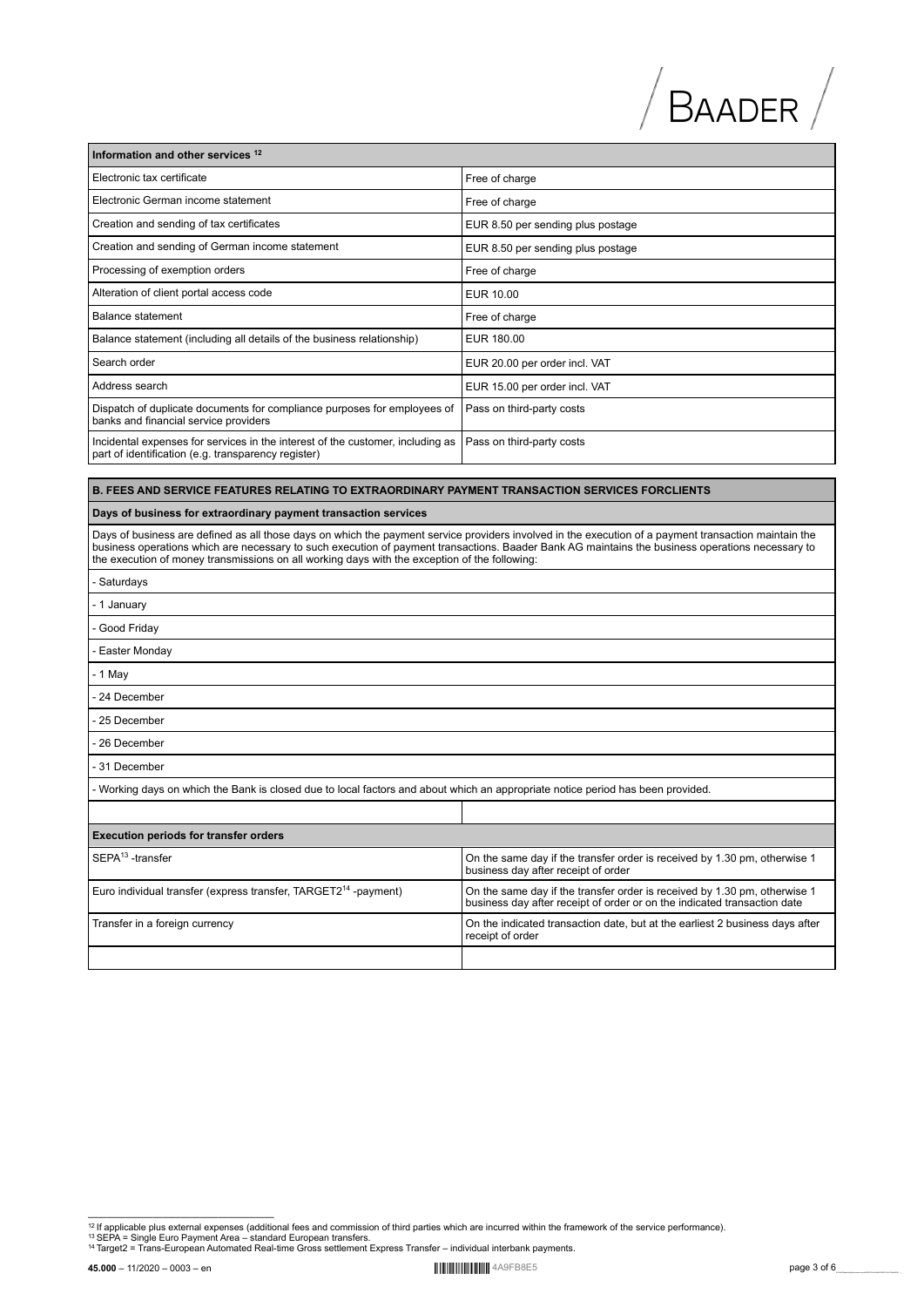| <b>Fees for transfers</b>                                                                 |                                           |  |
|-------------------------------------------------------------------------------------------|-------------------------------------------|--|
| SEPA-transfer <sup>13</sup> (EUR) to reference account                                    | Free of charge                            |  |
| SEPA-transfer <sup>13</sup> (EUR) to accounts other than known reference account          | EUR 20.00                                 |  |
| Euro Individual transfer (express transfer, TARGET2 <sup>14</sup> -payment)               | EUR 25.00                                 |  |
| Transfers in USD (up to USD 100,000.00)                                                   | USD 25.00 + USD 25.00 (external expenses) |  |
| Transfers in foreign currency (over USD 100,000.00 and other foreign<br>currencies)       | EUR 25.00 + EUR 50.00 (external expenses) |  |
| Incoming payments in EUR                                                                  | Free of charge                            |  |
| Confirmation of outgoing payments (Copy SWIFT-message etc.)                               | EUR 25.00                                 |  |
| Value dates                                                                               |                                           |  |
| Credits from transfers to EUR accounts and currency accounts                              | Date of cash receipt                      |  |
| Credits from transfers in foreign currency to EUR accounts (conversion)<br>and vice versa | Date of cash receipt + 1 banking day      |  |
| Debits from transfers                                                                     | Posting date                              |  |
|                                                                                           |                                           |  |

 $\Box$ 

Important note:<br>The account is a clearing account and is fundamentally not a payment account and is only used to process securities transactions. Payments can only be<br>made to the specified reference account with a payment

| <b>C. FEES FOR SECURITIES-RELATED SERVICES</b>                           |                                                           |                         |  |
|--------------------------------------------------------------------------|-----------------------------------------------------------|-------------------------|--|
| <b>Trading in securities</b>                                             |                                                           |                         |  |
|                                                                          | Commission                                                | Minimum                 |  |
| Stock exchange transactions of shares, ETF, certificates quoted per unit |                                                           |                         |  |
| Germany                                                                  | 0.30% on market value                                     | EUR 30.00               |  |
| <b>USA</b>                                                               | 0.40% on market value                                     | <b>USD 40.00</b>        |  |
| Canada                                                                   | CAD 0.10 per share                                        | CAD 40.00               |  |
| Western Europe (Euro zone, Great Britain, Switzerland, Scandinavia)      | 0.40% on market value                                     | EUR 50.00 <sup>15</sup> |  |
| Other foreign markets                                                    | 0.50% on market value                                     | EUR 50.00 <sup>15</sup> |  |
| <b>BEST-Execution</b>                                                    | 0.30% on market value                                     | EUR 30.00               |  |
| Stock exchange transactions of bonds, percentage-quoted certificates     |                                                           |                         |  |
| Germany                                                                  | 0.15% on nominal value                                    | EUR 30.00               |  |
| Other foreign markets                                                    | 0.25% on nominal value                                    | EUR 50.0015             |  |
| Subscriptions of new issues                                              |                                                           |                         |  |
| For allocation of a Baader Bank Aktiengesellschaft issue                 | Free of charge                                            |                         |  |
| For allocation of external issues                                        | Transaction fee see "Stock<br>exchange transactions"      |                         |  |
| For non-allocation of external issues                                    | EUR 20.00 per subscription order                          |                         |  |
| Non-stock exchange transactions                                          |                                                           |                         |  |
| Purchase of funds via the fund company (excluding Offshore-Funds)        | EUR 60.00 per executed order, plus<br>any front-end load  |                         |  |
| Sale of funds via the fund company (excluding Offshore-Funds)            | EUR 60.00 per executed order, plus<br>any back-end load   |                         |  |
| Purchase of funds via the fund company (Offshore-Funds)                  | EUR 500.00 per executed order, plus<br>any front-end load |                         |  |
| Sale of funds via the fund company (Offshore-Funds)                      | EUR 500.00 per executed order, plus<br>any back-end load  |                         |  |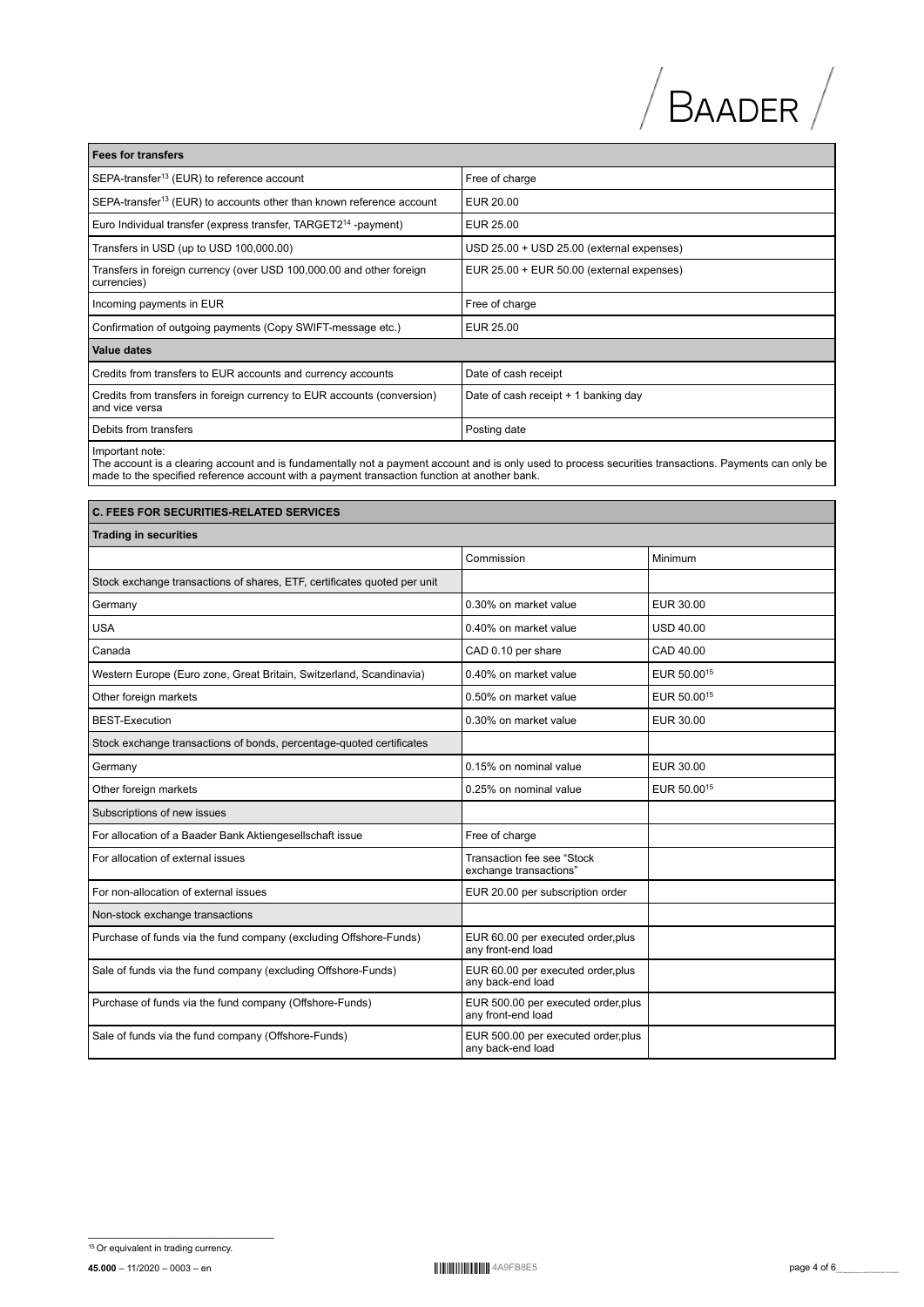# $\sqrt{B}$ AADER $\sqrt{B}$

| <b>Financial futures and options transactions</b>                                                                                                                                                                                                                                                                                                                                                                                                                                                                                                                              |                                                                                                                                |  |
|--------------------------------------------------------------------------------------------------------------------------------------------------------------------------------------------------------------------------------------------------------------------------------------------------------------------------------------------------------------------------------------------------------------------------------------------------------------------------------------------------------------------------------------------------------------------------------|--------------------------------------------------------------------------------------------------------------------------------|--|
| Purchase and sale of futures and options contracts                                                                                                                                                                                                                                                                                                                                                                                                                                                                                                                             | (Per contract - half turn)<br>All prices plus stock exchange fees                                                              |  |
| Futures & options products<br>Currently at the following exchanges (Status as of 1 January 2018):<br>- Eurex<br>- ICE Futures Europe<br>- IDEM<br>- MEFF<br>- NYSE Euronext Amsterdam, Paris, Lisbon, Brussels<br>- NASDAQ OMX Copenhagen, Stockholm<br>- Oslo Exchange<br>- Vienna Exchange                                                                                                                                                                                                                                                                                   | EUR 15.00                                                                                                                      |  |
| Futures & options products (CHF)<br>Currently at the following exchange (Status as of 1 January 2018):<br>- Eurex                                                                                                                                                                                                                                                                                                                                                                                                                                                              | CHF 20.00                                                                                                                      |  |
| Futures & options products (USD)<br>Currently at the following exchanges (Status as of 1 January 2018):<br>- ICE Futures Europe<br>- ICE Futures US & Europe<br>- CBOE Futures Exchange<br>- Chicago Board of Option Exchange (CBOE)<br>- Chicago Board of Trade (CBOT)<br>- Chicago Mercantile Exchange (CME)<br>- New York Mercantile Exchange (NYMEX)<br>- New York Commodities Exchange (COMEX)                                                                                                                                                                            | <b>USD 15.00</b>                                                                                                               |  |
| Futures & options products (GBP)<br>Currently at the following exchange (Status as of 1 January 2018):<br>- NYSE Euronext LIFFE                                                                                                                                                                                                                                                                                                                                                                                                                                                | GBP 10.00                                                                                                                      |  |
| Futures & options products (other currencies)<br>Currently at the following exchanges (Status as of 1 January 2018):<br>- Montreal Exchange<br>- Australian Stock Exchange<br>- Hong Kong Futures Exchange<br>- Korea Exchange<br>- Malaysia Derivatives Exchange<br>- Osaka Securities Exchange<br>- Singapore Mercantile Exchange<br>- Sydney Futures Exchange<br>- Taiwan Futures Exchange<br>- Tokyo Financial Exchange<br>- Tokyo Commodity Exchange<br>- South African Futures Exchange<br>- Borsa Istanbul<br>- Warsaw Stock Exchange<br>- Bolsa de Mercadorias&Futuros | EUR 25.00 <sup>15</sup>                                                                                                        |  |
| Exercising/drawing of options (Future-styled-options)                                                                                                                                                                                                                                                                                                                                                                                                                                                                                                                          | Refer to "Special conditions governing forward transactions"                                                                   |  |
| Exercising/drawing of options (other options)                                                                                                                                                                                                                                                                                                                                                                                                                                                                                                                                  | Refer to stock exchange transactions of each underlying (country allocation<br>according to the exchange the option is traded) |  |
| Exercising/drawing of options with cash settlement                                                                                                                                                                                                                                                                                                                                                                                                                                                                                                                             | Refer to "Special conditions governing forward transactions"                                                                   |  |
|                                                                                                                                                                                                                                                                                                                                                                                                                                                                                                                                                                                |                                                                                                                                |  |

Please note that, particularly in the case of stock exchange orders in narrow-market securities, only partial execution may be possible, for which reason<br>an order will then be executed in two or more parts. In such cases,

be charged for separately.<br>If the accounting in respect of your orders on international stock markets (non-European countries) is effected via your EURO clearing account, the respective currency will be converted at the ex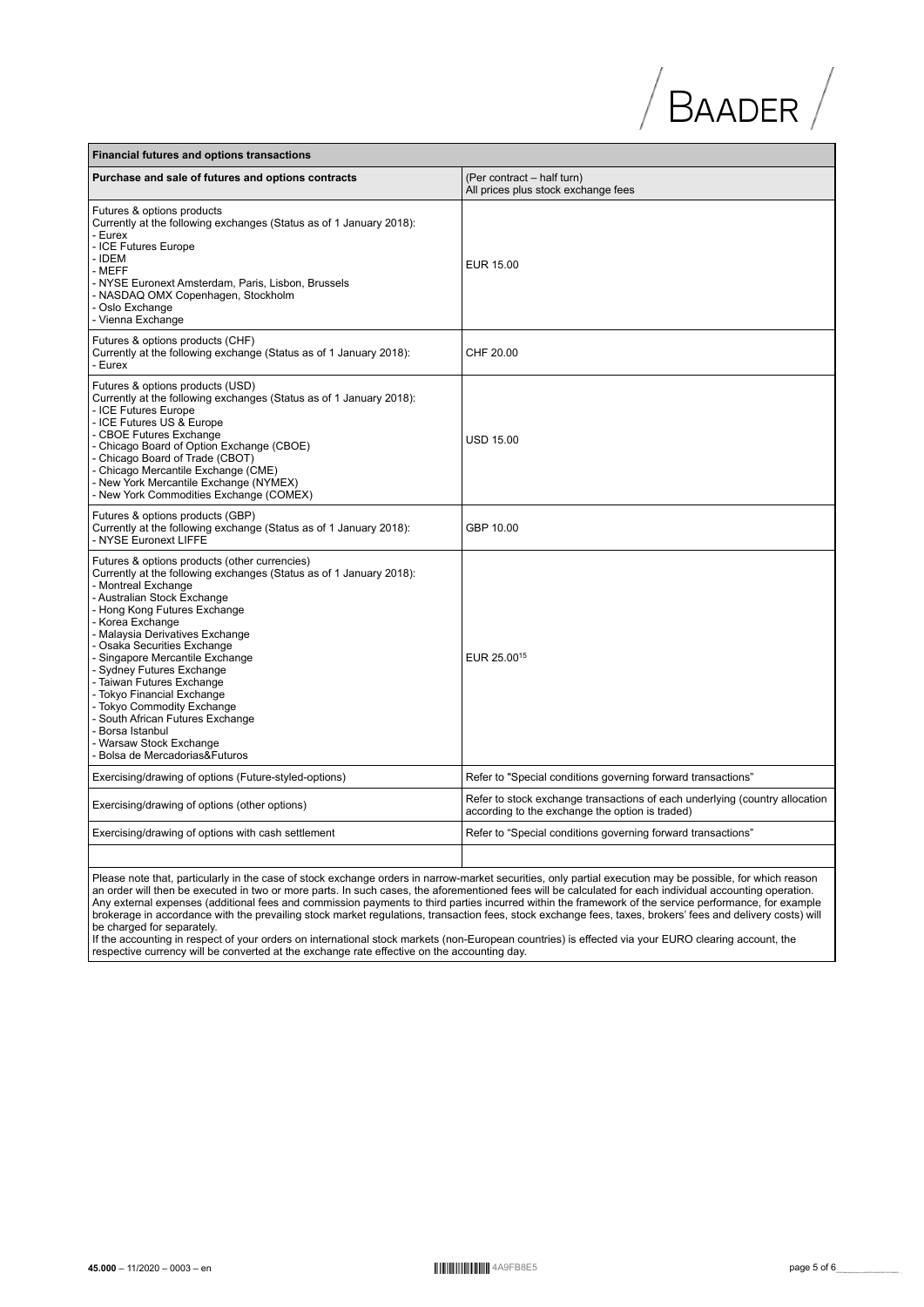# $\sqrt{B}$ AADER $\sqrt{B}$

| Securities deposit/Deposit management                                                |                                                                                                                 |  |
|--------------------------------------------------------------------------------------|-----------------------------------------------------------------------------------------------------------------|--|
| Securities deposit/deposit management fee                                            | 0.10% of the market value as at 31/12 of each year, minimum EUR 100.00,<br>plus VAT <sup>16</sup>               |  |
| Deposit account closure                                                              | EUR 25.00                                                                                                       |  |
| Transfer of securities (internally)                                                  | Free of charge                                                                                                  |  |
| Transfer of securities (externally)                                                  | Free of charge                                                                                                  |  |
| Payment of securities due                                                            | Free of charge                                                                                                  |  |
| Actual depositing/delivering of securities                                           | By arrangement                                                                                                  |  |
| Payment of actual interest and dividend coupons                                      | By arrangement                                                                                                  |  |
| Capital measures                                                                     | Free of charge                                                                                                  |  |
| Exercising of option certificates/conversion rights/certificates and other<br>rights | 0.20% on market value                                                                                           |  |
| Entrance cards for shareholders' meeting                                             | Free of charge, if included in the custody account fee; otherwise EUR<br>$25.00$ ;<br>Pass on third-party costs |  |
| Transfer and new registration of registered shares                                   | Free of charge                                                                                                  |  |
| Adjustment of purchase price after transfer of securities                            | EUR 2.50 per account position                                                                                   |  |
| Depository transfer                                                                  | EUR 50.00                                                                                                       |  |

## **D. CONVERSION RATES IN FOREIGN CURRENCY TRANSACTIONS FOR CLIENTS**

**Securities deposit/Deposit management**

The accounting for transactions executed before 11:00 AM is effected with the exchange rate as at 11:00 AM. The accounting for transactions executed between 11:00 AM and 4:00 PM is effected with the exchange rate as at 4:00 PM.<br>The accounting for transactions executed after 4:00 PM is effected with the exchange rate as at 11:00

| Currency pair      | Volume < 50,000 | Volume 50,000 to 500,000 | Volume > 500,000 |
|--------------------|-----------------|--------------------------|------------------|
| EUR/USD            | 30 Pips         | 20 Pips                  | 10 Pips          |
| EUR/CHF            | 30 Pips         | 20 Pips                  | 10 Pips          |
| EUR/GBP            | 30 Pips         | 20 Pips                  | 10 Pips          |
| EUR/SGD            | 30 Pips         | 20 Pips                  | 10 Pips          |
| EUR/CAD            | 30 Pips         | 20 Pips                  | 10 Pips          |
| EUR/AUD            | 30 Pips         | 20 Pips                  | 10 Pips          |
| EUR/NZD            | 30 Pips         | 20 Pips                  | 10 Pips          |
| EUR/JPY            | 30 Pips         | 20 Pips                  | 10 Pips          |
| EUR/HKD            | 200 Pips        | 100 Pips                 | 50 Pips          |
| <b>EUR/SEK</b>     | 200 Pips        | 100 Pips                 | 50 Pips          |
| EUR/NOK            | 200 Pips        | 100 Pips                 | 50 Pips          |
| EUR/DKK            | 200 Pips        | 100 Pips                 | 50 Pips          |
| Further currencies |                 | On request               |                  |

In contrast, foreign exchange transactions can be settled in connection with securities transactions or currency conversions with the individually<br>calculated buying or selling rates which were calculated at the time of the

**<sup>45.000 – 11/2020 – 0003 –</sup> en 0123456789** abcdef generalismus ABCDEffect (film nope 11/2020 – 0003 – en 0125656  $\frac{16}{16}$ The fee is calculated at the end of the year for the past year.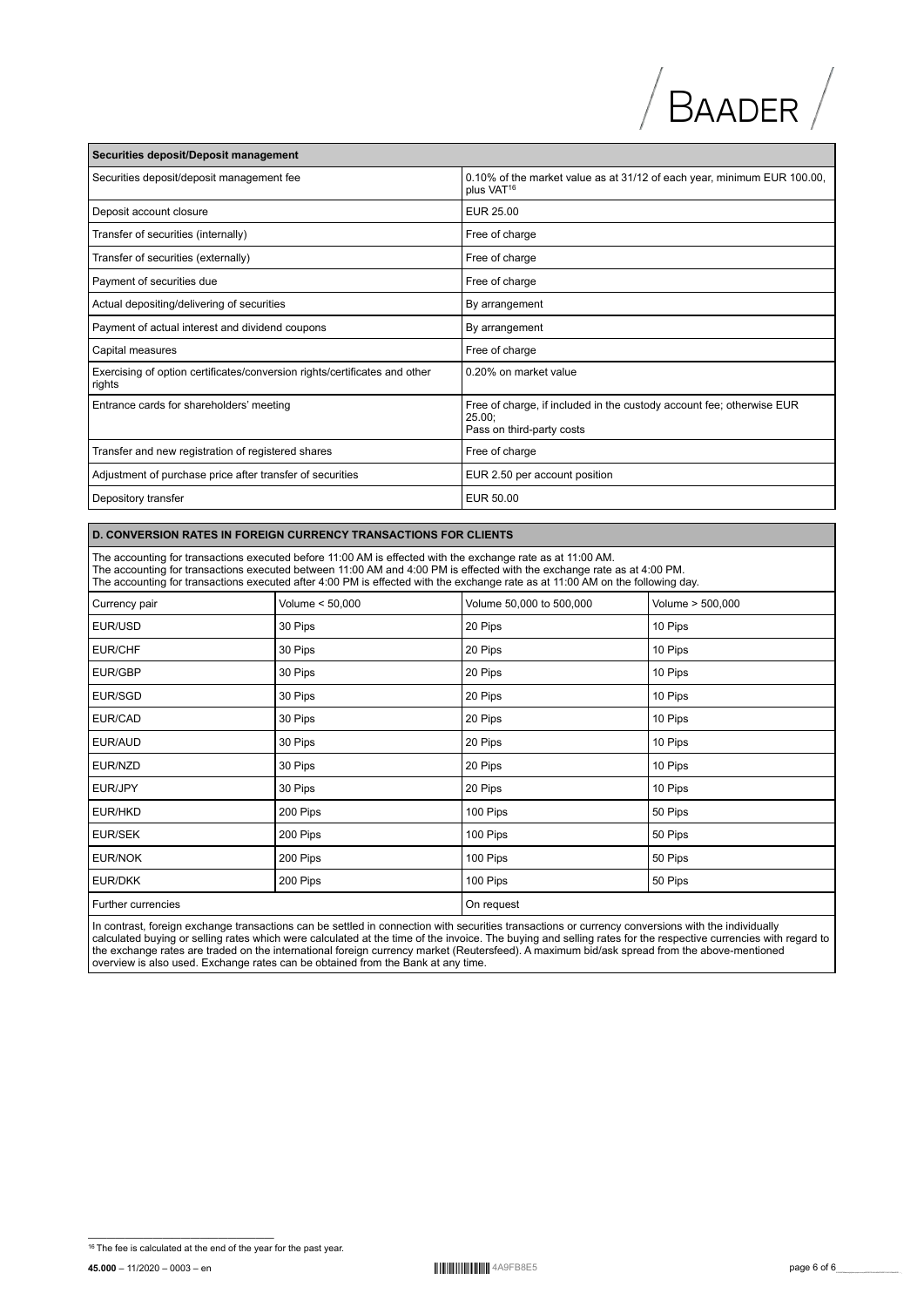

**Baader Bank Aktiengesellschaft** Weihenstephaner Strasse 4 85716 Unterschleissheim **Germany** T 00800 00 222 337\* F +4989 5150 2442 service@baaderbank.de https://www.baaderbank.de

\* Free telephone number from international and national landlines. Costs may be incurred for calls from other networks.

# **Information sheet on deposit protection**

Dear Sir or Madam,

the law on implementing Directive 2014/49/EU of the European Parliament and of the Council of 16 April 2014 on deposit guarantee schemes (abbreviated to "DGSD Implementation Act") entered into force on 3 July 2015. This was accompanied by an amendment to Section 23a of the German Banking Act (Kreditwesengesetz; KWG), imposing greater requirements on credit institutions to provide information to their client on the existing deposit guarantee scheme.

As a result, we are sending you summary information from the Compensation Scheme of German Banks (Entschädigungseinrichtung deutscher Banken GmbH; EdB) on the existing deposit guarantee scheme in which the Bank participates, as well as the information sheet on deposit protection. Please note that, in addition to the statutory deposit guarantee scheme, the Bank also belongs to the Deposit Protection Fund of the Association of German Banks (Entschädigungseinrichtung deutscher Banken GmbH; BdB).

The statutory deposit guarantee provided by the EdB protects your deposits with the Bank up to the amount of 100,000.00 Euro. In addition, due to the Bank's membership of the BdB, your deposits are protected above the guarantee level of 100,000.00 Euro as follows:

- Up to 31 December 2019 the protection ceiling per client is 20%,
- up to 31 December 2024 it is 15% and
- from 1 January 2025 it is 8.75%

of the bank's liable capital relevant to deposit protection. In the case of deposits that were placed or renewed after 31 December 2011, the new protection ceilings shall apply with effect from the above-mentioned cut-off dates, irrespective of the date on which the deposit was made. In the case of deposits that were placed prior to 31 December 2011, the old protection ceilings shall apply until the deposit becomes due or until the next possible withdrawal date.

Protection does not cover liabilities in respect of which the Bank has issued bearer instruments, e.g. bearer bonds or bearer certificates of deposit, as well as liabilities to banks.

You can obtain more detailed information about the relevant protection ceiling on the Internet at https://www.bankenverband.de/einlagensicherung. Please read the information carefully and confirm electronically that you received the Depositor Information Sheet. Your confirmation of receipt will be noted electronically on the Depositor Information Sheet with name and time stamp. This will then be returned to the bank by email as part of the account and deposit opening process.

Yours sincerely

Baader Bank Aktiengesellschaft Client Service Group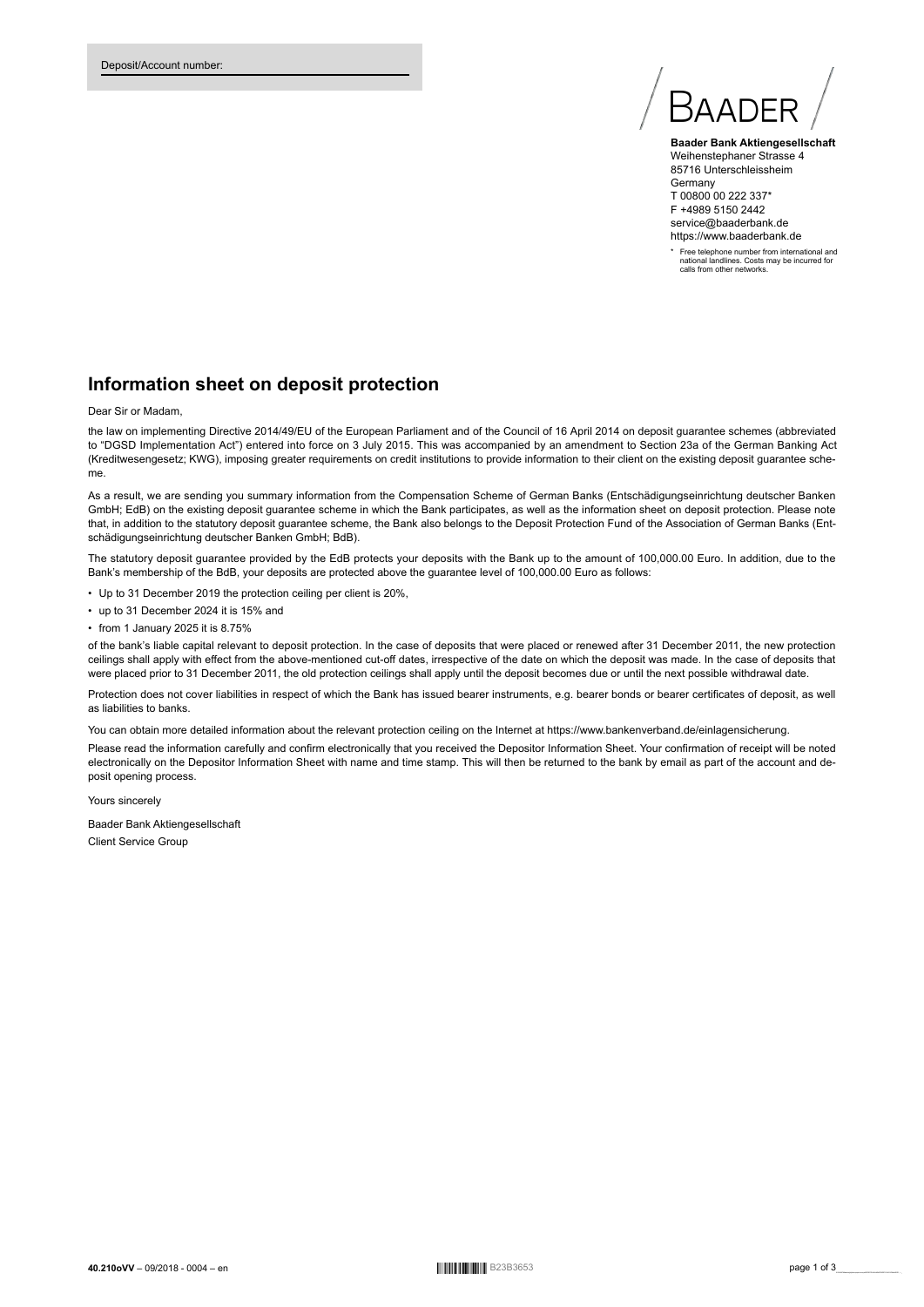

**Baader Bank Aktiengesellschaft** Weihenstephaner Strasse 4 85716 Unterschleissheim Germany T 00800 00 222 337\* F +4989 5150 2442 service@baaderbank.de https://www.baaderbank.de

\* Free telephone number from international and national landlines. Costs may be incurred for calls from other networks.

# **Information sheet on deposit protection**

#### Dear Client,

the following "Depositor information sheet" provides details of the statutory deposit guarantee scheme in accordance with Section 23a (1) sentence 3 of the German Banking Act (Kreditwesengesetz; KWG).

Your deposits are also protected by the Deposit Protection Fund of the Association of German Banks (Entschädigungseinrichtung deutscher Banken GmbH ; BdB). You can obtain more detailed information about this on the Internet at the following website:

https://www.bankenverband.de/einlagensicherung.

## **Information sheet on deposit protection**

| Deposits in the Bank are protected by:                                               | Compensation Scheme of German Banks (Entschädigungseinrichtung<br>deutscher Banken GmbH                                                                                                                                                                                              |
|--------------------------------------------------------------------------------------|--------------------------------------------------------------------------------------------------------------------------------------------------------------------------------------------------------------------------------------------------------------------------------------|
| Limit of protection:                                                                 | 100,000.00 Euro per depositor per credit institution <sup>2</sup>                                                                                                                                                                                                                    |
| If you have more deposits at the same credit institution:                            | All your deposits at the same credit institution are 'aggregated' and the total<br>is subject to the limit of 100,000.00 Euro.                                                                                                                                                       |
| If you have a joint account with other person(s):                                    | The limit of 100,000.00 Euro applies to each depositor separately. <sup>3</sup>                                                                                                                                                                                                      |
| Reimbursement period in case of credit institution's failure:                        | 20 working days until 31 May 2016 or 7 working days from 1 June 2016                                                                                                                                                                                                                 |
| Currency of reimbursement:                                                           | Euro                                                                                                                                                                                                                                                                                 |
| Contact: <sup>4</sup>                                                                | Entschädigungseinrichtung deutscher Banken GmbH<br>Burgstraße 28<br>10178 Berlin<br>Deutschland<br>Postal address:<br>Entschädigungseinrichtung deutscher Banken GmbH<br>Postfach 11 04 48<br>10834 Berlin<br>Deutschland<br>Telefon: +49 30 590011960<br>E-Mail: info@edb-banken.de |
| More information:                                                                    | https://www.edb-banken.de                                                                                                                                                                                                                                                            |
| Acknowledgment of receipt by the depositor(s) (depositor's legal<br>representative): | No signature is required here. You acknowledge receipt when you sign the<br>account opening documents.                                                                                                                                                                               |

Please note the footnote explanations on the following page.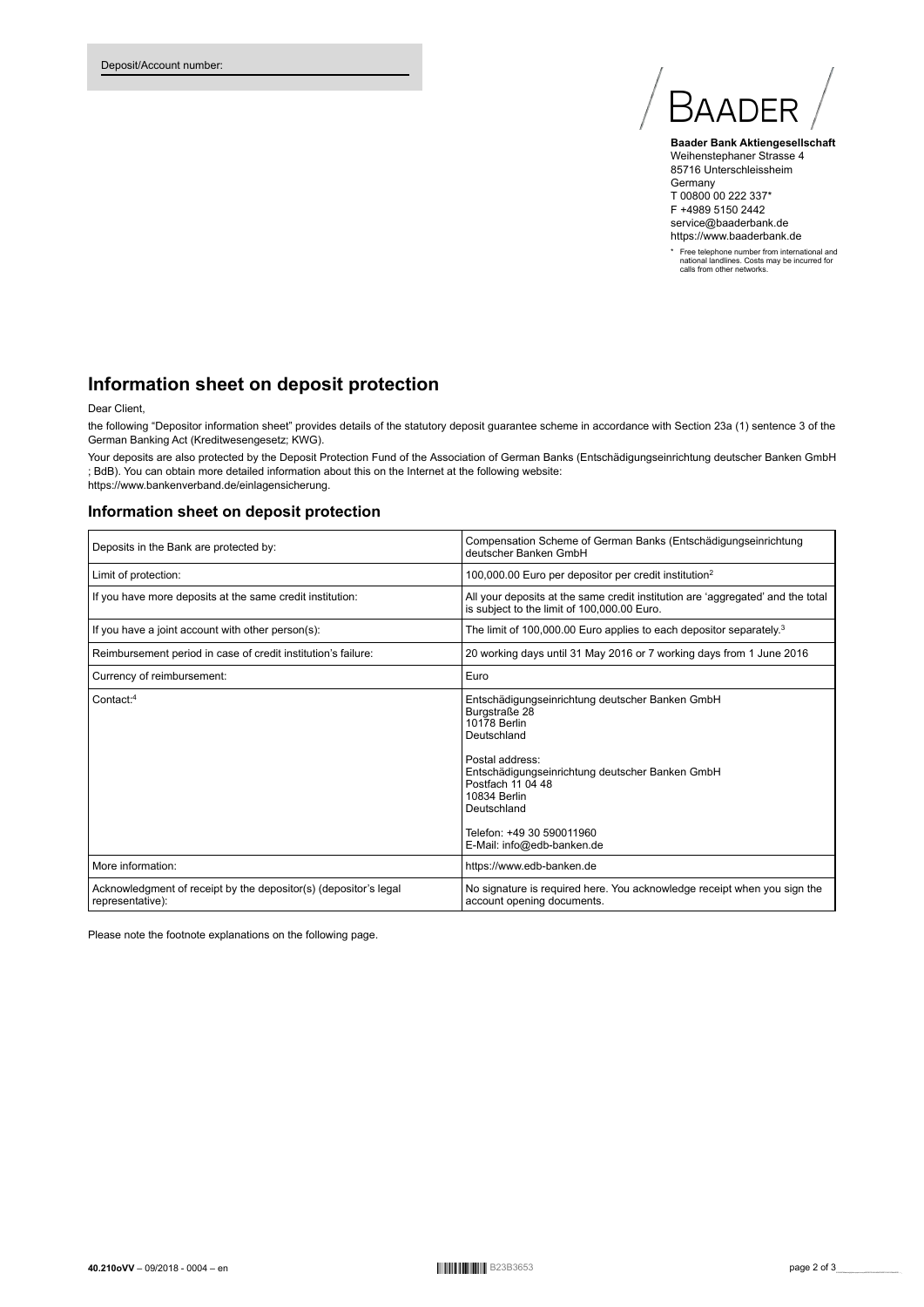# Baadfr

<sup>1</sup>Your deposit is covered by a statutory Deposit Guarantee Scheme and a contractual Deposit Guarantee Scheme. If insolvency of your credit institution should occur, your deposits would in any case be repaid up to 100,000.00 Euro.

<sup>2</sup>if a deposit is unavailable because a credit institution is unable to meet its financial obligations, depositors are repaid by a Deposit Guarantee Scheme. This repayment covers at<br>maximum 100,000.00 Euro per credit ins

<sup>3</sup>In case of joint accounts, the limit of 100,000.00 Euro applies to each depositor. However, deposits in an account to which two or more persons are entitled as members of a<br>business partnership, association or grouping GmbH; EdB) under https://www.edb-banken.de.

#### <sup>4</sup>Reimbursement

The responsible Deposit Guarantee Scheme isEntschädigungseinrichtung deutscher Banken GmbH Burgstraße 28 10178 Berlin Deutschland

Postal address: Entschädigungseinrichtung deutscher Banken GmbH Postfach 11 04 48 10834 Berlin Deutschland

Telephone: +49 30 590011960 E-Mail: info@edb-banken.de

lt will repay your deposits (up to 100,00.00 Euro) within 20 working days at the latest up to 31 May 2016, or within 7 working days from 1 June 2016.If you have not been repaid within<br>these deadlines, you should contact th

#### **Other important information**

In general, all retail depositors and businesses are covered by Deposit Guarantee Schemes. Exceptions for certain deposits are stated on the website of the responsible Deposit<br>Guarantee Scheme. Your credit institution will this on the statement of account.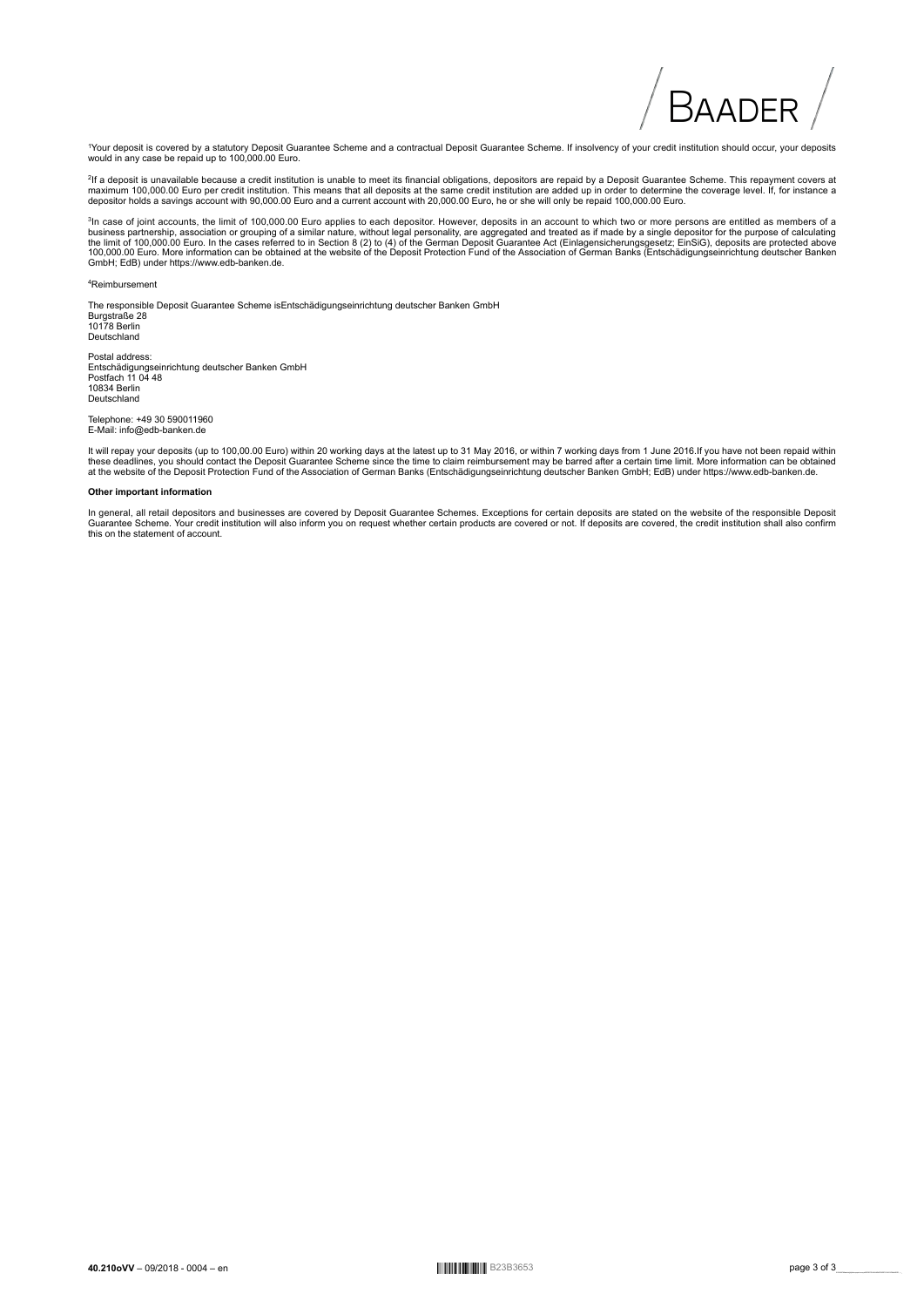

**Baader Bank Aktiengesellschaft** Weihenstephaner Strasse 4 85716 Unterschleissheim Germany T 00800 00 222 337\* F +4989 5150 2442 service@baaderbank.de https://www.baaderbank.de

\* Free telephone number from international and national landlines. Costs may be incurred for calls from other networks.

Please return duly signed to:

**Baader Bank Aktiengesellschaft** Client Service Group Weihenstephaner Strasse 4 85716 Unterschleissheim Germany

# **Exemption order for capital gains and order for offsetting of losses between spouses/civil partners**

**(Not applicable to operating revenues or income from tenancies and leases)**

## **1. Personal information**

#### **Applicant**

| $\Box$ Ms<br>Title:<br>Mr         | Street/no.:            |
|-----------------------------------|------------------------|
| Forename:                         | Additional address:    |
| Surname:                          | Place:<br>Postcode:    |
| Birth name:                       | Country:               |
| Date of birth:                    | TIN <sup>12</sup> :    |
| Spouse/Civil partner <sup>3</sup> | Common exemption order |
| $\Box$ Ms<br>Title:<br>Mr         | Street/no.:            |
| Forename:                         | Additional address:    |
| Surname:                          | Postcode:<br>Place:    |
| Birth name:                       | Country:               |
| Date of birth:                    | TIN <sup>12</sup> :    |

## **2. Exemption order<sup>4</sup>**

l/We<sup>5</sup> hereby order that my/our<sup>5</sup> capital gains that accrue at your institution be exempted from tax deductions and/or that the reimbursement of capital gains tax be requested in the case of dividends and similar capital gains

up to the amount of Euro (if the savings allowance is spread across several banks).

up to the amount of the savings allowance applicable to me/us<sup>5</sup>, namely 801.00 Euro/1,602.00 Euro5 in total.<sup>5</sup>

 $\Box$  in the amount of 0.00 Euro. 6

This order is valid from 01.01. or from the start of the business relationship

until you receive a different order from me/us<sup>5</sup>.  $\Box$  until 31.12.

Without specification of the validity period for the exemption order and in case that I/we refrain from providing this information until 31.12. of a calendar year, the bank shall continue to treat the exemption order as valid until I/we submit another order to the bank.

The data included and amounts exempted in this order shall be disclosed to the Federal Central Tax Office (Bundeszentralamt für Steuern; BZSt). They may be used to conduct an administrative procedure or court proceedings on tax matters, criminal proceedings due to a tax offence or fine proceedings due to an infringement of tax law, as well as be disclosed to social benefit providers by the Federal Central Tax Office (Bundeszentralamt für Steuern; BZSt) insofar as this is required to review the income or assets to be taken into account for the social benefit (Section 45d of the German Income Tax Act (Einkommensteuergesetz; EStG).

l/We<sup>5</sup> ensure that my/our<sup>5</sup> exemption order, together with exemption orders issued to other banks, building societies, the Federal Central Tax Office (Bundeszentralamt für Steuern; BZSt), etc., does not exceed the maximum amount applicable to me/us<sup>5</sup> 801.00 Euro/1,602.00 Euro<sup>5</sup> in total. I/We<sup>5</sup> also ensure that I/we<sup>5</sup>, with all exemption orders issued for the calendar year, do not benefit from an exemption from or reimbursement of capital gains tax in the amount of more than 801.00 Euro/1,602.00 Euro<sup>5</sup> in total in the calendar year.

The data required for the exemption order is collected on the basis of Section 44a (2) and (2a), Section 45b (1) and Section 45d (1) of the German Income Tax Act (Einkommensteuergesetz; EStG). The tax identification number is required so that the exemption data can be provided to the Federal Central Tax Office (Bundeszentralamt für Steuern; BZSt). The legal bases for the collection of the identification number can be found in Section 139a (1) Sentence 1 clause 2 of the German Tax Code (Abgabenordnung; AO), Section 139b (2) of the German Tax Code (Abgabenordnung; AO) and Section 45d of the German Income Tax Act (Einkommensteuergesetz; EStG). The identification number may only be used for taxation procedure purposes.

———————————————————— <sup>1</sup> Taxpayer Identification Numbe

<sup>2</sup>Since 1 January 2018 it has also been mandatory to quote the tax identification number if it has been supplied by the Federal Central Tax Office (Bundeszentralamt für Steuern; BZSt). Your eleven-digit German tax identification number (TIN) can be found for example on your income tax assessment. If you do not have the number available, you hereby<br>instruct us to request it for you from the compete

<sup>4</sup>Please tick as appropriate. Please delete as appropriate.

<sup>&</sup>lt;sup>6</sup> Please tick this box if you only wish to request the offsetting of losses between spouses/civil partners in this order.